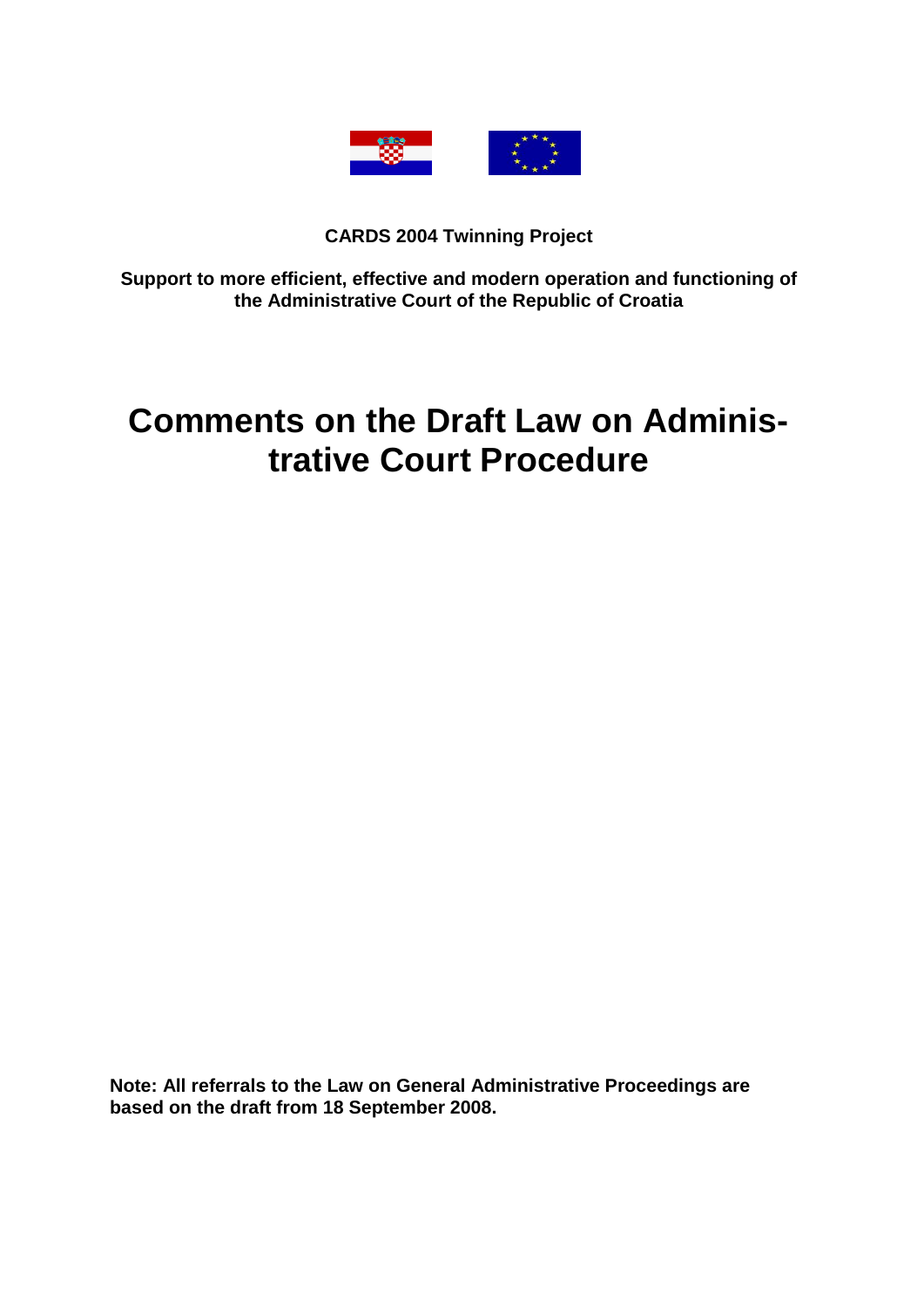Authors:

Jaka Ćurković, Judge at the Higher Social Security Court Rhineland-Palatinate, **Germany** 

Klaus Hage, Resident Twinning Advisor and Judge at the Administrative Court Minden, Germany

Eckart Hien, Project Leader and former President of the German Federal Administrative Court

Martin Koehler, Judge at the Austrian Supreme Administrative Court

Klaus Lernhart, Vice President of the Administrative Court Freiburg, Germany

Stefan Rosenmayr, Judge at the Austrian Supreme Administrative Court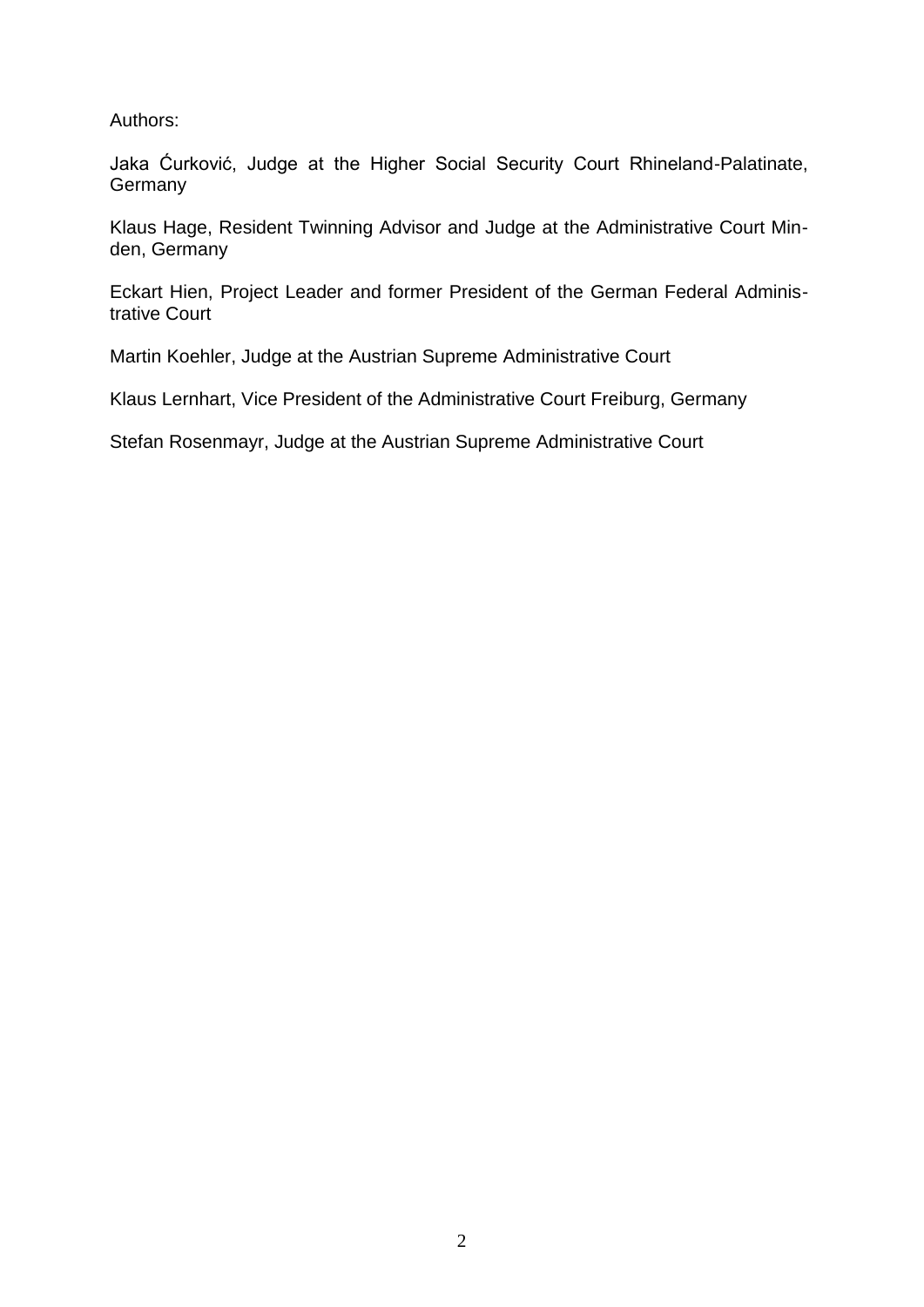# **I. Introduction**

# **1. Status quo**

The current Law on Administrative Disputes (LAD) is mainly based on the Administrative Dispute Act of 1977 of the former Socialist Federal Republic of Yugoslavia. This Act was adopted by the Republic of Croatia in 1991 and has undergone some amendments in order to be aligned with the legal order of the Republic of Croatia.

In accordance with this law and the Law on Courts, the status quo of the administrative judiciary is described as follows:

The Administrative Court of the Republic of Croatia (in the following: Administrative Court) which has its seat in Zagreb has jurisdiction in administrative matters. The court is staffed with a President, a Vice President, 31 judges and 30 court advisors. In addition to that, the court employs 45 civil servants and 13 employees. The Court is divided into three departments: the Social Department with four chambers, the Financial Department with three chambers and the Property Department with three chambers as well. Decisions are as a rule taken by a chamber of three judges, in some cases five judges.

Over the last three years the number of incoming cases has been relatively stable (around 15,000/year) while the number of solved cases has increased steadily. As a result, in the last two years the Administrative Court was able to reduce its backlog by about 1,500 cases a year. This is shown in the following table:

| year | incoming<br>cases | solved<br>cases | pending cases<br>(1 January) | increase/<br>decrease |
|------|-------------------|-----------------|------------------------------|-----------------------|
| 2006 | 15,250            | 14,612          | 39,262                       | $+640$                |
| 2007 | 14,409            | 15,874          | 39,902                       | $-1,444$              |
| 2008 | 14,986            | 16,622          | 38,458                       | - 1,656               |
| 2009 |                   |                 | 36.802                       |                       |

In 2008, the average duration of proceedings was 2 years and 5 months, down from 3 years and 3 months in 2007.

The annual workload as established by the Ministry of Justice is currently at 280 cases per year for judges and court advisors alike. The annual workload for the presidents of the three departments is reduced to 170 cases per year.

Cases are not assigned to judges and court advisors by a work schedule but by the President of the Administrative Court. In principle, cases are assigned strictly according to their age, i.e. the date an action was filed. However, the President can give urgent cases preferential treatment and assign them immediately. Cases are assigned in packages of 30 to 50 cases. If a judge or court advisor has only a few cases left from the last assignment, new cases are assigned. Because of the existing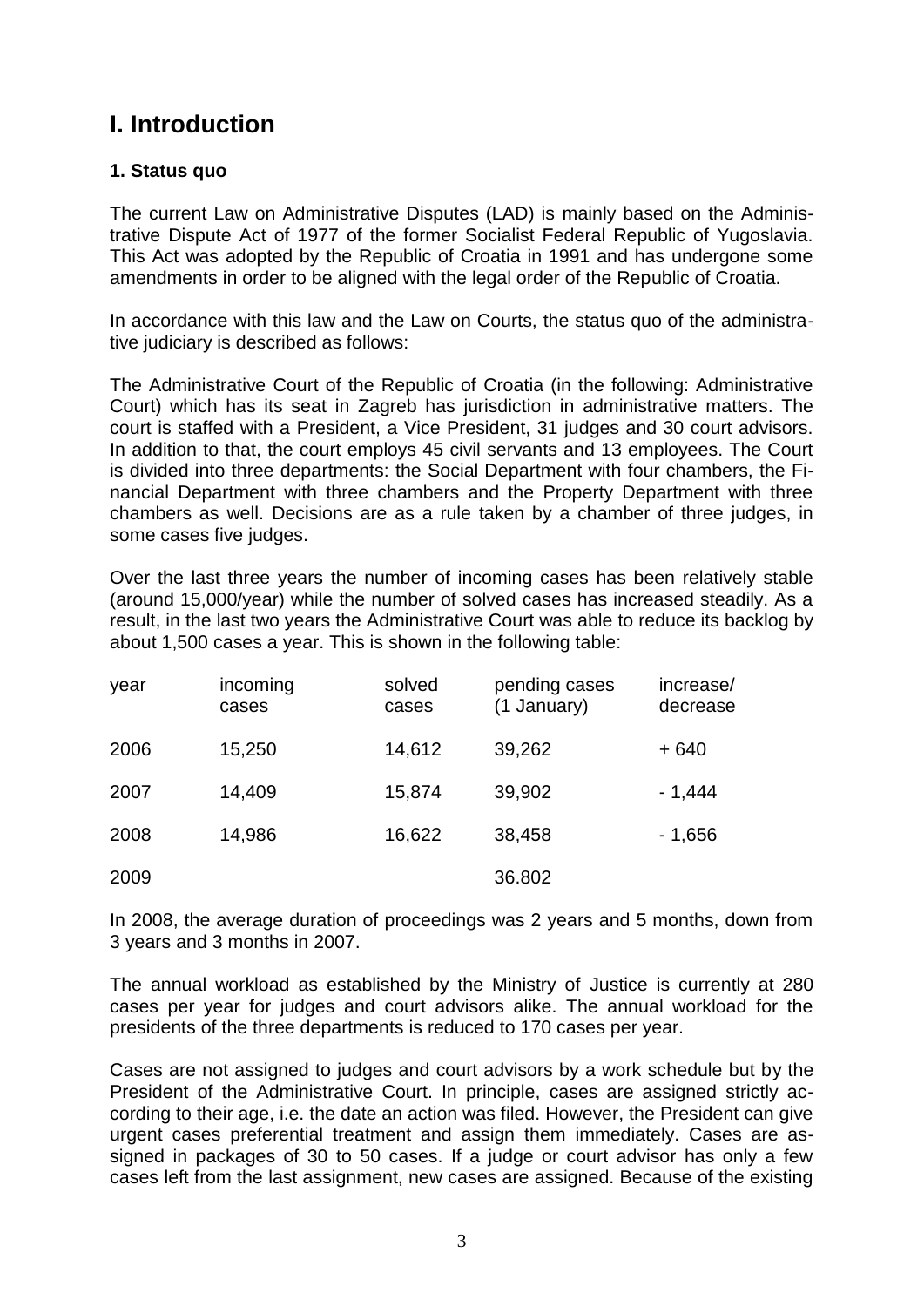backlog, cases often are assigned to judges or court advisors two and a half to three years after the action has been filed.

The chambers decide on cases following internal deliberations without a public oral hearing. As a rule, the court does not establish the facts of a case itself. If the court holds that the administration insufficiently established the relevant facts, the court will repeal the respective administrative act and refer the case back to the administrative body which in turn has to issue a new administrative act which may again be challenged before the court.

As a rule, the current Law on Administrative Disputes grants the Administrative Court only cassatory powers. This means that if the court concludes that an administrative body illegally refuses to issue an administrative act in favour of a citizen (e.g. building permit), it can only repeal the challenged act (= cassatory decision; cp. Art. 42 para. 2 LAD) and refer the case back to the administrative body (Art. 62 para. 1 LAD). Apart from a few exceptions (Art. 42 para. 3 to 5 LAD), the court is not competent to order an administrative body to render the requested administrative act (= reformatory decision).

The back referral of cases to administrative bodies in many cases results in a second (in some cases even a third, forth …) action being filed in the same case after the administrative body has rendered a new decision ("ping-pong effect"). This "pingpong effect" is one of the main problems of the administrative judiciary because it prolongs the overall duration of proceedings. This term comprises the period from the first application before an administrative body until the rendering of a final court decision. From the view of the citizen or an investor that is the decisive period. In addition to that, it is the overall duration of proceedings that is decisive for the question whether the duration of proceedings violates the European Convention on Human Rights.

#### **2. The need for a reform of the administrative judiciary and a new Law on Administrative Court Procedure**

The efforts of the Administrative Court to deal with its considerable case load and to continuously reduce the backlog of pending cases with the available number of judges, court advisors and supporting staff as well as with the current legal provisions deserve full recognition. Nevertheless, a reform of the administrative judiciary is indispensable for the following reasons:

- The current Law on Administrative Disputes is not in line with EU-standards (acquis communautaire), thus being an obstacle on Croatia's way to accession to the European Union.

- The current Law on Administrative Disputes lacks provisions for more effective court proceedings.

- And finally the draft bill for a new Law on General Administrative Procedure (LGAP) introduces some new legal instruments which have to be considered in the new Law on Administrative Court Procedure.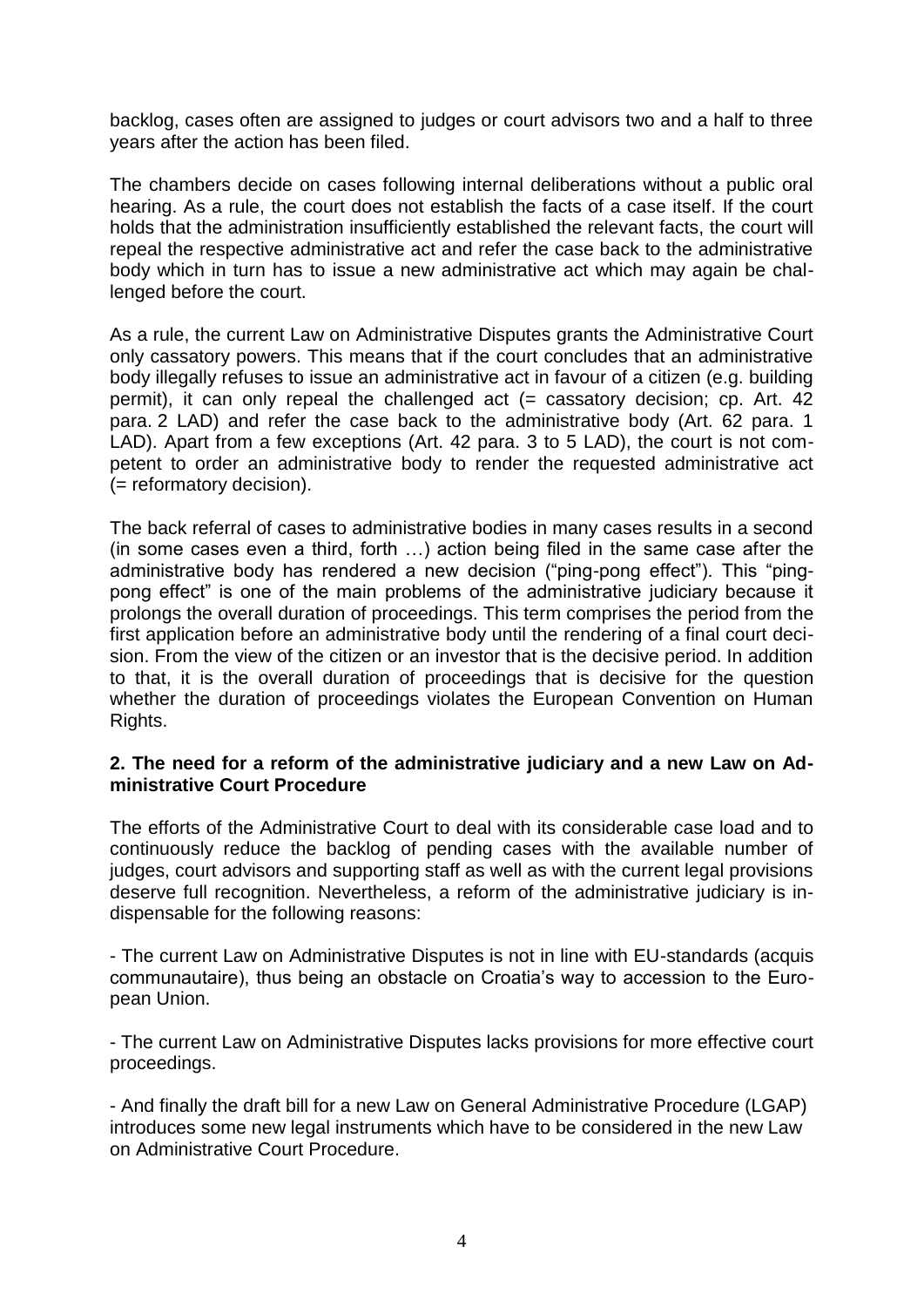For more detailed information about the need to reform please refer to the working group's Strategy paper as well as to the working group's Drafting guidelines which were both adopted by the Cabinet.

Since the proposed changes are quite fundamental, the working group that drafted the new Law on Administrative Court Procedure decided not only to amend the existing Law on Administrative Disputes but to draft a completely new law.

# **3. Basic Principles for a new Law on Administrative Court Procedure**

The new Law on Administrative Court Procedure was drafted based on the following basic principles:

# **a) Legal protection against all administrative actions**

The new Law on Administrative Court Procedure provides legal protection against all administrative measures regardless of their form (e.g. administrative acts, factual acts, non-observance of administrative contracts). Moreover, all law suits concerning administrative matters fall into the jurisdiction of the administrative courts. For further details please refer to the comments on Art. 2.

# **b) Full jurisdiction on facts and law**

Under the new Law on Administrative Court Procedure administrative courts have full jurisdiction over facts and law. The restrictions of the current Law on Administrative Disputes for the administrative courts to establish facts were deleted. For further details refer to the comments on Art. 3 para. 4, Art. 36 and Art. 50.

# **c) Mandatory oral hearings**

Under the current Law on Administrative Disputes, the decision to hold an oral hearing is left to the discretion of the Administrative Court. In practice, this discretion is exercised to the extent that no oral hearings take place. Under the new Law on Administrative Court Procedure, oral hearings before courts of first instance in principle are mandatory. For further details as well as for exceptions to this rule please refer to the comments on Art. 3 para. 2, Art. 45, Art. 46 and Art. 79.

# **d) Reformatory instead of only cassatory decisions**

The new Law on Administrative Court Procedure not only grants administrative courts the competence to repeal unlawful administrative acts (cassatory decision) but also empowers them to put legal obligations on administrative bodies (reformatory decision), e.g. to render an administrative act, to provide a certain information or to hand back a seized object. For further details please refer to the comments on Art. 3 para. 5, Art. 12 and Art. 66 to 70.

# **e) Decision of appropriate cases by a single judge**

In order to achieve a more efficient deployment of judges, the new Law on Administrative Court Procedure restricts the size of chambers to three judges. In addition to that, chambers at first instance courts are competent to transfer cases of lesser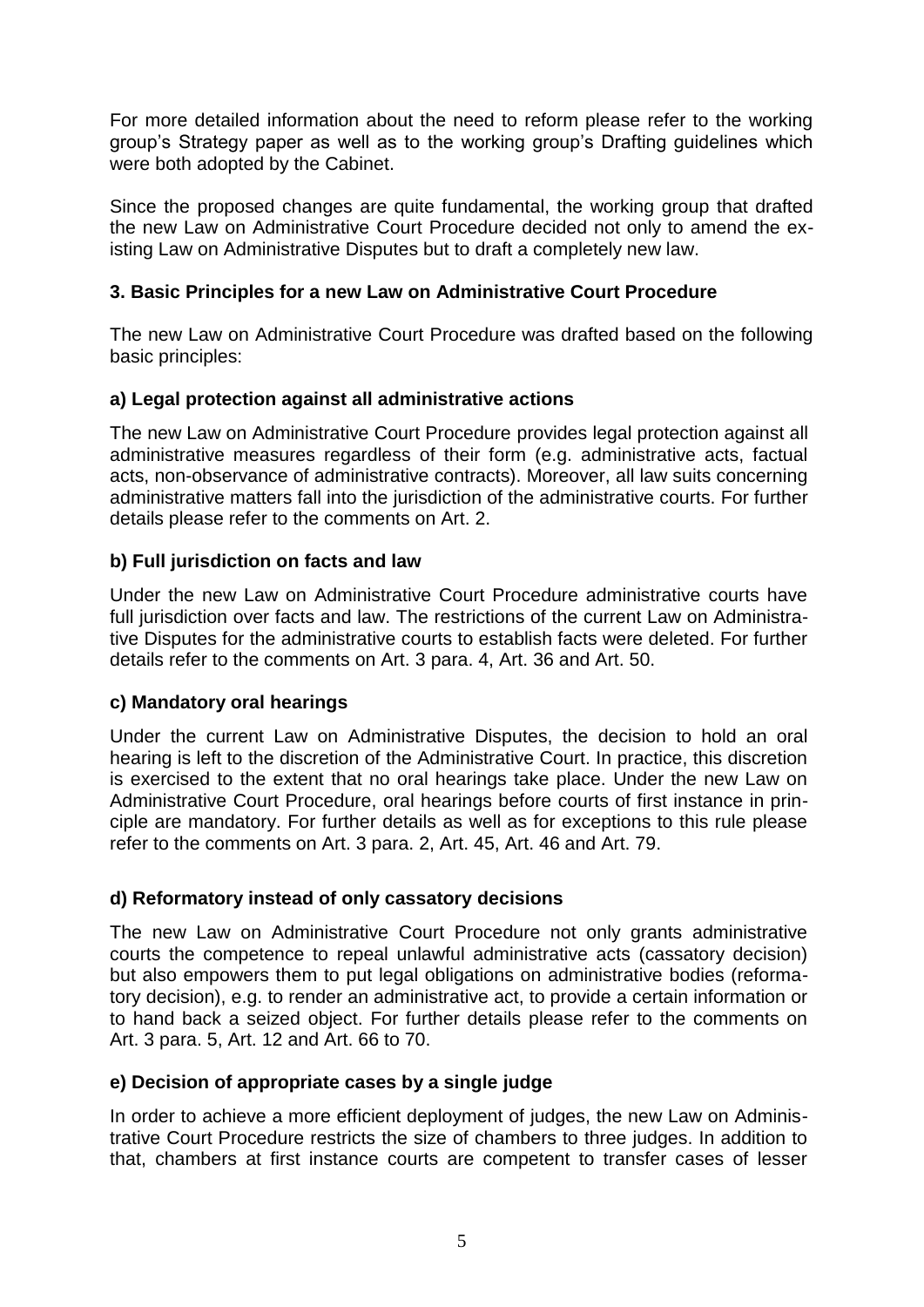complexity and/or importance to be decided by one of its members as a single judge. For further details please refer to the comments on Art. 5.

#### **f) Future structure of the administrative jurisdiction**

The new Law on Administrative Court Procedure foresees an independent administrative jurisdiction with two court instances. Taking into account the geographical proportions of the Republic of Croatia, four regional first instance courts in Osijek, Rijeka, Split and Zagreb and a Supreme Administrative Court in Zagreb are established.

The new court structure demands considerable additional resources for court buildings, equipment and staff. This investment is, however, indispensable in order to be able to effectively implement the necessary procedural amendments by the new Law on Administrative Court Procedure. In particular mandatory oral hearings and the establishment of facts by the court are difficult to implement with only one central court. Moreover, the new court structure would complement the Croatian Government's decentralization policy and would bring administrative courts closer to the citizens.

# **4. Further innovations**

In addition to the above listed principles the new Law on Administrative Court Procedure contains several further innovations. The most important are:

- New system of actions including legal protection against general acts (Art. 12, 19, 66 to 70, 74)

- Prevention of delays in proceedings (Art. 43, 80)
- Second instance as appeal instance (Art. 77 et seq.)
- Effective "filter" between first and second instance (Art. 77 para. 1)
- Provisional court protection (Art. 88 et seq.)
- Costs of litigation (Art. 93 et seq.)
- Efficient enforcement of court decisions (Art. 107 et seq.)
- Electronic communication (Art. 27 to 30)

# **5. Legislative technique**

The new Law on Administrative Court Procedure prefers general and abstract norms rather than detailed ones, making use of indefinite legal terms like e.g. "complications of a factual or legal nature" (Art. 5 para. 2, Art. 46 para. 1), "general importance" (Art. 5 para 2, Art. 77 para. 1 No 2), "reasonable interest" (Art. 12 No 3) or allowing the court to decide on procedural matters at its discretion (e.g. Art. 5 para. 2, Art. 22 para. 1, Art. 39 para 1 sentence 2, Art 43 para. 1 to 3, Art 45 para. 2 etc.). This ap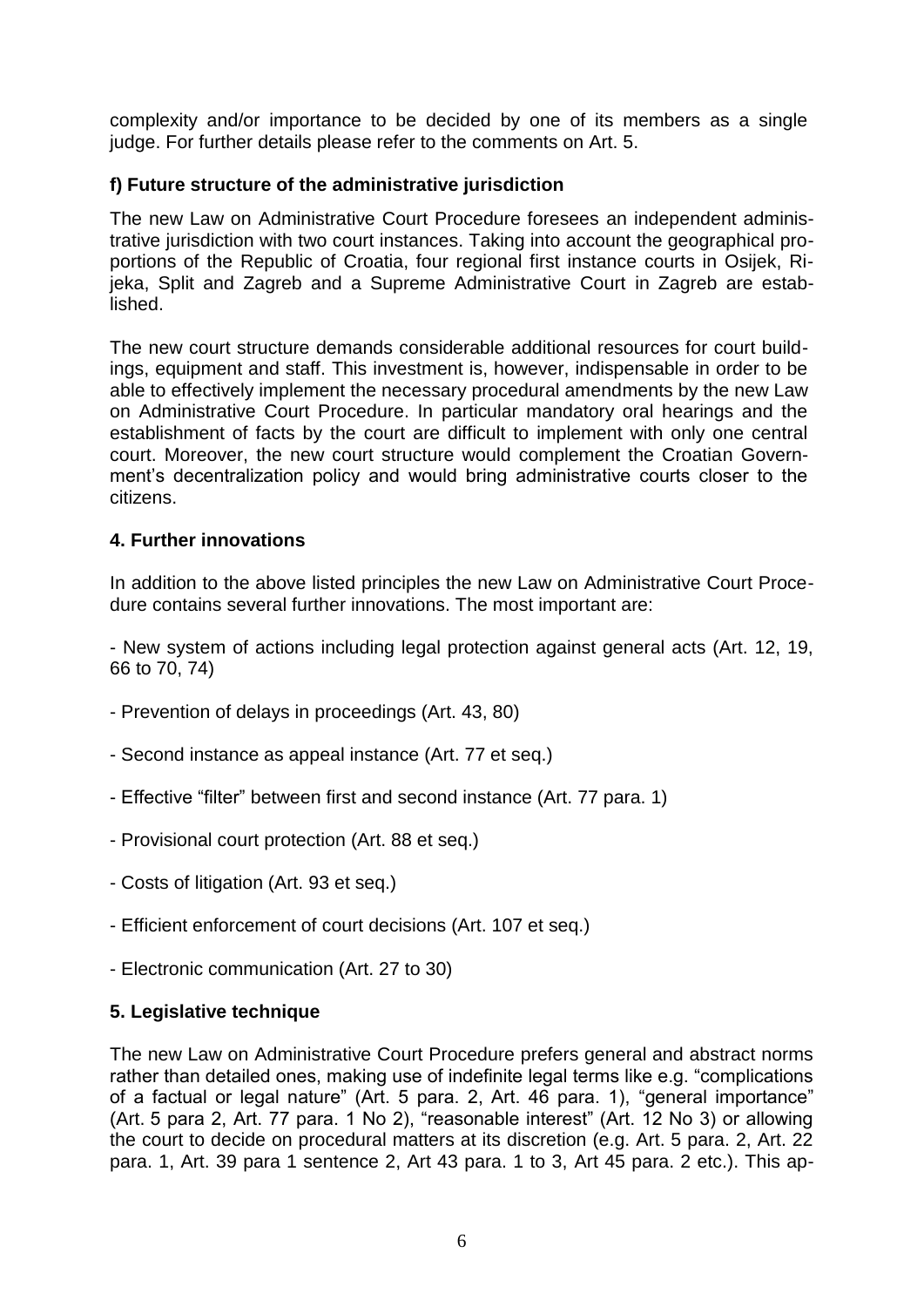proach was chosen to provide the courts with the necessary flexibility to decide on a wide variety of cases. The reality often is too complex for closely defined provisions.

In addition to that, even the best legislator is not able to foresee every single concrete case whilst formulating a law. This fact leads to the consequence that in many cases even thoroughly drafted definitions will result in legal gaps, whereas an indefinite law term would comprise these cases.

Therefore, the modern doctrine of legislation has been moving more and more to short laws, making use of general and abstract legal terms. This legislative approach has the following advantages:

- Laws are shorter, have a clearer structure and are easier to understand and to apply.

- General and abstract legal terms cover a wider range of cases, i.e. also those cases the legislator was not able to anticipate. Such laws remain operational for a longer period of time and gaps in the law are less probable.

#### **6. Remarks**

Due to structural differences between Croatian and English, many legal terms and sometimes even whole passages could not be translated word by word but had to be paraphrased. The main objective of the translation team, which consisted of a professional translator, three judges from the Administrative Court, the Resident Twinning Advisor and the RTA-assistant was to carry the content of the provisions from the original English version to the translated Croatian version. This applies to the draft bill as well as to these comments.

All referrals to the Law on General Administrative Procedure in the draft for a new Law on Administrative Court Procedure as well as in these comments refer to the respective draft as of September 2008. Deviating from the project assumptions this law has not yet been passed by Parliament. The two subsequent drafts as of January 2009 and February 2009 were not submitted to the working group for the draft of a new Law on Administrative Court Procedure in English.

For a comprehensive assessment of the impacts of the new Law on Administrative Court Procedure and recommendations for the smooth implementation of this law please refer to the report "Impact assessment of the draft for a new Law on Administrative Court Procedure and recommendations for its implementation".

# **II. Comments**

#### **Table of contents**

The table of contents is part of the law and enables persons who do not apply the Law on Administrative Court Procedure on a daily basis to get a quick overview on the content of the law and to find certain provisions.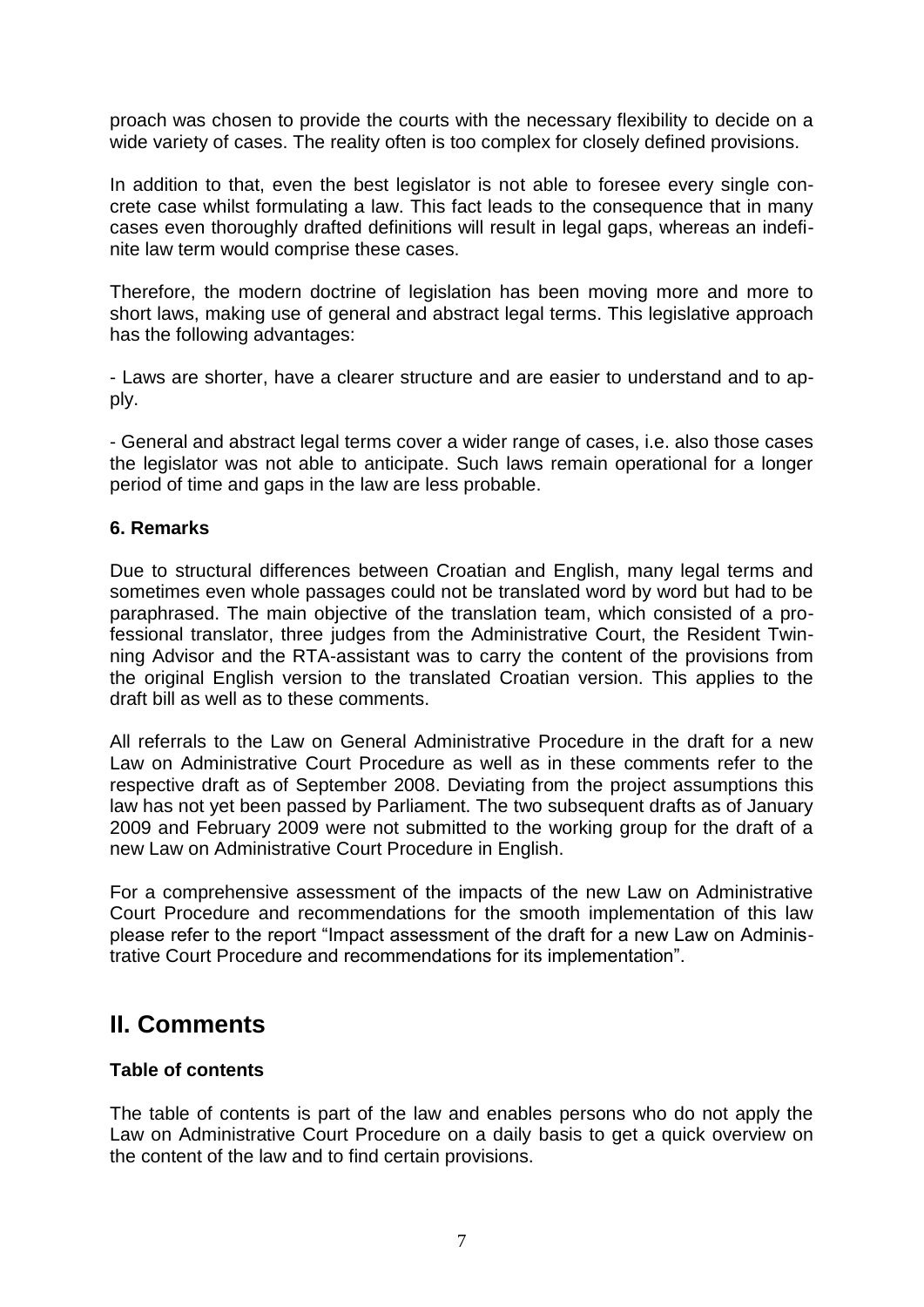# **Part 1 General provisions**

#### **Article 1 Goals of the law**

Art. 1 defines the (main) goals of the Law on Administrative Court Procedure: the protection of individual rights and legal interests as well as to ensure the legality of administrative measures.

In the European tradition, judicial protection by administrative courts in principle has two different objectives. On the one hand the protection of individual rights and legal interests and on the other hand the surveillance of the legality of administrative measures. While the German tradition emphasizes the protection of individual rights, the French tradition tends to focus on the objective control of the legality of administrative measures.

The present draft – following Art. 2 para. 1 of the Law on Administrative Dispute (LAD) – emphasizes the protection of rights and legal interests: Art. 14 para. 1 requires that the plaintiff claims a violation of his rights or legal interests and an action can only succeed when these rights or legal interests in fact are violated (Art. 66 para. 1, Art. 68, as well as Art. 67 para. 1, 69 and 70, "entitled"). Consequently, it is not sufficient for the success of an action that the challenged administrative measure is unlawful.

The protection of individual rights and legal interests also serves the protection of legality, since decisions issued by administrative courts are an important orientation for administrative bodies. So in practice, many decisions that were issued to solve a particular conflict in the first place, become essential guidelines for the decision of other, often hundreds or thousands, similar cases.

Under Art. 2 para. 4, 21 and 45 et seq. LAD the department of public prosecution can file an action or a special legal remedy against decisions of the Administrative Court aimed at the examination whether the objective law was observed. This role of the department of public prosecution is reduced: According to Art. 14 para. 3 LACP an respective action or a respective legal remedy can only be filed, if this is specifically provided for by law. This change is proposed for the following reasons:

- Actions or legal remedies filed by the department of public prosecution in practice do not play a great role: During 2006 to 2008 only 66 of the about 45.000 actions filed before the Administrative Court were filed by the department of public prosecution (Art. 2 para. 4 LAD). And in addition to that, in the same period the department for public prosecution appealed only 77 decisions issued by the Administrative Court before the Supreme Court of the Republic of Croatia (Art. 21 and 45 et seq. LAD).

- The (partial) abolition of the right of the department for public prosecution does not mean that unlawful administrative acts cannot be repealed: If the office for public prosecution gets notice of an unlawful administrative act, it has to inform the supervisory body of the administrative body who has issued the respective act. Under Art. 103 para. 3 ZUP the supervisory body is entitled to revoke any administrative act that clearly violates material law. This solution also has the advantage that the adminis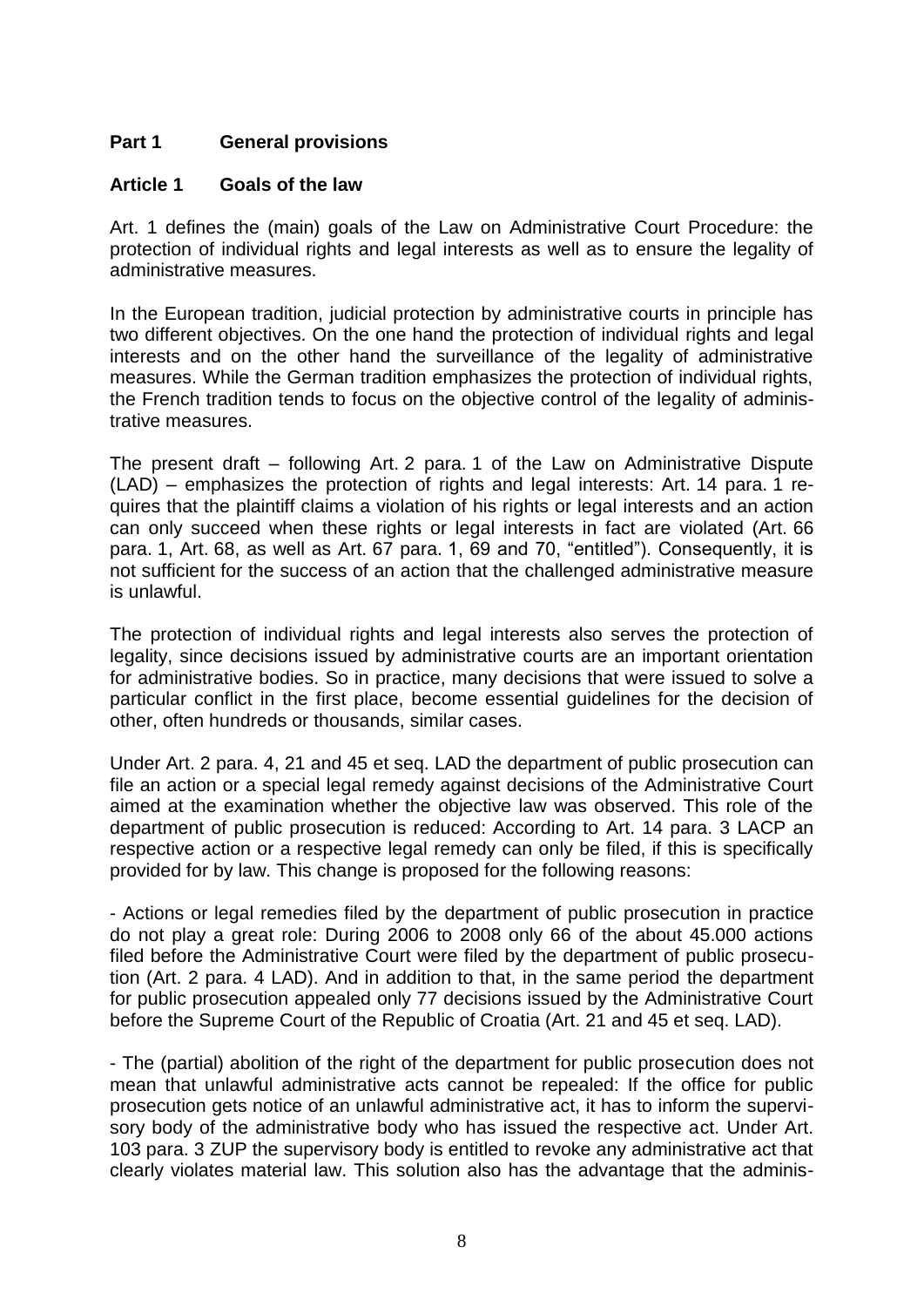trative body may do so within three years (Art. 103 para. 4 LGAP), while the deadlines for an action or a legal remedy filed by the department of public prosecution under the Law on Administrative Disputes are much shorter (between 30 days and three months, cp. Art. 24 and 46 LAD).

According to EU-law, member states also have to ensure judicial review of decisions of administrative bodies in the implementation of EU-law (ECJ case 265/78, Ferwerda, para. 10, case C-465/93, Atlanta FruchthandelsgesmbH). In the exercise of their control, it is the task of the national courts – pursuant to the principle of cooperation laid down in Article 10 EC – to ensure the legal protection which persons derive from the direct effect of provisions of EU-law (ECJ, case C-213/89, Factortame and others, para. 19, and case C-432/05, Unibet, para. 37). Therefore, once Croatia has acceded to the EU, the Croatian administrative courts will have to grant respective legal protection even if this should not be explicitly stipulated by Croatian law.

The requirement of judicial control of any decision of a national authority (that might infringe rights derived from EU-law) reflects a general principle of EU-law stemming from the constitutional traditions common to the Member States and enshrined in Articles 6 and 13 of the European Convention for the Protection of Human Rights and Fundamental Freedoms (ECJ, case 222/84, Johnston, and case C-97/91 Oleificio Borelli v Commission, para. 14).

# **Article 2 Scope of the law**

Art. 2 defines the scope of the Law on Administrative Court Procedure.

The Law on Administrative Court Proceedings applies in administrative court proceedings (para. 1). These proceedings comprise all proceedings concerning administrative matters unless such a matter is assigned by law to any other court than an administrative court (para. 2). The term "administrative matter" is defined in Art. 2 of the Law on General Administrative Procedure (LGAP):

(1) Administrative matter is any matter in which an administrative body in administrative proceedings decides about rights, obligations or legal interests of individuals, legal persons or other parties (further: parties) directly applying laws, other regulations and other acts which are governing the respective administrative field.

(2) Administrative matter also is any matter in which it is stipulated by law to issue a decision or to conclude an administrative contract.

The use of the term "administrative matter" is the most important link between the Law on General Administrative Procedure and the Law on Administrative Court Procedure. This link assures that the scope of cases decided by administrative bodies on the administrative level and by administrative courts on the judicial level is – as a rule – congruent.

However, the legislator may deviate from the strict congruence between the application of the Law on Administrative Court Procedure, administrative court proceedings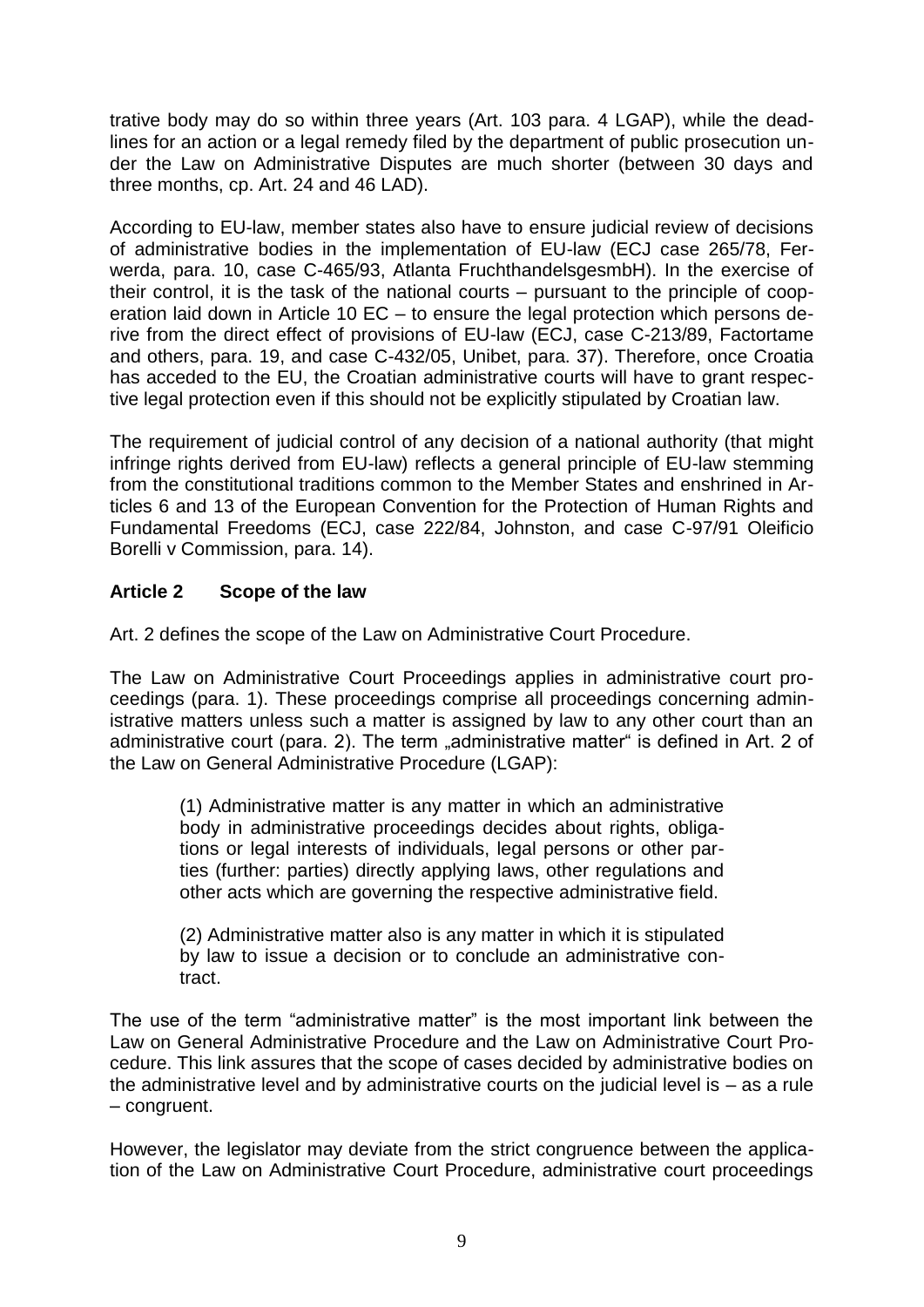and administrative matter as foreseen in para. 2. Para.2 also allows the legislator to assign any administrative matter to other courts. By such an assignment, court proceedings concerning these matters are excluded from the definition "administrative court proceedings" (para. 2). An example for such an assignment is the assignment of expropriation cases to the county courts (Art. 42a of the Law on Expropriation).

Furthermore, the legislator may also decide (para. 3) that

- the Law on Administrative Court Procedure has to be applied by other courts (e.g. Art. 42 b of the Law on Expropriation),

- another code of procedure has to be applied by the administrative courts.

Compared to the Law on Administrative Disputes (LAD) the protection before administrative courts is broadened: Art. 6 para. 1 LAD restricts court protection in administrative matters to the review of the legality of administrative acts. Art. 66 and 67 LAD extend judicial protection to other individual administrative measures which do not qualify as an administrative act, but only if the plaintiff claims a violation of certain constitutional rights. By contrast, para. 2 extends judicial protection by administrative courts to all administrative matters, regardless of the type of the challenged administrative measure. The reason for this is that administrative bodies may not only interfere with individual rights by administrative act but also by other forms of administrative measures, like e.g. factual acts or the non-observance of administrative contracts.

The most important change of jurisdiction caused by para. 2 concerns cases in which an administrative body does not comply with an administrative act is has issued or a court decision. Until now, such cases fell into the jurisdiction of the civil courts. Under para.2, both cases fall into the jurisdiction of the administrative courts: In the case of non-compliance with an Administrative act, an action for performance (Art. 12 No 4) can be filed; in the case of non-compliance with a court decision, enforcement proceedings can be instituted (Art. 107 ff).

Many laws regulating special fields of administrative law contain provisions that assign cases concerning the respective field of administrative law to the administrative courts. Because of the abstract definition of the term "administrative court proceedings" these provisions are obsolete, because they only repeat what is already stipulated in para. 1 and 2. Over the next years, the legislator should try to delete these provisions.

# **Article 3 General principles**

Art. 3 contains the most important principles of the Law on Administrative Court Proceedings. The provision can be referred to as "LACP in a nutshell":

Para. 1:

Administrative court proceedings have to be conducted in conformity with the principle of fair trial as laid down in Art. 6 of the European Convention on Human Rights (ECHR), especially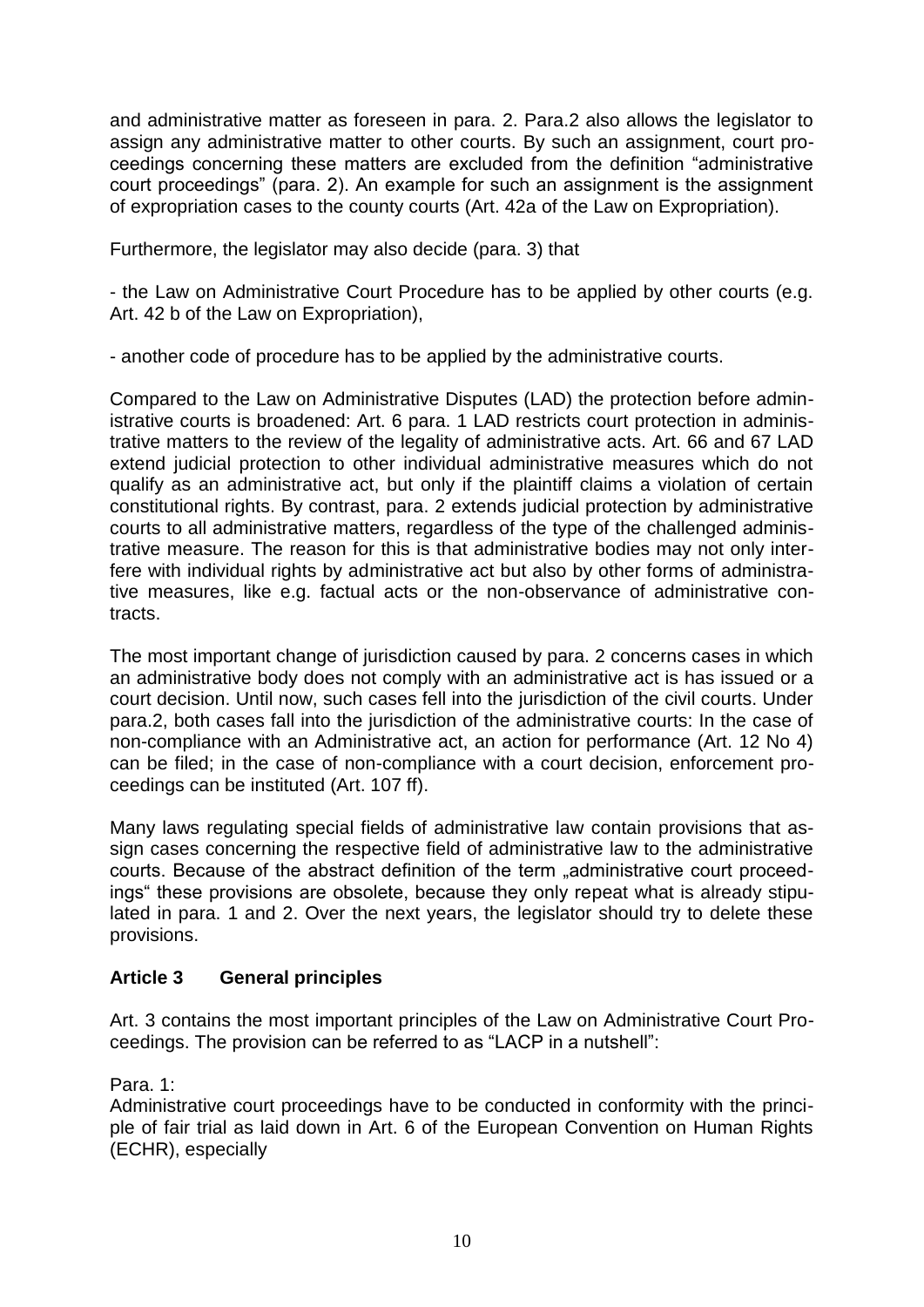- the principle of equality of arms,
- the right to inspect files (cp. Art. 42),

- the right to offer evidence and the right to be heard on all facts and evidence (cp. Art. 35), and

- the right that administrative courts give reasons for their decisions (cp Art. 63, 76).

The principle of equality of arms implies that each party must be afforded a reasonable opportunity to present his/her case – including evidence – under conditions that do not place him/her at a substantial disadvantage compared to his/her opponent. This e.g. implies that the content of any communication between the court and one of the parties (e.g. instructions according to Art. 33 para. 3 or advice according to Art. 38) is made known to all other parties.

Para. 2

As far as "civil rights and obligations" are the subject of proceedings, Art. 6 ECHR guarantees a public hearing before at least one court instance. The term "civil rights and obligations" is interpreted broader than under most national laws and comprises many fields of law that in many national systems are classified as public law. For example, the European Court of Human Rights has classified the following proceedings as "civil":

- proceedings concerning a permission, license or the like which is required for the practicing of a profession, the running of a business or the carrying out of any other economic activity,

- proceedings which have direct consequences for the right of ownership with respect to property or the use or the enjoyment of property (e.g. expropriation, planning, issuing of building permits), or

- proceedings concerning social security benefits (e.g. health insurance, work accident insurance, welfare allowances, state pensions).

According to Art. 4 and Art. 2 para. 1 and 2, these proceedings – as before – fall into the jurisdiction of the administrative courts.

In addition to that, public hearings guarantee transparency and are a probate means to strengthen public trust in the work of the courts. Therefore, Art. 3 para. 2 guarantees a public oral hearing before at least one court instance regardless whether the subject of the dispute has to be classified as "civil" in the sense of Art. 6 ECHR or not.

Art 3 para. 2 only states a basic principle. The details, including exceptions, are regulated in Art. 45, 46 and 80.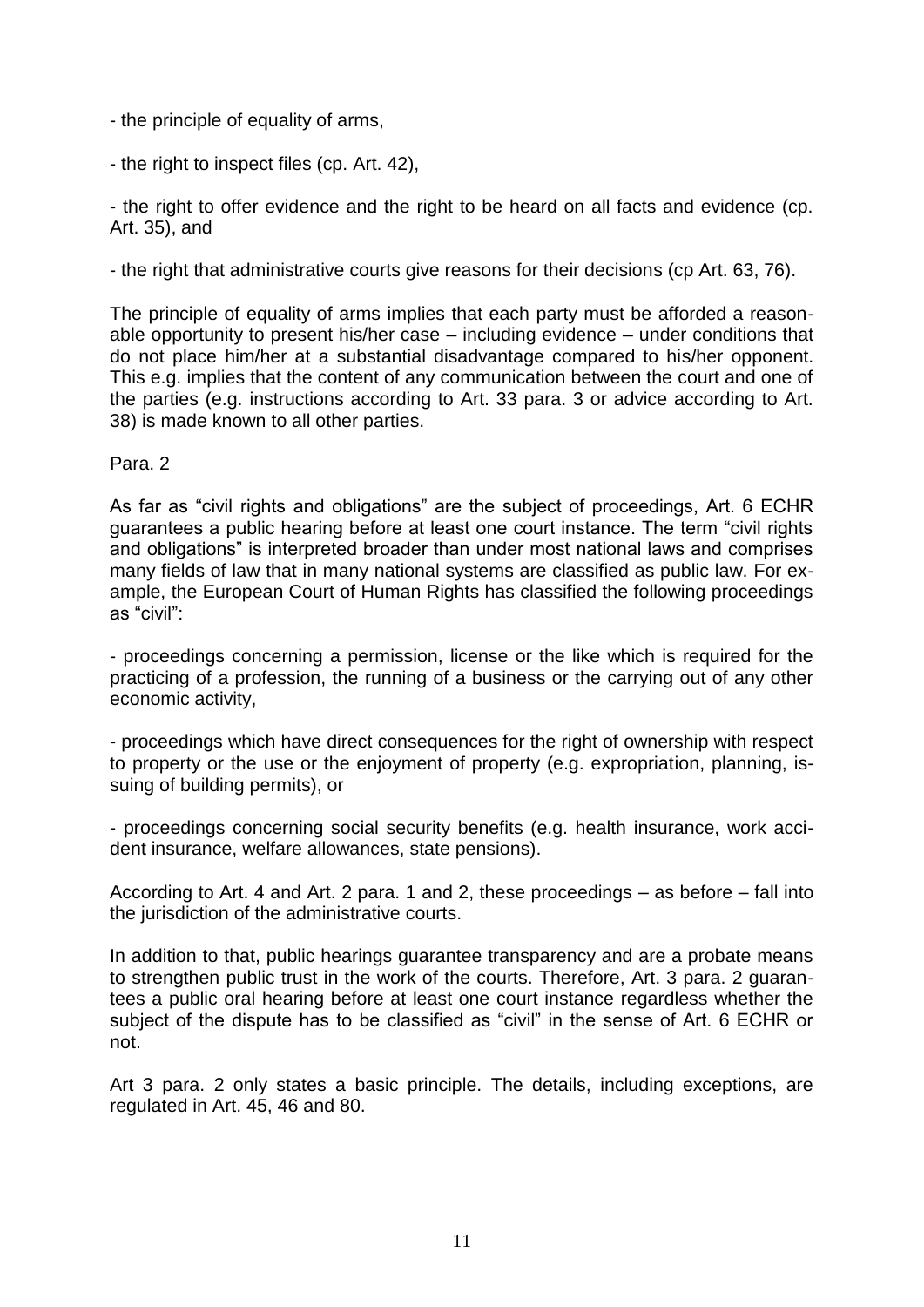#### Para. 3:

Following Art. 6 ECHR, Art. 3. para. 3 stipulates the obligation of the courts to conclude proceedings within reasonable time. Proceedings can be concluded by a decision of the court (Art. 58) but also because of a withdrawal of the action by the plaintiff (Art. 51), an acknowledgment of the claim by the defendant (Art. 52) or a court settlement (Art. 54).

Before it can be decided whether proceedings were concluded in due time, the relevant period has to be defined. As a rule, the relevant period begins at the moment the respective proceedings are instituted, i.e. the moment an action is filed. However, if prior to court proceedings further procedural steps are required, e.g. the filing of an appeal in front of an administrative body (cp. Art. 110, 134 and 136 LGAP), the European Court of Human Rights shifts the beginning of the relevant period to the filing of these proceedings.

The relevant period ends when the uncertainty concerning the disputed right or obligation ends. That is the moment in which the court decision has become final, regardless whether further legal remedies are not provided for or whether the deadline for the filing of such remedies has expired. Consequently, appeal proceedings have to be included into the relevant period. The same applies to proceedings before a lower court or administrative instance in case the challenged decision is revoked and the case is remanded to a lower court or administrative instance to be decided anew.

Whether proceedings were concluded within reasonable time can not be answered in the abstract but only on a case-by-case basis. The European Court of Human Rights decides this question based on a detailed review of the course of the whole proceedings taking into account the following criteria: the complexity of the case, the conduct of the applicant, the conduct of the court or other public authority conducting the proceedings and the significance of the proceedings for the applicant.

Para. 4:

Art. 6 ECHR requires as well that in principle evidence has to be produced before the parties and can be challenged by them. In order to meet this requirement, Art. 3 para. 4, Art. 50 and Art. 78 para. 2 determine that the administrative courts of first instance as well as the Supreme Administrative Court establish the facts of a case themselves. The courts are obliged to do so ex officio; they are neither bound by the parties' pleadings nor by their motions to take evidence (Art. 36)

However, this does not mean that the court has to begin with the establishment of the facts from the beginning. On the contrary, Art. 3 para. 4 allows the court to make use of those facts that have already been established by the administrative body as far as the court adopts the formers findings as its own, e.g.  $-$  but not restricted to  $-$  in cases, when certain facts are not disputed by the parties, or when the evidence collected by the administrative authority is a sufficient basis for the determination of facts by the court.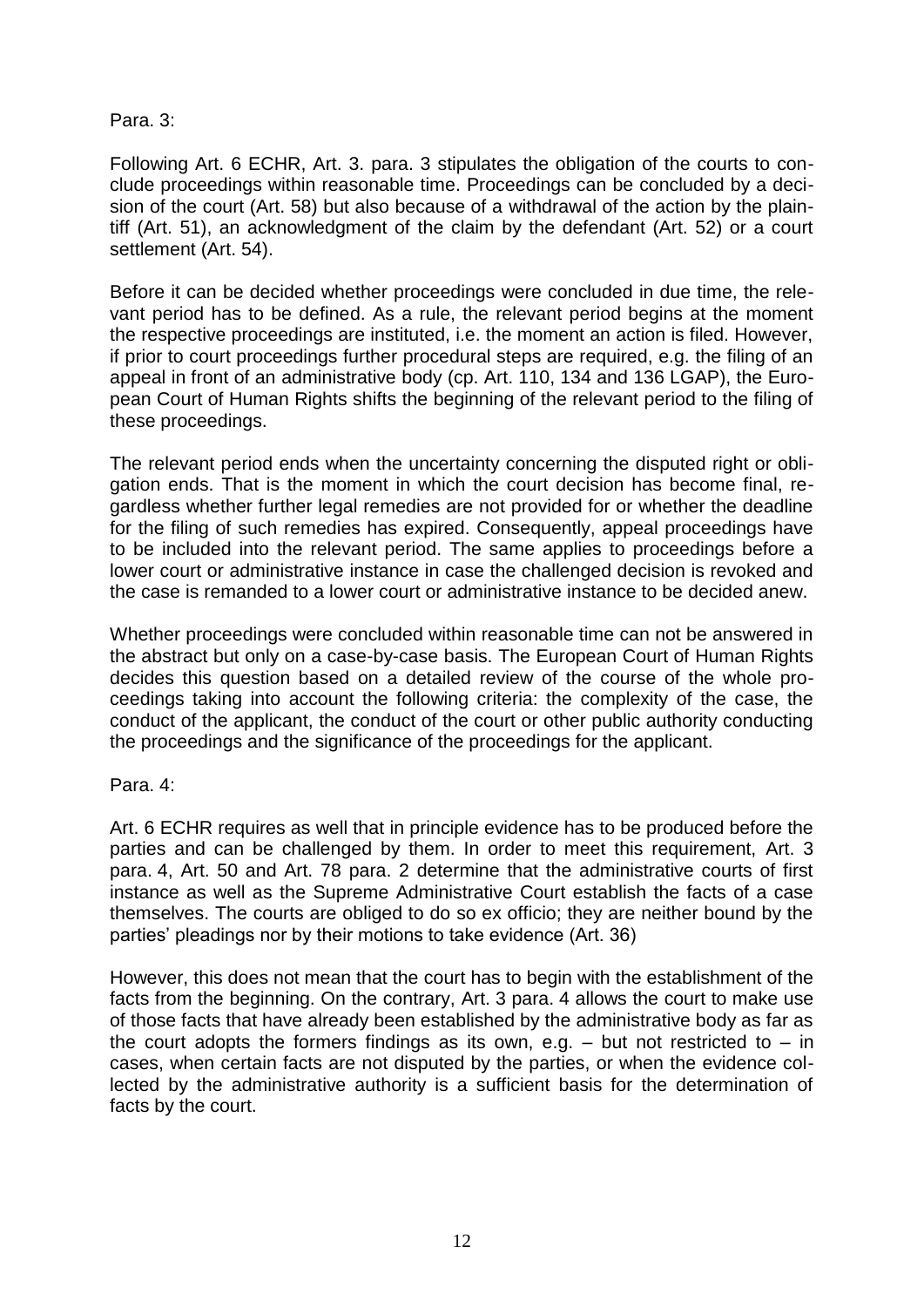Para. 5:

Under the Law on Administrative Disputes the Administrative Court in principle has only cassatory powers. This means that if the court concludes that an administrative body illegally refuses to issue an administrative act in favour of a citizen (e.g. building permit), it can only repeal the challenged act (= cassatory decision; cp. Art. 42 para. 2 LAD) and return the case to the administrative body (Art. 62 para. 1 LAD). Apart from a few exceptions (Art. 42 para. 3 and 5 LAD), the court is not competent to order an administrative body to render the requested administrative act (= reformatory decision). As a result, some cases come back to the court again, some even several times, which leads to a so-called "ping-pong effect".

Art. 3 para. 5, Art. 12, Art. 19, Art. 66 to 70 and Art. 74 significantly broaden the judicial powers of the administrative courts. Under the new system of actions, the courts are competent to

- repeal an administrative act which imposes a burden on the plaintiff (Art. 12 No 1, Art. 66),

- order an administrative body to issue an administrative act which grants a right to the plaintiff (Art. 12 No 2, Art. 67),

- declare that an administrative act which has lost its legal consequences was unlawful (Art. 12 No 3 and Art. 68),

- order an administrative body to act (e.g. payment of money or return of confiscated goods), to tolerate a measure or to omit a measure (Art. 12 No 4, Art. 69),

- declare the existence or non existence of a legal relationship, the nullity of an administrative act or the nullity of an administrative contract (Art. 12 No 5, Art. 70),

- declare a general act which is not comprised by the term "other regulations" in Art. 128 indent 2 of the Constitution of the Republic of Croatia null and void (Art. 19, 74).

Art. 12 No 2 and 4, Art 67 and Art. 69 substantially reduce the above mentioned "ping pong effect" by enabling the administrative courts not only to decide on the lawfulness of administrative measures but also on the measure itself. The reduction of the "ping-pong effect" will result in a shorter duration of proceedings (as defined in the comments on para. 3) and in a reduction of the number of incoming cases. Because of these effects, the step from a mere cassatory to a reformative system is one of the most important steps in the reform of administrative court procedure.

# **Part 2 Organization of the administrative jurisdiction**

# **Article 4 Administrative courts**

Para. 1:

Art. 4 para. 1 establishes a two tier system with four administrative courts of first instance and a Supreme Administrative Court. The seats of the courts of first instance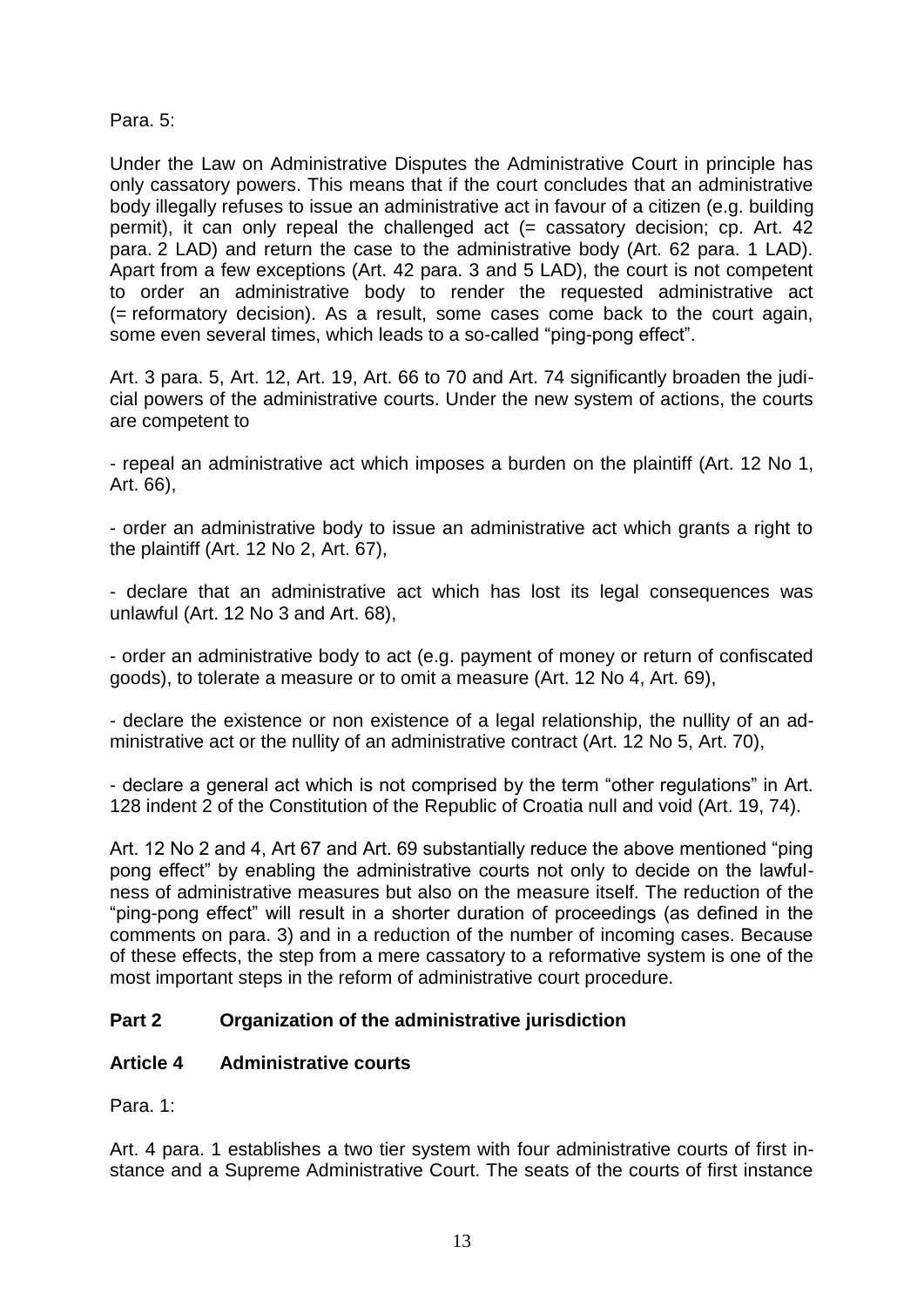(Osijek, Rijeka, Split and Zagreb), the seat of the Supreme Administrative Court (Zagreb) and the court districts are defined in the Law on Courts and the law on Court Districts and Court Seats.

For the courts of first instance the following court districts are proposed:

Administrative Court in Osijek: territory of the Brodsko-posavska, Osječko-baranjska, Požeško-slavonska, Virovitičko podravska and Vukovarska-srijemska counties and the cities of Daruvar and Grubišno Polje and the municipalities of Dežanovac, Đulovac, Hercegovac, Končanica, Sirač, Veliki Grđevac, Velika Pisanica and Velika Trnovitica from the Bjelovarško-bilogarska county.

Administrative Court in Rijeka: territory of the Istarska, Primorsko-goranska and Ličko-senjska counties and the city of Ogulin and the municipalities of Bosiljevo, Josipdol, Plaški, Saborsko and Tounj from the Karlovačka county.

Administrative Court in Split: territory of the Dubrovačko-neretvanska, Šibensko-kninska, Splitsko-dalmatinska and Zadarska counties.

Administrative Court in Zagreb: territory of the City of Zagreb, the Koprivničkokrizevačka, Krapinsko-zagorska, Međimurska, Sisačko-moslavačka, Varaždinska and Zagrebačka counties, the cities Duga Resa, Karlovac, Slunj and Ozalj and the municipalities Barilović, Cetingrad, Draganić, Generalski Stol, Kamanje, Krnjak, Lasinja, Netretić, Rakovica, Ribnik, Vojnić and Žakanje from the Karlovačka county and the cities Bjelovar, Čazma and Garešnica and the municipalities Berek, Ivanska, Kapela, Nova Rača, Rovišće, Šandrovac, Severin, Štefanje, Veliko Trojstvo and Zrinski Topolovac from the Bjelovarško-bilogarska county.

The main criterion for the division of court districts was the distance to the administrative court of first instance so that all citizens live in a reasonable distance to the next such court.

Para. 2:

The ratio legis of Art. 4 para.2 is the protection of the independence of the administrative jurisdiction. Administrative courts must not be a part of public administration but have to be organized as independent judicial bodies.

In order to protect their independence, no administrative tasks – except tasks of court administration – should be assigned to administrative courts. Otherwise judges of the same court would have to control the decisions of their colleagues.

The organizational separation as well as the separation of tasks are also of special importance with regard to the perception of the work of the administrative courts by the public. Maximal separation is an indispensable condition for public trust in the impartiality of the administrative courts.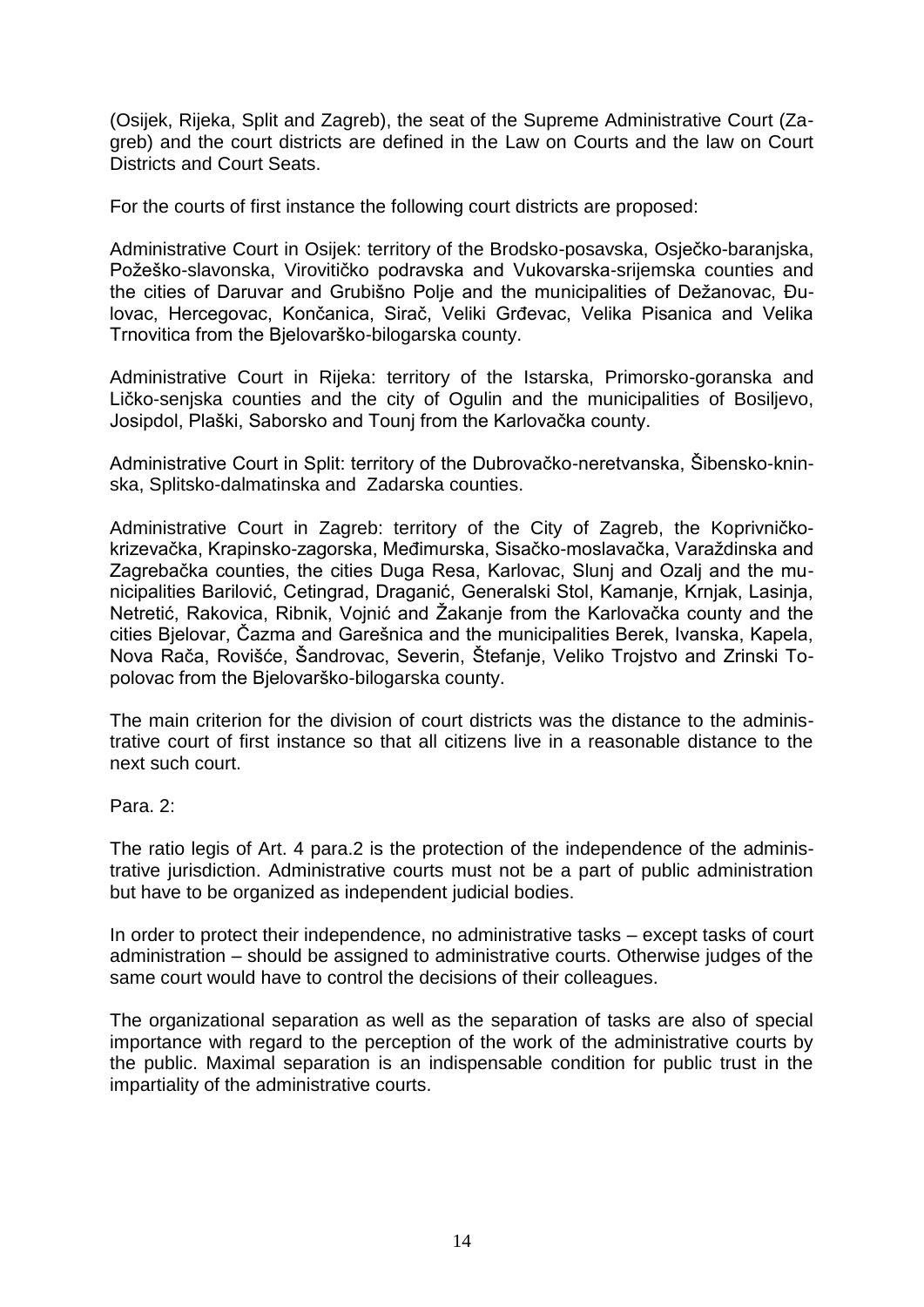# **Article 5 Composition of administrative courts**

Under the current Law on Administrative Disputes, all decisions have to be taken by a chamber of three (Art. 3 para. 2 LAD), in some cases even five judges (Art. 54 LAD). These strict rules do not allow an efficient deployment of judges. Therefore, the draft foresees that decisions can be taken by a single judge: According to Art. 40 certain decisions, which are not decisions on the merit, have always to be decided by the reporting judge. This provision is complemented by Art. 5 para. 2, which – under certain conditions – allows the assignment of cases pending at the administrative courts of first instance to a single judge.

Para. 1:

As under Art. 3 para. 2 LAD decisions are taken by a chamber of three judges. A panel of five judges (cp. Art. 54 LAD) is not foreseen anymore.

Para. 2:

Para. 2 enables the chamber to assign cases to one of its members who then will decide the case as a single judge if the following requirements are met:

- Only "easy" cases may be assigned, i.e. cases that do not display any particular complications of a factual or legal nature.

- Only cases that are not of general importance may be assigned to the single judge. A case is of general importance if the decision is of relevance for further cases. This is the case e.g. if no case law on a certain legal question so far has been established, if courts of first instance have decided the same legal question in a different way or if the case is of special public interest. A case that only raises a legal question that is clearly regulated by law in principle is not of general importance.

The two aforementioned requirements have to be met cumulatively.

In practice, the ruling on the assignment does not necessitate a chamber session but can be taken in a written procedure (per rolam): The reporting judge drafts the respective ruling and then sends it together with the file to the presiding judge and further to the third judge. Only if one of the judges has doubts about the assignment to a single judge, the judges should meet for a short, informal discussion of the case.

If a provision stipulates that a certain measure, in particular a procedural decision, falls into the competence of the presiding judge (e.g. Art. 47 para 1), these actions fall into the competence of the single judge once the case has been assigned to him.

The ruling to assign a case to a single judge cannot be appealed (sentence 2). However, in extreme cases, the judgment issued by the single judge can be appealed (Art. 77 para. 1 No 4) with the argument that this judgment is based on a procedural deficiency because it was arbitrarily assigned to the single judge. On the other hand, an appeal against a judgment of the chamber cannot be based on the fact that the case has not been assigned to a single judge (sentence 3). In such a case the parties rights are not affected because a right that a case is assigned to a single judge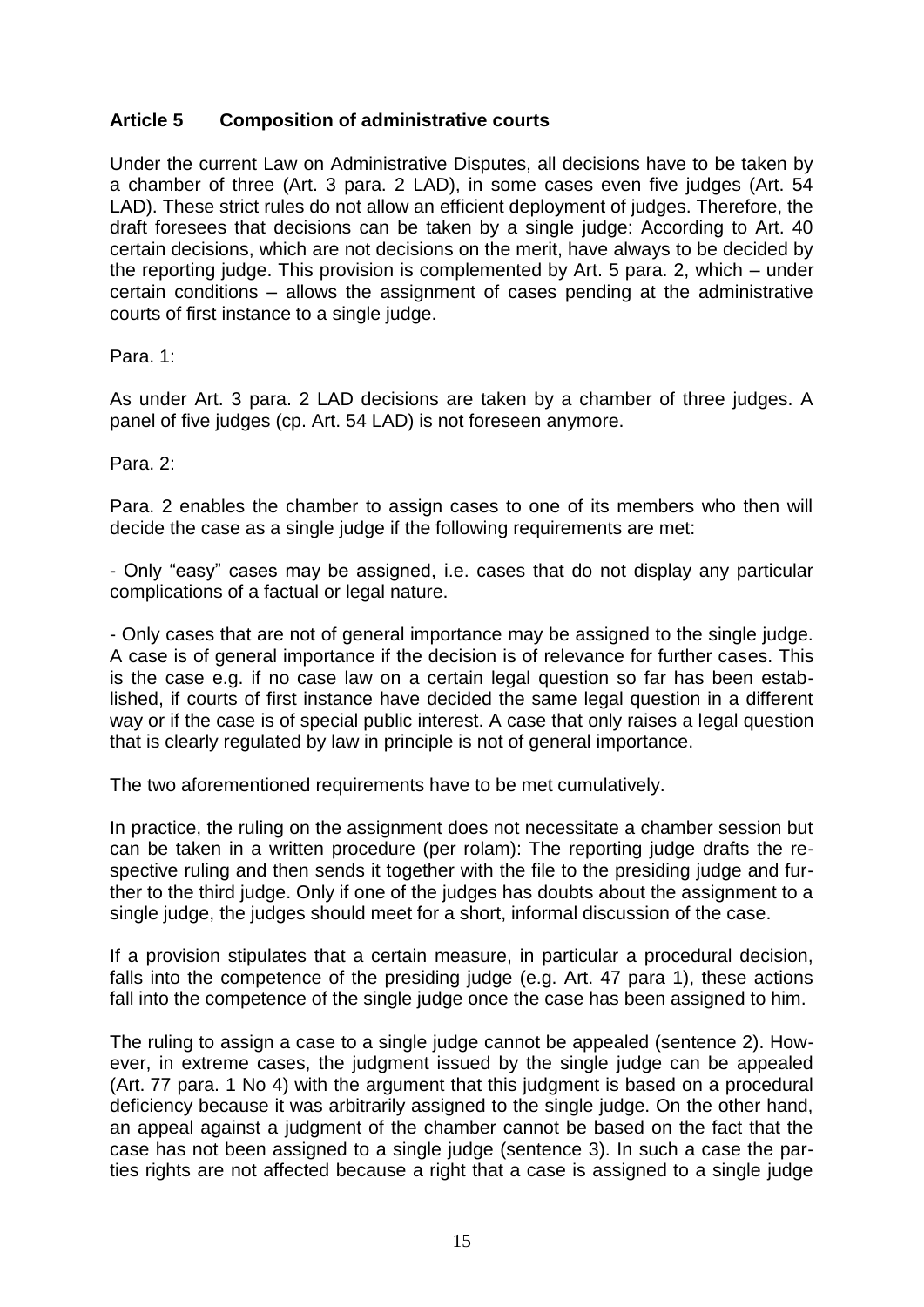does not exist.

A reassignment of a case to the chamber by the single judge is not possible because this is not foreseen by law.

# **Part 3 Jurisdiction**

# **Article 6 Jurisdiction of administrative courts of first instance**

Because of the new two tier structure (Art. 4 para. 1) the jurisdiction of the courts of first instance on the one side and the Supreme Administrative Court on the other side has to be defined. According to Art. 6, the administrative courts of first instance adjudicate on all proceedings unless these are assigned to the Supreme Administrative Court (cp. Art. 8 para. 2).

# **Article 7 Territorial jurisdiction**

Art. 7 answers the question to which of the four courts of first instance courts a case is assigned. Art. 7 para. 1 to 4 contains four respective criteria:

- locus rei sitae (para. 1)

- home port or home airport (para. 2)

- legal residence (para. 3) and

- seat of the first instance administrative body (para. 4).

Para. 1 and 2:

The regulations in para. 1 and 2 are justified since as a rule the proximity of the local court will facilitate the proceedings, especially if evidence has to be taken.

The term "legal issue connected to a certain place" includes e.g. matters regarding the operation of a business or the performance of any other activity in a certain place, the construction of buildings or the approval of flight routes to an airport. The term also comprises taxes on or other duties connected to immovable property or another place.

Para. 3:

The regulation in para. 3 on the one hand guarantees, that in respective cases the plaintiff can proceed before the court nearest to him/her. On the other hand, this provision prevents the concentration of too many cases before the Administrative Court in Zagreb. If to these cases para. 4 would apply as well, too many cases had to be dealt with by the Administrative Court in Zagreb since many administrative bodies are centralised there.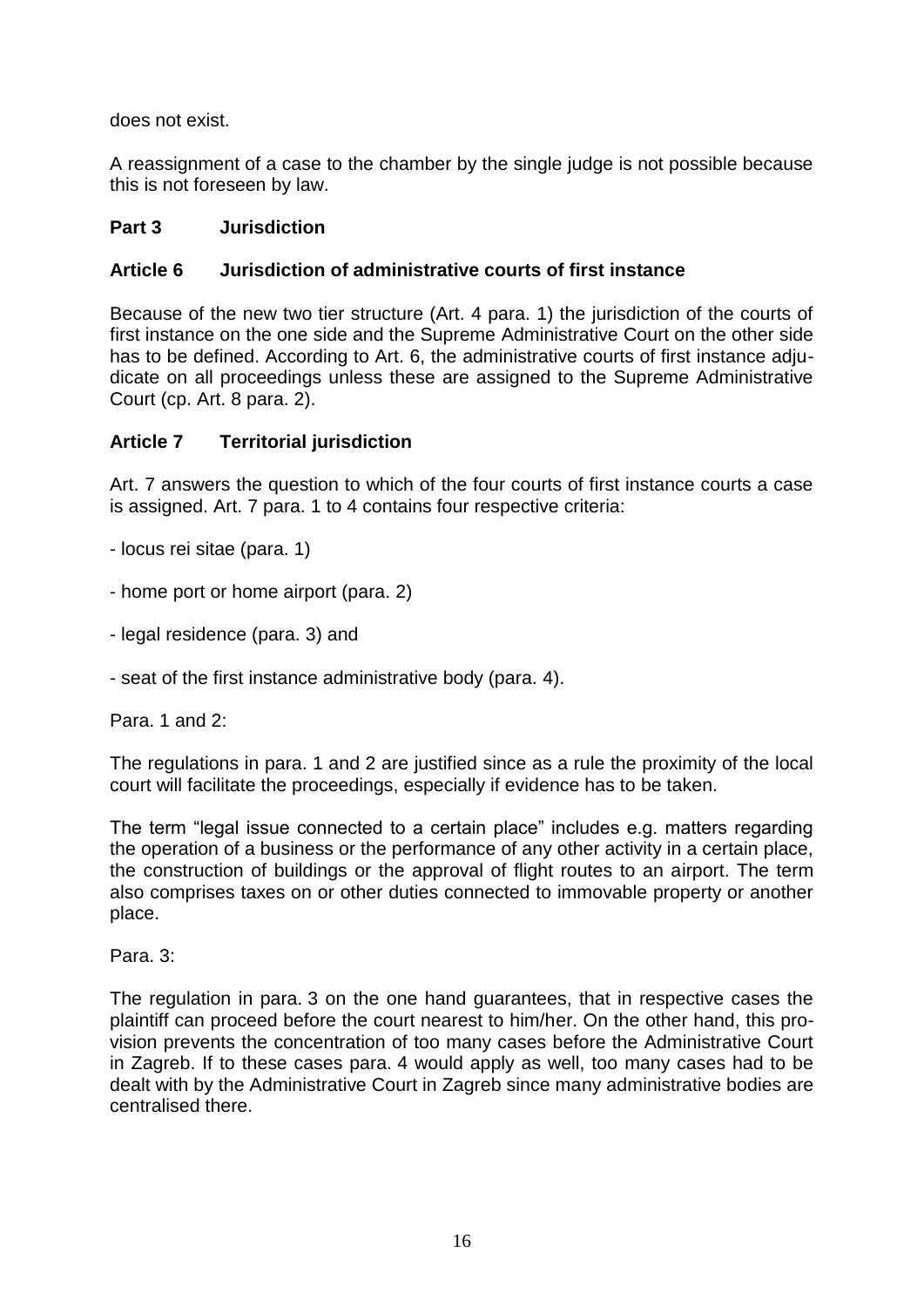Para. 4:

If a case does not fall under one of the aforementioned specific rules, the subsidiary rule in para. 4 applies. This provision e.g. comprises cases concerning matters falling under para. 3 if the plaintiff has neither a legal nor a habitual residence nor a seat in the Republic of Croatia. Para. 4 is also applicable if a matter falling under para. 1 to 3 cannot be allocated to a court of first instance (e.g. if large premises for which a building license is applied for spread over two court districts).

Para. 5:

A court is prevented from exercising its jurisdiction for legal reasons e.g. when all of its members in a certain case are excluded because of doubts regarding their impartiality (Art. 71 No 7 Civil Procedure Act; CPA). Factual reasons could be the consequences of catastrophes or illness of the members of the court.

The Supreme Administrative Court has to decide either upon a motion by one of the parties or upon a motion by the respective first instance court.

# **Article 8 Jurisdiction of the Supreme Administrative Court of the Republic of Croatia**

Para. 1:

The Supreme Administrative Court decides as second and last court instance on legal remedies against decisions of the courts of first instance and as court of first instance on matters explicitly listed in para. 2.

Para. 2:

The assignment of the matters enumerated in para. 2 is justified as these matters usually are of above average importance and sometimes also politically sensitive.

# **Article 9 Referral of cases between administrative courts**

The rulings under para. 1 to 4, as all other rulings, can be issued without oral hearing (Art. 45 para. 3). However, the parties have to be heard in advance (Art. 35).

Para.2:

As a rule, a court may accept its jurisdiction without the issuing of a respective ruling by just continuing with the proceedings (e.g. service of the action to the other parties). Only if the jurisdiction of an administrative court of first instance is contested by one of the parties, this court has to decide on its jurisdiction by ruling. This ruling can be appealed with a complaint (Art. 81 para. 1).

Para. 2 does not apply to the Supreme Administrative Court: Since its rulings are non-appealable (Art. 81 para. 1) it would be a mere formality to demand a decision by separate ruling. Instead the Supreme Administrative Court may give the reasons for its decision to accept its jurisdiction in the judgment.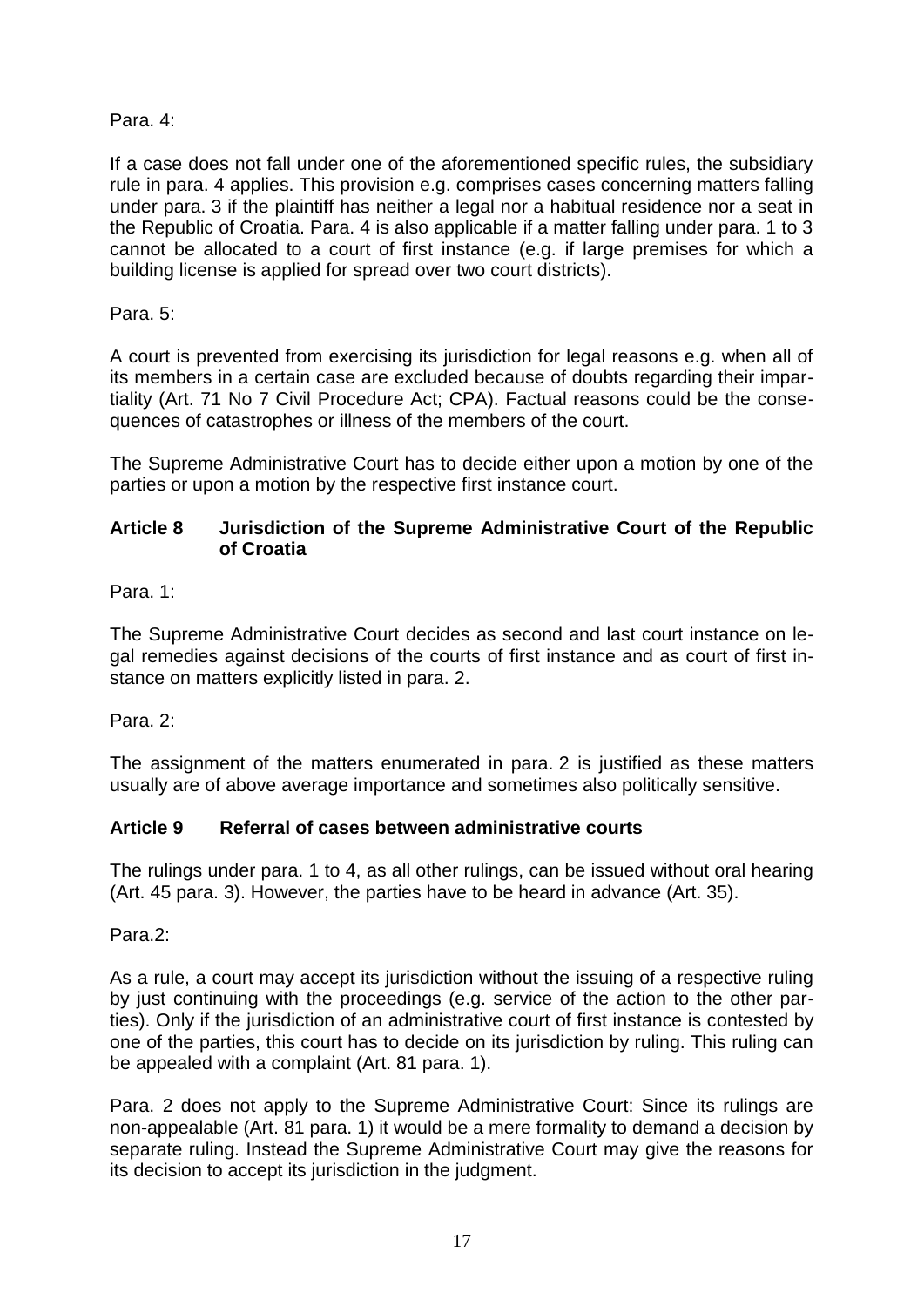Para. 2 does not apply to cases in which a party argues that the case falls into the jurisdiction of a court from another jurisdiction; in those cases Art. 10 para. 2 applies.

Para. 3:

According to para. 3, the Supreme Administrative Court has to decide on a negative conflict of jurisdiction, i.e. if two courts of first instance denied their jurisdiction.

Para.4:

According to para. 4, the Supreme Administrative Court has to decide on a positive conflict of jurisdiction, i.e. if two courts of first instance accepted their jurisdiction. In these cases the courts of first instance courts can only fulfil their obligation to submit the case to the Supreme Administrative Court, if they know about the fact that another court has accepted its jurisdiction, too. The parties are obliged to inform the courts respectively or to submit the case to the Supreme Administrative court themselves.

# **Article 10 Referral of cases to courts of other jurisdictions**

Art. 10 largely corresponds to Art. 9 with the difference that it concerns the referral of cases to courts of other jurisdictions. Deviating from Art. 9 para. 2, Art. 10 para. 2 also applies to the Supreme Administrative Court.

According to Art. 23 para. 2 CPA conflicts of jurisdiction between courts of different jurisdictions as e.g. conflicts of competence between administrative courts and courts of another jurisdiction shall be decided by the Supreme Court of the Republic of Croatia. Art. 10 complies with this provision.

# **Article 11 Forwarding of cases to the Constitutional Court of the Republic of Croatia**

If a case falling into the jurisdiction of the Constitutional Court is filed before an administrative court, this court forwards the case without further formalities to the Constitutional Court. In this case, a ruling is not necessary. However, the parties have to be informed. If the Constitutional Court does not accept its jurisdiction it proceeds according to its own rules of procedure.

# **Part 4 Types of actions**

# **Article 12 Types of actions**

The ratio legis of Art. 12 is to give the reader of the law an overview of the goals that can be achieved with an action. In that respect Art. 12 corresponds to Art. 6 para. 1 and Art. 66 LAD which have a similar function. The content of the operative part of the judgment on the respective types of action is regulated in Art. 66 to 70.

The following goals can be achieved with an action: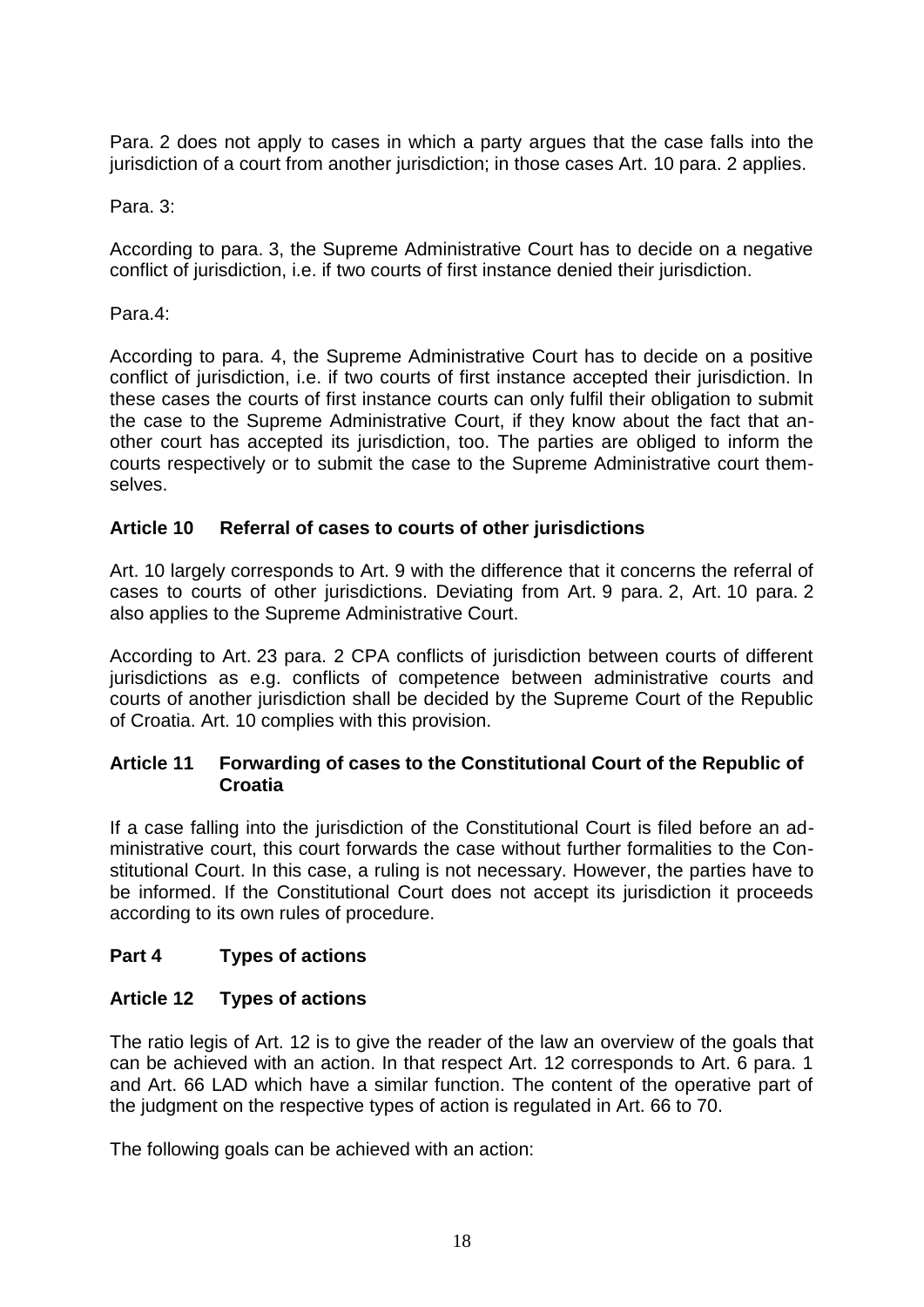- the repeal of an administrative act (action for the repeal of an administrative act, No 1),

- the issuance of an administrative act, which has been refused or omitted (action for the issuance of an administrative act, No 2),

- the declaration of the unlawfulness of an administrative act which has lost its legal consequences (action for the declaration of the unlawfulness of a ceased administrative act, No 3),

- an order to act, to tolerate a measure or to omit a measure (action for performance, No 4),

- the declaration of the existence or non-existence of a legal relationship or of the nullity of an administrative act or an administrative contract (declaratory action, No 5).

Art. 12 does not limit Art. 2. That means that an action that fulfils the definition "administrative court proceedings" may not be judged inadmissible because the types defined in Art. 12 do not seem to cover the respective action. Instead, one of the types provided for in Art. 12 has to be interpreted extensively.

The different actions are not to be understood as strict and separated types. If the court gains the impression that the petition formulated by the plaintiff (Art. 33 para. 2 No 1) does not correspond to the aim of his action (Art. 33 para. 1 No 3), it is the task of the court to help the plaintiff to formulate a corresponding petition (Art. 38). Only if the plaintiff in spite of the help of the court insists on a certain petition may the action as the case may be dismissed as inadmissible.

Different types of actions may also be combined if this is adequate to cover the plaintiff's claim and the requirements of admissibility of the respective types of actions are fulfilled.

No 1:

The action for the repeal of an administrative act may only be instituted against a disadvantageous administrative act. Disadvantageous is any administrative act that imposes a duty on somebody, e.g. the payment of a fee, the confiscation of an object or the tearing down of an illegally erected building. The issuance of an administrative act has to be sought with an action under No. 2.

The Law on Administrative Court Procedure does not contain a definition of the term "administrative act". This definition is given in Art. 96 LGAP.

No 2:

If the plaintiff seeks the issuance of an administrative act, No 2 applies. No 2 comprises the following cases: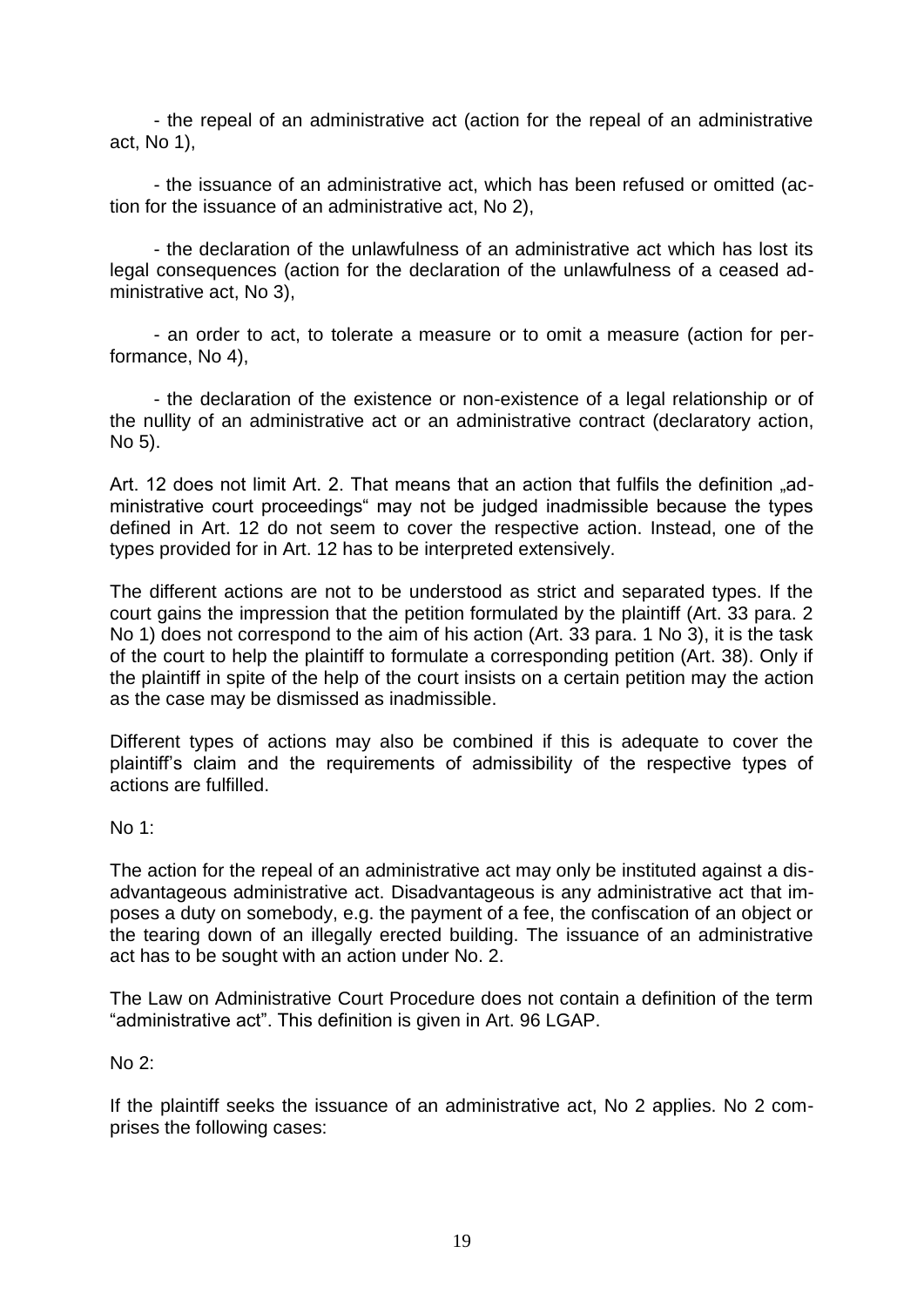- The plaintiff applies for a beneficial administrative act. Beneficial is any administrative act that constitutes a right like e.g. the right to receive a pension or the right to erect a building.

- No 2 also applies if an administrative body issues a beneficial administrative act that grants the plaintiff less than he applied for, e.g. if the plaintiff wants a pension to the amount of 4000,- HRK per month and the administrative body granted him a pension to the amount of 3000,- HRK per month.

- The plaintiff may also ask for the issuance of an administrative act that imposes a duty on another person, e.g. the order to tear down a house that was built illegally.

No 2 comprises the refusal to issue as well as the omission of an administrative act. However, in the case of an omission (= administrative inaction), the special provisions in Art. 16 apply.

No 3:

In many cases an administrative act has already lost its legal consequences at the time the court decides on an action.

Examples:

a) The plaintiff applies to sell goods on a Christmas market (December 2007). His application is refused. The court decides on the case in July 2008.

b) The Minister of the Interior forbids a demonstration which is planned for 18 June 2008. The court decides on the case in August 2009.

c) The police confiscate a certain object. The court decides after the police have returned the confiscated object.

Without the provision under No 3 the action in those cases would be inadmissible. An action for the repeal of an administrative act or an action for the issuance of an administrative act would be inadmissible since at the time of the court decision the plaintiff does not anymore have a legal interest in the revocation of the challenged administrative act (e.g. the confiscation) or the issuance of an administrative act (e.g. the license concerning the participation at the Christmas market). No 3 allows the plaintiff – provided the challenged decision was unlawful – to receive a respective declaration by the court, if he has a reasonable interest in such a declaration.

Such an interest exists, if the plaintiff credibly claims that

- a similar situation could arise in the future and that the administrative body would repeat its decision (danger of repetition),

- he would use a respective declaration to institute proceedings to claim damages or

- he needs a respective declaration for his/her rehabilitation, e.g. if the challenged administrative act is based on criminal, misdemeanour or other dishonourable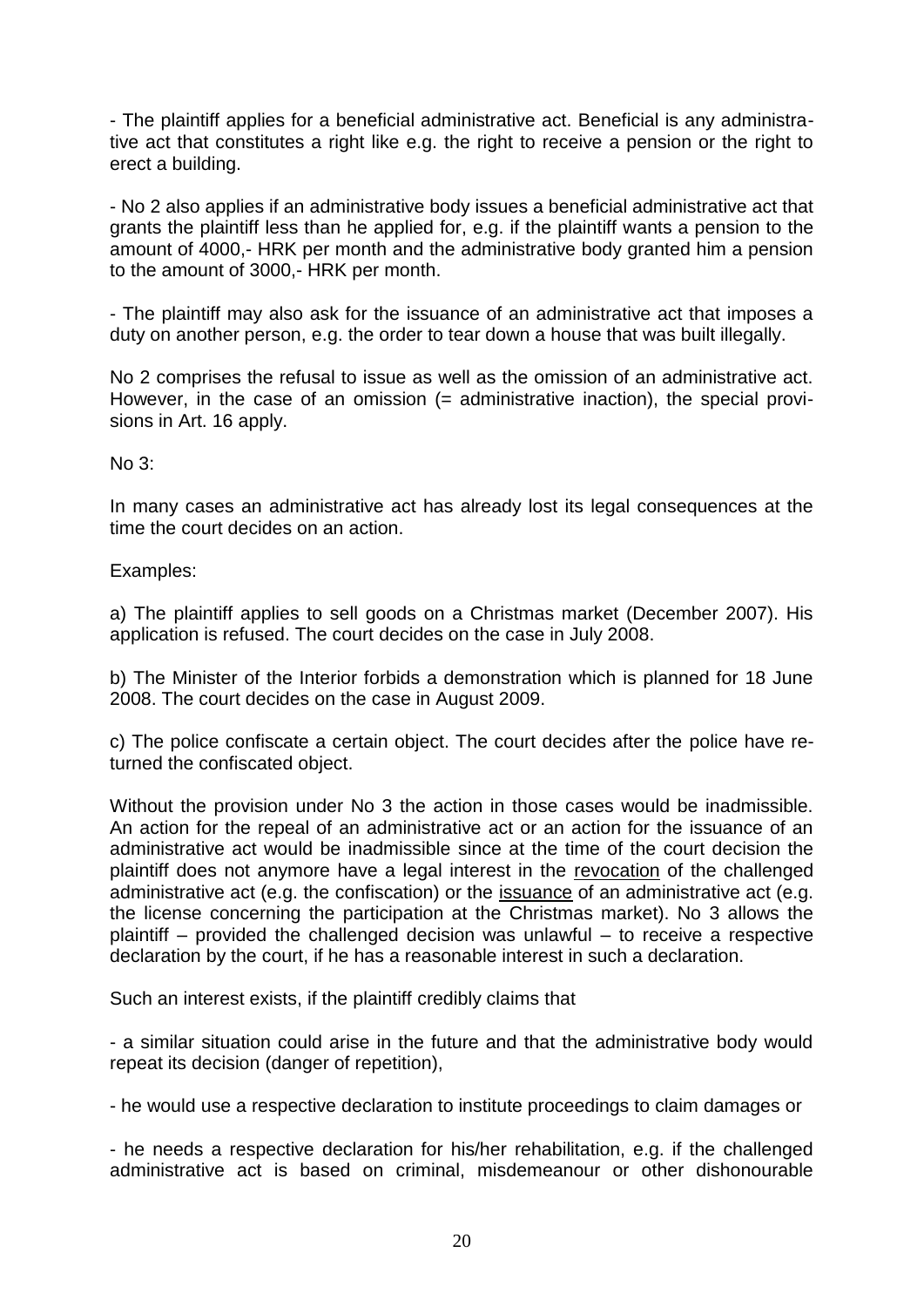charges.

An action for the declaration of the unlawfulness of a ceased administrative act is admissible regardless of the moment when the respective act has lost its legal consequences. If this happens after an action under No 1 or 2 has already been filed, the plaintiff may adjust his petition to the new situation (sentence 2 of No 3).

No 4:

With the action for performance the plaintiff may seek an order that the defendant

- performs a measure (e.g. to render information, to pay money, to hand out an object),

- tolerates a measure (e.g. obligations resulting from an administrative contract, Art. 130 LGAP),

- omits a measure (e.g. to omit a warning concerning a defective product).

For the issuance of an administrative act No 2 is lex specialis.

The omission to issue an administrative act can not be sought with an action for performance. The plaintiff has to wait until the act is issued and to challenge this act with an action under No 1.

An action for performance is also admissible if an administrative body refuses to comply with a beneficial administrative act (e.g. for the payment of money), which the administrative body has issued itself. However, in the special situation that the administrative act has been issued based on a respective court decision the plaintiff does not have to lodge an additional action for performance but is directly entitled to submit a motion for enforcement of the court decision (cp. comments on Art. 108).

If the negative decision of an administrative body regarding an administrative measure has lost its legal consequences, No 3 applies mutatis mutandis.

No 5:

With an action for the declaration of the existence or non-existence of a legal relationship the plaintiff can request a declaration on the existence or nonexistence of a right or an obligation which is based on administrative law, provided that the defendant disputes the claimed right or obligation. Examples:

- the plaintiff claims a certain status, e.g. to be a Croatian citizen by birth or to be a civil servant,

- the plaintiff claims that his license to run a café includes the right to use the pavement in front of the café without further permission.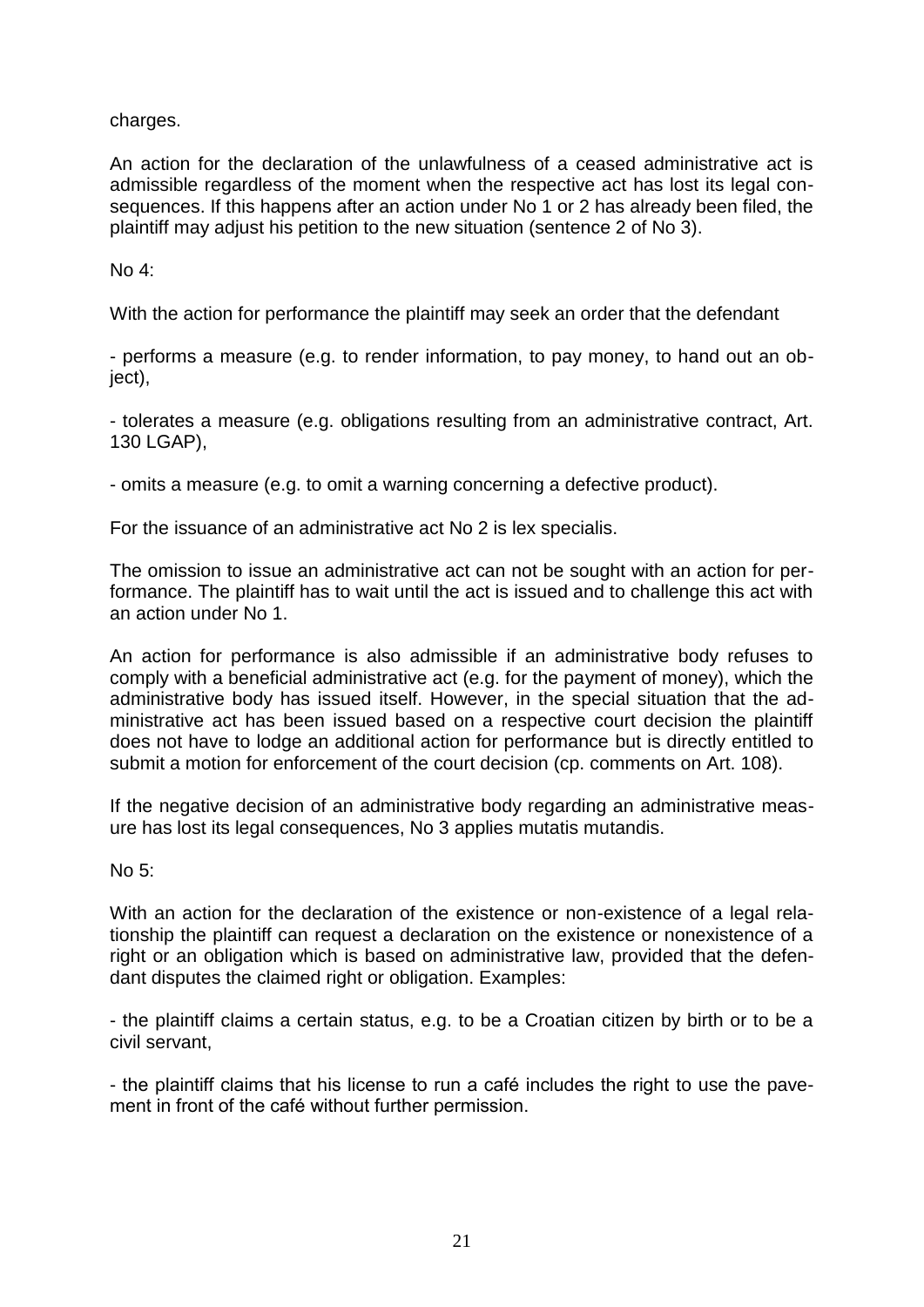The declaratory action must relate to a concrete case which is disputed between the parties. The plaintiff may not abuse this action to clarify "interesting" legal questions which in practice are not disputed.

A declaratory action is only admissible if the plaintiff has a reasonable interest in the requested declaration. In order to decide whether the plaintiff has such an interest it has to be examined in which way the requested declaration could help the plaintiff. For example, such an interest is given if the plaintiff is facing criminal or misdemeanour charges for a violation of an obligation which is based on administrative law. In such a case the plaintiff has a reasonable interest to obtain a declaration by the administrative courts which he could use in penal or misdemeanour proceedings.

An action for the declaration of the existence or non-existence of a legal relationship is inadmissible, if the plaintiff could have filed another action under No 1 to 4. If for example an administrative body issues an administrative act which states the obligation to pay a certain amount of money as income tax, the addressee of this act could not file a declaratory action with the aim to declare that he does not have to pay income tax. Instead, he has to challenge the respective act with an action for the repeal of an administrative act.

#### **Article 13 Subject of actions for the repeal of an administrative act and actions for the issuance of an administrative act**

Art. 13 defines the subject of actions for the repeal of an administrative act and actions for the issuance of an administrative act. This is necessary to clarify which administrative decision – the decision of the first instance administrative body or the decision on the objection (cp. Art. 110 et seq. LGAP) – is subject of the proceedings.

Para. 1 and 2:

As a rule, both the decision of the first instance administrative body and the decision on the objection are subject of the proceedings. In this respect it does not matter, whether the decision on the objection amended the decision of the first instance administrative body (para. 1) or not (para. 2).

Para. 3:

Para. 3 regulates an exception for the case that the decision on the objection affects the rights of a person for the first time. In this case, only the decision on the objection is subject of the proceedings.

The constellation that only the decision on the objection affects rights or legal interests can be divided into two subgroups:

- The first instance administrative body grants the applicant the requested right (e.g. a building license). Upon the objection of another person (e.g. a neighbour), the second instance administrative body revokes the decision of the first instance body. The applicant can only claim that the decision on the objection violated his rights or legal interests.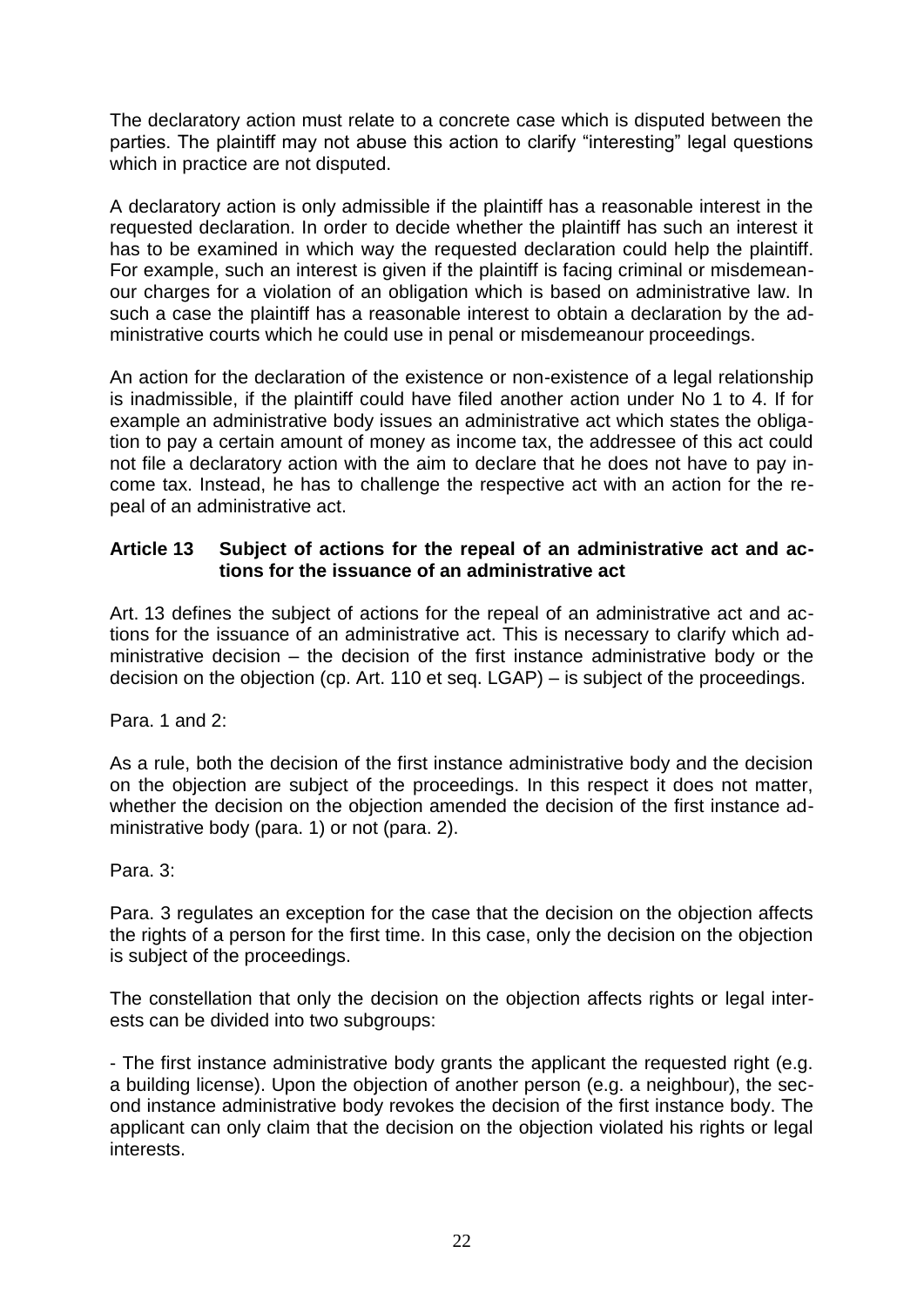- The first instance administrative body denies to grant the applicant the requested right (e.g. a building license). Upon the applicant's objection, the right (e.g. a building license) is granted. This decision could violate the rights or legal interests of a third person (e.g. a neighbour). However, this person can only claim that the decision on the objection violated his rights or legal interests.

Para. 4:

Para. 4 contains another exception for the case that objection proceedings are not foreseen by law. Many laws on special fields of administrative laws foresee that an action can be filed directly against the decision of the first instance administrative body.

# **Article 14 Standing to sue**

The provision aims at preventing the so called "actio popularis".

Para. 1:

An action is only admissible if the plaintiff can claim to a violation of his own rights or legal interests. The claimed violation has to be possible. If it is impossible that an administrative measure could violate the plaintiff's rights or legal interests, the action is inadmissible.

On the other hand, the action is already admissible if the claimed violation of own rights or legal interests seems to be possible. The question, whether the right or legal interest actually was violated belongs to the decision on the merits.

The extension of the standing to sue to (possible) violations of legal interests follows the current trend throughout Europe.

In many cases, the material law does not state expressively that it aims at the protection of rights or legal interests of certain groups of persons. In this case, in order to answer the question whether (and if yes: which) rights or legal interests are at stake, the relevant material law has to be interpreted. Decisive is the ratio legis of a provision; whether its sole purpose is to maintain public order or whether it is also intended to protect rights or/and legal interests of certain groups of people.

# Examples:

- A provision of planning law according to which all interests affected by a building project have to be weighed against each other, could be interpreted to the effect that it is intended to protect the rights and interests that have to be included in the weighing (e.g. the health of persons who are affected by emissions).

- A provision that regulates the closing time for pubs could be interpreted to the extent that its sole purpose is to maintain public order. But it could also be interpreted to the extent that it is (also) intended to protect the rights and legal interests of neighbours against disturbances (especially noise) during the night.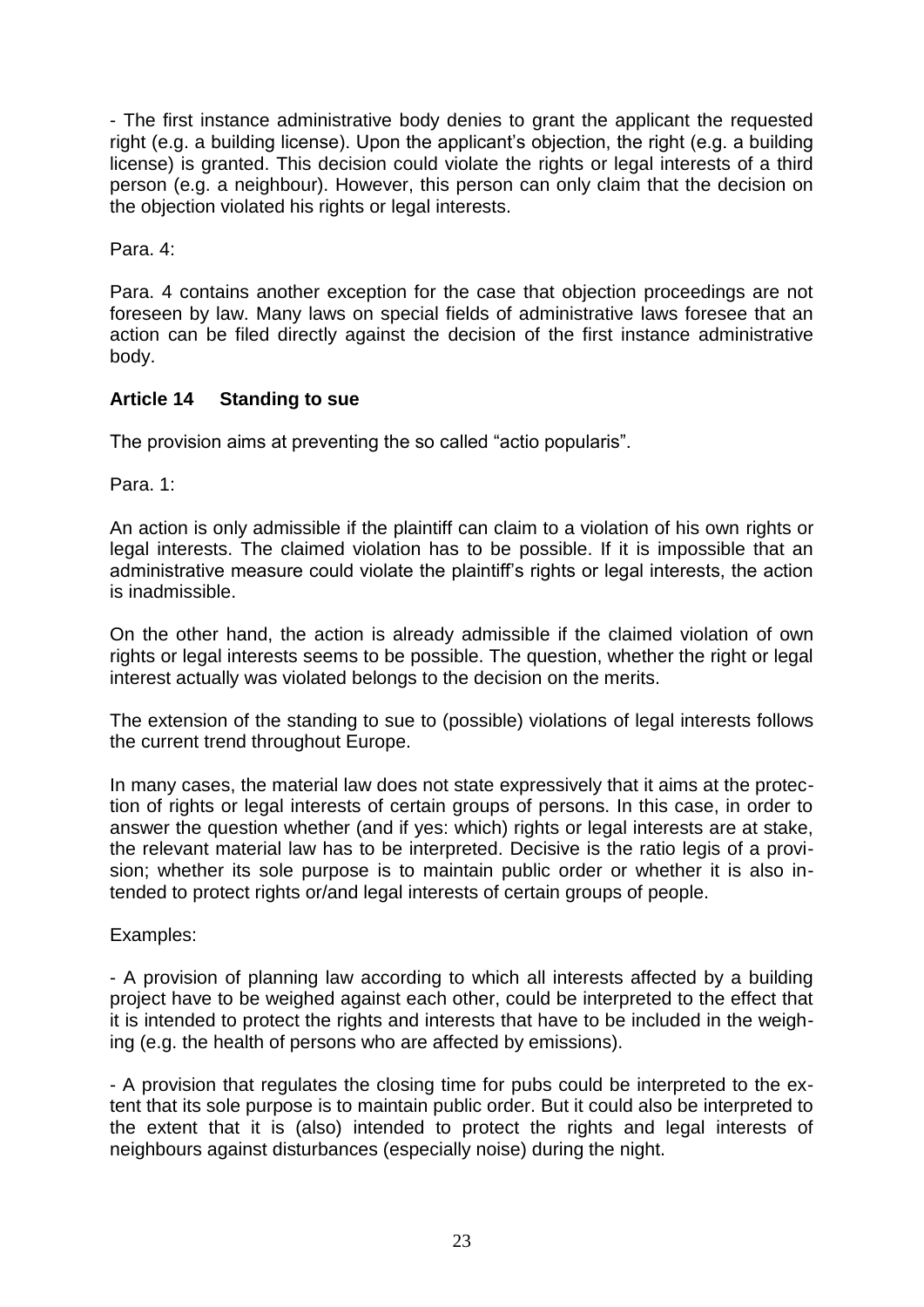Para. 1 is in line with EU-law. The European Court of Justice has held that national provisions concerning the standing to sue and other requirements for the admissibility of an action do not violate EU-law, if these provisions do not undermine the right to effective judicial protection when exercising the rights conferred by EU-law (ECJ, case C-174/02, Streekgewest Westelijk Nord-Brabant, para. 18, case C-432/05, Unibet, para. 37). The procedural rules governing actions for safeguarding an individual's rights under EU-law must be no less favourable than those governing similar domestic actions (principle of equivalence) and must not render practically impossible or excessively difficult the exercise of rights conferred by EU-law (principle of effectiveness; ECJ, case 33/76, Rewe, para. 5, case C-432/05, Unibet, para. 43).

Para. 2:

Para. 2 clarifies that administrative bodies can lodge an action as well and that they also have to claim a violation of own rights or legal interests, especially their right to self government.

Inter-se-proceedings between administrative bodies that belong to the same legal entity in principle are not admissible, unless the law provides for an explicit exception.

Para. 3:

Deviant from Art. 2 para. 4 LAD, para. 3 stipulates that the department of public prosecution can file an action aiming at the examination of the observance of the objective law only if this is specifically provided for by law. For the ratio legis for this provision please refer to the comments on Art. 1.

#### **Article 15 Completion of administrative remedy procedure**

According to Art. 110 LGAP a party may file an objection against the decision of a first instance administrative body unless otherwise provided for by law. In addition to that, Art. 134 LGAP and Art. 136 LGAP foresee that a party may file a complaint in order to ensure the fulfilment of an administrative contract (Art. 134 para. 1), against a measure of a provider of public services (Art. 136 para. 1) or against any other administrative measure (Art. 136 para. 2). Art. 15 stipulates that in these cases the respective proceedings have to be completed before an action is filed. Otherwise the action is inadmissible.

If respective proceedings are not foreseen by law, an action can be filed directly against the decision of the first instance administrative body within the deadline under Art. 17.

#### **Article 16 Administrative inaction**

Art 16 regulates the formal requirements for the admissibility of an action in case an administrative body does not decide on an application, an objection or a complaint (= administrative inaction).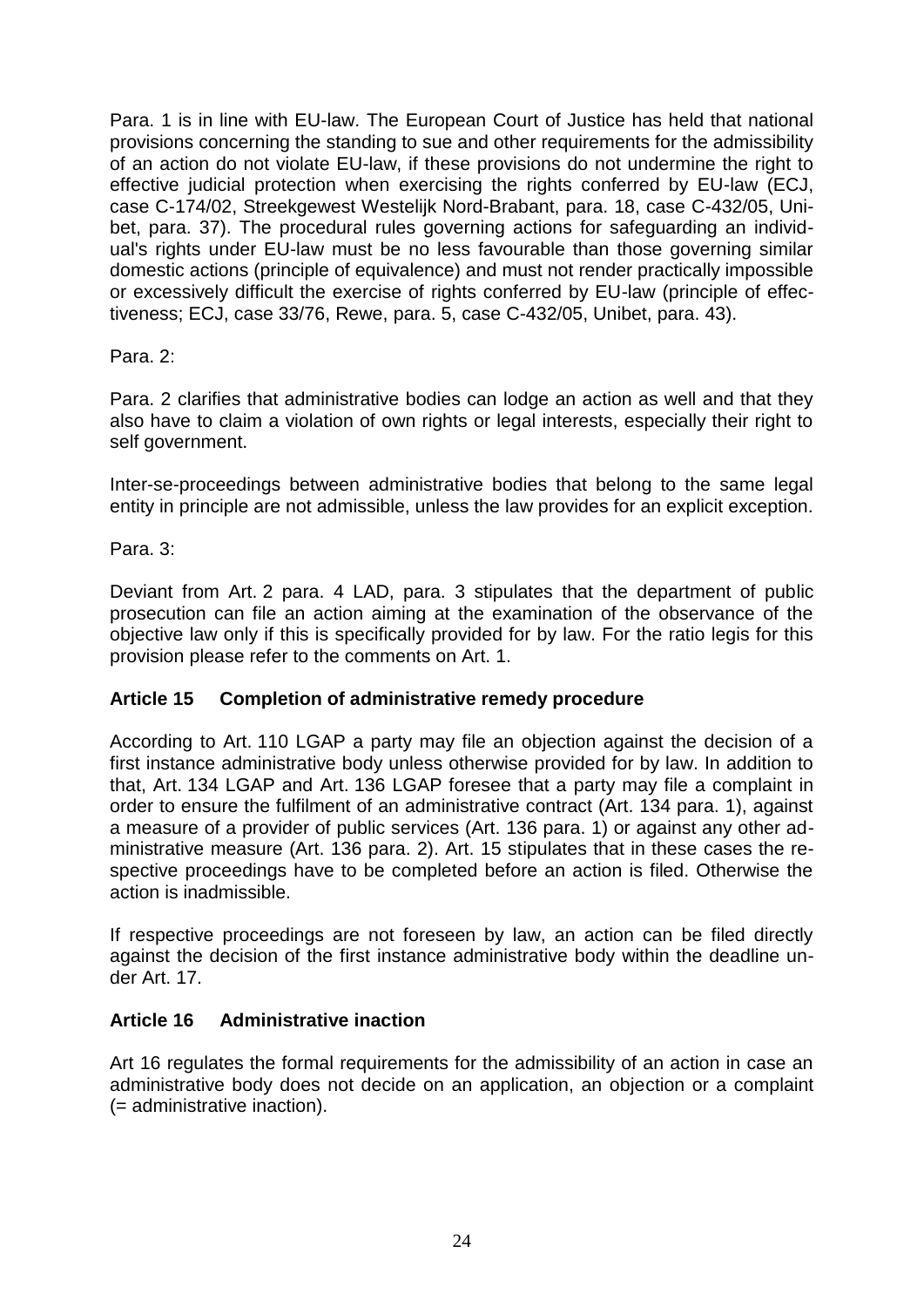Para. 1:

Para. 1 No 1 regulates the case that an application to issue an administrative act is not decided within the deadline prescribed by law (e.g. Art. 70 para. 2 and 71 para. 2 LGAP) and that an administrative objection procedure (Art. 110 LGAP) is not provided for by law. If these requirements are met, an action can be filed directly after the deadline has expired.

If, on the other hand, the deadline is not kept but an administrative objection procedure is foreseen by law, an objection may be lodged (Art. 110 para. 2 and 119 LGAP).

Para. 1 No 2 concerns the inactivity of the administrative body that has to decide on an objection. If the decision on the objection is not rendered in time (e.g. Art. 121 LGAP) an action can be filed directly after the deadline has expired and without the administrative objection proceedings having been completed. This applies for actions for the repeal of an administrative act as well as for actions for the issuance of an administrative act.

Para. 2:

Para. 2 corresponds to Art. 119 para. 2 LGAP. The provision enables the court to set an administrative body a new time limit to render a decision if the court holds that a decision has not yet been taken for justified reasons. Such reasons may lie in the fact that the case necessitates the establishment of complicated facts (especially in cases where expert opinions are needed) or in the conduct of the party (when the delay is caused by the party). Organisational reasons like a permanent work overload of an administrative body do not constitute a justification in this sense.

Para. 3 and 4:

Para. 3 and 4 apply, if the "missing" decision on the application to issue an administrative act or on the objection is rendered while an (admissible) action filed according to Art. 16 para. 1 is pending. Para. 3 applies, if the administrative body decides in favour of the plaintiff. Para. 4 applies if the application or the objection of the plaintiff are rejected.

If the administrative act applied for is issued or the objection acceded to, the court has to conclude the proceedings by ruling and to decide on the costs (Art. 93 et seq.). However, if the plaintiff is of the opinion that the administrative act or the decision on the objection do not completely comply with his/her application or his/her objection, he/she can file a motion to resume the proceedings. In this case the court has to examine whether the administrative act or the decision on the objection fully comply with the application/objection. If this is the case the court dismisses the motion by judgment. Otherwise it annuls the ruling on the conclusion of the proceedings, continues with the proceedings and decides on the merits of the case (Art. 66 and 67).

If after the filing of the action according to para. 1 the application to render an administrative act or the objection is rejected, the court continues with the proceedings. The plaintiff does not have to file a new action or another motion. Before deciding the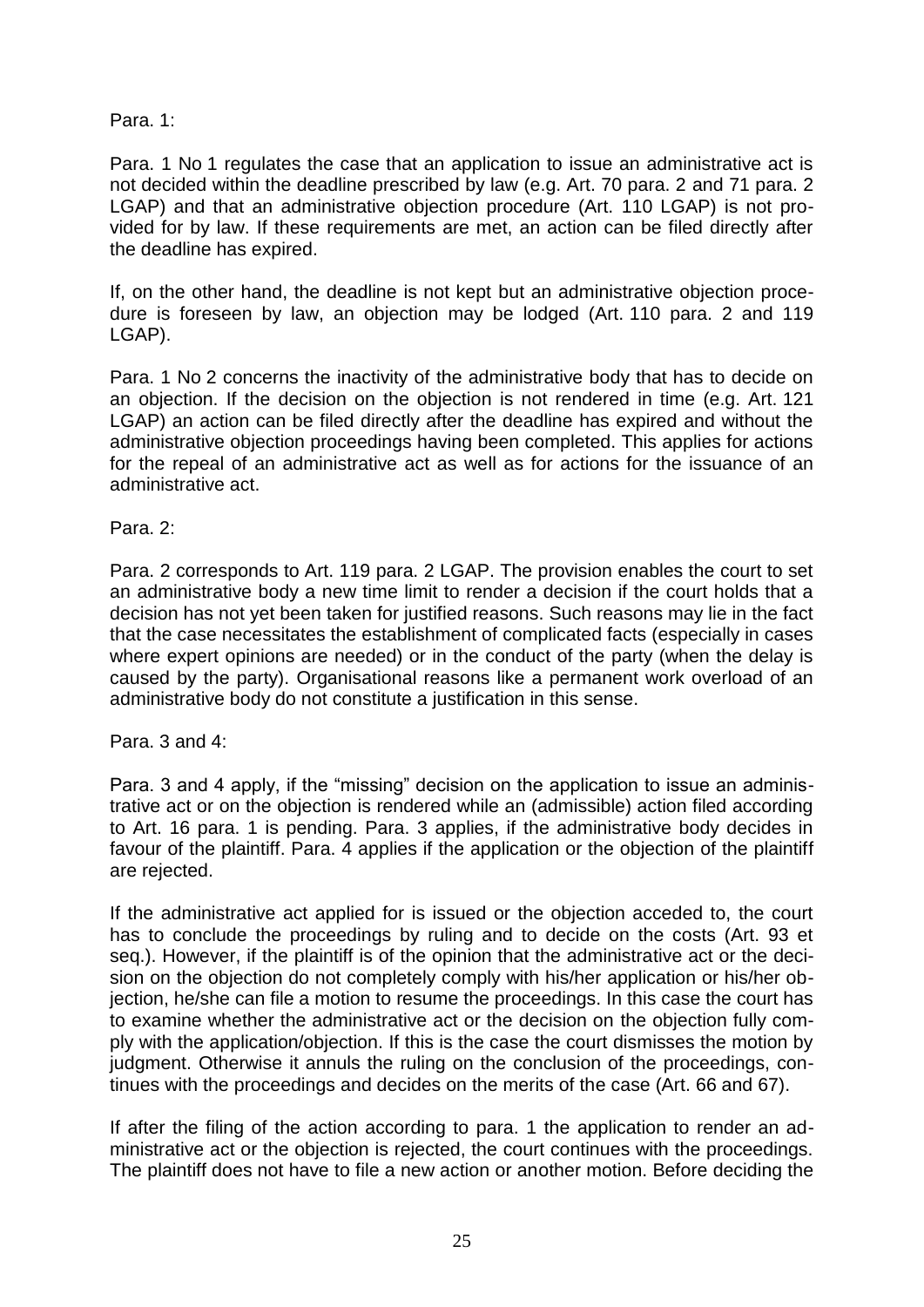case, the court has to examine whether all requirements for the admissibility of the action are met (e.g. standing to sue, Art. 14).

Para. 5:

Para. 1 to 4 apply mutatis mutandis if the information about the measures taken on a complaint is not given within the deadline prescribed by law (Art. 138 para. 2 LGAP).

# **Article 17 Deadlines for filing an action**

The ratio legis this provision is legal certainty. All parties whose rights or legal interests are affected by an administrative act have to know within a reasonable period of time whether this act has to be followed.

Actions under Art. 12 para 1 to 3 have to be filed within a deadline of 30 days from the day of service of the decision on the objection or – if such a procedure is not foreseen by law – within 30 days from the day of service from the day of service of the administrative act. If the deadline is not kept, the action is inadmissible. However, if certain requirements are met, the court may reinstate the expired deadline (Art. 26).

Actions under Art. 12 para 4 and 5 have to be filed within a deadline of 30 days from the day of service of the decision on the complaint. However, there are two exceptions:

- An action for the declaration of the nullity of an administrative act (Art. 12 No 5) is exempt from the deadline. Administrative acts that are null and void can not become final. This follows from Art. 102 para. 3 LGAP. According to this provision, the nullity of an administrative act can be declared at any time.

- For the declaration of the nullity of an administrative contract (Art. 12 No 5) a deadline is not foreseen either (cp. Art. 132 LGAP).

Art. 25 contains general rules that apply not only to the deadline under para. 1 and 2 but to all deadlines regulated by this law. For the computation of deadlines Art. 114 of this law in combination with Art. 112 et seq. CPA apply.

# **Article 18 Procedural orders issued by administrative bodies**

The ratio legis of para. 1 is to prevent that administrative proceedings are unduly prolonged by giving the parties the possibility to challenge any decision on the procedure (e.g. an order to appear before the administrative body, an order to submit a certain document or an order concerning the taking of evidence). Para. 2 contains two exceptions from the principle in para. 1 in order to guarantee an effective legal protection.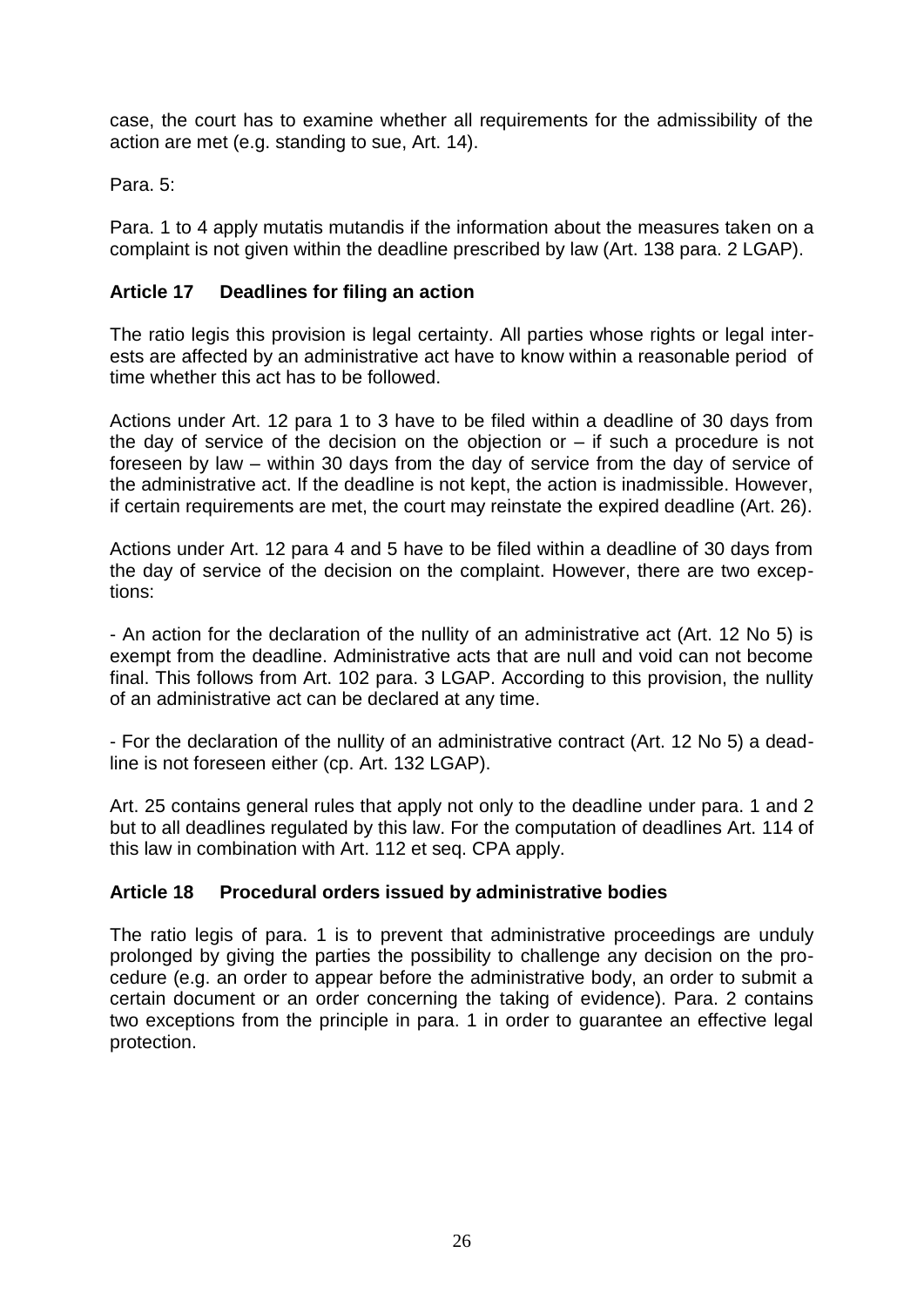#### **Article 19 Action for the control of the constitutionality and the legality of general acts**

Para. 1:

Croatian scholars are of the opinion that a gap regarding the judicial review of general acts exists. According to them Art. 128 indent 2 of the Croatian Constitution does not cover all general acts (e.g. Omejeć, Zbornik radova "Upravno pravo i upravni postupak u praksi – aktualnog pitanja i problemi", Inženjerski biro, Zagreb 2006; Đerđa, Zbornik Pravnog Fakulteta Sveučilišta Rijeci, Vol. 29, Br. 1 (2008). To close this potential gap, Art. 8 para. 2, 19 and 74 foresee the legal review of general acts that do not fall under Art. 128 indent 2 of the Croatian Constitution by the Supreme Administrative Court.

Para. 1 is formulated in a way to close the gap that Croatian scholars identified. It does not define the cases falling under the provision but only in a very broad manner indicates the cases that are **not** comprised by it, i.e. all cases falling under Art, 128 indent 2 of the Croatian Constitution. However, it would be preferable if para. 1 would contain an unequivocal definition which kind of general acts are comprised by it. The MS-experts were not able to prepare a respective definition because they do not have enough knowledge of the Croatian legal system which is necessary to fulfil this task. However, it is recommended to extend the jurisdiction of the Supreme Administrative Court to all regulations/bylaws issued by cities, municipalities and counties as well as regulations issued by professional associations (e.g. bar association, chamber of commerce). A Constitutional Court in the long run is overburdened if its jurisdiction comprises the control of the constitutionality and legality of such regulations/bylaws.

The "direct" control of general acts, i.e. proceedings in which the constitutionality and legality of a general act is the main subject, is not the only method to establish the constitutionality and legality of such acts. It is an established legal principle that in proceedings concerning an administrative measure (e.g. an administrative act) which is based on a general act these issues may also be raised ("indirect" control). Another question is whether the court that decides on the administrative measure is also competent to decide on the constitutionality and legality of the general act. Croatia, like many other countries, for most general acts reserves this decision for its Constitutional Court.

The "direct" control of the constitutionality and legality of general acts has one big advantage compared to the "indirect" control. A decision issued in proceedings of "direct control" that declares a general act null and void has erga omnes effect (Art. 75 para. 2). That means that such a decision does not only bind the parties of the respective proceedings but applies to everyone. Therefore, "direct control" is more effective since the same legal decision has only to be decided once

The draft for a new Law on Administrative Court Proceedings does not exclude the "indirect" control of general acts. Both forms of control of general acts are possible. However, if proceedings under Art. 19 are pending at the Supreme Administrative Court, administrative courts of first instance as well as the Supreme Administrative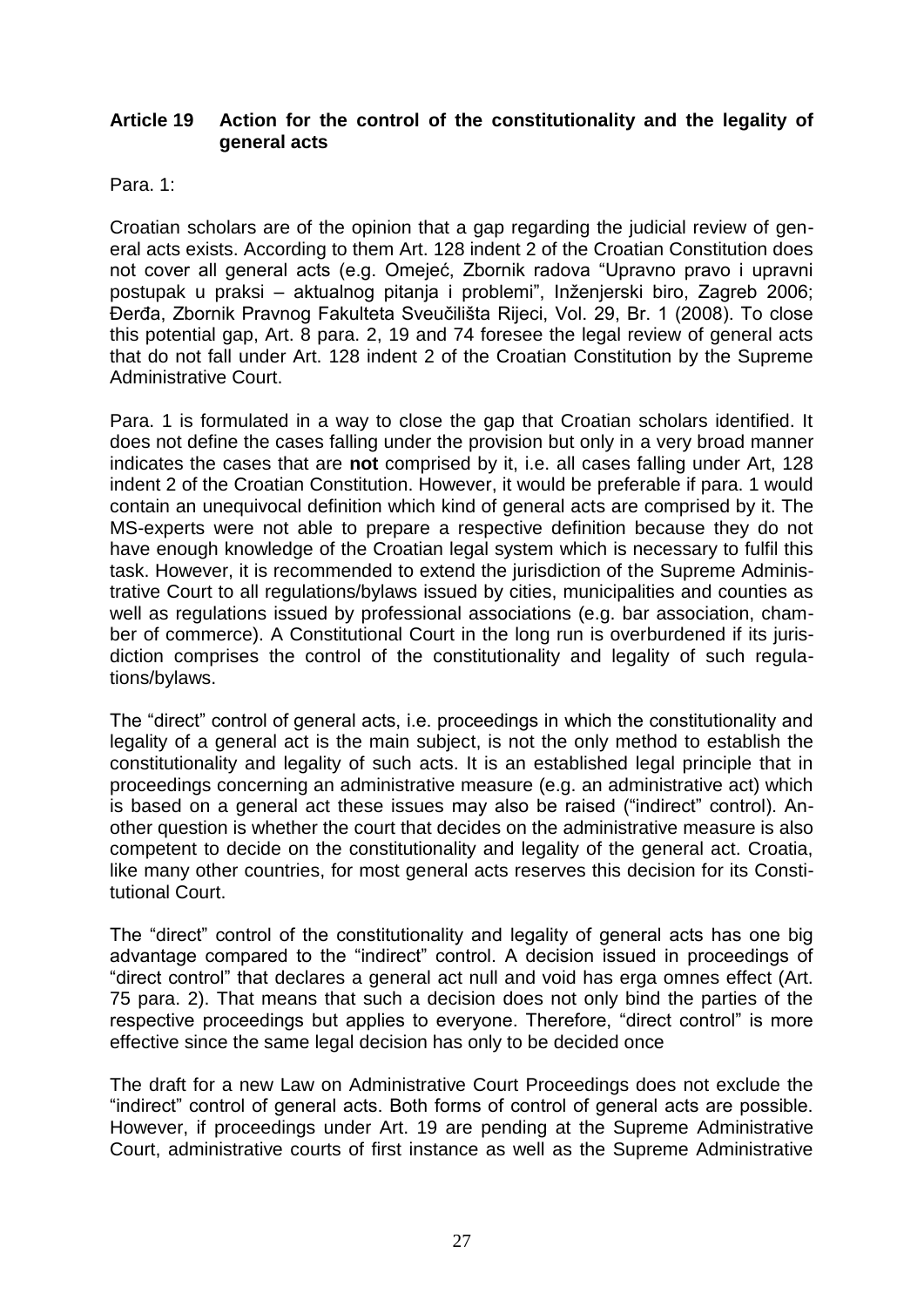Court may suspend other pending proceedings for whose decision this general act is relevant as well (Art. 56 para. 2 No 2).

#### Para<sub>2</sub>.

Comparable to an action under Art. 12, an action under Art. 19 is only admissible if the plaintiff can claim that the general act violates his rights or legal interests (cp. Art 14); e.g. if the general act regulates the exercise of a profession or the use of land. However, under para. 2 it is sufficient that this violation takes place in the near future. This could e.g. be the case if the general act has already been published, but has not yet entered into force.

It is not necessary that the claimed violation is directly caused by the general act. It is sufficient that another measure, as for example an administrative act, which is based on the general act causes the violation.

Para. 2 does not apply if the action is filed by an administrative body.

Para. 3:

The deadline under para. 3 has been foreseen for the sake of legal certainty. If someone is affected by a general act for the first time after the deadline has expired. he/she is bound by the general act. However, in this case this person may claim the illegality of the contested general act in proceedings before an administrative court according to Art. 12 or in proceedings before another court. The administrative court or the other court then would have to examine the legality of the general act in the course of the respective proceedings (cp. comments on para. 1).

Para.4:

Para. 4 enables the Supreme Administrative Court to broaden the factual basis for its decision by asking public authorities which are not a party to the case to submit their opinion.

Para. 5:

Art. 46 enables the court to decide cases that do not display any particular complications of a factual or legal nature without public oral hearing without the consent of the parties. Since the legal review of a general act according to para. 1 does not meet these requirements, the application of Art. 46 is generally excluded.

# **Part 5 General provisions on procedure**

# **Article 20 Capacity to be a party and procedural capacity**

Para. 1 corresponds to Art. 4 LGAP; Para. 2 to Art. 28 LGAP.

#### **Article 21 Parties**

Article 21 defines the legal term "party".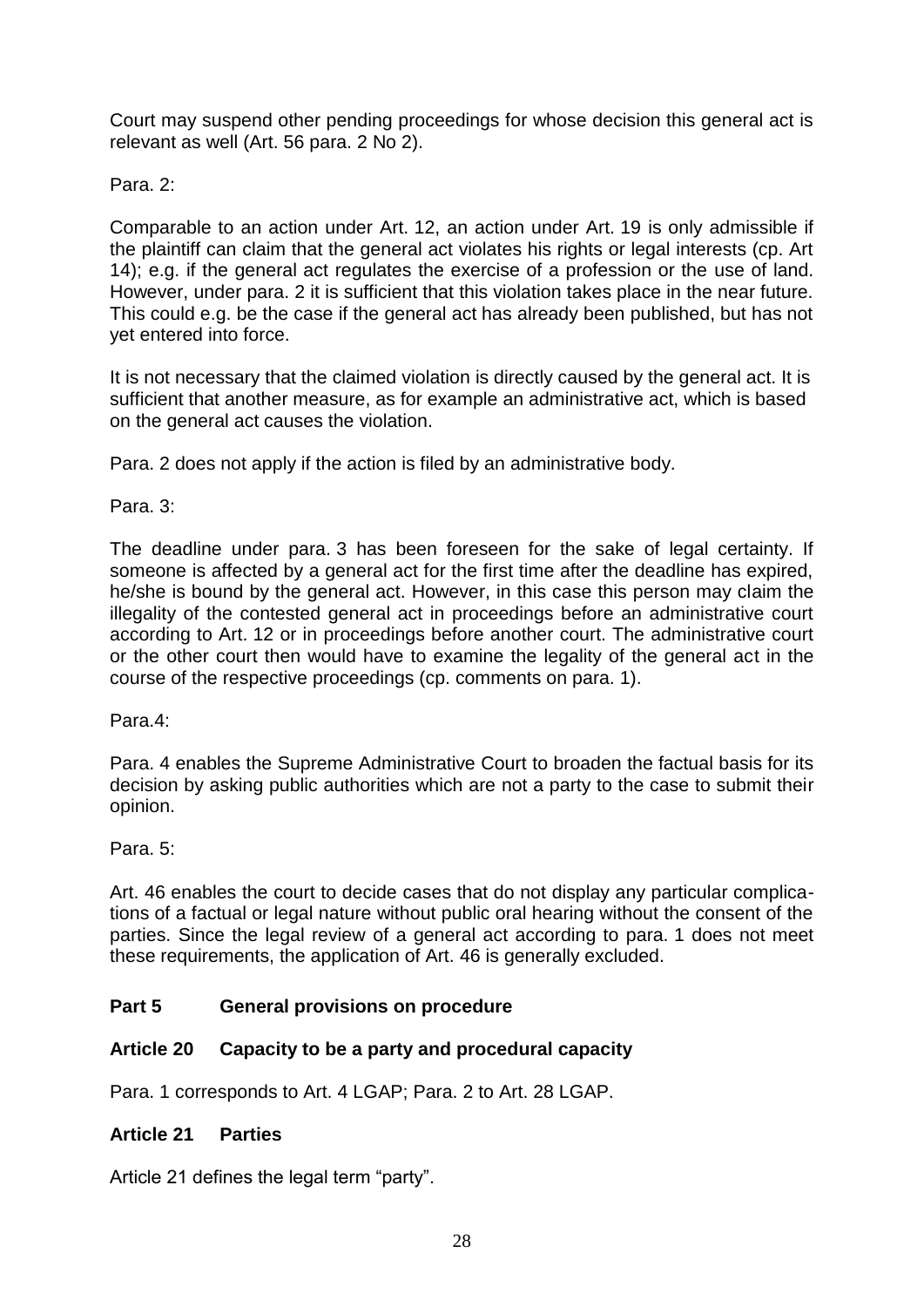According to Art. 15 LAD the defendant in administrative court proceedings could only be an administrative body. Because of the introduction of the administrative contract this will change. Individuals, legal entities and other entities to sue may also be a party to such a contract ( Art. 130 para. 1 LAGP). Therefore, it is possible that in future an administrative body sues an individual for the performance of the latter's contractual obligations. Both Art. 20 and 21 are formulated in a way to include this case.

Contrary to Art. 16 LAD, third persons whose rights or legal interests could be affected by the court decision are not a party to the proceedings by law but only after they are summoned to the proceedings by the court (cp. Art. 22).

# **Article 22 Summons to join the proceedings**

The provision regulates the participation of third persons who are neither plaintiff nor defendant in administrative court proceedings. The provision not only applies to the main proceedings, but also to provisional proceedings (Art. 88 et seq.).

The participation of third persons in proceedings serves three aims:

- protection of rights and legal interests of third persons,

- inclusion of third persons into the res judicata effect of a decision (cp. Art. 75 para. 1 and Art. 21),

- avoidance of contradicting court decisions.

According to Art. 16 LAD, a person who would suffer direct harm by the repeal of the challenged administrative act has – by law – the position of a party. If the court does not give such a person the opportunity to participate, this person may file a motion for the reopening of proceedings (Art. 52 para. 1 No 6 LAD).

This legal solution suits a mere cassatory system, but not a system in which the courts can also issue reformative decisions. This is shown by the following case:

The operator of an airport files an action with the petition to order the administrative body to issue a building license for a new airstrip. The approach path of the airplanes stretches over an area with 20.000 inhabitants. Under Art. 16 LAD, the persons living in this area could not participate in the proceedings in spite of the facts that their rights or legal interests would be affected by the issuance of the building license because at stake is not the repeal of an administrative act but the issuance of such an act. The participation of affected persons is not only in the interest of these persons but also in the interest of the operator of the airport because of the inclusion of these persons into the res judicata effect of the court decision (cp. Art. 75 para. 1, Art. 21 No 3)

Another problem in the case above is the great number of persons affected by the building project. If all these persons would be awarded the status of a party by law, the court would have to establish the names and addresses of these persons ex offi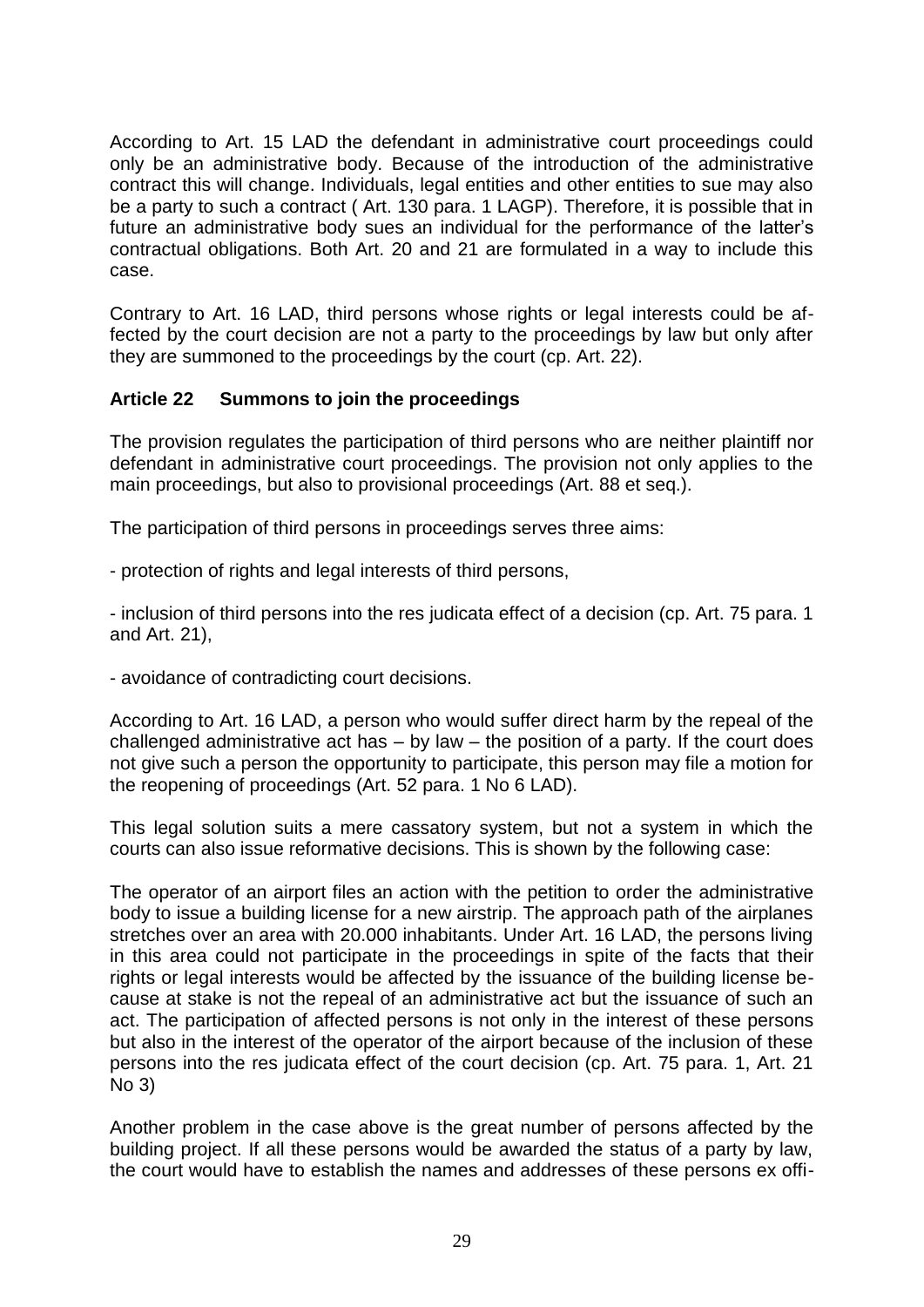cio in order to give them the opportunity to participate in the proceedings. This is virtually impossible or would at least substantially delay the proceedings.

The summons of a third person under para. 1 to 4 to the proceedings has the following consequences:

- The third person becomes a party of the proceedings (Art. 21 No 3).

- The third party may submit both petitions on the merit and procedural motions (Art. 22 para. 5).

- The res judicata effect of a decision extends to the third party (Art. 75 para. 1).

Concerning the additional consequences of a summons under para. 4 please refer to the comments on this provision.

Para. 1:

Para. 1 enables the court to summon any third person to join the proceedings whose rights or legal interests are connected to the subject of the proceedings, because in this case his/her rights or legal interests could be (indirectly) affected by the decision of the court. The court can do so ex officio or on a respective motion; the motion can be filed by the parties as well as by the third person itself. The motion has to specify the person(s) that ought to be summoned.

In principle, the decision whether to summon third persons under para. 1 is subject to the discretion of the court. Since the court under para. 1 is not obliged to summon third persons it is not obliged either to establish the names and addresses of persons on whom para. 1 could apply. Therefore, it lies within the responsibility of the parties or third persons to file a respective motion. If such a motion is filed and if the rights or legal interests of the respective person could be affected, the court as a rule should accede to this motion.

In order to achieve legal certainty by including persons affected by the building project (or at least a part of them) into the res judicata effect, the operator of the airport in the above mentioned case could file a motion under para. 1 (cp. the categories presented below as part of the comments on para. 2).

If the court rejects a motion to summon a third person to join the proceedings under para. 1, the third person can file a complaint (Art. 81) against the respective ruling. The same applies to the parties, provided that they have a legal interest in the participation of the third person especially that the res judicata effect extends to him/her (Art. 75 para. 1).

The failure to summon a third party to join the proceedings under para. 1 has no further implications for the main proceedings. The rights and legal interests of the third person are sufficiently protected since the third person did not become a party (Art. 21 No 3) to the proceedings so that the res judicata effect (Art. 75 para. 2) does not extend to him/her, so that the third person may challenge an administrative act is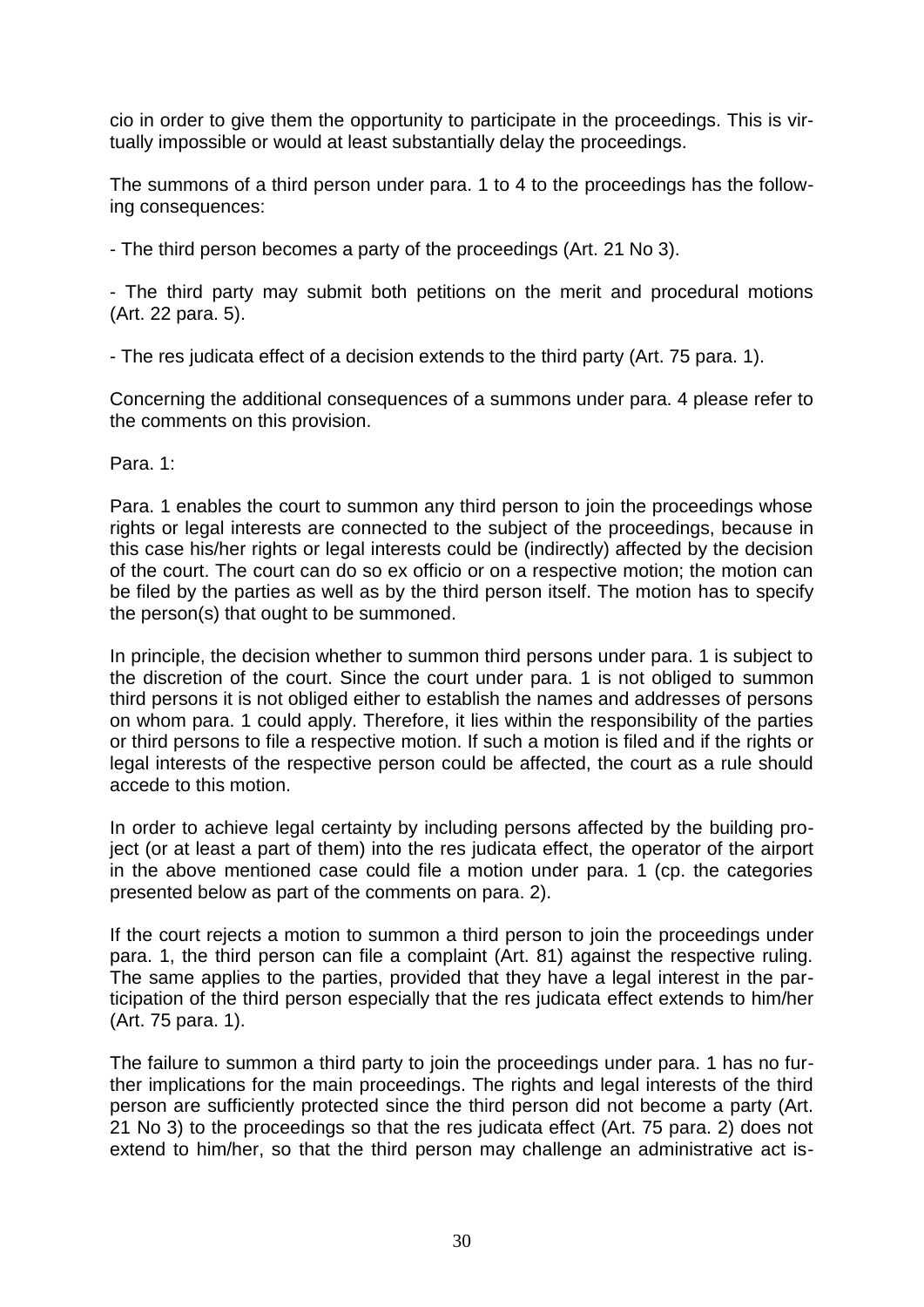sued based on the court decision or  $-$  in the case of the repeal of an administrative act – file a new application before the administrative body.

#### Para 2:

In contrast to para. 1, third persons have to be summoned to join the proceedings if the court's decision could not only indirectly but directly interfere with their rights or legal interests. This is the case if the decision of the court would at the same time necessarily infringe the rights or legal interests of third persons.

Para. 2 does not only protect third persons, but also the main parties (= plaintiff and defendant). Para. 2 protects their interest to extend the res judicata effect to the third party since without this extension a judgment in cases falling under para. 2 would be virtually useless because the judgment would not bind the third person. The guarantee of effective legal review is an important aim of the provision.

The wording of para 2 is very abstract. The decision whether rights or legal interests are directly affected or not in many cases is difficult. Para. 2 demands a qualified infringement of rights or legal interests by the decision of the court which exceeds the infringement in cases falling under para. 1 and which justifies the legal consequences of para 2 (mandatory instead of discretionary summons, failure to issue a mandatory summons is a grave procedural deficiency). Whether such reasons exist has to be decided with respect to the above mentioned ratio legis of para. 2. In addition to that, other reasons also have to be taken into account, like the individualization of the prospective circle of third persons.

In order to facilitate the differentiation between para. 1 and para 2 the following categories can be distinguished:

1. Action for the repeal of an administrative act (Art. 12 No 1) affecting third persons

This is the standard case for a mandatory summons under para. 2. To this category belong all cases in which a plaintiff files an action against an administrative act that grants the addressee of this act a license, a right or another advantage.

#### Examples:

- Action of a neighbour against a building license, the holder of the license has to be summoned under para. 2.

- Action of a competitor against the appointment of a civil servant/judge, the appointed civil servant/judge has to be summoned under para. 2.

- Action with the aim to revoke a subsidy granted to a commercial competitor, the commercial competitor has to be summoned under para. 2.

In these cases, the court has to summon the addressee of the beneficial administrative act according to para. 2: If the court acceded to the action of the plaintiff, the judgment would repeal the administrative act and thus **directly** interfere with the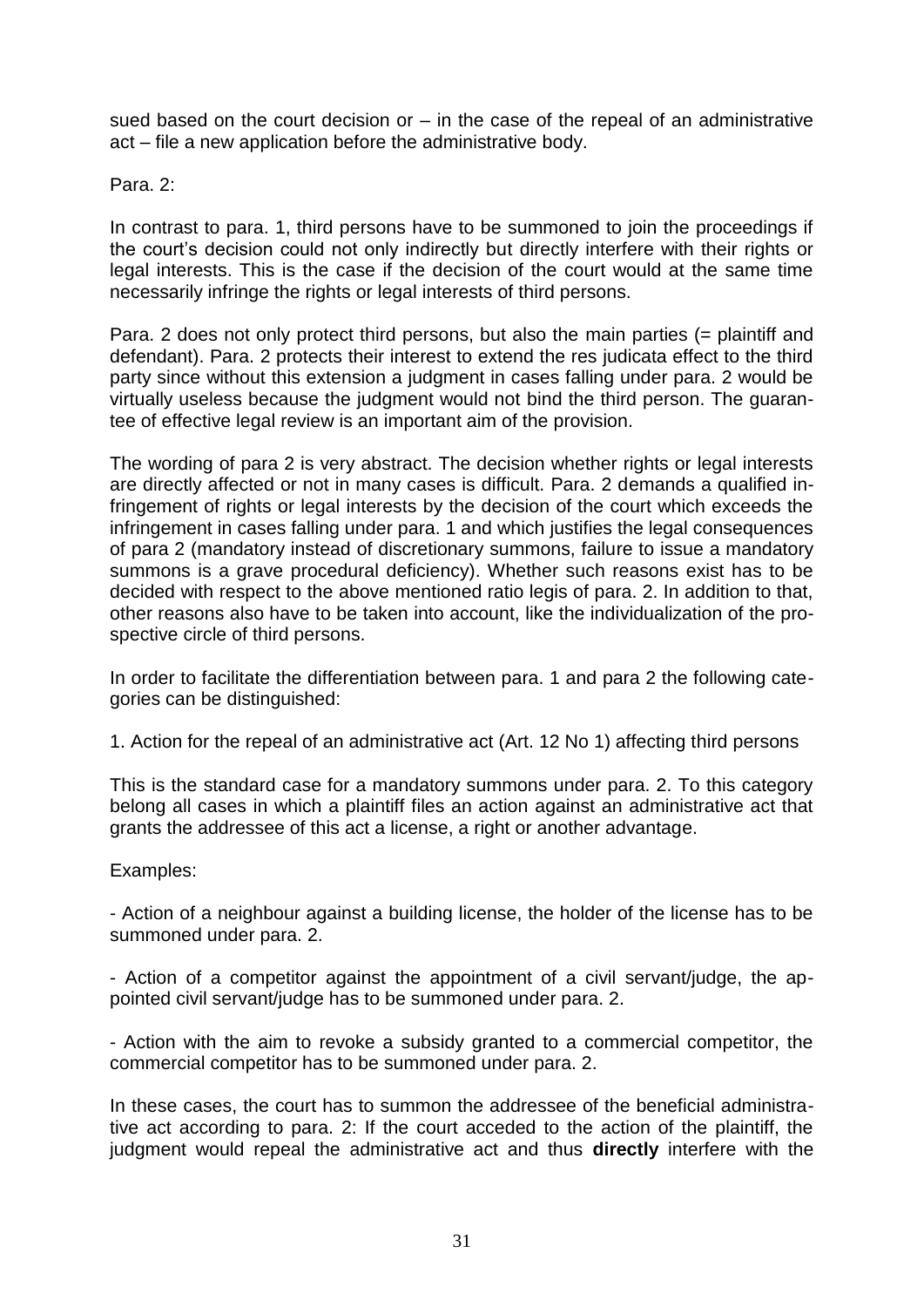rights and legal interests of the addressee, who also is identified by the petition of the plaintiff.

2. Action for the issuance of a beneficial administrative act

a) This category comprises cases in which a person pursues the issuance of an administrative act that could infringe the rights and legal interests of other persons. In these cases the persons that claim an infringement of their rights or legal interests do not have to be summoned under para. 2, but may be summoned under para. 1.

#### Examples:

- Action for the issuance of a building license
- Action for the issuance of a license to run a business (e.g. a disco)

Unlike a judgment deciding on an action for the repeal of an administrative act, a judgment deciding on the issuance of an administrative act does not itself amend the legal situation but only obliges the administrative body to do so by ordering this body to issue a specified administrative act. And unlike the petition to repeal an administrative act issued to a certain person, the petition to issue an administrative act to the applicant does not identify any other person whose rights or legal interests could be infringed. In addition to that, the example above concerning the action for the issuance of a license to build an airstrip shows that in many of these cases it would be virtually impossible for the court to identify all persons whose rights or legal interests could be affected. Therefore, in these cases the possible infringement of the rights or legal interests of third persons is not sufficiently concretized, so that the decision of the court would only **indirectly** interfere with the rights and legal interests of third persons.

b) This, however, does not mean that a judgment deciding on an action for the issuance of an administrative act could under no circumstances **directly** infringe the rights or legal interests of a third person. If the petition to issue a certain administrative act identifies a third person to a comparable extent as the petition for an action falling under category 1, the possible infringement of rights and legal interests of a third person are sufficiently concretized so that the decision of the court would **directly** interfere with the rights and legal interests of third persons.

#### Example:

- Action aimed at the granting of an exemption in order to be allowed to build a house nearer to the neighbouring premises than foreseen by law: Through the indication of the neighbouring premises the third person(s) whose rights or legal interests could be infringed are clearly identified.

3. Action for the issuance of a disadvantageous administrative act against an individualized third person

As this category also concerns actions for the issuance of an administrative act, the same principles as for category 2 apply. If the petition to issue a certain administra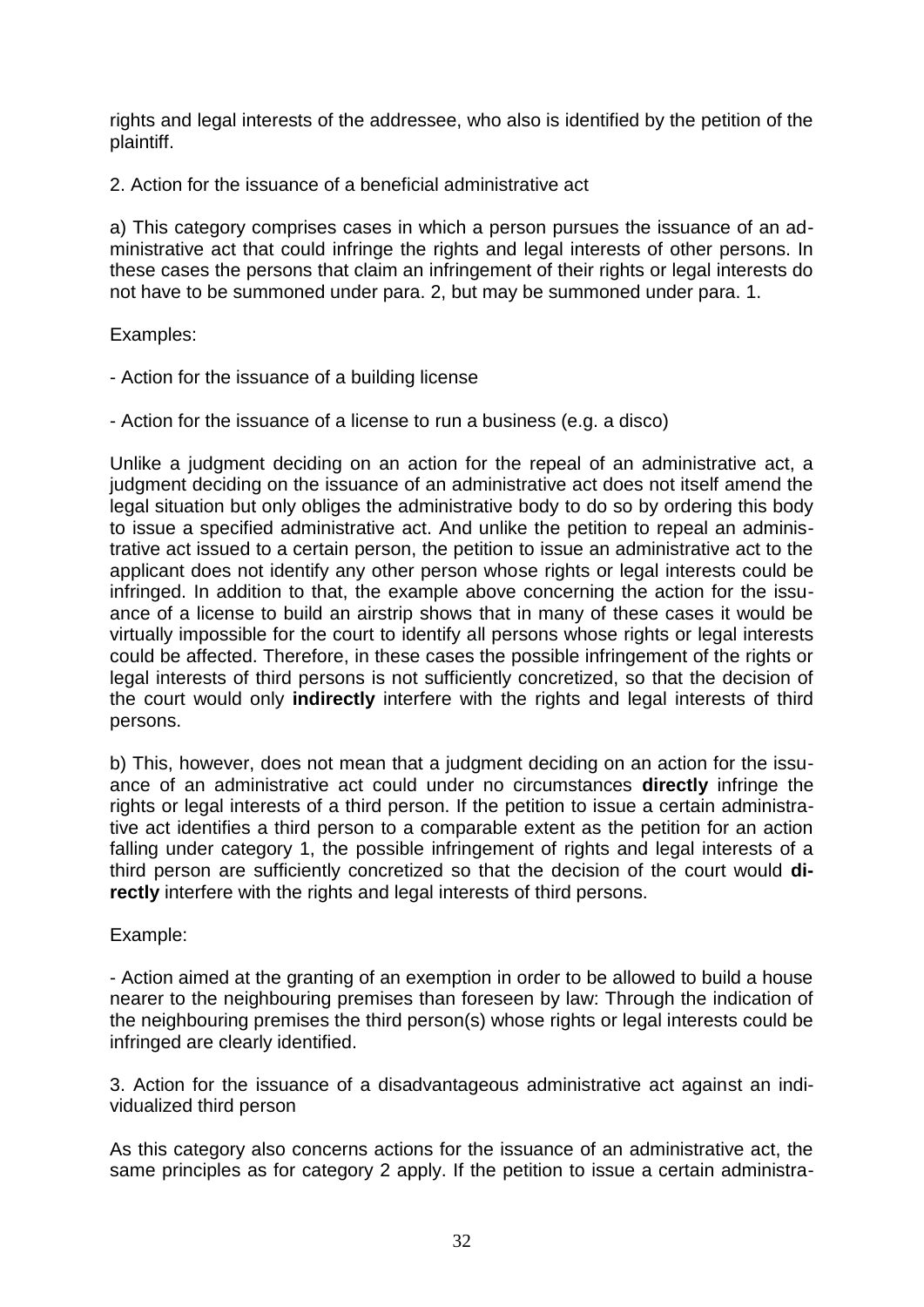tive act identifies a third person to a comparable extent as the petition for an action falling under category 1, the possible infringement of rights and legal interests of a third person are sufficiently concretized so that the decision of the court would **directly** interfere with the rights and legal interests of third persons.

Example:

- Action for the issuance of a demolition order for the house on neighbouring premises: Through the indication of the neighbouring premises the third person(s) whose rights or legal interests could be infringed are clearly identified.

For all other cases that do not fall into one of the categories above, the decision has to be based on the circumstances of the respective case.

For provisional proceedings the categories above apply mutatis mutandis.

If the court rejects a motion to summon a third person to join the proceedings under para. 2, the third person as well as the parties can file a complaint against the respective ruling.

The failure of the court to summon a third person to join the proceedings under para 2 is a grave procedural fault. If the court notices such a failure, it must ex officio catch up on this failure as soon as possible. This also applies to the Supreme Administrative Court if such a failure is discovered during appeal proceedings.

The failure of the court to summon a third person to join the proceedings under para. 2 does not give this person the right to appeal the judgment issued in the main proceedings, since he/she has not become a party to the proceedings (cp. Art. 21 No 3). The rights and legal interests of the third person are sufficiently protected since the res judicata effect of the issued judgment (Art. 75 para. 2) does not extend to him/her.

Para. 3:

Para. 3 defines a special case of a mandatory summons: If an administrative measure necessitates the approval of another administrative body, the court has to summon this body.

Para. 4:

Para 4 defines a further case of a mandatory summons. In addition to that, para. 4 enables the court to not only summon another administrative body, but also to issue a judgment against this body.

The provision has two aims:

- protection of the plaintiff
- avoidance of further court proceedings.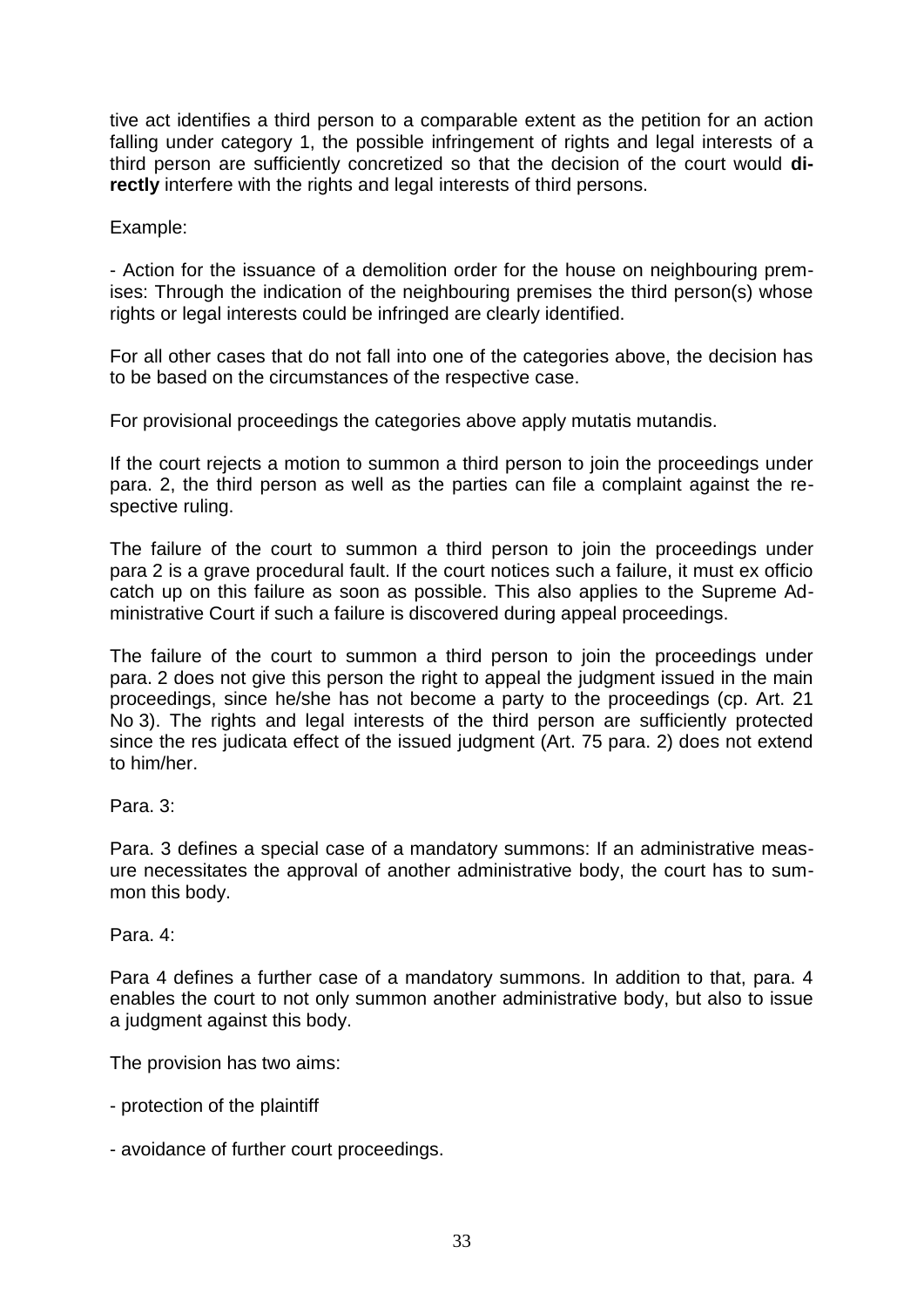The provisions on the jurisdiction of administrative bodies in social matters sometimes are so complex that even the involved administrative bodies are not sure in whose jurisdiction a claim falls. This complexity should not be held against the plaintiff. It happens from time to time that an administrative body mistakenly declares itself competent and negates the material claim of the applicant, while the court affirms the material claim but holds that the case falls into the jurisdiction of another administrative body. Without the regulation contained in para. 4 the court would have to dismiss the action if it finds out that the plaintiff sued the wrong defendant and the plaintiff would have to initiate new administrative proceedings and – if the other administrative body would also reject the application – to file a new action. This is not adequate because the plaintiff would lose a lot of time and ineffective because the case often would come to the court again.

Para. 5:

Para. 5 regulates the right of a summoned party to file petitions on the merit as well as procedural motions.

Para. 6:

Para. 6 sentence 2 serves the protection of the summoned party (right to be heard, cp. Art. 35). The information can be given in written form especially by sending copies of the important documents from the files

#### **Article 23 Actions against public authorities**

Para. 1 and 2:

Para 1 and 2 stipulate against whom the action has to be directed if the defendant is a public authority. As a rule, the action has to be directed against the administrative body that has taken, refused to take or omitted an administrative measure (para. 1 sentence 1 and para. 2). This also applies if an administrative act has been amended by the decision on the objection (cp. Art. 13 No 1).

Para. 1 sentence 2 contains an exception falling under Art. 13 No 3: In these cases an action has to be directed against the administrative body that has decided on the objection.

Para. 3:

Para 3 regulates who may represent an administrative body, especially in oral hearings.

#### **Article 24 Service of documents**

The provisions on the service of documents follow the respective provisions of the Law on General Administrative Procedure as these provisions provide a more efficient set of rules as the respective provisions of the Civil Procedure Act.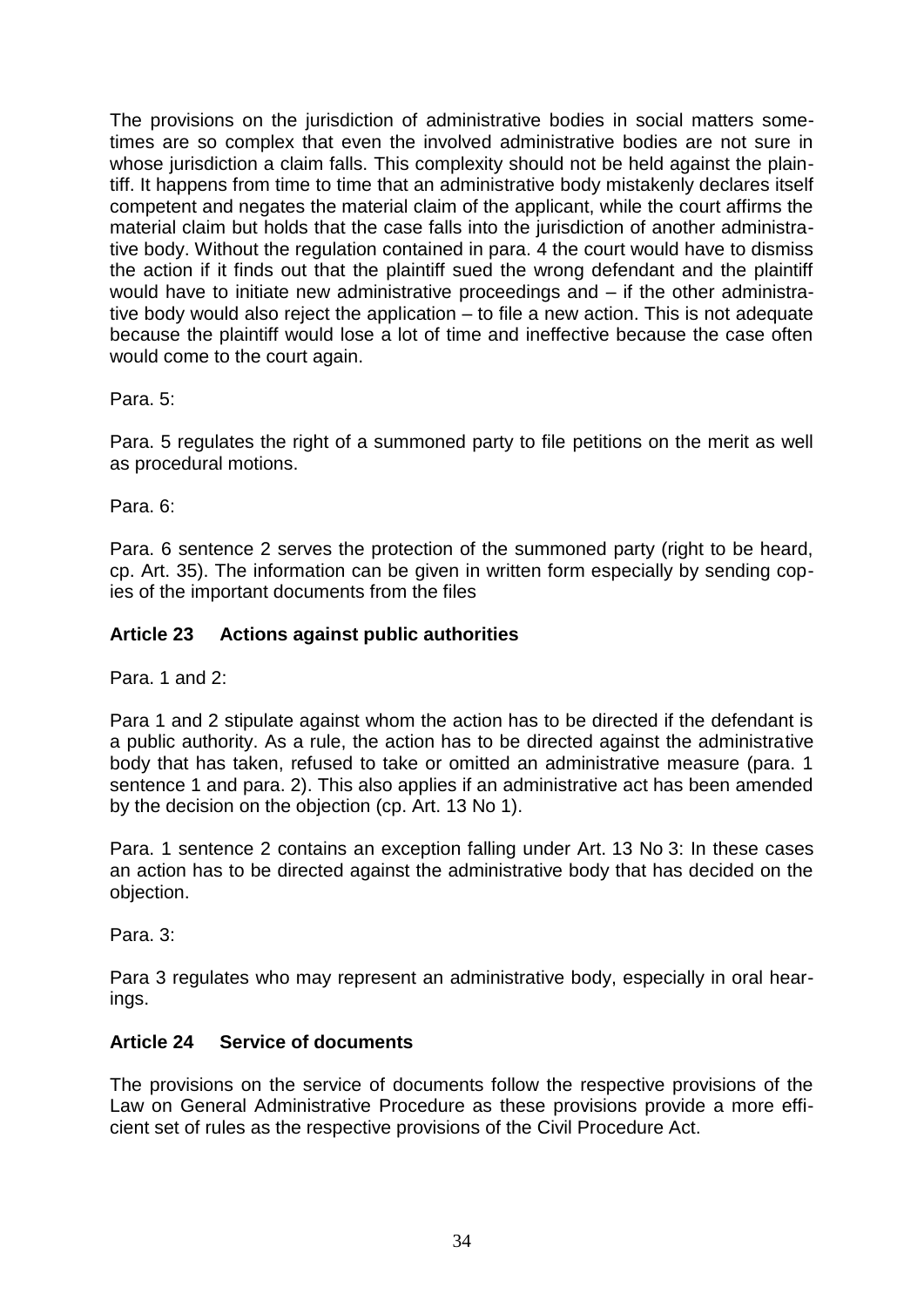# **Article 25 Deadlines**

Art. 25 not only applies to the deadline for the filing for the action (Art. 17) but to all deadlines foreseen in this law (e.g. Art. 77 para. 2 and 81 para. 3).

Para. 1:

Para. 1 determines the beginning of deadlines. A deadline begins to run upon service, notification or pronouncement of a respective decision.

Para<sub>2</sub>.

If an administrative or court decision is not served, notified or pronounced to a person at all or if the procedural requirements for the serving of documents, the notification or the pronouncement are not met, the deadline for the filing of an action or a legal remedy is extended to three months from the day on which

- the party actually had knowledge of the respective decision or

- the party should have had knowledge of it. This is the case when he/she has no knowledge of the decision because of gross negligence on his/her part. Gross negligence is given, if the party has knowledge, that somebody exercises rights which have to be granted by an administrative act.

Example:

A neighbour is aware of construction works on a nearby property but did not receive the respective building license. In such cases the neighbour is obliged to pursue his rights by asking the neighbour or the competent administrative body whether a building license has been issued. The failure to act accordingly constitutes gross negligence.

If the service, notification or pronouncement is made up or if the fault concerning the service, notification or pronouncement is healed, the general deadline (e.g. Art. 17, 77 para. 2 or 81 para. 3) is actuated.

Para. 3:

If the information on the legal remedy against an administrative or court decision is completely missing, incomplete or wrong, the deadline for filing an action or a legal remedy is extended to three months upon service, notification or pronouncement of the decision (sentence 1). The information is incomplete if one of the requirements set out in Art. 98 para. 7 LGAP or Art. 63 para. 6 are not met; it is wrong if one of the necessary elements of information is incorrect.

There are two exceptions to the aforementioned rule:

- If the information incorrectly states a longer deadline than the one provided for by law, this longer deadline applies.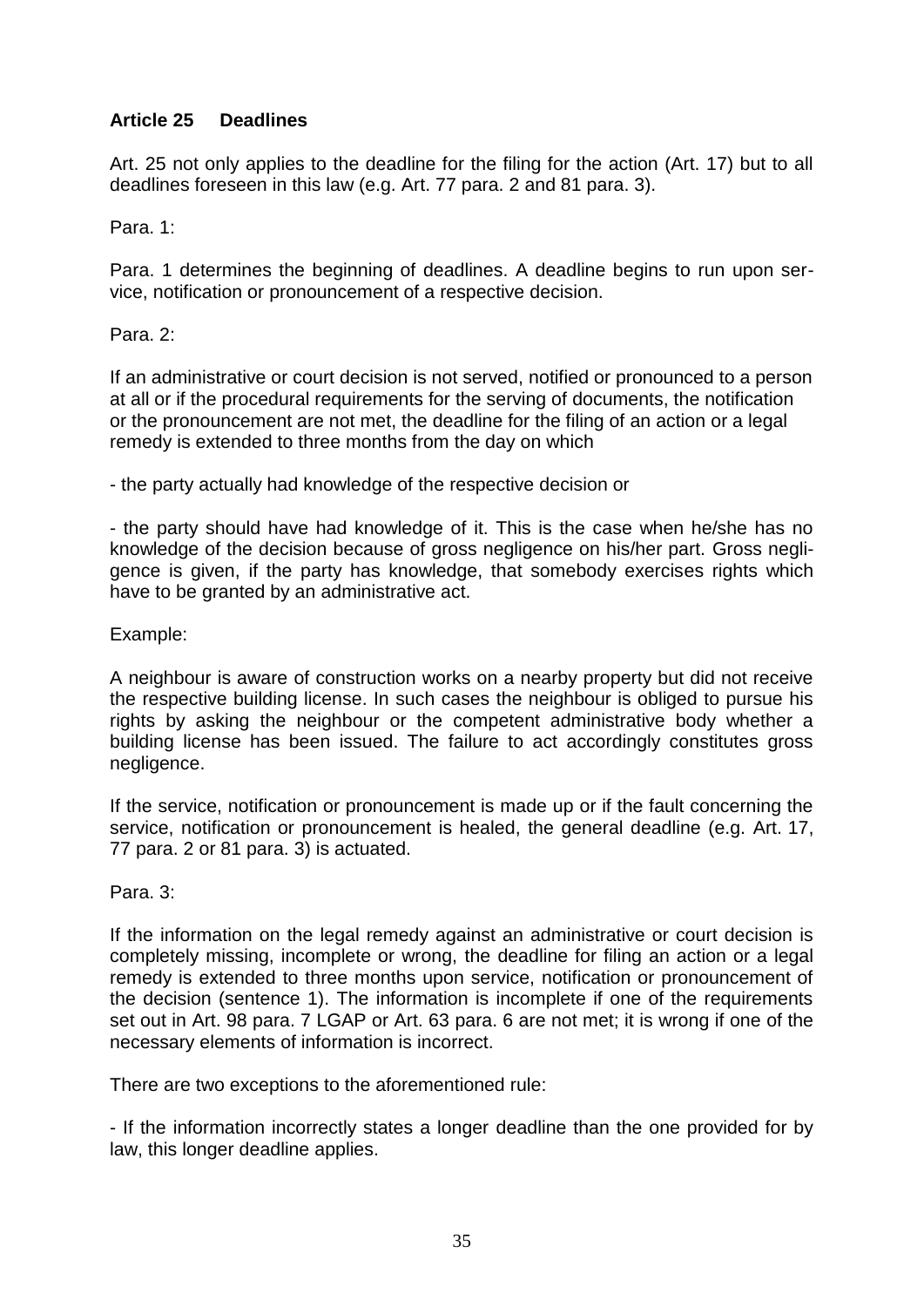- If the information incorrectly states that a legal remedy is not available, an action or a legal remedy has to be filed within three months from the day on which the party had positive knowledge of the possibility to file an action or a legal remedy. Deviant from para. 2 it is not sufficient if the party only should have had knowledge about this possibility.

If later on the missing information on legal remedies is provided for, an incomplete information is completed or a wrong information corrected, the general deadline (e.g. Art. 17, 77 para. 2 or 81 para. 3) is actuated. However, if the new information contains another fault, para. 3 applies again.

# **Article 26 Reinstatement**

The possibilities and requirements for the reinstatement are the same as in the Civil Procedure Act with one exception: The absolute deadline of three months for the lodging of the motion in Art. 118 para. 3 CPA is insufficient with respect to ensuring an effective legal protection. Therefore, this deadline was prolonged to one year (para. 2).

- **Article 27 Electronic communication**
- **Article 28 Service of electronic documents**
- **Article 29 Electronic files**

# **Article 30 Access to electronic files**

Art. 27 to 30 offer all possibilities of modern communication from the electronic submission of documents, over electronic file-keeping to the access of electronic files via the internet. Electronic communication will facilitate the communication between parties and the court, especially over great distances.

However, before electronic communication can start, the necessary infrastructure and the necessary hard- and software have to be provided for. This not only applies to the courts, but also to administrative bodies and lawyers since electronic communication necessitates the respective equipment on both sides. Therefore, electronic communication and electronic file-keeping will not start before the Ministry of Justice has ordered so by decree. The respective decrees also have to regulate the necessary technical specifications.

Art. 27 to 30 provide a very flexible solution for the introduction of these new means of communication: the different components (electronic submission of documents, electronic keeping of files etc.) may be introduced one after another. It is also possible to start respective projects in pilot courts or only for certain types of proceedings.

It has to be stressed that even after electronic communication and electronic filekeeping will have started no individual, legal entity or other entity entitled to sue is obliged to make use of these possibilities. The traditional ways of communication per letter or fax will still be admissible.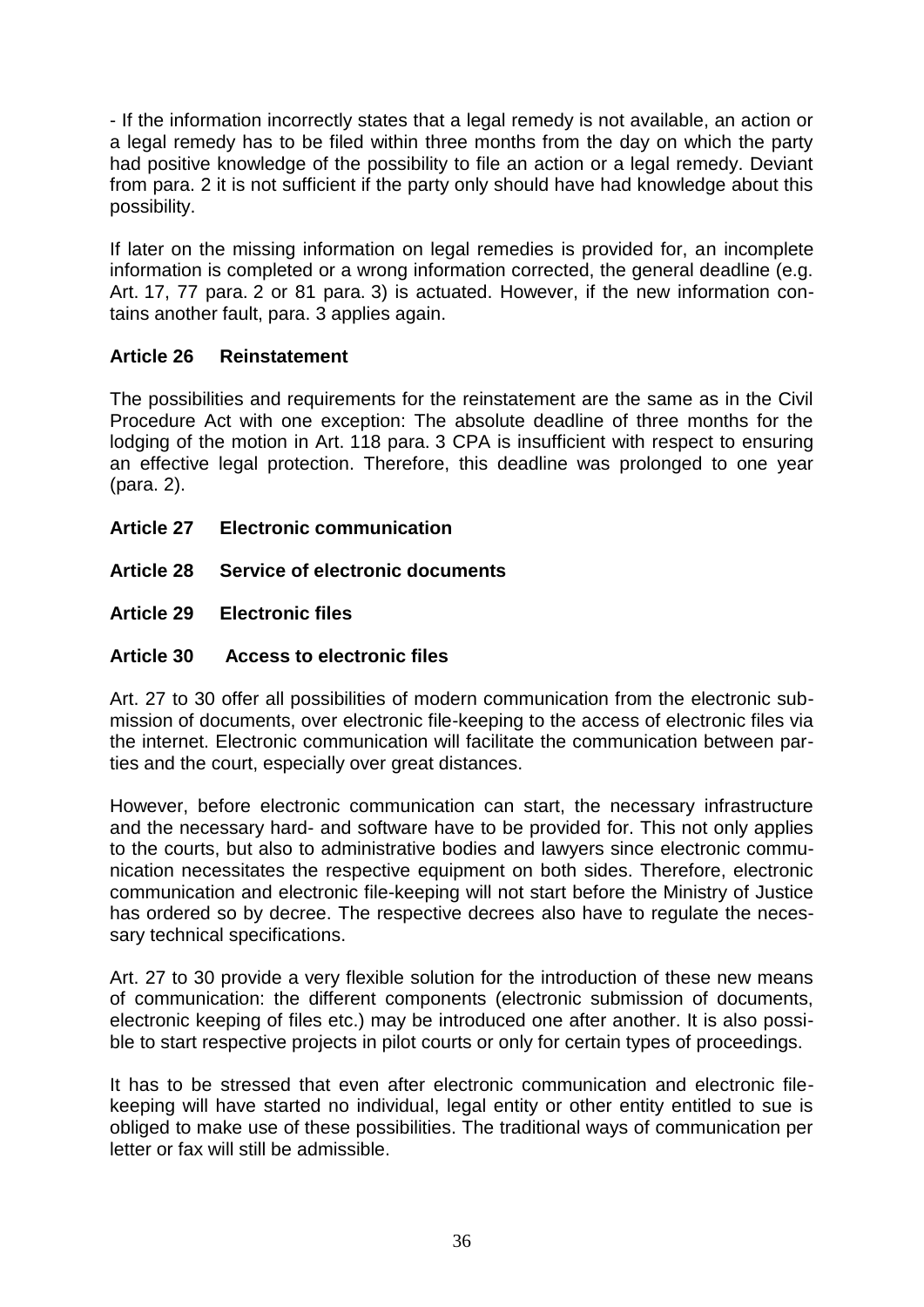# **Part 6 First instance proceedings**

## **Article 31 Filing of an action**

Para. 3:

Para. 3 gives the plaintiff the possibility to exclude the risk of not keeping the deadline for filing an action (Art. 17) because of delays by the post service: If the plaintiff sends his/her action by registered mail, it is considered to be filed on the day it was submitted to the post office.

#### Para. 4:

The pendency of an action depends on the filing of the action with the court (and not e.g. on the delivery of the action to the defendant). If in other provisions legal consequences are tied to the pendency of a case (e.g. Art. 72 para. 2), para. 4 applies.

Para. 5:

This provision protects plaintiffs who are often inexperienced in legal affairs from not keeping the deadline for the filing of an action (Art. 17) because they sent the action to the wrong administrative court or the administrative body that decided on the challenged administrative measure. If this happens, the deadline to file an action is presumed to be kept, as long as it reached the wrong administrative court or the administrative body within the deadline.

Para 5 also eases access to court for plaintiffs living abroad. Postal service from foreign countries is not always reliable and often takes long. Therefore, a deadline to file an action is also kept, if it reaches a Croatian consulate within the deadline. The term "consulates" comprises embassies and other consulates.

The addressees listed in para. 5 have to forward the action to the competent administrative court without delay. This case has to be distinguished from a referral as foreseen in Art. 8 or 9.

Para. 5 does not regulate, how an action can be filed with an addressee listed in para. 5. Therefore it can be filed in writing or fax as foreseen by para. 2 or – if foreseen by the rules that govern the filing of applications with these addressees – also orally in front of a civil servant who records the application in written minutes.

## **Article 32 Actions from abroad**

Para. 1:

Para. 1 like Art. 146 para. 1 CPA stipulates that a party that does not have his/her seat, legal residence or habitual residence in the Republic of Croatia upon the filing of the action has to authorize a person who has his/her seat or legal residence in the Republic of Croatia to receive mail from the court.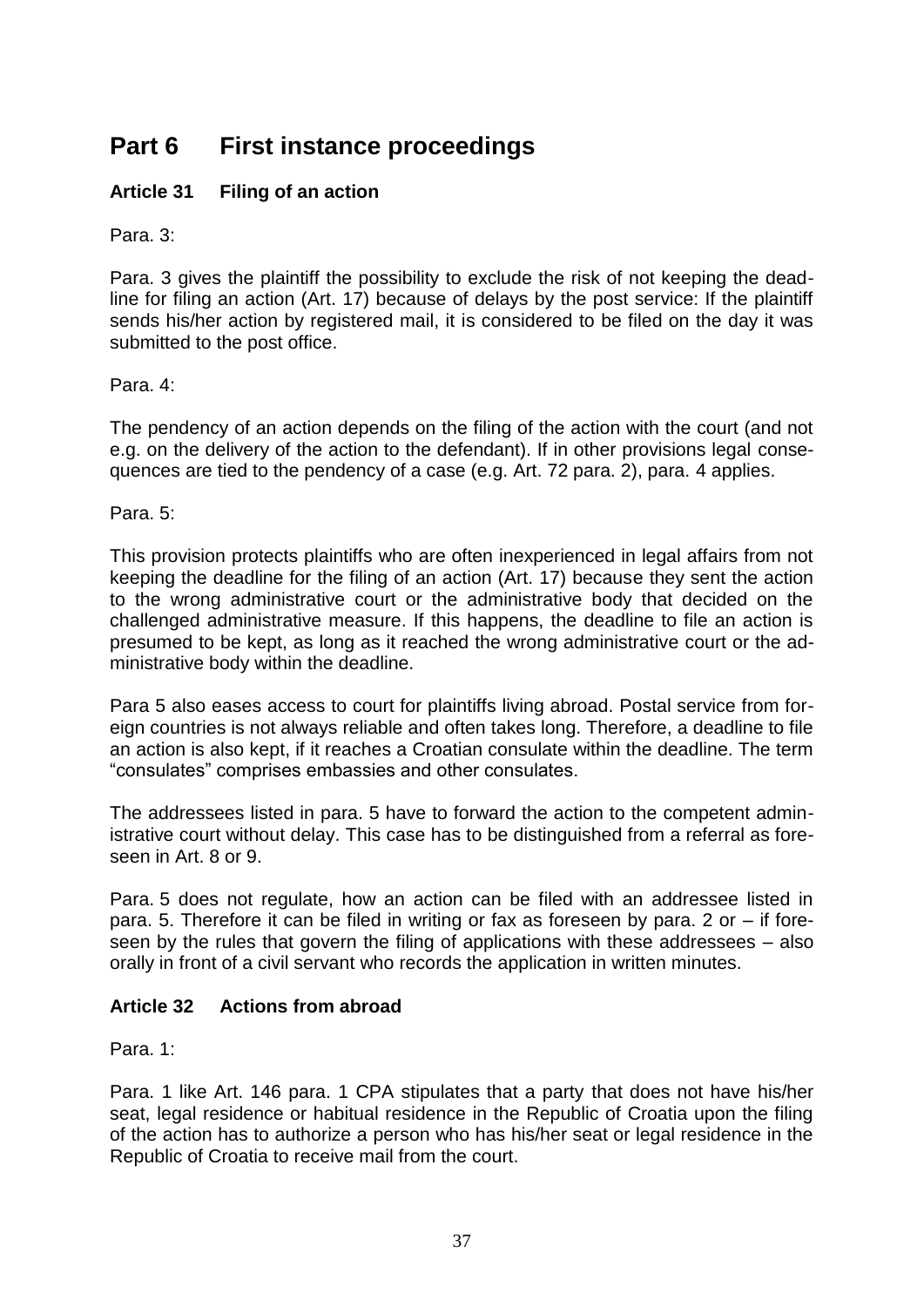#### Para. 2:

According to the current case law of the Administrative Court of the Republic of Croatia, an action from abroad is immediately dismissed, if the plaintiff has not authorized a person living within the Republic of Croatia to receive mail from the court.

Because of the deadlines for filing an action (Art. 17), this solution is inadequate for administrative court proceedings. These deadlines prevent, that unlike in civil proceedings, an action dismissed for formal reasons can successfully be repeated. It is hardly possible that the repeated action is filed within the deadline of 30 days foreseen in Art. 17. Therefore, para. 2 stipulates that if the plaintiff does not fulfil his/her obligation under para. 1, the court has to instruct the plaintiff about this insufficiency and has to set him/her a deadline to name a person authorized to receive mail. If the plaintiff does not follow this order within the set deadline, the court can choose whether it dismisses the action as inadmissible or whether it proceeds according to Art. 51 para. 2.

The deadline set by the court has to be reasonable. The fact that the plaintiff lives abroad and that he might not know anybody in Croatia but would have to find somebody to receive his mail has to be considered. Because of these circumstances, a deadline of at least 45 days seems appropriate.

## **Article 33 Content of the statement of claim**

Para. 1:

Para. 1 defines the indispensable content for a statement of claim. If these requirements are not kept, the court according to para. 3 has to instruct the plaintiff about the deficiencies and has to set him/her a deadline to complete the statement. If the plaintiff does not follow this court order, the action is considered to be withdrawn para. 4).

The deadline set by the court has to be reasonable. The fact that many plaintiffs are inexperienced in legal affairs and have to ask other persons for help has to be considered.

If the action is filed by a representative of the plaintiff, the action has to be signed by the representative. In these cases the provisions of the Civil Procedure Act regarding representatives and the power of attorney apply.

If the action is filed by fax, it is sufficient that the document sent by fax contains a signature.

Para. 2:

Para. 2 contains additional requirements, which however are not indispensable. If the plaintiff does not fulfil these requirements, the court must not proceed according to para 3 and 4 and also must not dismiss the action as inadmissible.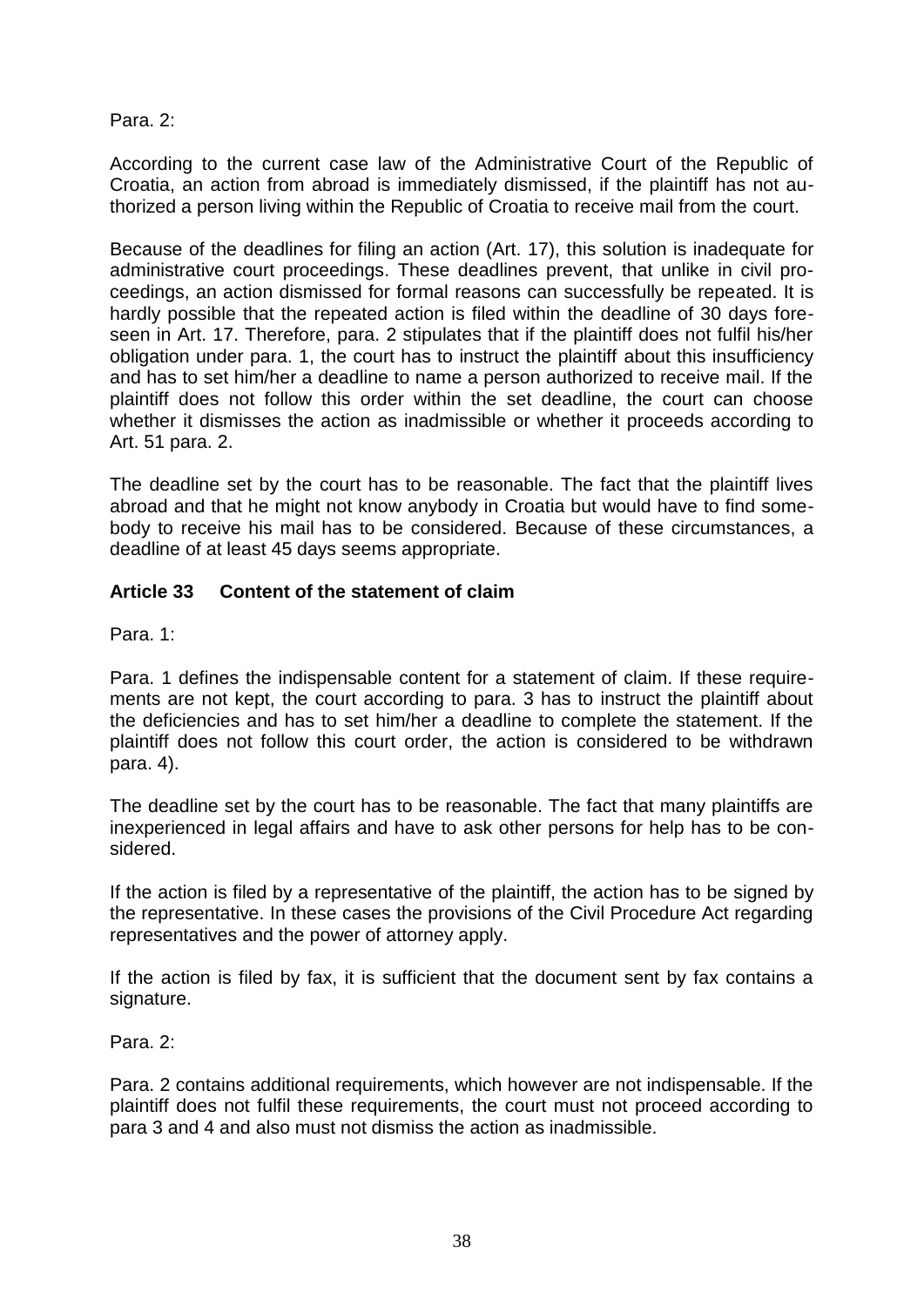## **Article 34 Service of the statement of claim**

Para.1:

Para. 1 states the obligation of the court to serve the statement of claim upon all other parties. An exception can only be made if the action is evidently inadmissible. This exception does not dispense the court from its duty to grant the right to be heard (Art. 35), i.e. from informing the plaintiff of the probable inadmissibility of the action and to give him the opportunity to react, e.g. to withdraw the action. The exception only dispenses the court from its duty to serve the action upon the other parties.

The exception in para. 1 only applies if the action is "evidently inadmissible". This requirement is not met, if there is only a reasonable doubt as to the admissibility of the action or if further inquiries are necessary to decide on the admissibility of the action. In these cases, the action has to be served upon all other parties.

An action is inadmissible if the formal requirements for filing an action are not met.

Examples:

- the plaintiff has no standing to sue (Art. 14),

- the necessary objection or complaint proceedings have not been completed (Art. 15),

- the deadline for filing an action (Art. 17) has not been kept,

- the plaintiff does not have a legal interest for the declaration of an administrative act that has lost its legal consequences as unlawful (Art. 12 No. 3),

- the plaintiff does not have a reasonable interest in the requested declaration (Art. 12 No 5),

- the plaintiff does not (anymore) have a legal interest to pursue his/her action because the challenged administrative act has lost its legal consequences,

- the plaintiff has lost his/her legal interest to pursue his/her action because he/she has refused to accept an acknowledgement which in all aspects complies with his/her claim,

- the plaintiff who files an action from abroad has not named a person to receive mail (Art.32)

- the statement of claim does not meet the requirements under Art. 33 para. 1.

The case that an action is filed with an incompetent court does not fall within this category, in this case Art. 9 to 11 apply.

## **Article 35 Right to be heard**

The aim of this regulation is to ensure the compliance with the principle of fair trial (Art. 3 para. 1). The right to be heard requires that the party has to be given the **opportunity** to comment on all relevant facts and evidence as well as on the relevant legal aspects of the case before the court takes a decision (judgment or ruling, Art. 58). If the party does not make use of this opportunity, the court may nevertheless decide (cp. also Art. 47 para. 2).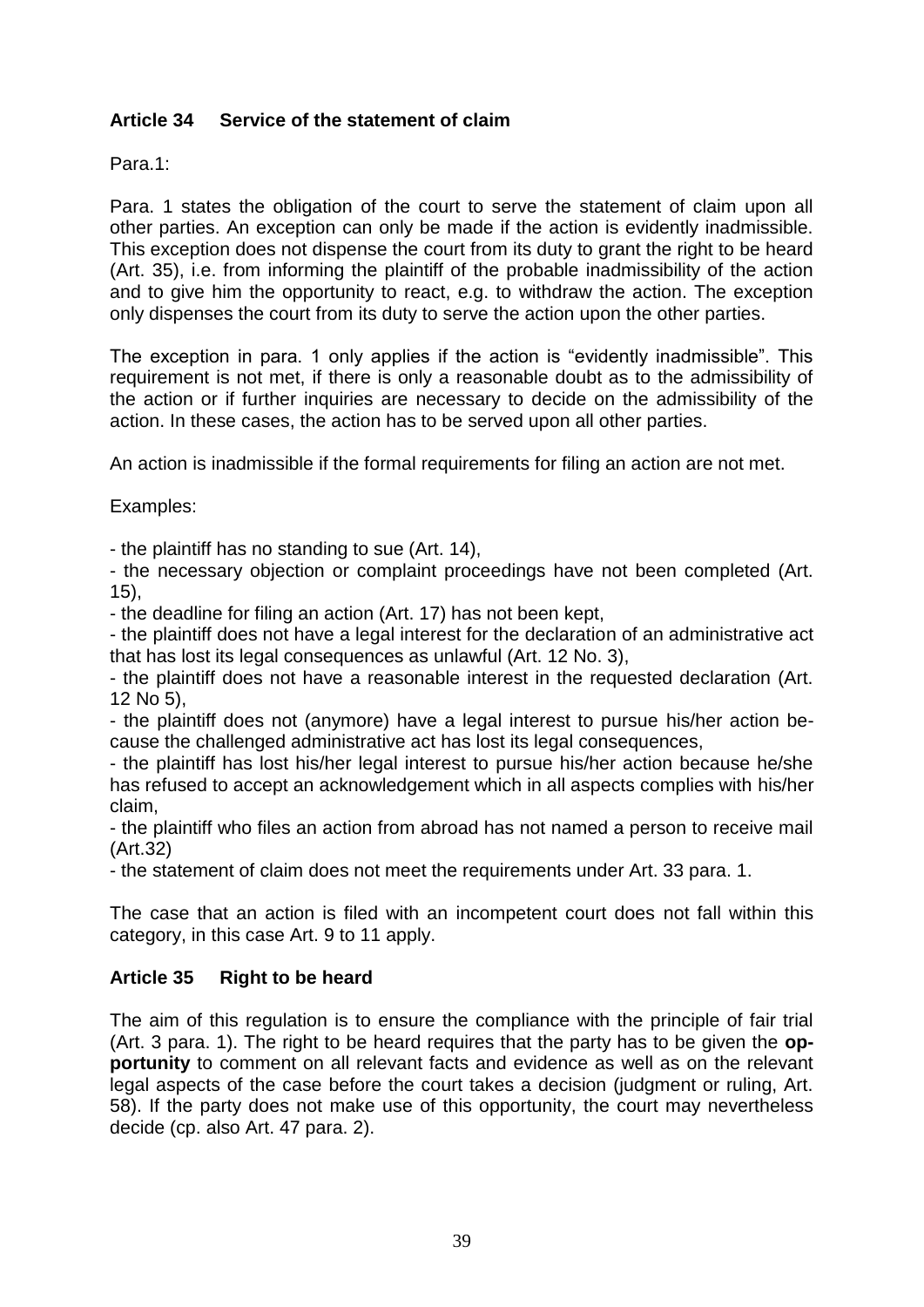Concerning questions of material law or the taking of evidence the parties are usually heard during an oral (Art. 45 para. 1) or preliminary (Art. 39 para. 1 sentence 2 No 1) hearing. However, the hearing of the parties does not in each case have to take place in a hearing before the court. This would not be effective. Therefore, in many cases, especially if the admissibility of an action or procedural measures (e.g. the assignment of a case to a single judge, Art. 5 para. 2, or the suspension of proceedings, Art. 56) are concerned, the hearing of the parties takes place in written form: The court in a letter to the parties informs them about its opinion/intention and sets them a deadline for their comments.

At any rate, decisions by which the proceedings are concluded fall into the scope of this article. The same applies to rulings which do not conclude the proceedings but refer to procedural issues which concern the party's rights or legal interests like e.g. rulings on the referral of cases to another court (Art. 9 and 10), the forwarding of a case to the Constitutional Court (Art. 11), rulings on the imposition of fines (Art. 48 para. 1) or rulings on the access to files (Art. 42). Only decisions that solely concern the course of proceedings and that with absolute certainty cannot have any negative impact on the rights or legal interests of the parties, are not comprised by this article.

The right to be heard also implies that the content of any communication between the court and one of the parties (e.g. instructions according to Art. 33 para. 3 or advice according to Art. 38) is made known to all other parties (cp. comments to Art. 3 para. 1).

In addition to the general regulation on the right to be heard in this article particular respective provisions are to be found in several other articles of this law (e.g. Art. 46 para. 1 sentence 2; Art. 50 para. 2, Art. 51 para. 2 sentence 3; Art. 64 para. 1 sentence 2).

## **Article 36 Inquisitorial Principle**

In principle, it is the court's duty to investigate all facts and circumstances relevant for the proceedings. However, the parties are obliged to assist the court with this task, since in most cases the parties know all relevant facts and means of evidence themselves. If a party does not submit facts and circumstances which belong to its personal sphere or knowledge, the court has no obligation to conduct respective investigations on its own, unless it is evident to the court that such facts and circumstances which are relevant for the decision exist.

The court has to conduct the necessary investigations ex officio. The same applies to the question whether evidence – and if yes with which means – has to be taken. Regarding the means of evidence and the further regulations on evidence proceedings, Art. 219 to 276 CPA apply (Art. 50 para. 4).

Art. 36 constitutes one of the main difference between administrative court proceedings and civil court proceedings. In civil court proceedings the parties are obliged to submit the relevant facts and means of evidence.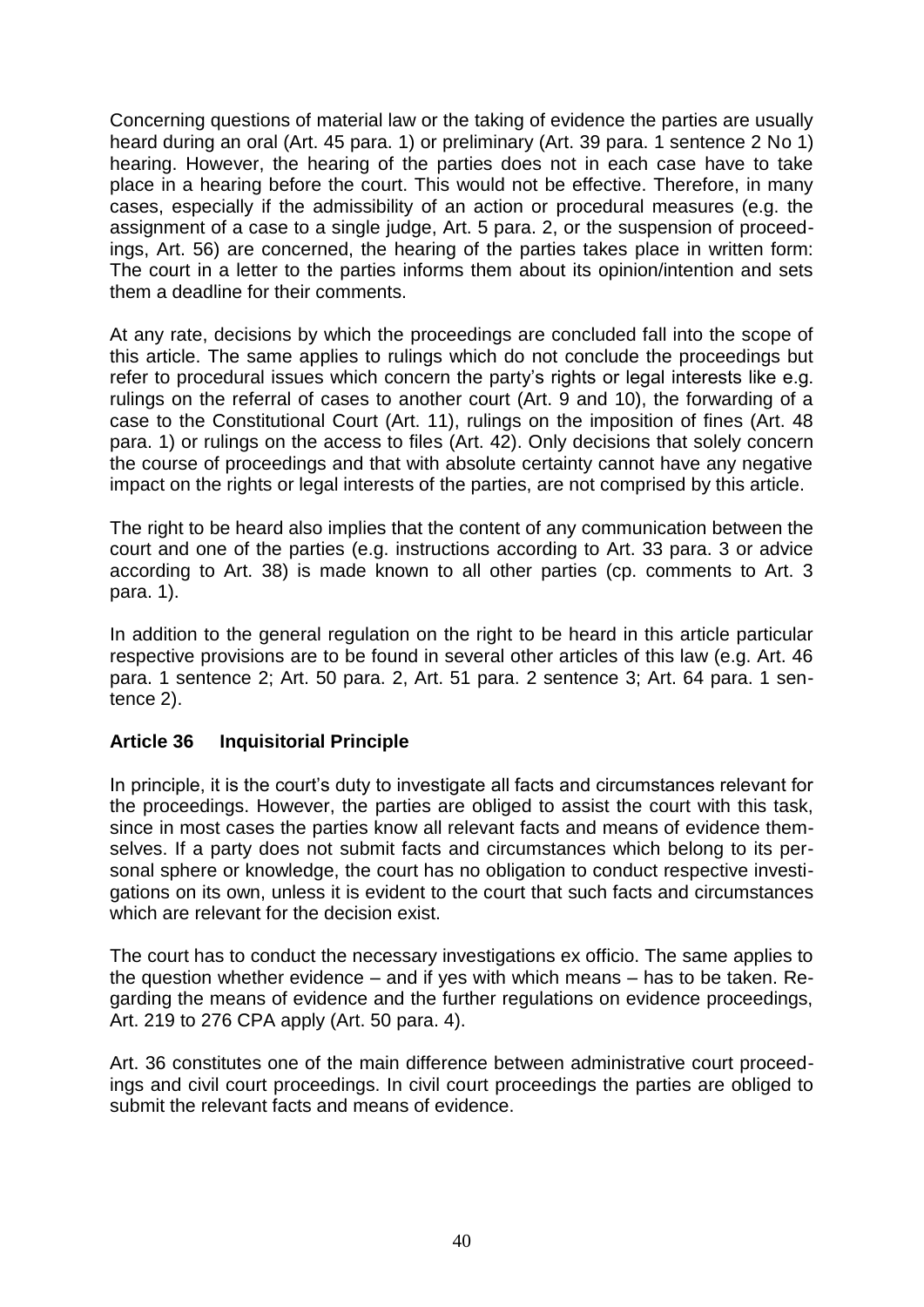## **Article 37 Binding effect of the plaintiff's claim**

On the one hand, this article contains the principle of "ne ultra petita" according to which the court may not grant the plaintiff more than what he asks for.

On the other hand, the article also stipulates the duty of the court not to stick to the letter of the plaintiff's petition but to establish the "real" meaning of his/her petition and to interpret it accordingly. This process is closely connected to Art: 38: If there are any doubts whether the plaintiff's petition covers his "real" aim, the court has to discuss this issue with the plaintiff and – if necessary – to help him to reformulate his petition.

## **Article 38 Duty to advise the parties**

The provision pursues several aims:

- Protection of the parties: Lack of judicial knowledge should not be a decisive factor in the outcome of judicial proceedings.

- Equality of arms: Unlike administrative bodies most plaintiffs who file an action against administrative measures often are inexperienced in legal affairs.

- Speeding up of proceedings: Judicial indications enable the parties to take all missing steps that are necessary to enable the court to decide on the case.

Art. 38 applies to all parties including administrative bodies. However, the provision is of special importance for individuals that are not represented by a lawyer.

In spite of its duty to advise the parties, the court has to stay impartial and may not favour one of them. To prevent any doubts as to the impartiality of the court, all other parties have to be informed about any judicial indication the court gives to a party.

#### **Article 39 Preparation of the oral hearing**

To conduct proceedings as efficiently and quickly as possible, the court has to try to decide the case based on only one oral hearing. In order to reach this aim, the oral hearing has to be properly prepared. To this end article 39 offers several "tools" which the court can apply according to the specific circumstances of the case.

Especially preliminary hearings (Para. 1 No 1) appear to be highly effective to obtain the necessary information and declarations before the final oral hearing. Moreover, such a hearing usually presents a good opportunity to reach an amicable settlement.

In order to prepare the oral hearing properly it is mandatory that judges work on the case files from the moment an action is filed so that necessary indications to the parties (Art. 38) can be given in an early stage of the proceedings.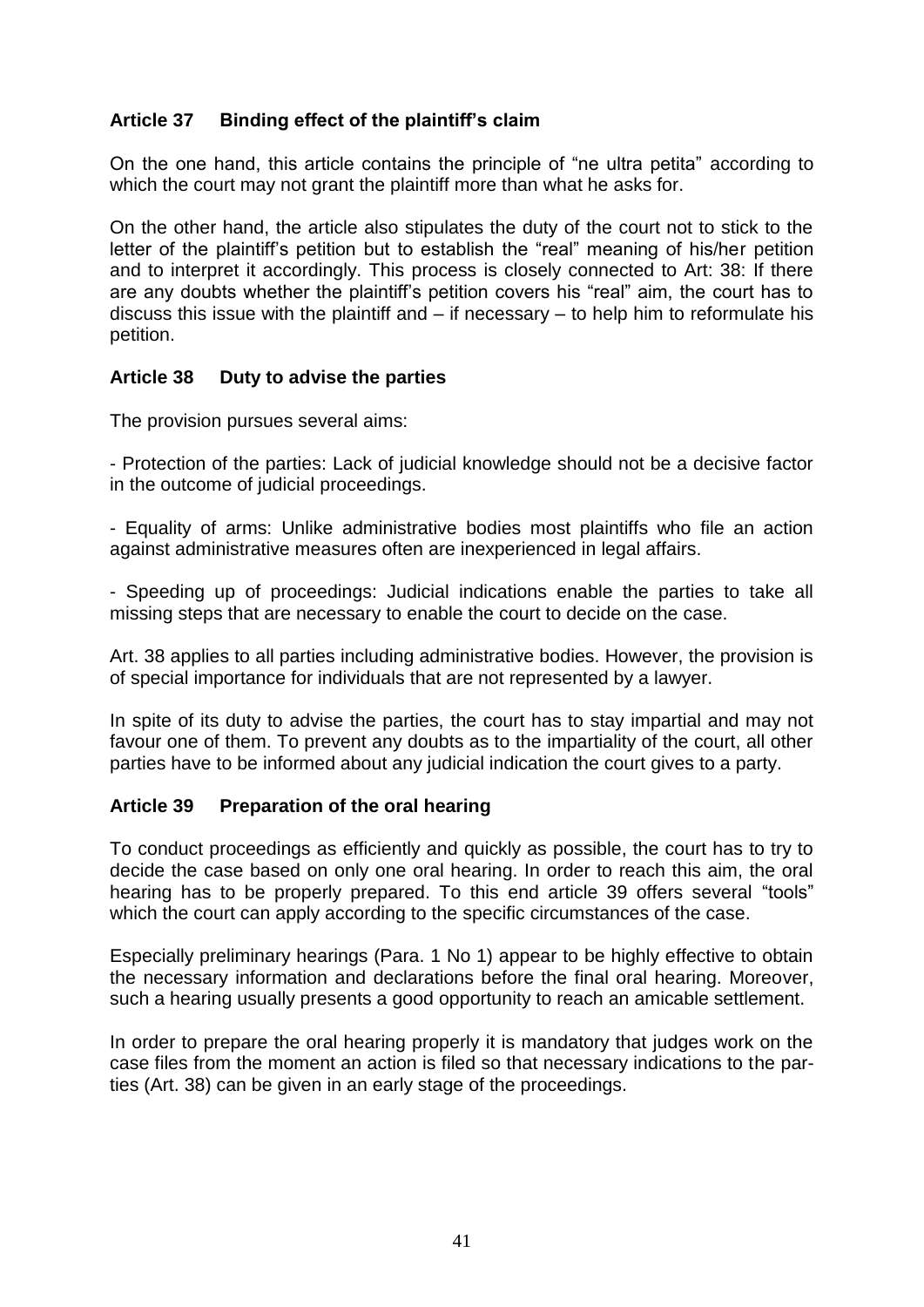## **Article 40 Decisions by the reporting judge**

In order to accelerate the proceedings and to unburden the chamber of decisions of minor importance the reporting judge has to take the decisions listed in this article as a single judge. A decision according to Art. 5 para. 2 is not necessary.

After the beginning of an oral hearing all decisions are taken by the chamber (if the case has not been transferred to a single judge according to Art. 5 para. 2), because then the chamber is already familiar with the case.

#### **Article 41 Obligation to forward documents and files and to provide information**

Para. 1 sentence 1:

As the administrative court has to establish all the relevant facts ex officio, it is important that **all** public authorities and not only the administrative body/bodies that are a party to the proceedings are obliged to submit all files, all documents and all information the court deems necessary to decide on the action.

Para. 1 sentence 2:

The duty of public authorities to name all parts of a document or file and all information that in their opinion has to be kept secret is intended to help the court to decide which parts of a file are exempt from access to court files (Art. 42 para. 3).

Para. 2:

Para. 2 gives the court the necessary means to enforce the fulfilment of the obligations under para. 1. If these means are not successful (e.g. if files are lost or destroyed) the court has to try to obtain the relevant information in another way. If the court has no further possibility to investigate the facts of the case, the decision has to be taken according to the principles of burden of proof.

The rulings on the summoning (No 1) and on the imposition of a fine (No 2) may be challenged by complaint (Art. 81). The complaint against the imposition of a fine has suspending effect (Art. 82 para. 2). After the ruling has become final the fine can be enforced according to Art 107 et seq.

#### **Article 42 Access to files**

Access to files in court proceedings is guaranteed by Art. 6 ECHR.

Para. 1 sentence 2:

To keep draft versions of court decisions and similar texts separate from the official court files and to exempt them from access by the parties is necessary to safeguard a feasible and adequate preparation of the decision. Otherwise the court is not able to prepare the decision in an unbiased manner.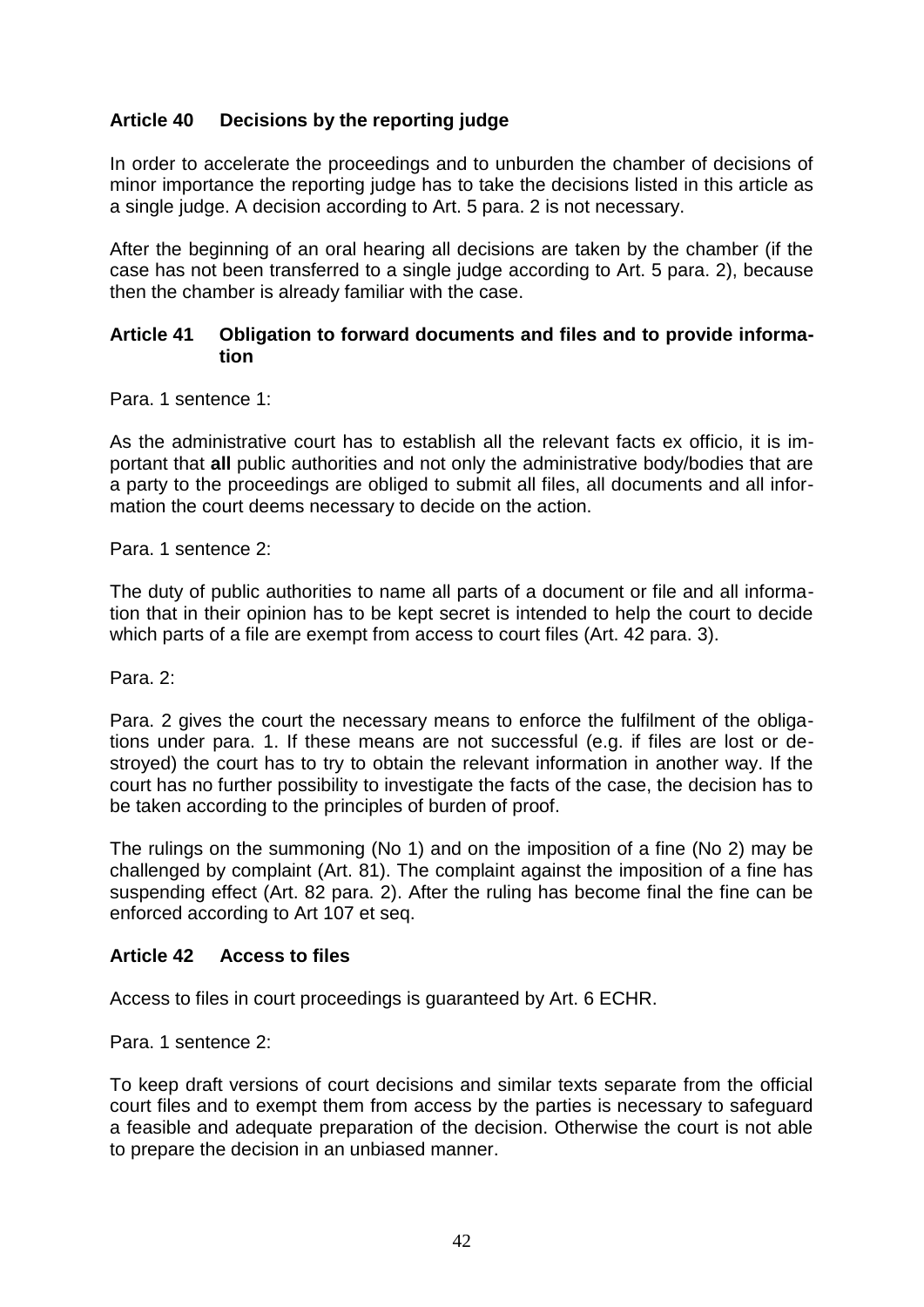## Para. 2:

In order to protect the confidentiality of deliberations the minutes on deliberations and voting (Art. 61 para.2) are exempt from access to files.

#### Para. 3:

All public authorities have to forward all their files concerning a specific case (Art. 41 para. 1 sentence 1), but can identify those parts of the files, that according to overriding public interest, overriding interests of third persons or of the plaintiff should be exempted from access to files or that according to other regulations (e.g. Art. 20 para. 2 of the Law on Secret Data or the Law on Protection of Personal Data) have to be kept secret (Art. 41 para. 1 sentence 2). However, the decision whether files are exempt from access to court files is not taken by public authorities but by the court.

The access to court files is closely connected to the right to be heard (Art. 35). Files that were excluded from access must not be used for the court's decision to the disadvantage of any party.

Para. 4 and 5:

Para. 4 and 5 regulate the procedure for the decision on access to files. Para. 4 applies if the case has not been transferred to a single judge (Art. 5 para. 2), para. 5 if it was transferred. The decision on access to files can be appealed by complaint (Art. 81 para. 1). Such a complaint has suspending effect (para. 4 sentence 3 and para. 5 sentence 3).

## **Article 43 Exclusion of late pleadings**

The provision enables the administrative court to speed up the proceedings by setting the parties a deadline for their statements or submissions. If the deadline is not kept, the court may (para. 3) reject the respective statement or submission. The deadline has to be in an adequate relation to the activity requested from the party.

Para. 2 No 3 extends only to such documents etc., as to which the party has no legal right to refuse their submission. Of course, the party is not obliged to submit any document etc. if this would be illegal.

A rejection according to para. 3 is only permitted if all three requirements (delay, no reasonable excuse, instruction) are met. If this is the case, however, the court does not have to reject late pleadings; the decision is left to the court's discretion.

"Decision of the court" (para. 3 No 1) means the decision on the action, i.e. the decision that concludes the court instance. This decision would be delayed in the sense of para. 3 No 1, if the admission of late pleadings resulted in a prolongation of the proceedings that would not have occurred in the case of its rejection (e.g. if an additional oral hearing was necessary), as long as the prolongation is not irrelevant. An example for an irrelevant prolongation is the prolongation of the oral hearing itself (e.g. because of the hearing of a witness who is present at the court). If the court terminates several hearings on the same day, it is obliged to plan enough time for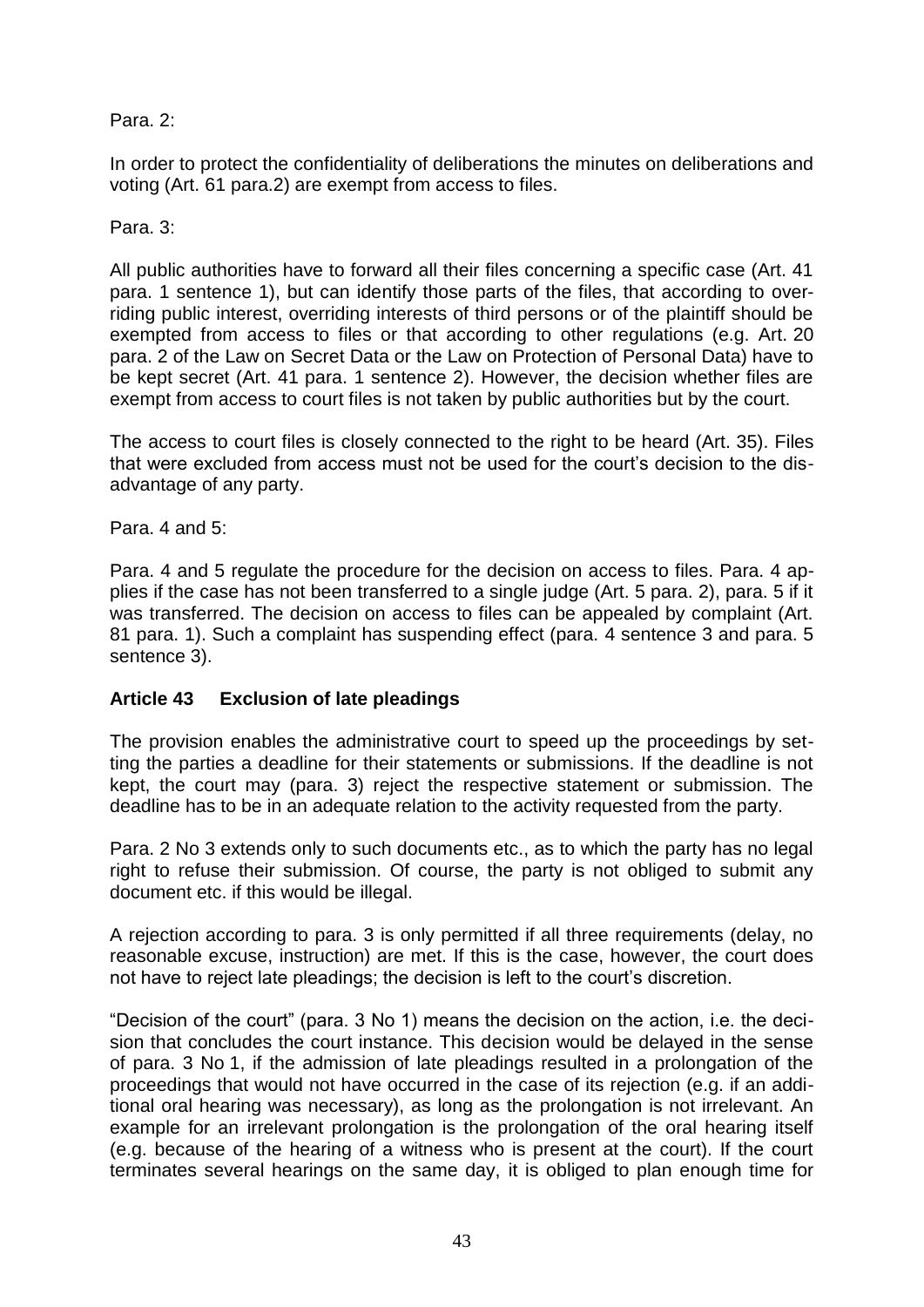unforeseen events like the hearing of a witness present at the court. Para. 3 No 1 does not apply, if the case could not be decided for other reasons, e.g. if the court had to take evidence because of pleadings that were not late.

Para. 3 No 2 ("reasonable excuse") also applies if the request of the court according to para. 1 or 2 was unclear or ambiguous.

#### **Article 44 Amendment of the action**

Art. 190 para. 2 CPA allows the amendment of an action if the defendant agrees with it or if the court holds that such an amendment would be suitable.

The agreement does not have to be stated explicitly, it can also be implied, e.g. if the defendant – either orally or in written form – argues on the matter of the amended action without objecting the amendment.

#### **Article 45 Principle of public oral hearing**

Para. 1:

In principle, the court of first instance has to decide based on an oral hearing (principle of mandatory oral hearing, cp. Art. 3 para. 2). This is necessary because of Art. 6 ECHR. The reservation of the Republic of Croatia concerning the application of Art. 6 ECHR only applies to the laws already in force at the time Croatia ratified the European Convention (1997).

Exceptions from this rule are only admissible if expressively stated by the Law on Administrative Court Procedure:

- if both parties in advance agree with a decision without oral hearing (para. 2),

- if the court decides by ruling (para. 3),

- if the requirement under Art. 46 are met (cp. comments to Art. 46)

These exceptions are in line with Art. 6 ECHR.

For the exclusion of the public, Art. 307 to 309 CPA apply mutatis mutandis (sentence 2).

Para. 2:

The consent with a decision without oral hearing has to be stated expressively. If a party does not answer a respective request of the court, it has not consented in the sense of para. 2.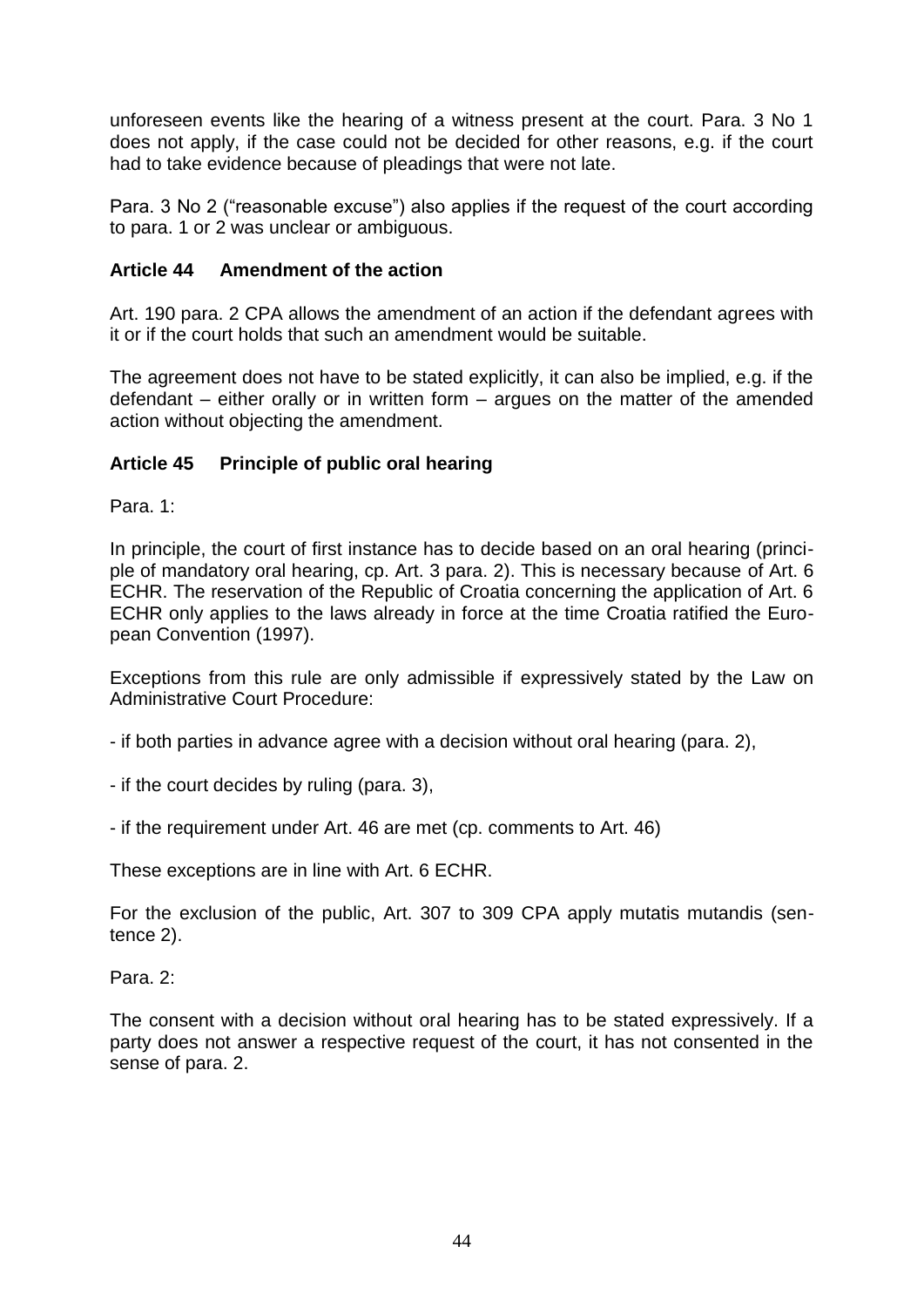#### **Article 46 Judgment without public oral hearing without consent of the parties**

Para 1 ·

The provision aims at the simplification and acceleration of proceedings in cases which in the opinion of the court are without factual and legal difficulties, especially routine cases in which the legal questions are already solved by previous decisions or may be solved easily on the basis of the law text, e.g. if the deadline to file an action (Art. 17) has obviously not been kept.

In those cases the court may issue a judgment without a public oral hearing even without the consent of the parties. However, the parties have to be heard in advance in written form (cp. comments on Art. 35) that the court intends to proceed in this way. If a party raises objections against the court's intention, the court has the choice whether to follow these objections and proceed according to Art. 45 para. 1 or whether to proceed as announced.

Art. 46 applies to first instance proceedings, no matter whether these proceedings are decided by a court of first instance or by the Supreme Administrative Court (cp. Art. 8 para.2). In appeal proceedings, Art. 46 does not apply (Art. 78 para. 1).

Para. 2:

If a judgment based on Art. 46 has been issued, the parties has the choice whether to lodge an admissible legal remedy or to demand a public oral hearing before the court which has issued the challenged judgment. Of course, this only applies to a party to whose (partial) detriment a case was decided.

Because of the aforementioned choice of the parties, Art. 46 does not violate Art. 6 ECHR: If a party chooses to lodge an admissible legal remedy, it waives its right to an oral hearing.

Para. 3 and 4:

If a hearing is requested on time (para. 2), the judgment issued according to para. 1 is presumed to not have been issued. Therefore, the court has to issue a new judgment based on the hearing. However, para. 4 enables the court to refer to its judgment under para. 1 to the extent that it follows its reasoning in this judgement.

#### **Article 47 Summons to oral hearings**

Para. 1:

Sentence 1 only applies if a case has not been assigned to a single judge (Art. 5 para. 2). If the case has been assigned to a single judge, the single judge acts instead of the presiding judge (cp. comment to Art. 5 para. 2).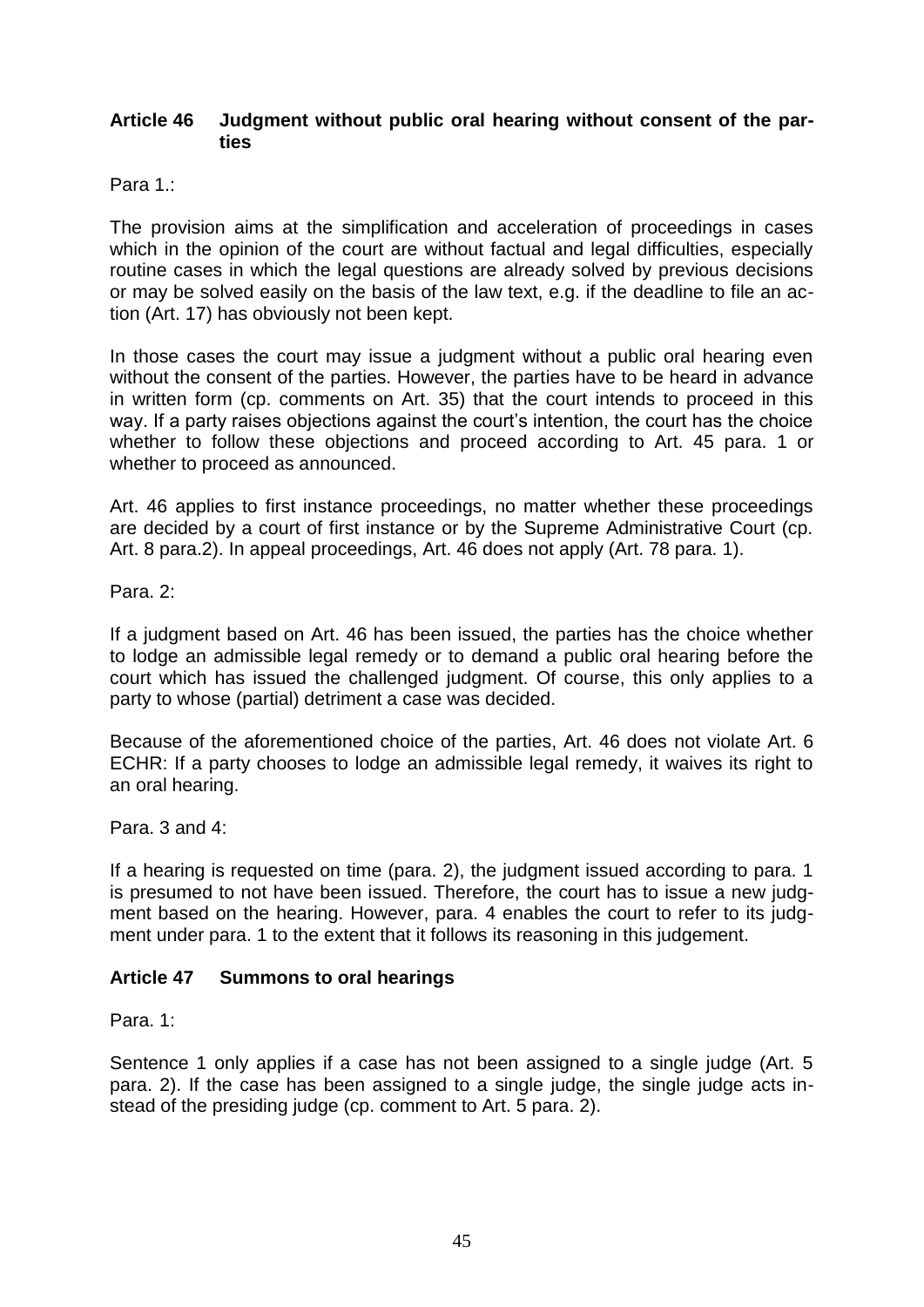The deadline in sentence 2 is intended to give the parties enough time to prepare for the oral hearing. Because of this legis ratio, the deadline may be shortened with the consent of all parties.

Sentence 3 allows the shortening of the deadline in urgent cases. However, in this case, it still has to be assured that the parties have enough time to prepare for the hearing.

On a respective motion of a party or ex officio the court has to postpone a hearing, if a legitimate reason exists (Art. 114 LACP, 116 CPA). Such a legitimate reason has especially to be acknowledged if a party is prevented from attending the hearing without his/her fault, e.g. in the case of illness or if the party booked a trip before the summons. The same applies, if the lawyer or another representative of the party cannot attend the hearing without his/her fault, e.g. if a lawyer has to represent another client in court at the same time and the summons for the other proceedings was issued earlier. The guideline for the decision on a postponement has to be the protection of the parties' right to be heard in an oral hearing.

Para. 2:

The provision (indirectly) stipulates that the court may decide a case, even if one or all parties do not appear to an oral hearing. However, this is only possible if the parties were informed respectively.

If the party has a legitimate reason for its failure to appear to a hearing, it can file a motion for reinstatement (Art 26 para. 1 LACP, Art. 117 et seq. CPA).

Para. 3:

The provision has two aims: To enable the court to settle the case based on only one oral hearing and to facilitate the settling of cases without judgment (Art. 51, 52 and 54). For both purposes it often is advantageous that the administrative body is represented by a person with special knowledge, e.g. a technical expert in planning cases or a doctor in health insurance cases.

The court's request is not enforceable. Art. 48 which allows the imposition of a fine does not apply. If however the failure to follow the court's request causes additional costs, e.g. because of the postponement of an oral hearing or because of the necessity to hear an external expert, these costs may be imposed on the administrative body (Art. 101 LACP, Art. 156 para. 1 and 2 CPA).

#### **Article 48 Appearance in person**

The provision refers to cases in which the court considers the personal appearance of parties as necessary to establish the facts of the case, especially to get an impression of personal circumstances relevant for the decision. The personal appearance of the party in many cases also is essential to settle the case without a judgment (Art. 51, 52 and 54).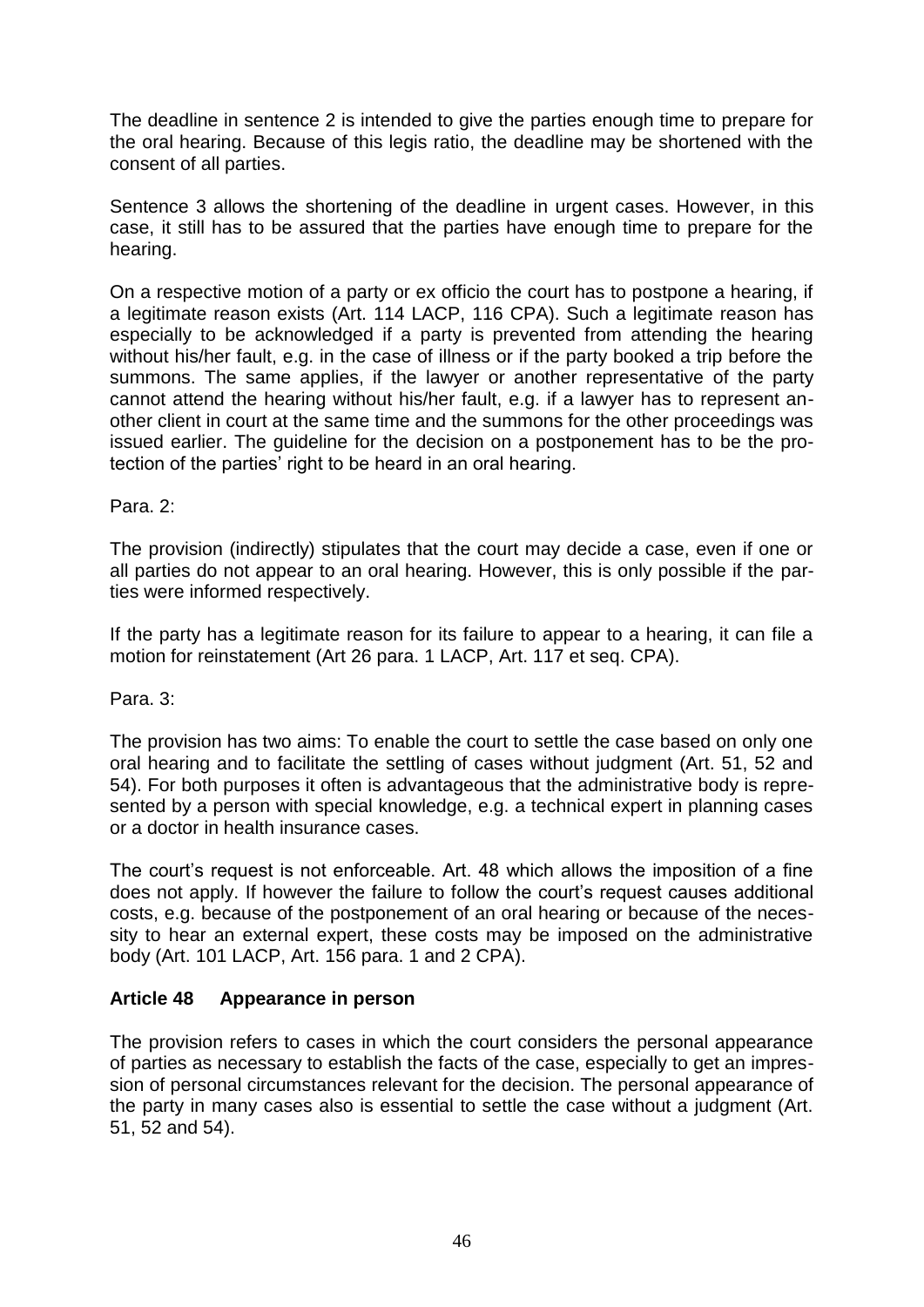The ruling on the imposition of the fine may be challenged by complaint (Art. 81). The complaint has suspending effect (82 para. 2). After the ruling has become final, the fine can be enforced according to Art 107 et seq.

## **Article 49 Procedure at oral hearings**

Art. 49 provides the basic framework for the course of an oral hearing. Para. 1 and 5 are similar to Art. 36 LAD, para. 2 to 4 contain additional provisions. The aim of the provision is to give the oral hearing a structure that ensures the protection of the parties' right to be heard (Art. 35).

## Para. 1:

Sentence 1 only applies if a case has not been assigned to a single judge (Art. 5 para. 2). If the case has been assigned to a single judge, the single judge acts instead of the presiding judge (cp. comment to Art. 5 para. 2).

Para. 2:

The summarization of the content of the file is intended to give the parties the possibility to control whether the court overlooked facts or arguments or misunderstood something. With the consent of the parties this procedural step may be skipped.

#### Para. 3:

The discussion of the factual and legal aspects of the case (sentence 1) has to be adjusted to the specific circumstances of the case and has to be focussed on the main legal issues. It is the task of the presiding judge to find an adequate balance between the opportunity for the parties to submit their personal view and the requirements of focussed and efficient proceedings. This does not mean that a party can extend his/her pleadings without limits. The presiding judge may execute his/her power to maintain order in order to limit a party's pleadings, in extreme (rare) cases even through the imposition of fines (Art.114 LACP, Art 318 CPA).

The presiding judge should always keep in mind that the oral hearing is not only of utmost importance in order to instil public trust in the implementation of the rule of law by the administrative courts but also for providing an atmosphere during the hearing which enhances the chance for an amicable settlement (Art. 54). Therefore, the presiding judge as a rule should give the parties the opportunity to speak for themselves even if they are represented by a lawyer. Moreover, the court should try to find out the interest behind the formal subject of the proceedings in order to reach a settlement which even may avoid further legal disputes in the future.

The main issue concerning the admissibility of a question (sentence 3) is the relevance of a question for the case to be decided. The court also has to prevent that a question or the prospective answer could violate a person's rights.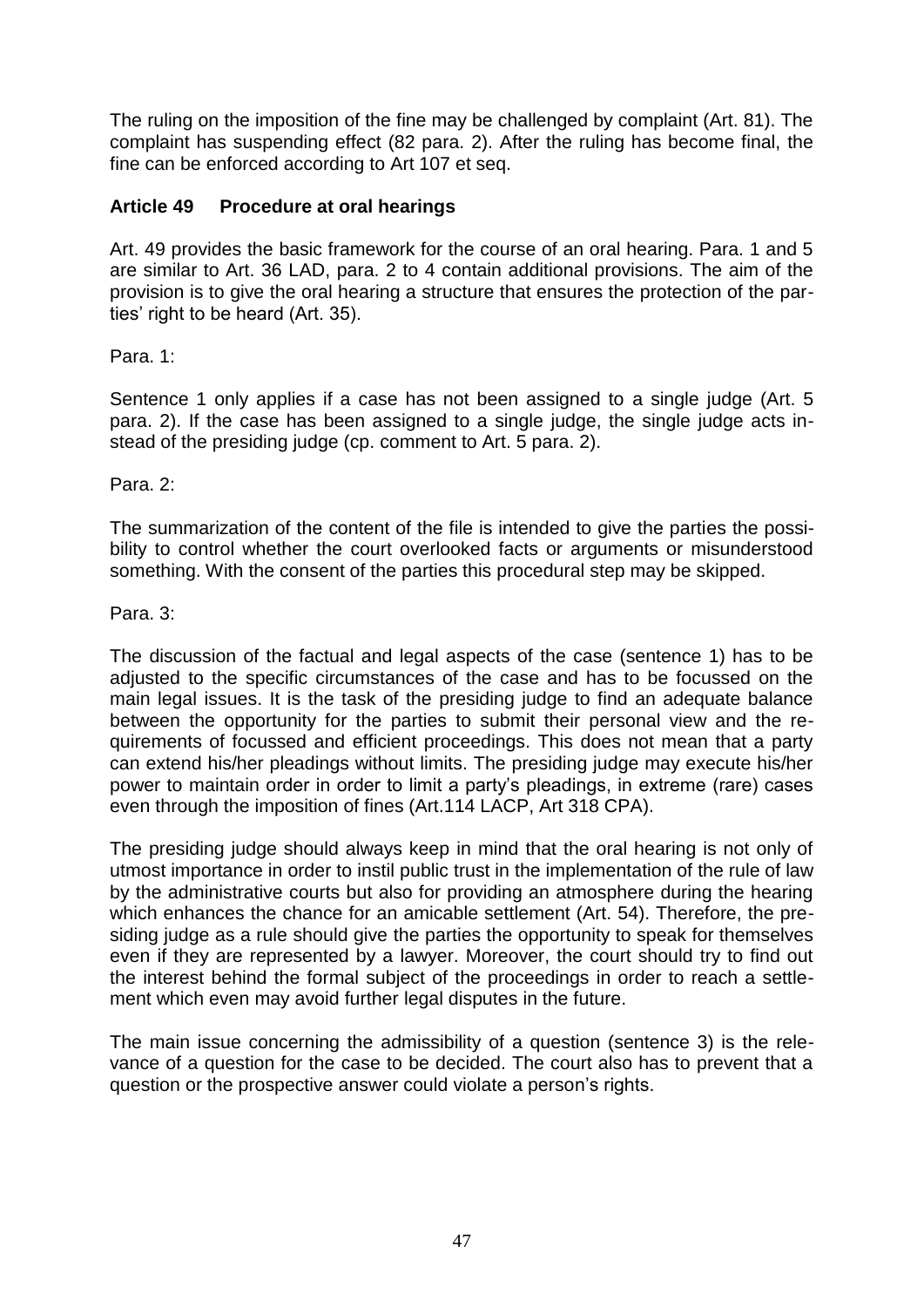## Para. 4:

As a rule, the court should decide a case based on only one oral hearing (Art. 39 para. 1). However, there may arise new circumstances or aspects during the hearing which with respect to the obligation of the court to establish the facts ex officio and to the right of the parties to be heard necessitate an additional oral hearing. In these cases the court has to adjourn the hearing or, if this question has to be discussed first as part of the deliberations (Art. 61), to reopen the hearing.

If a party submits additional written pleadings after the closing of the hearing and before the issuing of the decision (Art. 62 para. 2 and 3), the court's decision on a reopening depends on whether these pleadings contain new factual or legal aspects which are relevant for the decision of the case and whether these pleadings are excluded under Art. 43.

## **Article 50 Taking of evidence**

Art. 50 does not stipulate that the court has to begin with the establishment of the facts from the beginning. On the contrary, Art. 50 allows the court to make use of those facts that have already been established by the administrative body as far as the court adopts them as its own, e.g.  $-$  but not restricted to  $-$  in cases, when certain facts are not disputed by the parties and are not contrary to the content of the files, or when the evidence collected by the administrative authority is a sufficient basis for the decision of the court.

To the extent that the relevant facts are not sufficiently clear on the basis of the files the court has to establish these facts itself and – if necessary – take the respective evidence.

Para. 1:

As a principle, evidence has to be taken by all judges who decide on the case together in order to ensure that all of them gain a direct impression of the means of evidence. However, this does not exclude that in preparation for an oral hearing (Art 39) evidence is taken by one of the members of the chamber or a judge from another court (para. 1 sentence 2).

Para<sub>2</sub>.

Para. 2 emphasizes the right to be heard (Art. 35) for the process of the taking of evidence and ensures that the parties are properly informed. If, however, a party fails to attend the oral hearing without having applied for a postponement with justified reasons, the court may nevertheless take a decision on the basis of the results of the oral hearing including the evidence taken at this oral hearing.

Para. 3:

Although it is suitable to summon witnesses and experts well in advance to an oral hearing, the deadline under Art. 47 para. 1 sentence 2 does not apply to the summons of witnesses and experts. The summoning of witnesses or experts on short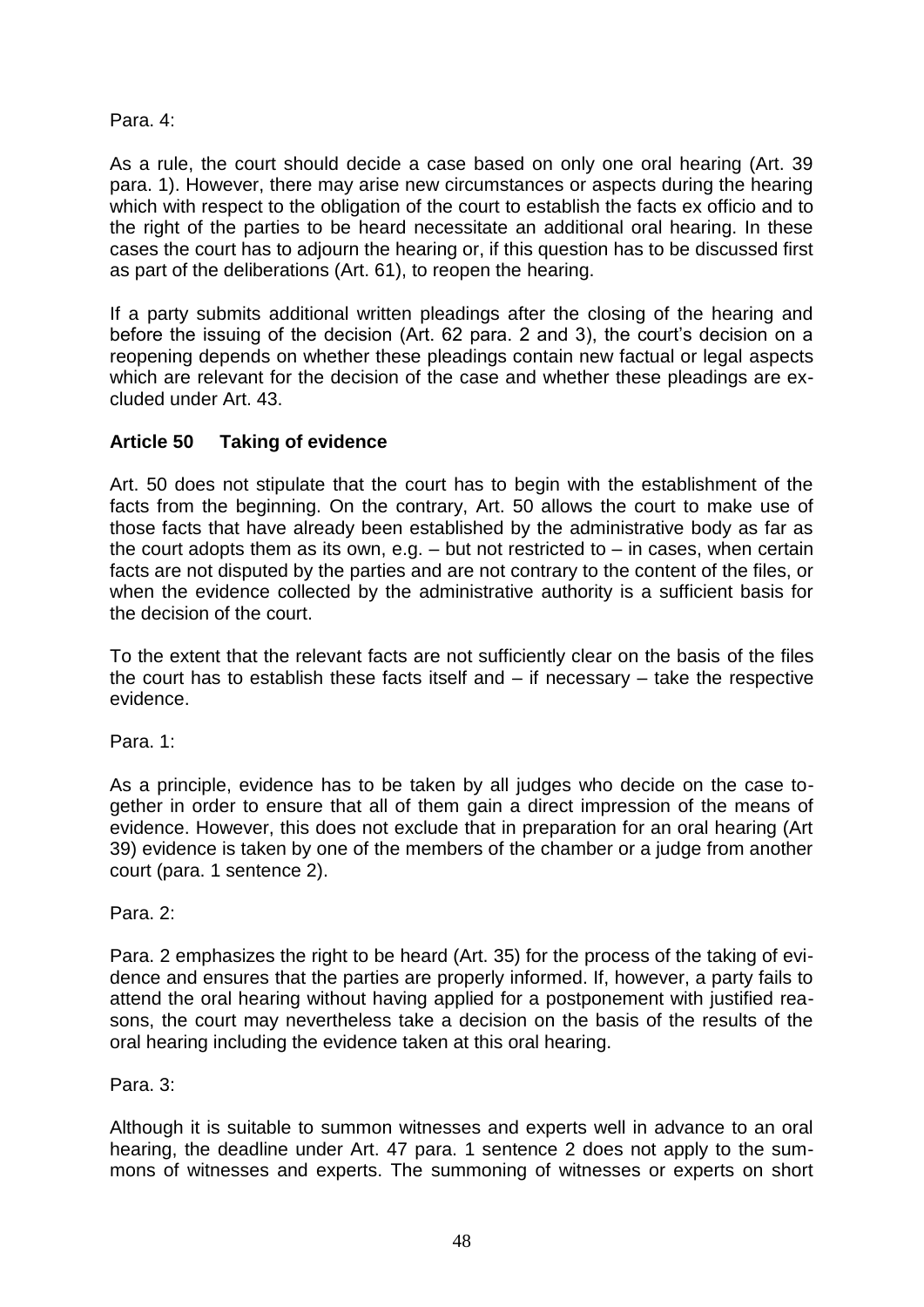notice in some cases is necessary to avoid delays in the proceedings and does neither affect the rights of the parties nor the rights of witnesses or experts.

Para. 4:

Art 50 only contains basic rules for the taking of evidence. For the details, para. 4 refers to Art. 219 to 276 CPA

## **Article 51 Withdrawal of the action**

Para. 1:

Art. 28 LAD states that the action can be withdrawn until the moment the decision is sent out. This rule does not fit in a two instance system. Therefore, para. 1 stipulates that the action may be withdrawn up to the moment the decision becomes final. This means that the withdrawal may even be declared during the second instance proceedings. In case an appeal against the first instance judgment has not been lodged, the action may be withdrawn until the expiration of the deadline under Art. 77 para. 2 sentence 1. If the action is withdrawn after a judgment has been issued, this judgment becomes invalid. For reasons of clarification the court should include a respective declaration in its ruling according to para. 3.

#### Para. 2:

The basic idea of the regulation is that the plaintiff has to demonstrate his/her interest to pursue the action by fulfilling his/her obligation to cooperate in the proceedings. The court may in a first step informally remind the plaintiff to comply with this obligation, even several times. Beyond this informal step the regulation in para. 2 enables the court to call upon the plaintiff to contribute to the proceedings properly by requesting a certain activity from the plaintiff. Subject of such a request may only be activities that fall into the "cooperation-sphere" of the plaintiff. The request has to be sufficiently precise, so that the plaintiff is able to understand what exactly is demanded from him. The court may only request an activity from the plaintiff which is necessary to complete the proceedings. Para. 2 does not dispense the administrative court of its duty to establish the facts itself, as long as this is possible without the cooperation of the plaintiff (cp. also Art. 43 para. 3 sentence 2). If the request does not meet all of the above mentioned requirements, the legal consequences of sentence 2 do not apply, i.e. it must not be presumed that the action is withdrawn.

If the plaintiff does not comply with the request, but demonstrates his interest to pursue the action otherwise the presumption of withdrawal is not justified either. Insofar it is sufficient that the plaintiff reacts on the demand in a manner which makes clear that he/she wants to maintain the action.

The legal consequences of sentence 2 only apply if the court has submitted the same order at least twice and each time combined with the setting of a deadline. In order to ensure that the plaintiff has received them, the orders have to be served. The last order has to contain the information according to sentence 3. If this information is missing, the legal consequences of sentence 2 do not apply.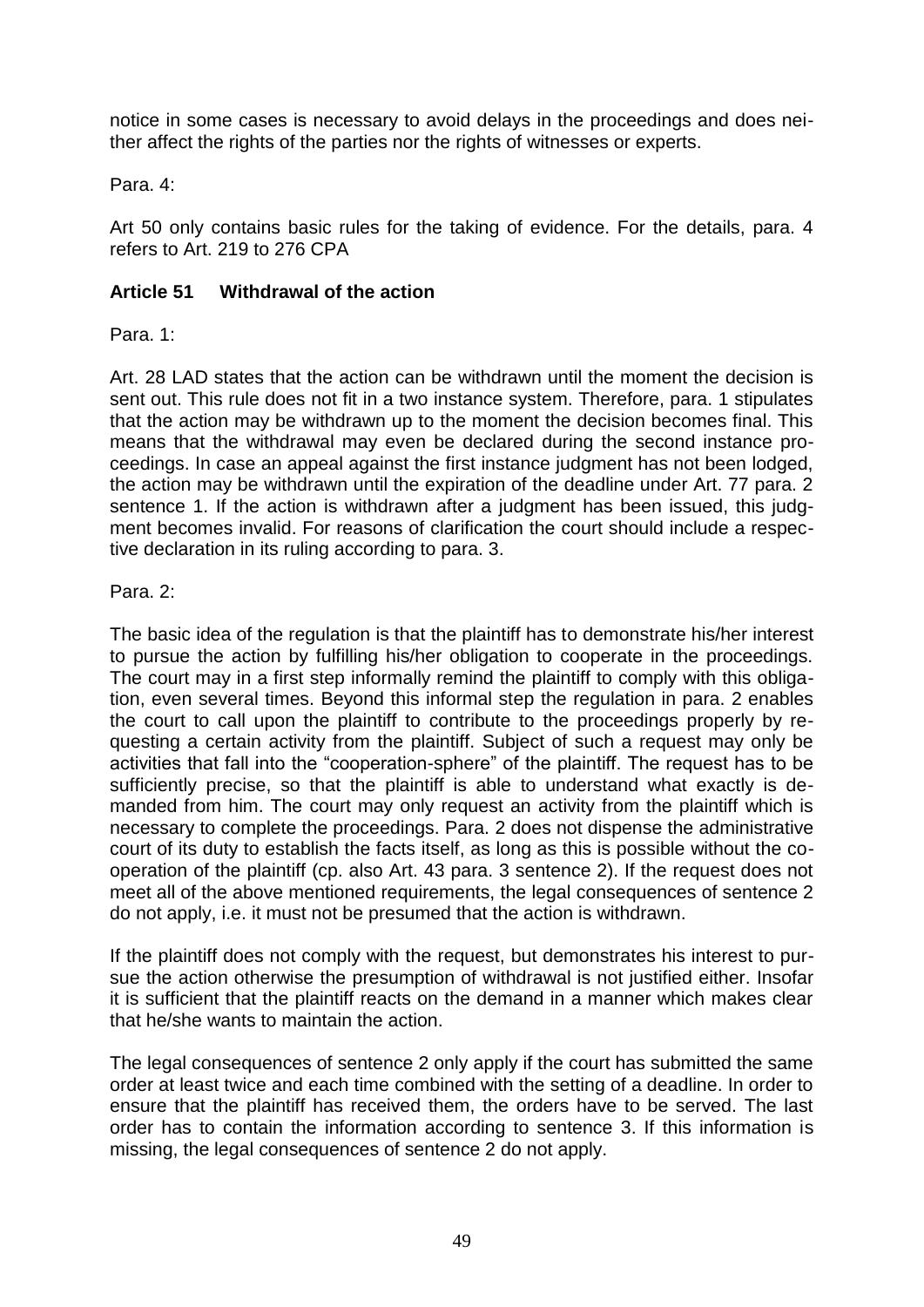## Para. 3:

The provision refers to para. 1 as well as para. 2. If an action is withdrawn or presumed to be withdrawn, the court by ruling has to conclude the proceedings and to decide on the costs (sentence 1). This ruling is not appealable by complaint (Art. 81 para. 1) but only by a motion according to sentence 2. The ratio legis of this provision is that the proceedings shall be continued before the court that issued the ruling to conclude the proceedings. Thus, a motion under sentence 2 is also admissible if the Supreme Administrative Court issues such a ruling. This is necessary to ensure effective legal protection of the plaintiff.

## Para. 4:

The provision regulates the possible decisions on a motion under para. 3 sentence 2 and their consequences. If the court holds that an action has been withdrawn or that it is presumed to be withdrawn, it dismisses the motion by judgment (sentence 1). The term "judgment" implies that the court has to decide based on an oral hearing (cp. Art. 45 para. 1 and 3). However, Art. 45 para. 2 and Art. 46 apply. A respective judgment of a court of first instance can be appealed according to Art. 77.

If the court holds that the action has not been withdrawn or is not presumed to be withdrawn, the court annuls the ruling to conclude the proceedings and continues with the proceedings (para. 4 sentence 2) as if the annulled ruling had never been issued.

## **Article 52 Acknowledgement of the claim**

If in the course of court proceedings the administrative body comes to the opinion that the plaintiff's claim is founded, it may acknowledge the plaintiff's claim. In some cases this is a suitable way to avoid that the administrative body has to bear costs (cp. comments on Art. 97 para. 2). However, an acknowledgement only concludes the proceedings to the extent that the plaintiff accepts it. If the plaintiff does not accept the acknowledgement, the court has to decide the case. However, to the extent that the acknowledgement covers the plaintiff's claim, the action has become inadmissible: The plaintiff has no reasonable legal interest anymore in a court decision because there is an easier way (acceptance of the acknowledgement) to get what he/she requests from the court.

An acknowledgement has to be sufficiently precise as it is an enforceable title (Art. 108 No 3). In principle, an acknowledgement should be formulated like the operative part of a judgment. However, an acknowledgement has not always to be declared expressively. If the administrative body fulfils the plaintiff's claim (e.g. if it issues the requested administrative act), this can be interpreted as a factual acknowledgement.

If the acknowledgement refers to the claim as a whole, the court by ruling has to conclude the proceedings and decide on the costs (sentence 2 and Art. 51 para. 3).If the acknowledgement is confined to only a part of the claim, the court concludes the proceedings by ruling as to this part and continues the proceedings as to the part not comprised by the acknowledgement. Should the plaintiff react on a partial acknowl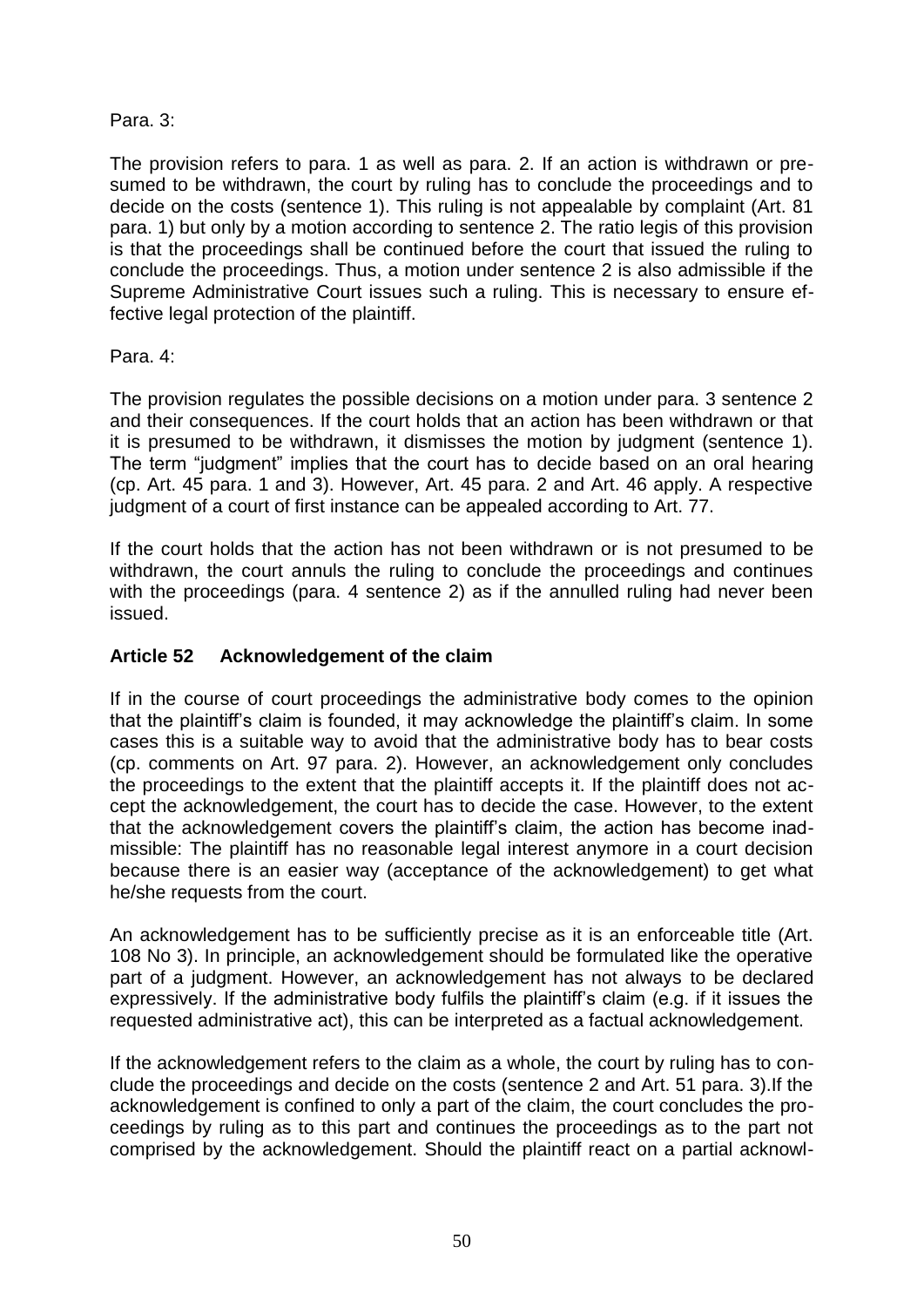edgement by withdrawing the action as to the remaining part of the claim, the court has to conclude the proceedings insofar as well (Art. 51 para. 3).

The consent of third parties (cp. Art. 22) is not necessary in order to conclude the proceedings upon an acknowledgement, because only the plaintiff and the defendant are entitled to dispose of the proceedings. On the other hand, the acknowledgement has no binding effect for those third parties, so that these parties may file an action against the implementation of the acknowledgement, if the respective measures affect their rights or legal interests. Therefore, Art. 52 causes no gap in the legal protection of third parties.

## **Article 53 Amendment of the administrative act**

The filing of an action against an administrative act does not prevent the administrative body from amending or substituting the challenged administrative act in favour of the plaintiff as well as to his/her detriment.

In case an amendment or substitution is in favour of the plaintiff, the court shall ask the plaintiff (para. 1) to declare whether he/she accepts the new act or whether and with which aim he/she wants to continue the proceedings. This request has to be served to the plaintiff, since it actuates a deadline (Art. 24 para. 1). The further course of the proceedings depends on the plaintiff:

- If he/she does not answer the court's request, Art. 51 para 2 to 4 apply mutatis mutandis (para. 2 sentence 1).

- If he/she states that he/she does not want to continue the proceedings the court by ruling has to conclude the proceedings and to decide on the costs (para 2 sentence 2).

- If he/she states that he/she does not accept the new act, the proceedings are continued (para. 2 sentence 3). However, for reasons of procedural economy, the new act replaces the old act (para 2 sentence 4).

- If he/she states that he/she accepts the new act but wants to continue the proceedings according to Art. 12 No 3 the proceedings are continued respectively (para. 2 sentence 3).

In case an amendment or substitution is to the detriment of the plaintiff, the new act is automatically included in the proceedings.

## **Article 54 Court settlement**

The law suit may be settled not only by a court decision, by withdrawal or by acknowledgement, but also by an agreement of the parties before the court. Such an agreement can be concluded in an oral hearing, in a preparatory hearing (Art. 39 para. 1 sentence 2 No 1), or by written acceptance of a written proposal of the court. The ratio legis of Art. 54 is to provide the possibility for an amicable solution for the pending law suit and possibly also for the conflict of interests behind this law suit in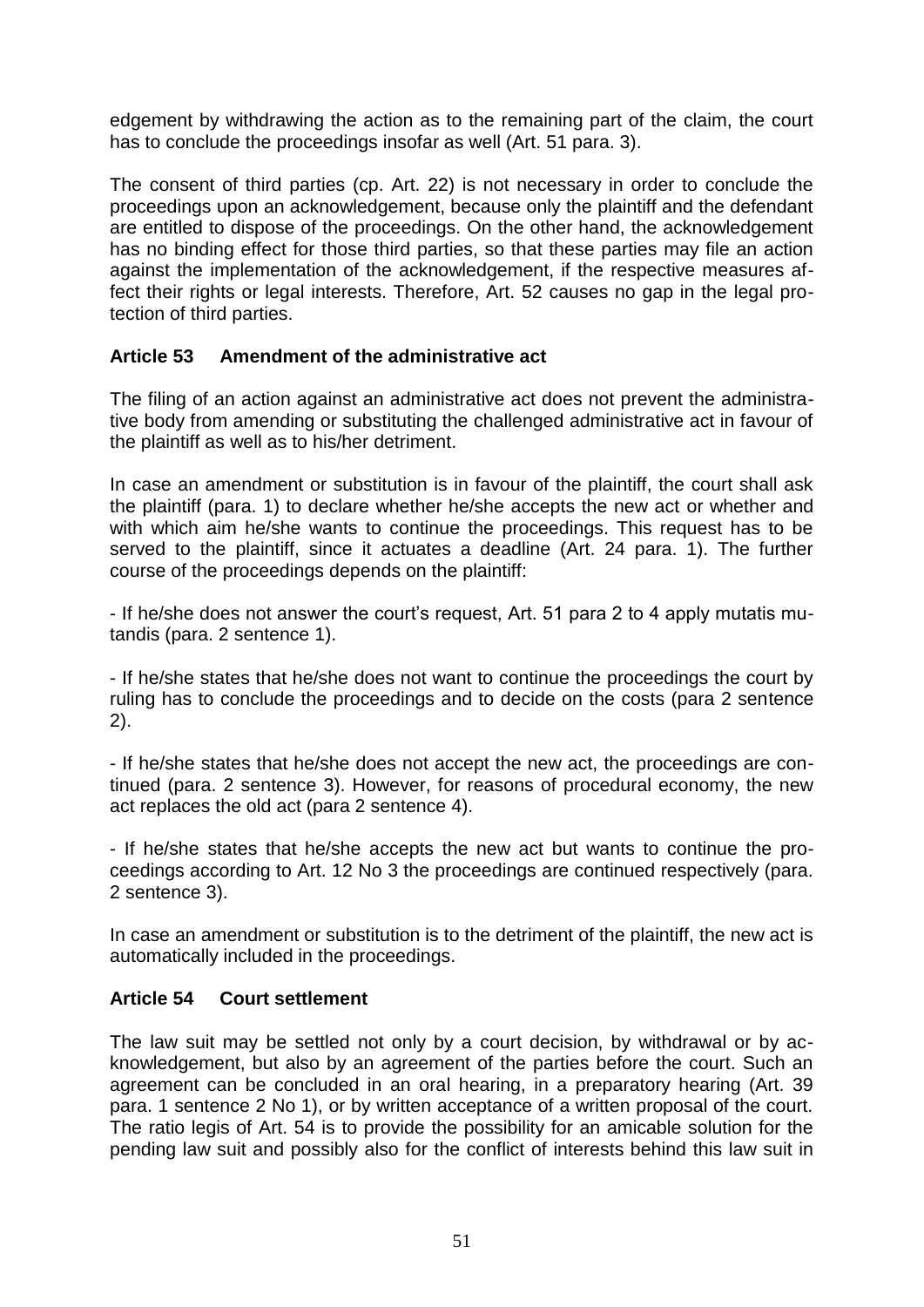order to not only settle the actual dispute but also to avoid future disputes between the parties.

Under procedural aspects, only plaintiff and defendant would have to agree on a settlement, but not third parties, because – as laid out before (cp. comments on Art. 52) – only the plaintiff and the defendant are entitled to dispose of the proceedings. However, a court settlement is not only a procedural measure but also an administrative contract (double nature of court settlements). Therefore, Art. 130 LGAP et seq. apply to court settlements as well. According to Art. 131 para. 1 LGAP, administrative contracts which affect the rights of third persons necessitate the consent of these persons. If such a contract is concluded without the consent of these persons, it is null and void (Art. 132 para. 1 LGAP). Therefore, third parties have to agree to a court settlement, if this settlement affects their rights.

The court is obliged to examine whether an agreement is suitable and if so may submit respective proposals to the parties (para. 1). Of course, these proposals have to respect the legal order, because otherwise a respective settlement would be null and void (Art. 132 para. 1 LGAP). However factual and/or legal uncertainties are an indication to take an amicable settlement into consideration. Moreover, rights and legal interests that go beyond the pending law suit may be included into a settlement.

A court settlement has to be sufficiently precise as it is an enforceable title (Art. 108 No 4). Like an acknowledgement, a settlement should be formulated like the operative part of a judgment. If a settlement refers to the claim as a whole, the court by ruling has to conclude the proceedings (para 3 and Art. 51 para. 3). A cost decision is only necessary if the settlement does not contain a respective provision (cp. Art . 97 para. 3). If the settlement only covers a part of the claim, the court concludes the proceedings by ruling as to this part and continues the proceedings as to the part not comprised by the settlement.

## **Article 55 Mediation**

Mediation as a special technique for resolving disputes outside or within court proceedings has been spreading worldwide in recent years. EC Law also deals with mediation, although with regard to the limited legislative competence of the EC in this field only referring to cross-border disputes in civil and commercial matters. According to the Directive 2008/52/EC of the European Parliament and of the Council of 21 May 2008 on certain aspects of mediation in civil and commercial matters member states are obliged to transform the provisions of this directive into national law until 21 May 2011. Art. 3 of this directive contains the following definitions:

"For the purposes of this Directive the following definitions shall apply:

(a) "Mediation" means a structured process, however named or referred to, whereby two or more parties to a dispute attempt by themselves, on a voluntary basis, to reach an agreement on the settlement of their dispute with the assistance of a mediator. This process may be initiated by the parties or suggested or ordered by a court or prescribed by the law of a Member State.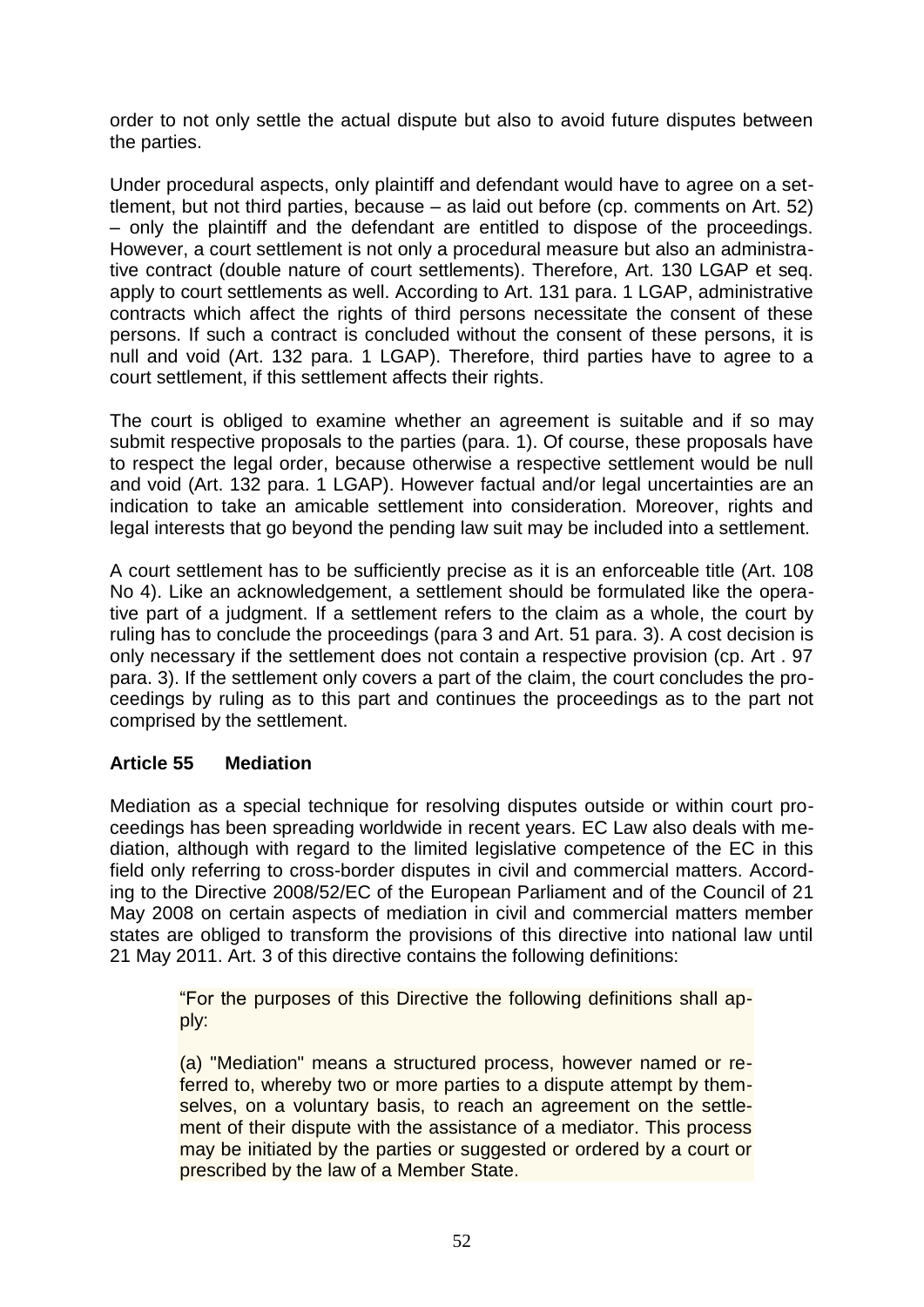It includes mediation conducted by a judge who is not responsible for any judicial proceedings concerning the dispute in question. It excludes attempts made by the court or the judge to settle a dispute in the course of judicial proceedings concerning the dispute in question.

(b) "Mediator" means any third person who is asked to conduct a mediation in an effective, impartial and competent way, regardless of the denomination or profession of that third person in the Member State concerned and of the way in which the third person has been appointed or requested to conduct the mediation."

Even if the scope of the directive may not extend to administrative court proceedings, the Law on Administrative Court Proceedings should offer this possibility of alternative dispute resolution as well. Of course mediation shall and cannot replace the normal court procedure or the conclusion of court proceedings by a court decision. But in certain cases (especially with more than two parties) which may amount to 10 - 20 percent of the pending cases, mediation should be taken into consideration as a possibly more effective means of sustainable dispute resolution.

According to the above mentioned definitions mediation can be understood as a confidential procedure for settling conflicts between parties by consensual solutions which are sought for voluntarily and on the parties' own responsibility, but with the help of a qualified mediator who has passed a respective training. It is a basic principle of mediation that the mediator must not have the authority to decide the dispute unilaterally. This requirement at a first glance seems to complicate if not hinder the use of judges as mediators. However, this requirement can be met by internal court provisions which stipulate that the mediator judge is excluded from deciding the case if the mediation is not concluded by an amicable settlement.

Mediation in pending cases may be superior to the traditional approach because it is focussed on the interests of the parties behind the dispute instead on formal claims as such. This implies basic differences between the traditional way of preparing a solution of the dispute and the mediative way. The main structural differences are the following:

| <b>Procedural aspect</b> | <b>Court procedure</b>      | <b>Mediation</b>            |
|--------------------------|-----------------------------|-----------------------------|
|                          |                             |                             |
| Focus / Object           | Formal claim                | Interests in conflict       |
| Personal participation   | Only parties of the court   | All persons affected by the |
|                          | proceedings                 | conflict                    |
| Perception               | Law                         | Interest                    |
| Facts to be considered   | Relevant as to applicable   | Relevant as to the whole    |
|                          | law                         | conflict of interests       |
| View                     | Directed to the past        | Directed to the future      |
| Method                   | Public oral hearing         | <b>Confidential talks</b>   |
| Aim                      | Legal certainty             | Sustainable pacification    |
| <b>Solutions</b>         | - Court decision or         | Autonomously developed      |
|                          | - law orientated settlement | consensual agreement        |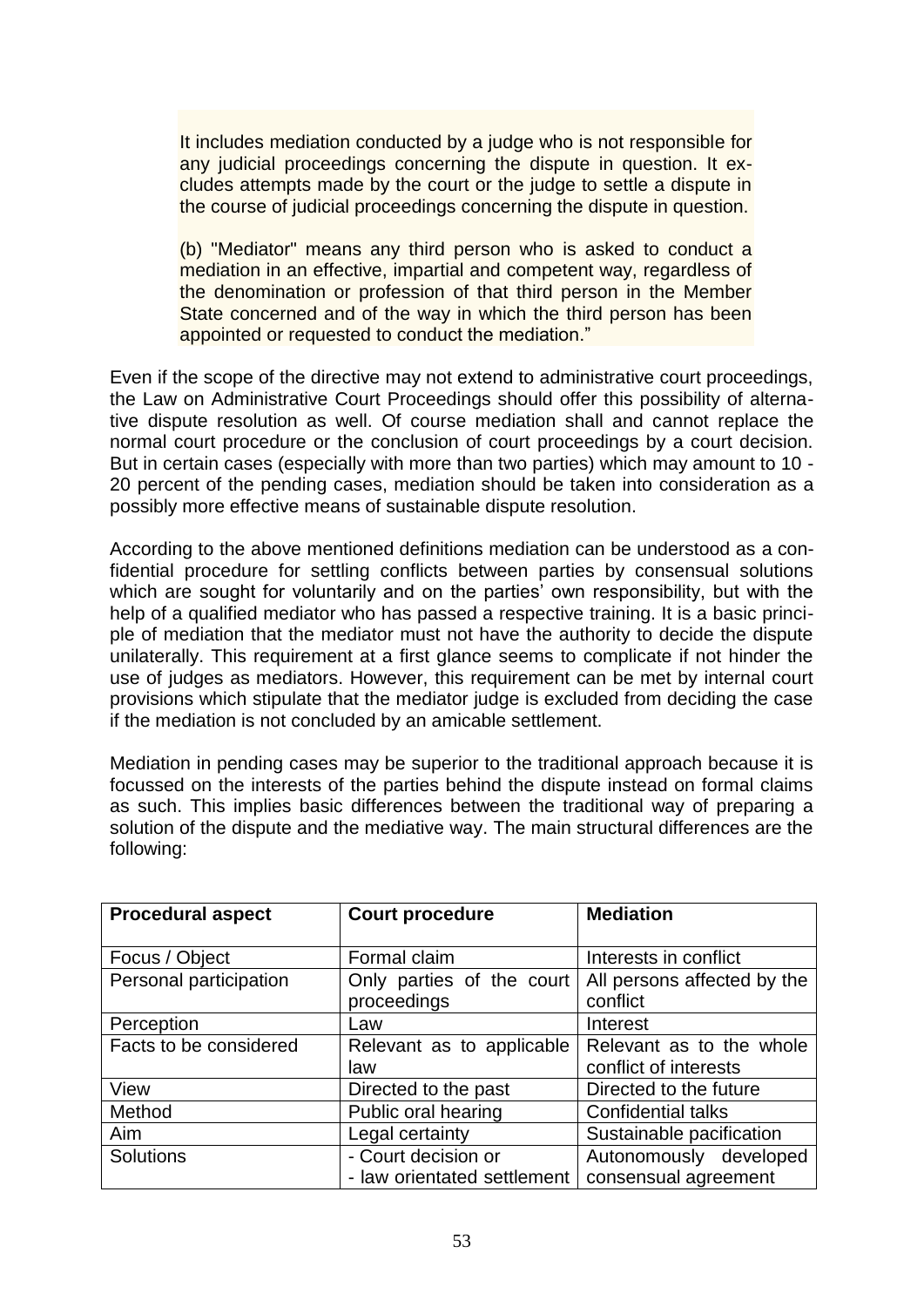|              | with mutual concessions |             |
|--------------|-------------------------|-------------|
| Consequences | Winner / Loser          | $Win - Win$ |

Reasons to choose mediation instead of the normal court procedure may be:

- The parties want to preserve a good personal or business relationship despite the concrete dispute;

- A complex conflict behind the concrete dispute could not be resolved by a single court decision on the concrete claim but only by an overall comprising agreement;

- The parties want to emphasize and preserve their own responsibility for a solution;

- The parties are interested in a common effort to find a solution that satisfies all of them;

- The parties want their private sphere or business secrets to be protected and not to be displayed in public oral hearings;

- The parties are interested in a fast resolution of the conflict.

Reasons to reject mediation may be:

- One or all parties are interested in a court decision on a legal question of general importance (cp. Art. 77 para. 1 No 2);

- The parties failed to find a solution in mediation before, also outside court proceedings;

- There is evidently no margin for negotiable solutions because of strict legal provisions (which is rarely the case, especially because of the possibility "to enlarge the cake", i.e. to broaden the points of interest to be considered in search of a satisfactory solution for all parties);

- The conflicting interests are not complex but easily to be assessed so that there is no need for further investigating and revealing of the interests. In such cases already the attempt to reach an amicable settlement within the ordinary court procedure may be promising.

Para. 1:

Art. 55 refers to cases already pending at an administrative court or the Supreme Administrative Court. Other disputes are beyond the scope of the provision. The initiative to propose mediation in pending cases usually is taken by the court. This does not exclude, of course, a respective suggestion by one or all of the parties.

The court may propose and the parties may choose the referral of the case either to an external or to a court mediator. The proposal for mediation should be made in the early stage of the proceedings before the legal positions of the parties have been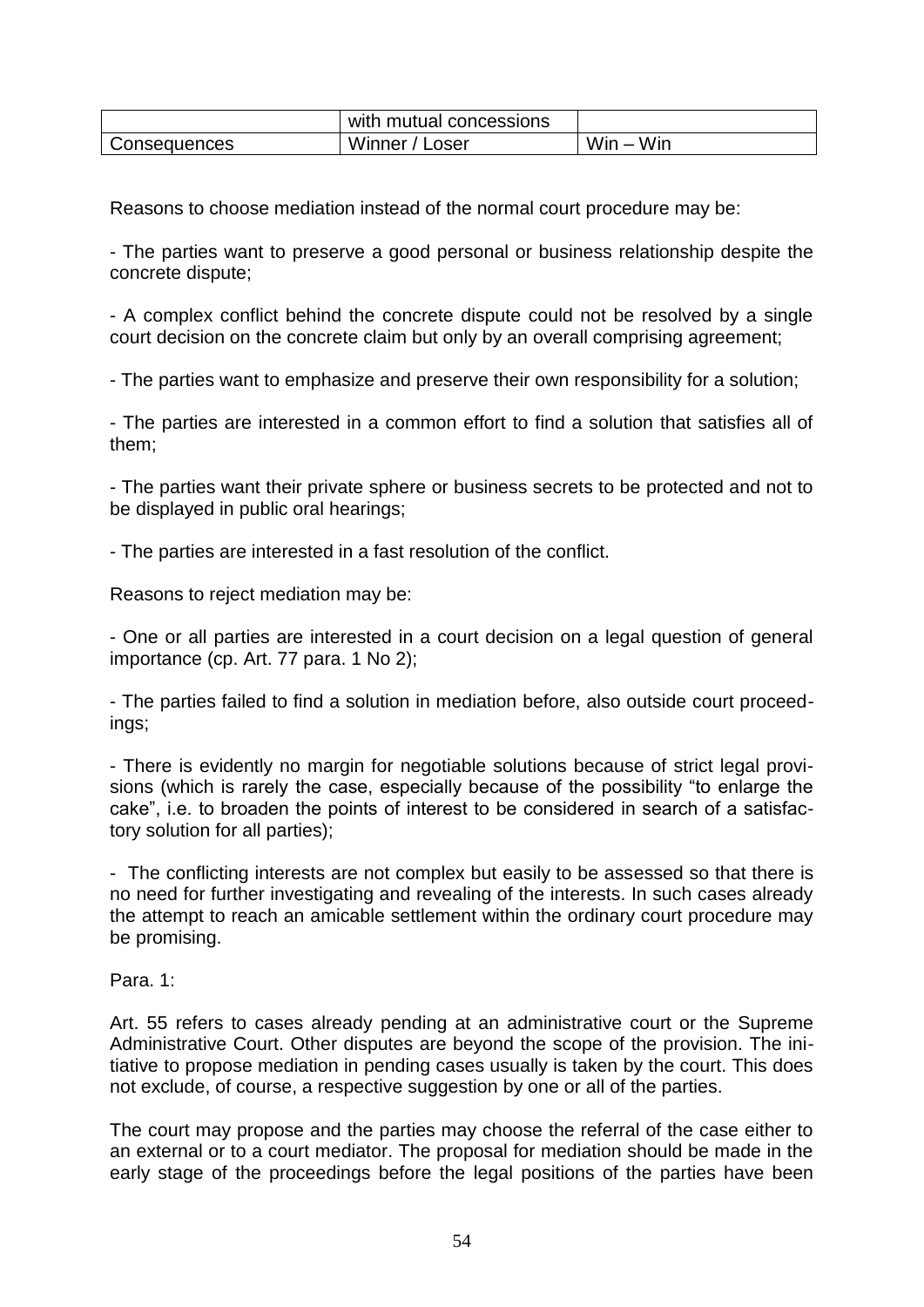established and the willingness to get involved in interest-orientated talks has declined. Besides, an early proposal can be motivating for trying out mediation as the parties may rightly expect a faster solution of their conflict than it could be achieved by proceedings through two court instances.

As mediation proceedings – because of the structural differences mentioned above – have to be separated from normal court proceedings, the court has to refer the case to the mediator and suspend the proceedings before the chamber. In case the mediation should fail or for any other reason, every party is entitled to demand the continuation of the normal court proceedings at any time. Thus, the acceptance of mediation by a party does not hold a procedural risk.

The structural characteristics of mediation proceedings and its necessary separation from the ordinary court proceedings as a rule entail the necessity to keep this separation also after the court proceedings have been resumed on demand of one of the parties. Therefore, mediation files and regular court files have to be kept separate as well – unless all mediation parties renounce the separation.

In principle, the mediation parties are free to agree on procedural rules for the mediation proceedings. This may for good reasons also imply the agreement that no participant of the mediation proceedings including the mediator may be named as witness should the court proceedings have to be continued.

Para. 2:

A judge performing working as mediator still acts as part of the judiciary as that he/she is entitled to record a settlement according to Art. 54 para. 3.

Para. 3:

Mediation can only be offered by a person who is trained to conduct mediation in a professional manner as may legitimately be expected by the parties. Therefore, at each administrative court at least one judge should receive respective training. It is assumed that until now no legally binding training curricula have been developed in the Republic of Croatia. Therefore, respective standards should be developed as well as measures to ensure the quality of mediation as stipulated in Art. 4 of the directive mentioned above. For the meantime, training abroad should as well be considered.

Last but not least: A judge who got acquainted with the principles of mediation, in particular with the method of looking at the interests behind a legal dispute, will be able to integrate this broader approach as "mediative element" in normal court proceedings – with a higher chance to broker an amicable settlement (Art. 54).

## **Article 56 Suspension of proceedings**

The ratio legis of this provision is to give the parties time for negotiations for a settlement (para. 1) or to prevent that several courts or administrative bodies decide on the same issue (para. 2).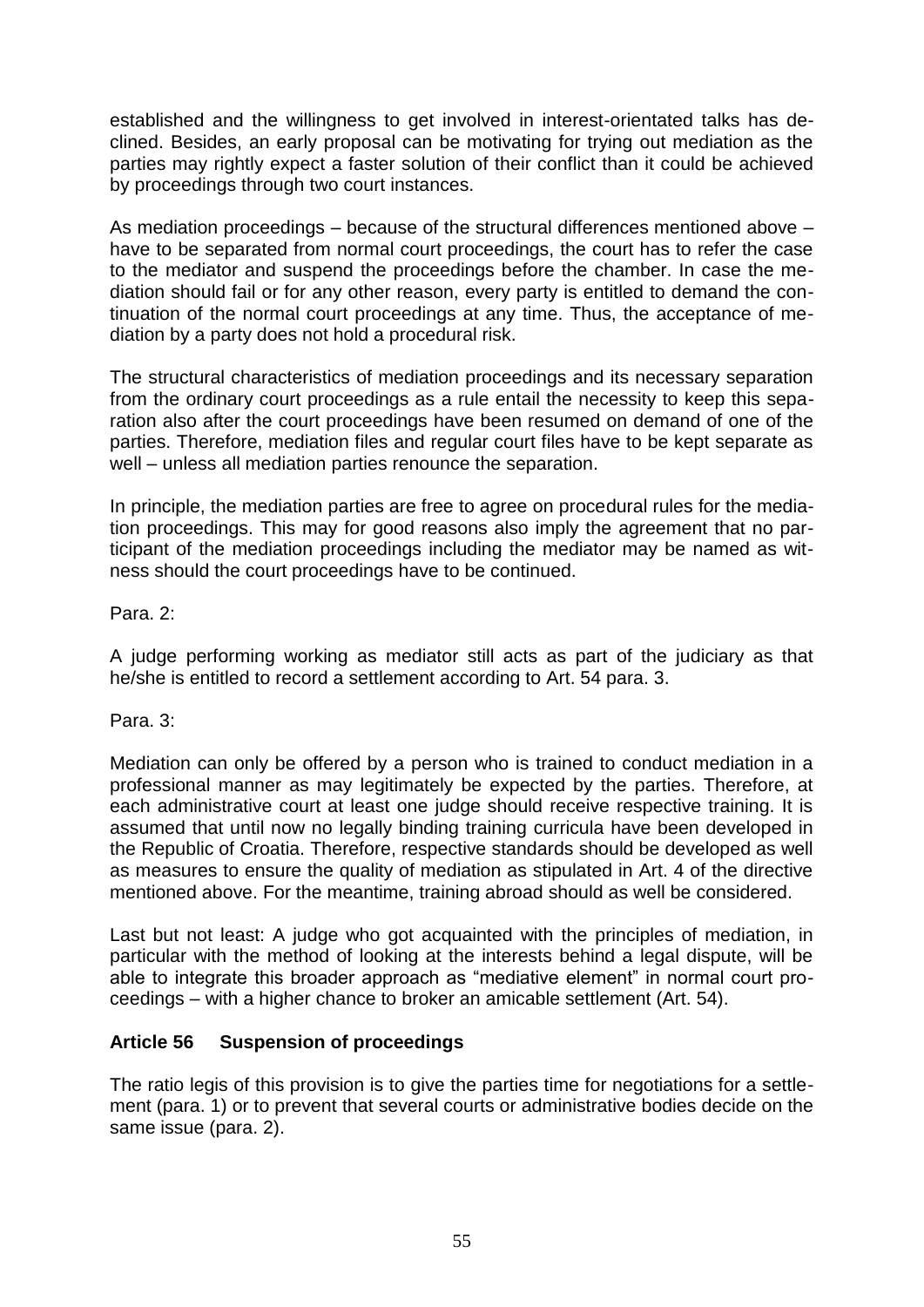Para. 1:

On respective motions by the plaintiff, the defendant or third parties summoned under Art. 22 para. 2 to 4 (but not parties summoned under Art. 22 para. 1), the court has to suspend the proceedings until one of these parties demands to continue with the proceedings. The provision also applies if the court proposes to suspend the proceedings and all aforementioned parties agree.

Para. 2 No 1:

A preliminary issue is an issue that is of legal relevance for the decision of the case (e.g. the question of Croatian citizenship if a person claims a right which only is granted to Croatian citizens). The court has the choice ("may") whether to decide this question on its own or to suspend the proceedings, if this question is subject to other already pending proceedings before another court or an administrative body. Insofar considerations of expedience may be considered. If the issue has already been decided by another court or administrative body as an operative part of the decision the administrative court is bound (prejudicial res iudicata effect), provided that this decision is final. This may be the case for instance in decisions concerning the status of persons (e.g. Croatian citizenship, validity of a marriage).

It is not required, that the parties of the proceedings pending at the administrative court and the parties of the proceedings pending at another court or administrative body are identical.

Para. 2 No 2:

If an action according to Art. 19 is pending before the Supreme Administrative Court, another administrative court or another chamber of the Supreme Administrative Court may suspend its proceedings if the same general act is relevant for its decision as well. A decision of the Supreme Administrative Court to declare the relevant general act null and void would have erga omnes effect (Art. 75 para. 2) so that any administrative court – like every other institution or person – would be bound by such a decision.

If – on the contrary – the Supreme Administrative Court holds that the challenged general act is lawful, this decision would have no erga omnes effect and would therefore not bind another administrative court. In this case, the court could incidentally (cp. comments on Art. 19) examine the legality of the general act and also deviate from the legal opinion of the Supreme Administrative Court that the relevant general act is lawful, especially if new legal aspects arise in the proceedings before the other court which have not been dealt with by the Supreme Administrative Court.

## **Article 57 Pilot proceedings**

The aim of this provision is the simplification of the proceedings in so called "massproceedings".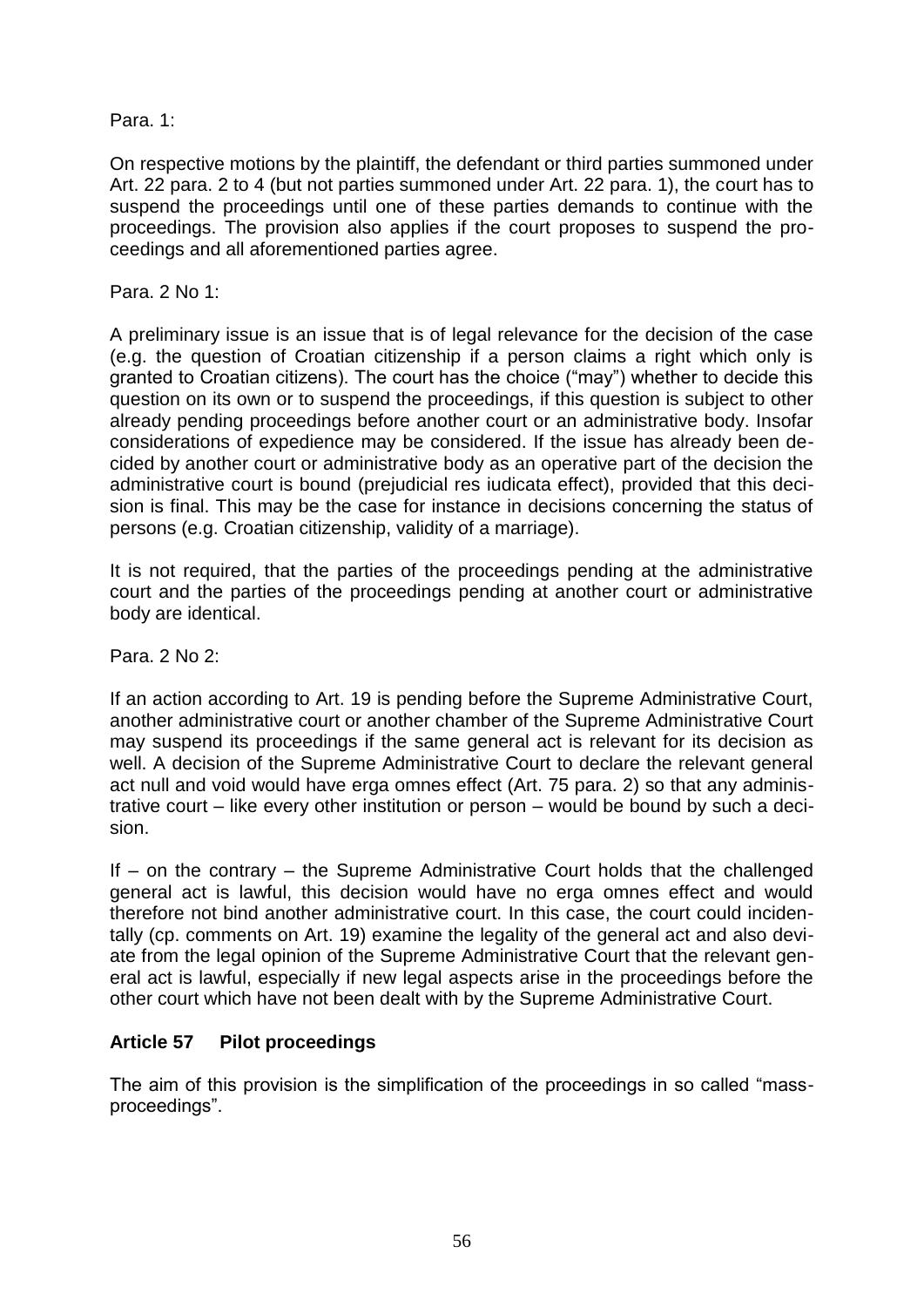## Para. 1:

The simplified procedural provisions provided for mass proceedings (para. 2 and 3) apply, if more than twenty first instance proceedings are directed against the same administrative act or if the same legal question arises in more than twenty first instance proceedings. Para .1 is only applicable if several cases are pending before the same chamber. If the cases are pending before different chambers, the chamber can try to proceed according to Art. 56 para. 1 in order to suspend some of these proceedings. This, however, requires respective motions by or the approval of the parties.

It is at the discretion of the court whether it applies Art. 57 at all. The same applies to the decision how many and which of the cases it chooses as pilot proceedings. Both the choice of the pilot cases as well as the suspension of the other proceedings has to be decided in one (non-appealable) ruling. The ruling has to enumerate all respective proceedings.

Para. 2:

After the decisions on the pilot proceedings have become final, the suspended proceedings have to be settled. In many cases the parties – depending on the outcome of the pilot proceedings – will react with a withdrawal of the action (Art. 51), an acknowledgement (Art. 52) or a court settlement (54), if they are informed about the outcome of the pilot proceedings. For the remaining cases, Para 2 enables the court to decide these cases without oral hearing without the consent of the parties (cp. also Art. 46), if the requirements para. 2 are met. The parties have to be heard in advance. The hearing of the parties does not necessitate an oral hearing but can take place in written form

Para. 3:

The main advantage provided by Art. 57 is the possibility to use evidence established in the pilot proceedings in the suspended proceedings. As a consequence, the court may dismiss a motion for the taking of evidence relating to facts on which evidence has already been established in pilot proceedings if the court unanimously holds that the admission of such evidence would not contribute to the establishment of new relevant facts. The refusal to admit new evidence does not necessitate a separate decision but may be contained in the judgment according to para. 2.

# **Part 7 Decisions**

## **Article 58 Types of decisions**

The distinction between judgments and rulings is of substantial importance as at least partially different provisions apply to these two types of decisions, e.g. as to the necessity of an oral hearing (Art. 45 para. 1 and 2 Art. 45 para. 3), legal remedies (Art. 77 and Art. 81) or the statement of reasons (Art. 63 para. 1 and Art. 76).

A judgment is a decision which concludes the main proceedings before a court instance (para 2 sentence 1). Para. 2 sentence 2 clarifies that this also applies to the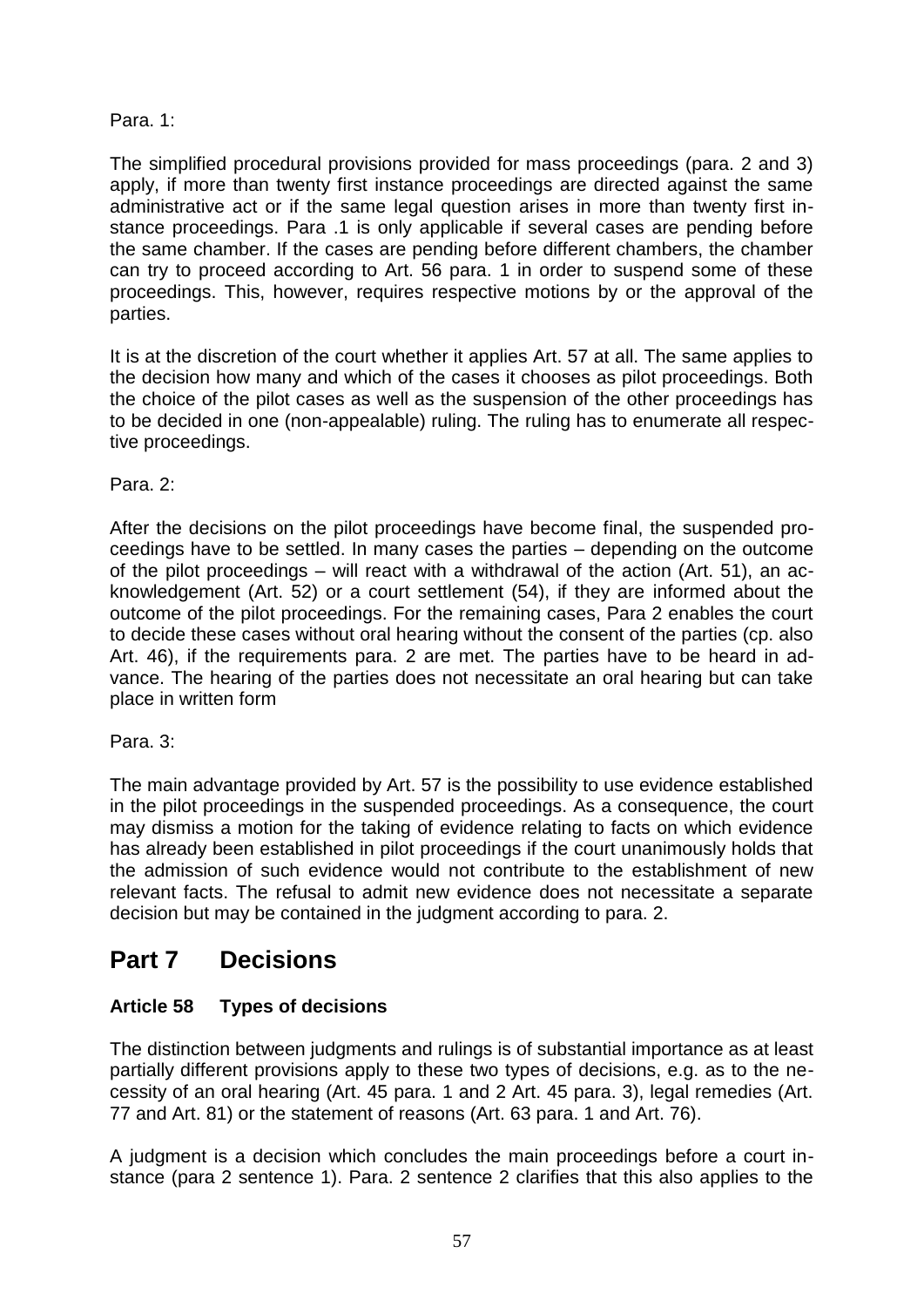decision on an inadmissible action. This provision avoids possible conflicts with regard to Art. 6 ECHR.

All decisions that are not taken by judgment are taken by ruling. Rulings e.g. are issued in provisional proceedings (Art. 88 et seq.), in proceedings on the determination of costs (Art. 105 and 106), and in enforcement proceedings (Art. 113 et seq.). The same applies to the conclusion of proceedings that do not end with a judgment (e.g. Art. 51 para 3) and decisions on procedural matters (e.g. Art. 5 para. 2, 22 para. 6, Art. 41 para. 2 No 2, Art. 56, Art. 57 para. 1).

#### **Article 59 Basis of decisions**

The provision refers to the establishment of facts and the consideration of evidence as well as to the assessment of legal questions.

The court is free in its consideration of evidence. In principle, there are no strict rules that the court would have to follow like e.g. that matching testimony by two witnesses outweighs the testimony of one witness. This includes all means of evidence (as witnesses, experts, documents etc.) and the results of the investigations of the court itself. The reference to the overall result of the court proceedings means that the court has to summarize and weigh the evidence taken and has to substantiate its decision on the establishment of facts. Of course, the court may only take into consideration facts and evidence that were introduced into the proceedings and on which the parties were given an opportunity to comment (Art. 35 para. 2, Art. 50 para. 2).

The courts of first instance are not bound by the legal opinion of the Supreme Administrative Court or any other higher court except in cases which have been referred back to the administrative court (Art. 78 para. 3 sentence 2) and in the case of Art. 75 para. 2. This also applies to the Supreme Administrative Court. On the other hand each deviation from the decision of a higher court should be carefully considered, since such a deviation is a valid reason for an appeal (Art. 77 para. 1 No 3). Therefore, a deviation from the legal opinion of the Supreme Administrative Court should only be considered if there are new facts, legal provisions or new arguments the higher court did not take into account.

#### **Article 60 Composition of the bench**

Ratio legis is the protection of the principle of orality of proceedings (Art. 45), the principle of direct perception of evidence by the court (Art. 50) and the right to be heard (Art. 35). In addition to that, para. 1 complements Art. 59.

The provision only applies, if an oral hearing has taken place. If several hearings were conducted, the decision  $(=$  judgment or ruling, cp. Art. 58 para. 1) has to be taken by the judges who participated in the last hearing. The oral hearing, on which a decision is based, is the hearing directly before the decision is taken.

If the parties consent with a decision without oral hearing, para. 1 does not apply, even if an oral hearing has taken place before the consent was given. In this case the decision is not based on an oral hearing. The decision is taken by the judges who participated in the deliberations.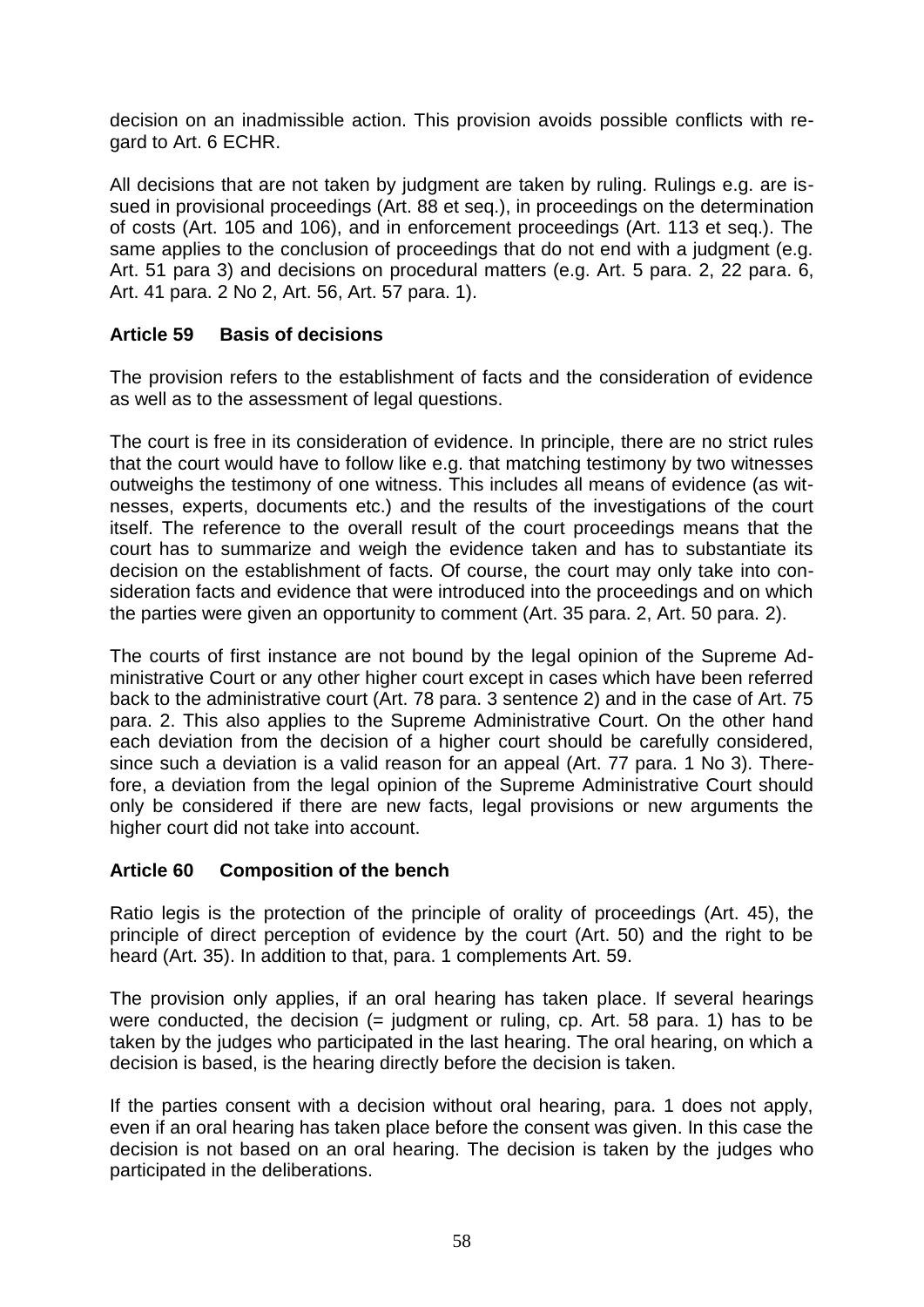A violation of para. 1 is a procedural deficiency in the sense of Art. 77 para. 1 No 4. It has to be presumed that the challenged judgment is based on this deficiency.

## **Article 61 Deliberation and voting**

Para. 1:

Decisions are taken by majority vote. All judges have to vote, an abstention is not admissible.

Para. 2:

Separate minutes of the deliberations and the voting are kept. In order to protect the confidentiality of deliberations, these minutes are exempt from access to court files (Art. 42 para. 2).

Para. 3:

Para. 3 limits the presence of persons at the deliberations and voting in order to prevent undue influences on the deciding judges and in order to protect the confidentiality of deliberations.

#### **Article 62 Issuing of decisions**

Art. 62 regulates how decisions are issued, i.e. how they come into existence. The provision distinguishes between decisions based on an oral hearing (para. 1 to 4) and decisions that are not based on a hearing (para. 5).

The public pronouncement of judgments is protected by Art. 6 ECHR.

Para. 1 to 3:

As a rule, decisions (= judgments and rulings, Art. 58 para. 1) based on an oral hearing are pronounced on the day the oral hearing has been closed (para 1). If a court has several hearings on the same day it is at the discretion of the court whether it deliberates and votes on the case after each hearing and then immediately pronounces the decision in open court or if it does so after all cases have been heard.

If for complex cases the court needs more time for its deliberations it can postpone the public pronouncement for up to 15 days (para. 2). The date for the pronouncement has to be announced immediately after the hearing has been closed.

If all parties consent, the court can serve the written decision upon the parties (para. 3). In this case the decision is not publicly pronounced. This exception like Art. 45 para. 2 (consent with a judgment without oral hearing) is in line with Art. 6 ECHR.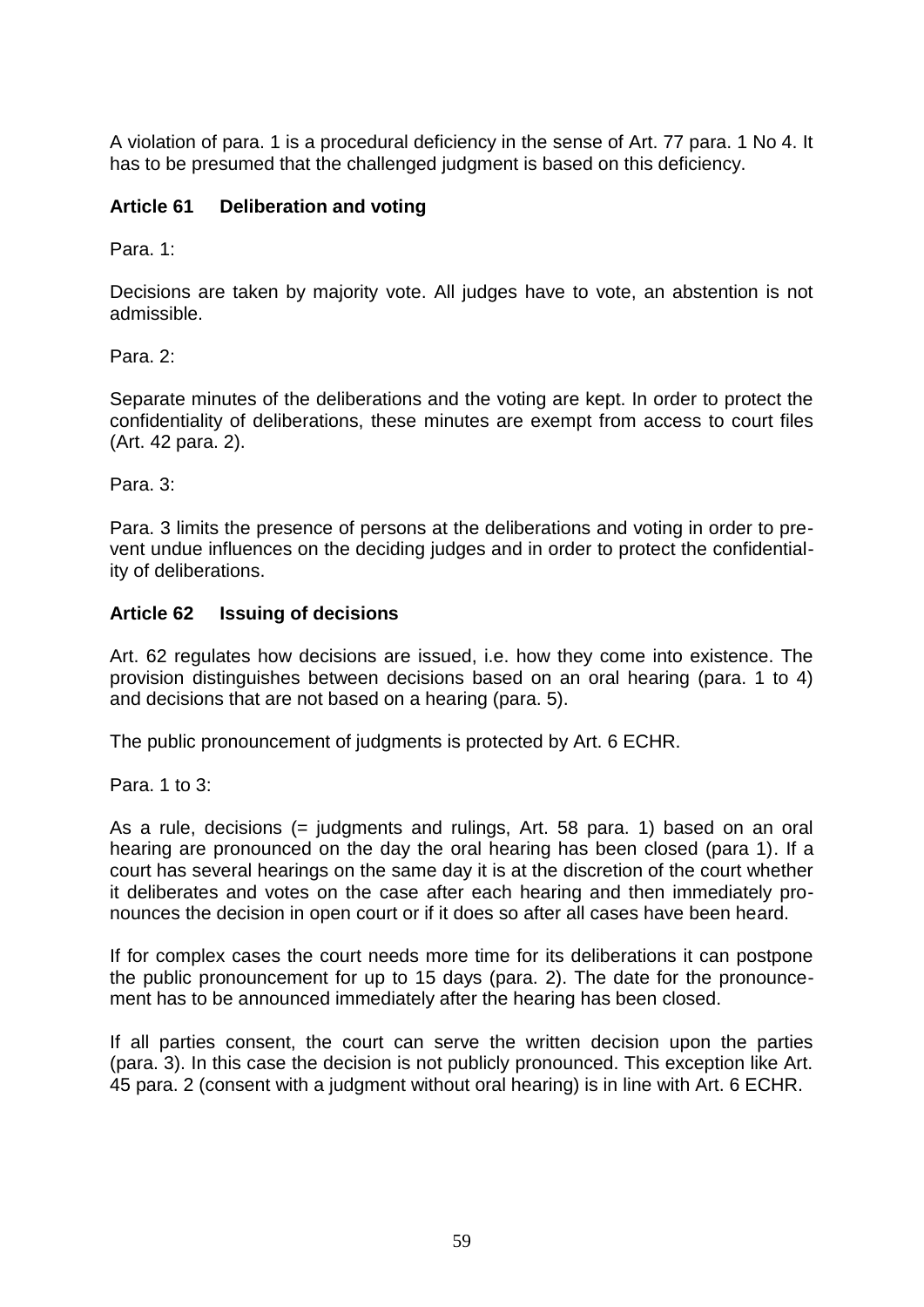Para. 4:

The court not only has to pronounce its decision but also to prepare a written judgment in which it lays down the reasons for its decision (cp. Art. 63 para. 4). In order to guarantee that the judges still remember all facts of the case when they prepare the written judgment, para. 4 sets the court a deadline of thirty days for the preparation and the sending out of the written decision. In exceptional cases the court president can prolong the deadline by another thirty days.

Para. 5:

Decisions that are not based on an oral hearing are not pronounced but served upon all parties.

Para. 6:

The provision clarifies that the parties receive authenticated copies of the written decision. The signed original (cp. Art. 63 para. 7) remains in the court files.

## **Article 63 Content of decisions**

The provision contains formal requirements that the written decision has to fulfil.

Para. 3:

The operative part of a decision is the most important part of the decision; it contains the holding of the court. For examples for the formulation of the operative part for the different types of actions please refer to the comments on Art. 66 to 70.

Para. 4:

Art. 6 ECHR demands that the court gives reasons for its decision. The statement of reasons has several purposes:

- The statement of reasons enables the parties (and also a higher court instance) to review the decision of the court: on which facts did the court base its decision? Which legal provisions did the court apply? Which legal arguments were decisive for its decision.

- Court decisions of a higher court instance also serve as guidelines for administrative bodies and lower courts. The statement of reasons gives them explanations for the decision of further cases.

In the statement of reasons the court has to respond to the main legal arguments of the parties.

Para. 5:

Para. 5 allows the court to replace the legal reasoning by a reference to the legal reasoning in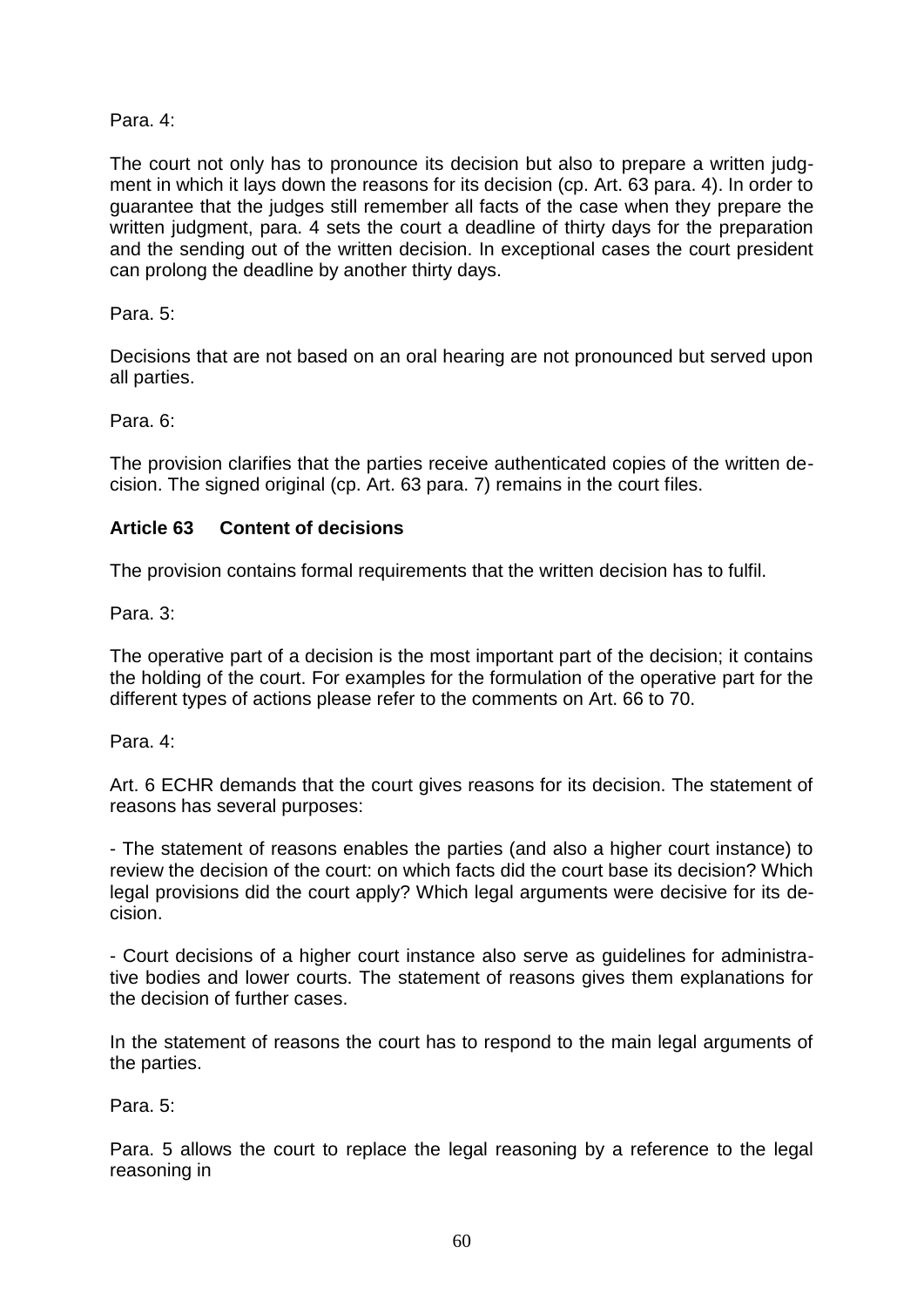- the challenged administrative act,

- the challenged decision on an objection (Art. 110 et seq. LGAP) or a complaint (Art. 134 et seq. LGAP),

- another court decision which has to be attached,

provided that the court follows the legal arguments of this act/decision.

The provision spares the court unnecessary work but still enables the parties to inform themselves which legal arguments were decisive for the decision of the court. Therefore, para. 5 is in line with Art. 6 ECHR.

Art. 76 para. 1 and 2 contain further exceptions for rulings regarding the legal reasoning.

Para. 6:

Every decision of an administrative court has to inform the parties about the admissible legal remedy, the applicable deadline and the court at which the remedy has to be lodged. If the information is missing, incomplete or wrong, Art. 25 para. 3 applies.

#### **Article 64 Correction of obvious errors**

Para. 1:

Once a court decision is issued (Art. 62) it not only binds the parties but also the court. Therefore, as a rule, the court is not allowed to change its decision. Para. 1 deviates from this principle, allowing the court to correct obvious errors. These comprise errors in names and numbers, spelling and calculation as well as comparably obvious errors.

Para. 1 does not allow the correction of the content of a decision. The provision only applies to errors in declaration not to errors in the decision making process. The declaration of the court has to deviate from what the court wanted to declare.

Examples:

- The action aims at a monthly pension of 3.000,- HRK. In the operative part of the judgment the court orders the administrative body to grant the plaintiff a pension of 2.500,- HRK. From the statement of reasons it follows that the court wanted to grant the plaintiff a pension according to the petition.

In this case, the error can be corrected according to Art. 64 para. 1.

- The action aims at a monthly pension of 3.000,- HRK. In the operative part of the judgment the court orders the administrative body to grant the plaintiff a pension of 2.500,- HRK. From the statement of reasons it follows that the court is of the opinion that the plaintiff can only claim 2.500,- HRK per month.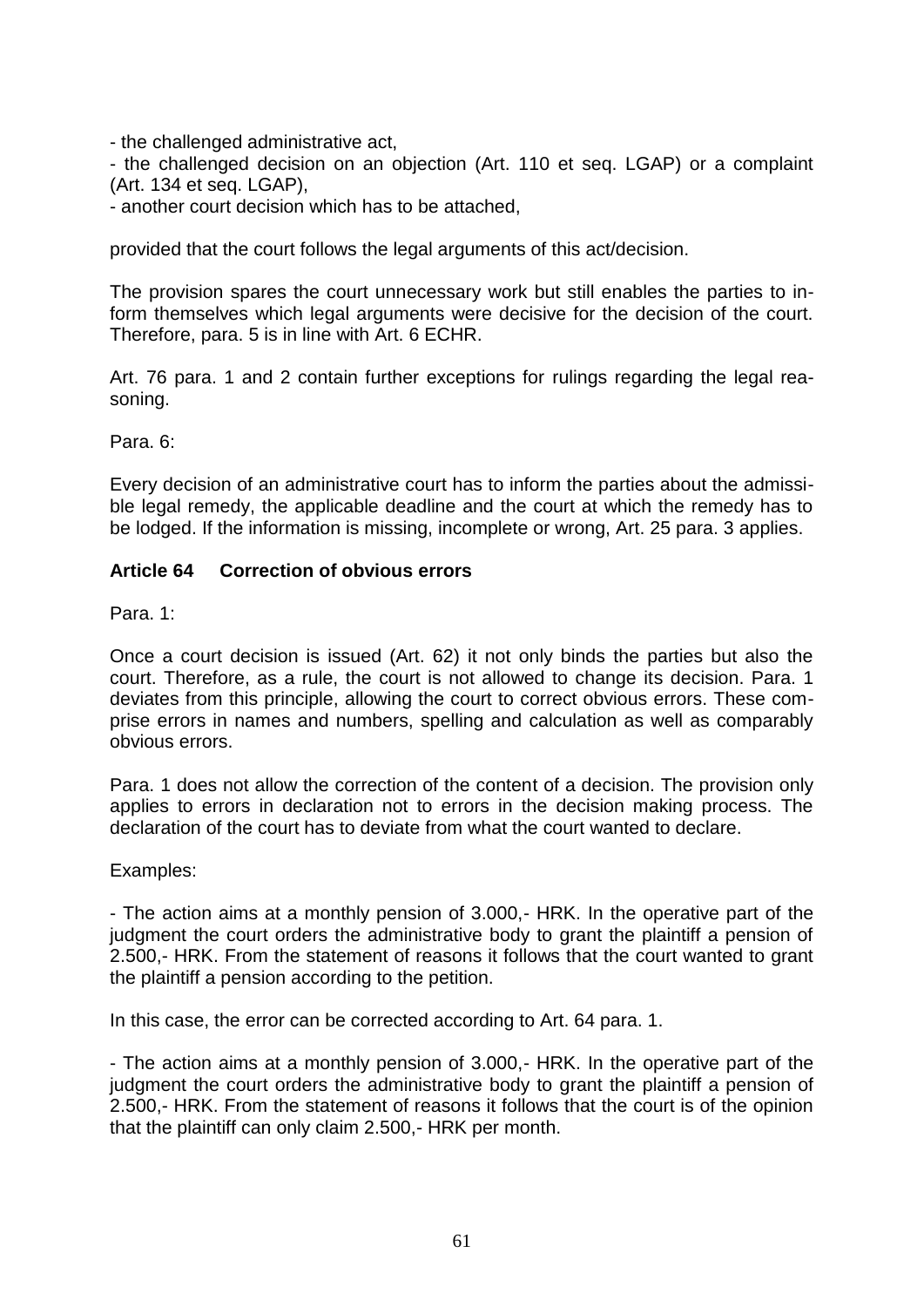If the court finds out after it has issued the decision (Art. 62) that this decision was wrong, it can not correct this error according to Art. 64 para. 1. The plaintiff would have to file an appeal in order to receive a higher pension.

An error is "obvious", if it can easily be detected, especially from the judgment itself or the files.

Obvious errors can be corrected anytime, ex officio or upon a respective motion by the parties. The decision on the motion falls into the jurisdiction of the court that has issued the erroneous decision and is taken by ruling. Respective rulings by a court of first instance can be challenged by complaint (Art. 81 para. 1). Before the decision on the correction is issued, the court should hear the parties (sentence 2).

Para<sub>2</sub>.

A reference to the ruling on the correction has to be made on the original and on each authenticated copy. For this purpose the court has to ask the parties to send their authenticated copies back to the court.

## **Article 65 Complementation of decisions**

Art. 65 also deviates from the principle that the court is not allowed to change its decision once it has been issued (cp. comments on Art. 64). Art. 65 para. 1 and 2 enable the court to complement an incomplete decision, i.e. if the court forgot to decide on a (part of a) petition filed by the parties (para. 1) or if it forgot to decide on the apportionment of costs (para. 2).

The court only may complement its decision upon a petition by the parties. The petition has to be filed within 15 days from the service of the incomplete decision (para. 1 and 2). The decision on the motion falls into the jurisdiction of the court that has issued the incomplete decision.

Para. 1:

The decision on the complementation has to be taken in the same form as the incomplete decision. In case of an incomplete judgment, the court has to decide on the complementation by judgment as well. This also implies that the decision has to be based on an oral hearing (Art. 45 para. 1). However, Art. 45 para. 2 and Art. 46 which enable the court to decide by judgment without oral hearing also apply. In case of an incomplete ruling, the court decides on the complementation by ruling as well; in this case an oral hearing is not necessary (Art. 45 para. 3).

If a court of first instance decides on the complementation, the respective judgment or ruling can be challenged by appeal (Art. 77) or complaint (Art. 81) respectively.

Para. 2:

Para 2 contains an exception to para. 1: If the court has not decided on the apportionment of costs (cp. Art. 93), it may decide on the complementation without oral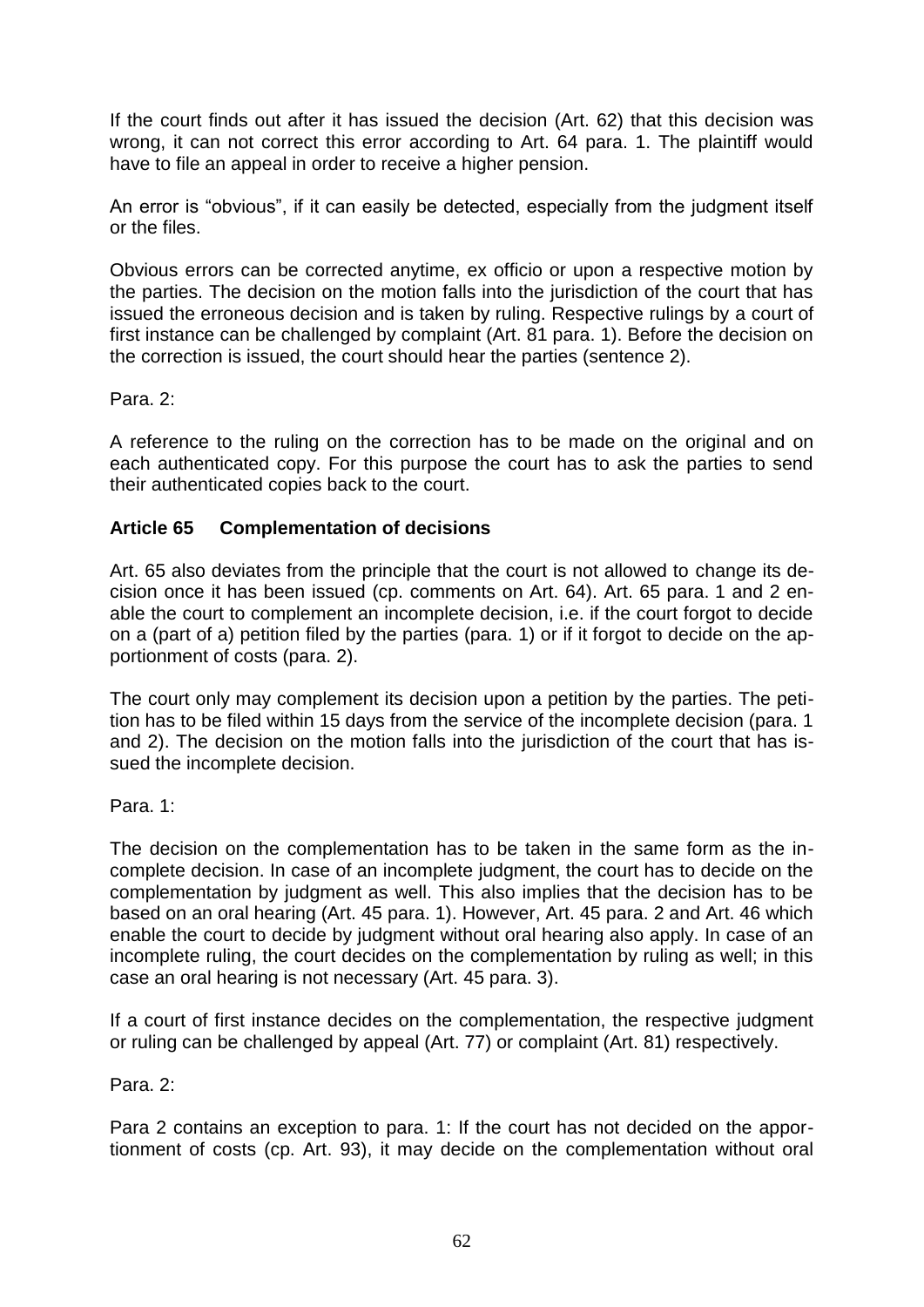hearing by ruling (cp. Art. 45 para. 3), regardless whether the incomplete decision is a judgment or a ruling.

According to Art. 94 this decision can only be challenged together with the decision on the merits.

#### **Before Articles 66 to 70**

Art. 66 to 70 correspond to Art. 12 No 1 to 5 (types of actions, cp. the respective comments). They regulate the content of the operative part of the judgment for each type of action. In certain cases also a combination of different types of actions and respective operative parts of the decision are possible (cp. Art. 66 para. 2 which contains an example for such a combination).

In addition to the decision on the merits, every judgment has to contain a decision on the apportionment of costs (Art. 93 para. 1). The examples below (cp. comments on Art. 66 to 70) refer to typical cases. In any case, administrative bodies bear their own costs regardless of the outcome of the proceedings (Art. 95 para. 4).

In many cases the factual situation or the relevant legal provisions change while a case is pending at the court.

Examples:

a) A drives a car with 0.7 ‰ for the fifth time in three years. In accordance with the law, the administrative body repeals A's driver's license for one year. A files an action with the aim to repeal this act (Art. 12 No 1). Three months after the issuing of the challenged act, the law is changed to the extent that driving a car up to 0.8 ‰ is legal. The court decides the case 10 months after the challenged act was issued.

b) B applies for a pension for invalidity. The administrative body based on an expert opinion rejects the application. B files an action with the aim to order the administrative body to grant him a pension. While this action is pending, B has an accident with severe injuries. A new expert opinion comes to the result that he now is invalid.

c) C applies for a building license. The administrative body rejects his application in spite of the fact that the applicable law grants him a respective claim. C files an action with the aim to order the administrative body to issue him the respective license. While the action is pending the material law is changed; according to the new provisions the building project would be illegal.

These cases demonstrate that it makes a difference whether the case is decided based on the factual and legal situation at the moment the administrative act was issued or whether the decision is based on the factual and legal situation in the moment the court decides.

The Law on Administrative Court Procedure does not contain explicit rules for this problem. Sometimes the material law contains transitional provisions that solve this question. However, in most cases respective provisions do not exist. In these cases, the problem has to be solved by interpreting the law applicable in the concrete case.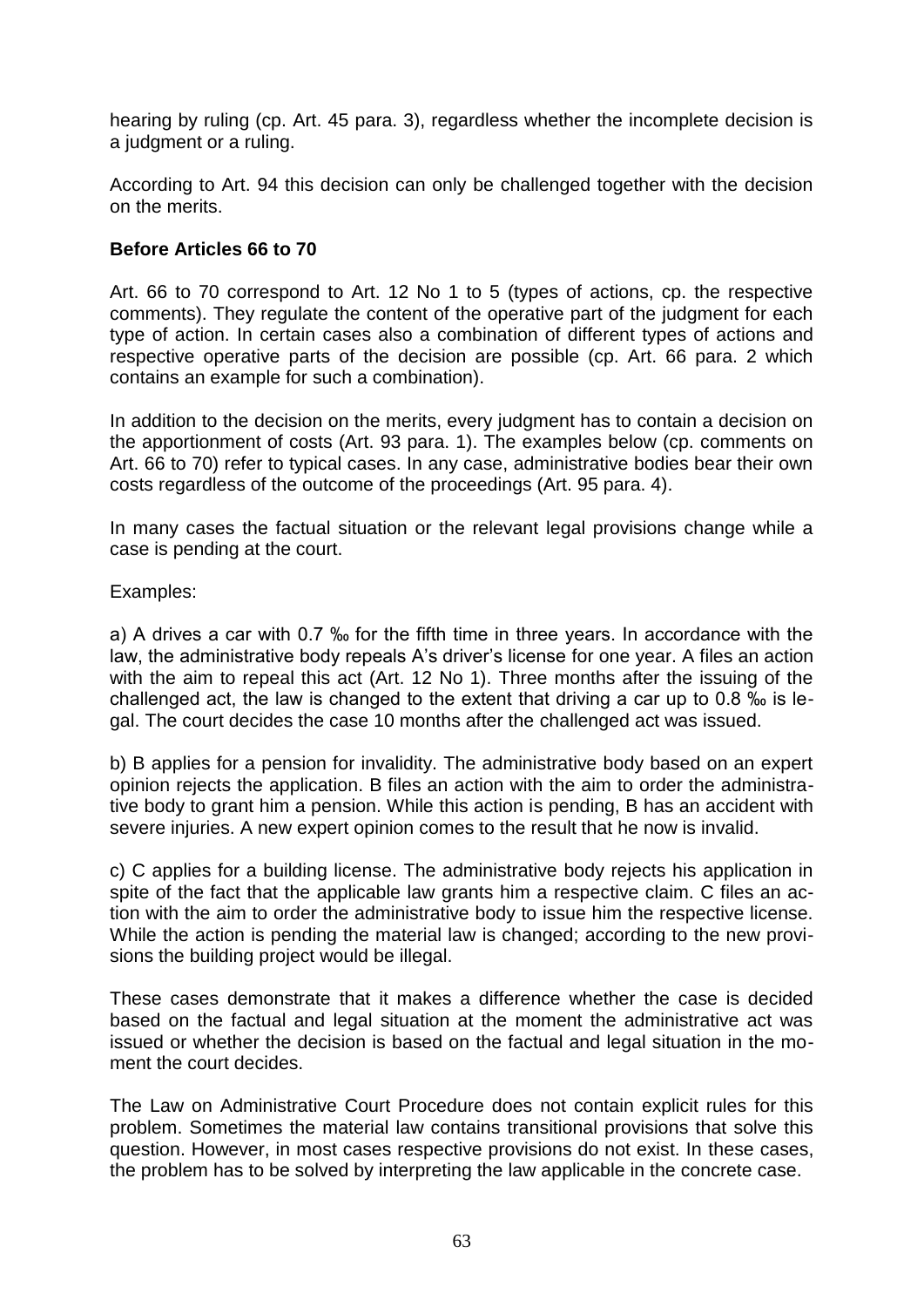Based on the applicable law, German courts have developed the following principles that can serve as broad guidelines:

- As to actions for the repeal of an administrative act as a rule the date of the issuance of the latest administrative decision (if an objection procedure is foreseen this would be the decision on the objection) is decisive. This follows from the nature of an administrative act which determines legal positions in individual cases and is characterised by the circumstances in the moment of the decision. The above mentioned principle also follows from the nature of the action of repeal which serves the control of administrative decisions by the courts. Therefore, in these cases later changes in the factual or legal situation as a rule are irrelevant for the decision of the court. Thus, in example a) the later change of the law does not help the plaintiff.

However, there are many exceptions to this rule, e.g. for administrative acts with permanent effectiveness (e.g. the prohibition of certain activities); in these cases the date of the court decision is decisive.

- As to actions for the issuance of an administrative act (Art. 12 No 2) as a rule the date of the court decision is relevant. This follows from the nature of this action which  $-$  unlike the action for the repeal of an administrative act  $-$  does not so much serve the control of administrative decisions but the realisation of individual claims. At the same time, this principle avoids further court proceedings and is thus strengthening the effectivity of judicial review: If the moment of the last administrative decision would be decisive, the court would have to reject the claim. However, because of the changed legal situation the plaintiff could initiate new administrative proceedings and – if the application would be rejected anew – file a new action.

Therefore, in cases b) and c) the changes in the factual or legal situation are relevant for the decision of the court. In case b) the court has to order the administrative body to grant the pension from the moment on the plaintiff is invalid. In case c) the court has to reject the action for the issuance of the building license; the plaintiff can at most claim damages because of the unlawful refusal of the administrative body to issue the license.

To this principle there are exceptions as well: The most important exception concerns cases where the law grants a certain amount for a certain period of time like e.g. for the salary of public servants. In this case the provision(s) which regulate(s) the respective period of time is/are applicable.

- As to actions for performance (Art. 12 No 4) and declaratory actions (Art. 12 No 5) as a rule the date of the decision of the court is relevant as well.

The question which moment is decisive has great implications for the submissions of the parties as well as for the duty of the court to establish facts (Art. 36). If changes in the factual or legal status of a case are relevant for the decision of the court, the parties should include them into their submissions to the court. If the court hears about such changes, it has to establish the relevant facts ex officio (Art. 36).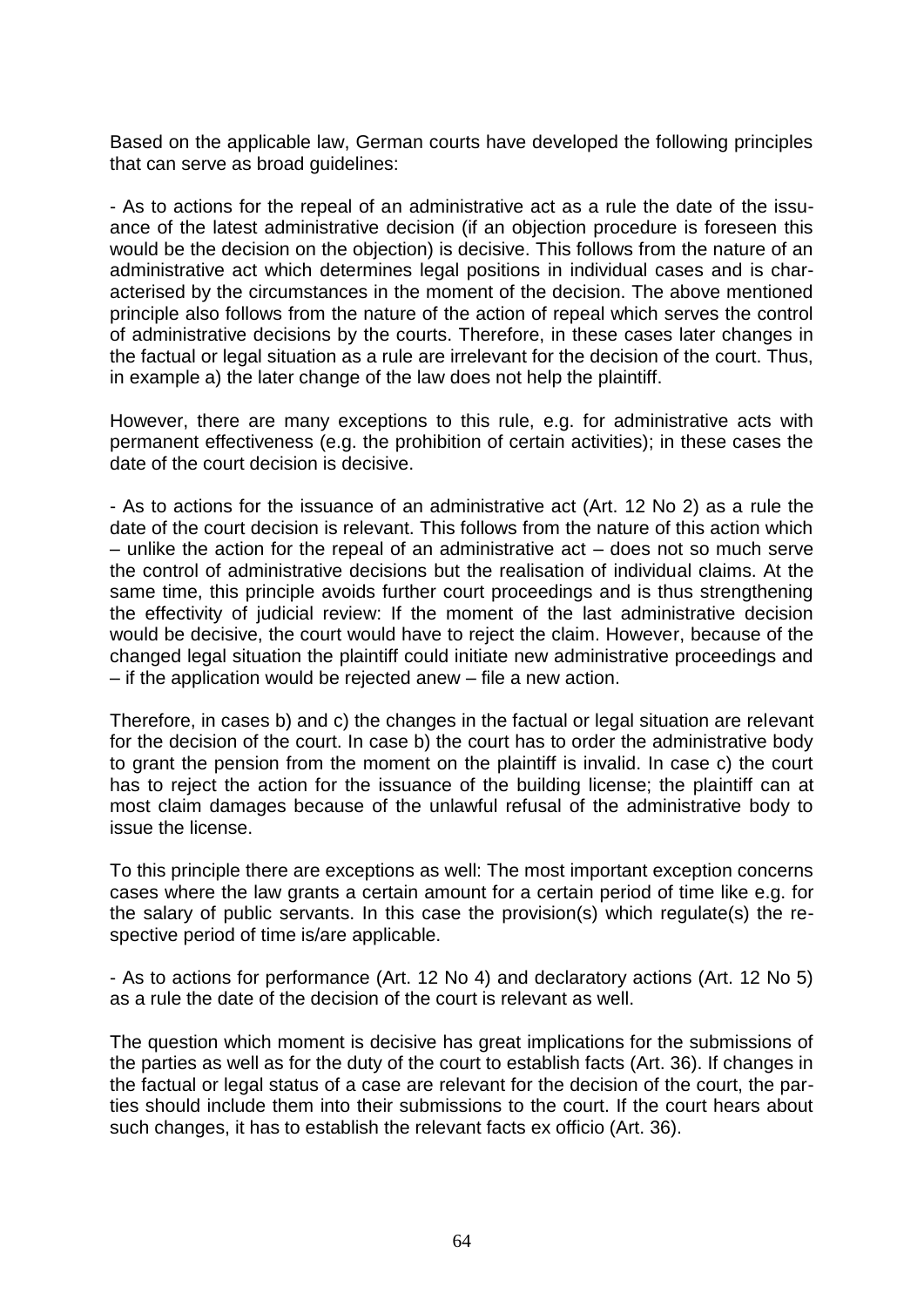#### **Article 66 Operative part of the judgment – action for the repeal of an administrative act**

Para. 1:

A judgment on an action for the repeal of an administrative act (Art. 12 No 1) repeals the challenged disadvantageous administrative act and a respective decision on an objection to the extent that the act is unlawful and violates the rights or legal interests of the plaintiff. The court does not order the administrative body to repeal the act but repeals this act itself in its judgment. An additional decision of the administrative body is not necessary.

Examples for the plaintiff's petition and the operative part of the judgment:

a) Complete repeal

Examples: Payment of fees, revocation of a driving licence, order to tear down a building

aa) Petition

The plaintiff proposes to repeal the administrative act of …. (first instance administrative body), issued …. (date), and the second instance decision of …. (administrative body), issued …. (date).

bb) Operative part of the judgment

The administrative act of …. (first instance administrative body ), issued …. (date), and the second instance decision of …. (second instance administrative body), issued …. (date) are repealed.

The defendant has to bear the costs of the proceedings.

If no second instance procedure is foreseen, the part concerning the second instance decision is to be left away. This also applies for the following examples.

b) Partial repeal (limited petition)

Example: order to tear down a garage and a house, the plaintiff accepts the order concerning the garage but not the order concerning the house

aa) Petition

The plaintiff proposes to repeal the administrative act of …. (first instance administrative body), issued …. (date), and the second instance decision of …. (administrative body), issued …. (date) insofar as the tearing down of the house in A-street x in Btown is ordered.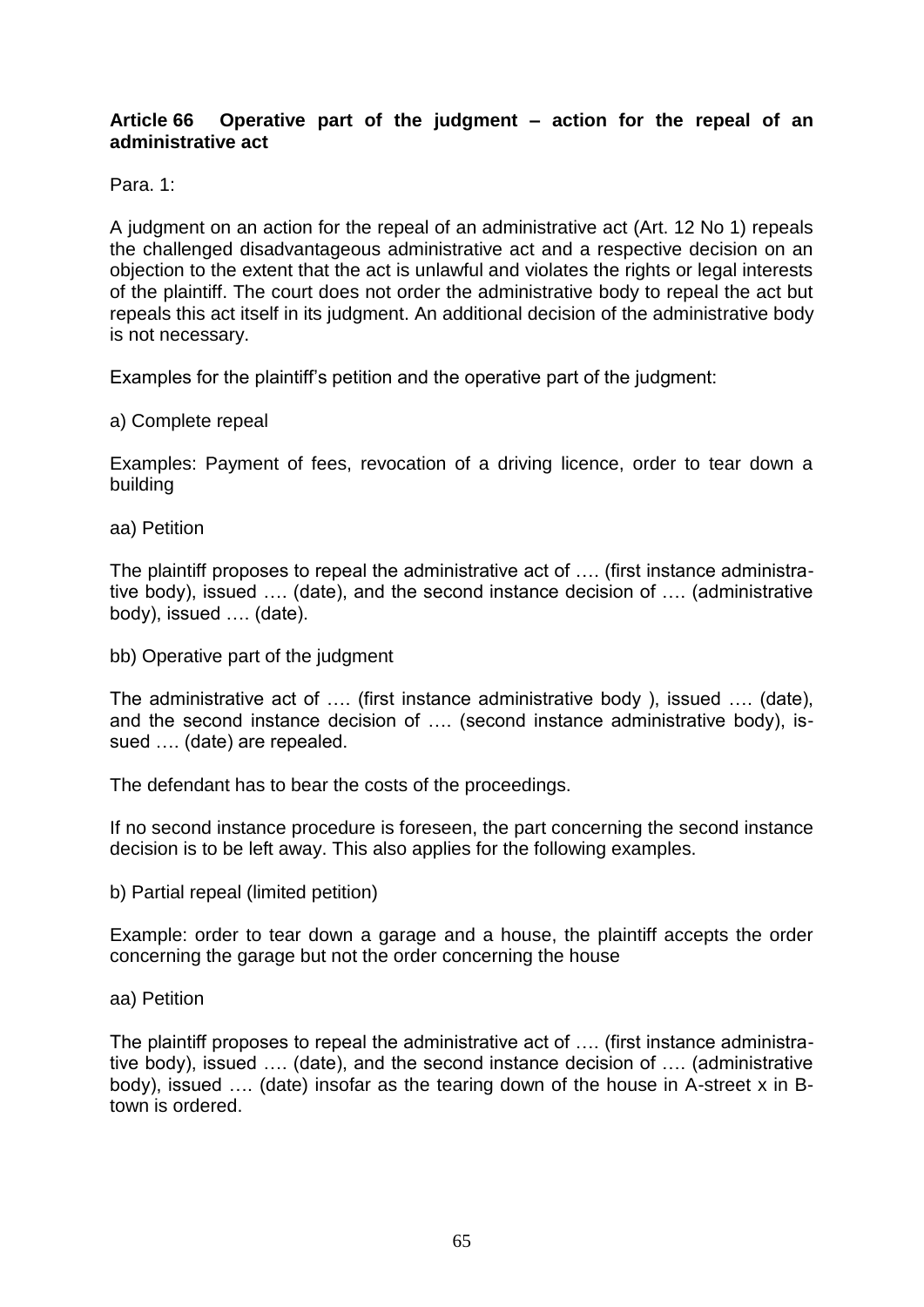#### bb) Operative part of the judgment

The administrative act of …. (first instance administrative body ), issued …. (date), and the second instance decision of …. (second instance administrative body), issued …. (date) are repealed insofar as the tearing down of the house in A-street x in B-town is ordered.

The defendant has to bear the costs of the proceedings.

c) Partial repeal (unlimited petition)

Example: order to pay a fee, the plaintiff challenges the administrative act completely but the action has only partial success

aa) Petition

unlimited petition, wording like a) aa)

bb) Operative part of the judgment

The administrative act of …. (first instance administrative body ), issued …. (date), and the second instance decision of …. (second instance administrative body), issued …. (date) are repealed insofar as the determined amount exceeds …. HRK. Besides this, the action is dismissed.

The plaintiff has to bear x/10 of the court fees, the defendant x/10 of the court fees and x/10 of the plaintiff's costs.

Para. 2:

The judgment under para. 1 may be combined with the order to reverse the implementation of the administrative act (e.g. the return of a confiscated weapon, driver's license etc.) if the plaintiff files a respective petition. This additional petition may be filed simultaneously with the petition for the repeal of the administrative act or in the course of the proceedings. The provision enables the plaintiff to pursue both aims in the same proceedings, and avoids the inefficient necessity of two subsequent proceedings. Para. 2 is lex specialis to para. 3.

The court has to order the complete or partial reversal of the administrative act to the extent that this is possible and proportional. If the reversal is impossible or unproportional the petition has to be dismissed. In this case, claims for damages remain unaffected.

Example for the plaintiff's proposal and the operative part of the judgment:

#### a) Petition

The plaintiff proposes to repeal the administrative act of …. (first instance administrative body), issued …. (date), and the second instance decision of …. (administrative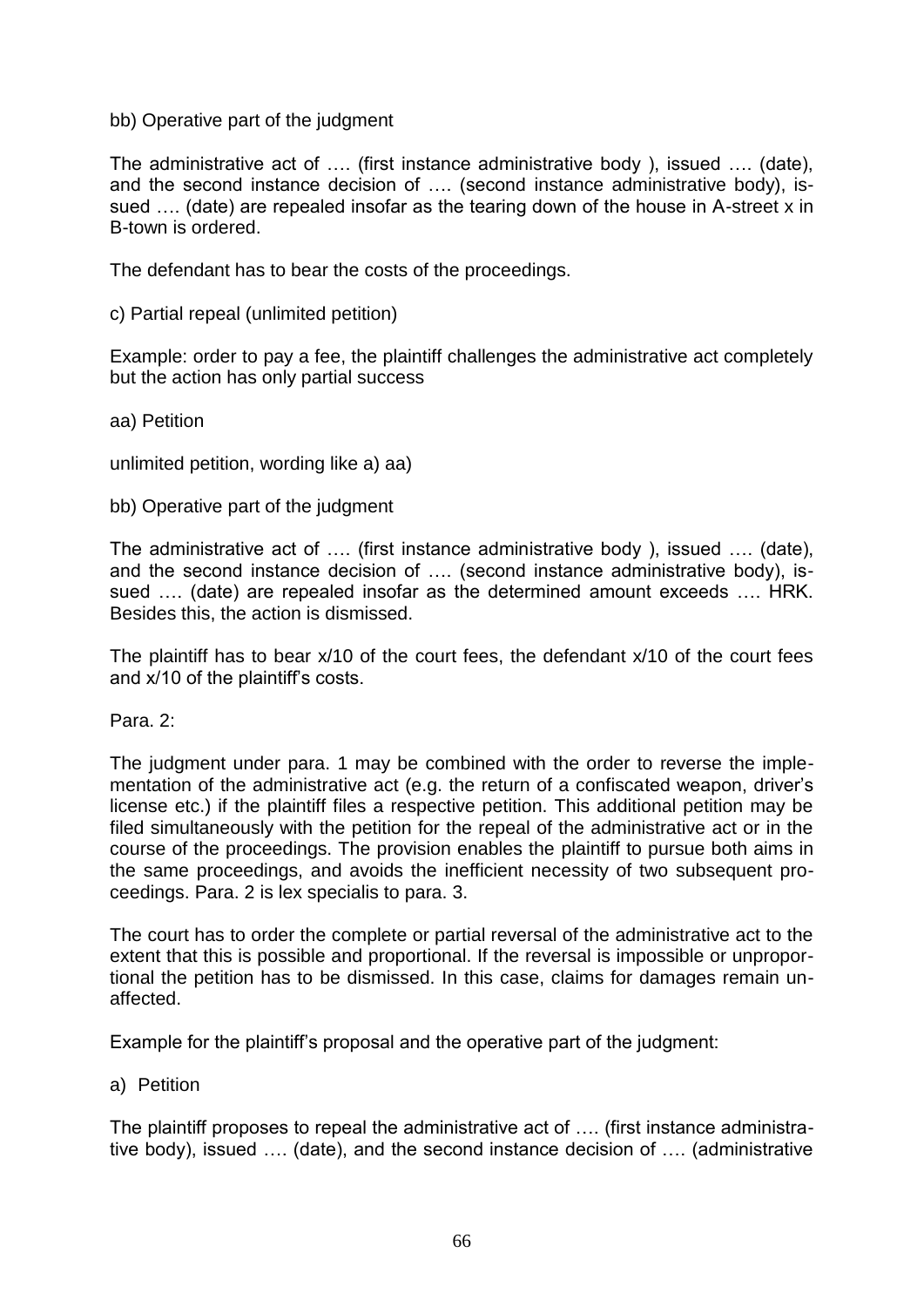body), issued …. (date) and to order the …. (first instance administrative body) to return the plaintiff's driver's license.

b) Operative part of he judgment

The administrative act of ….(first instance administrative body), issued …. (date), and the second instance decision of …. (administrative body), issued …. (date), are repealed.

The …. (first instance administrative body) is ordered to return the plaintiff's driver's license.

The defendant has to bear the costs of the proceedings.

#### **Article 67 Operative part of the judgment – action for the issuance of an administrative act**

Para. 1:

If the court accedes to an action for the issuance of an administrative act (Art. 12 No 2) it does not issue the requested administrative act itself but orders the administrative body to issue this act. The principle of division of powers as well as practical reasons favour this solution: According to the principle of division of power administrative measures are taken by the administration while the courts are "only" responsible for an effective legal review of such measures. And in many cases the courts do not have the "technical" knowledge necessary to issue an administrative act themselves, e.g. if a building license for a big building or an industrial plant has to be issued. If the administrative body does not follow the court's order, the plaintiff may file a motion to enforce the court's decision (Art. 107 et seq.).

For the success of an action for the issuance of an administrative act it is only decisive whether the plaintiff has a claim that the requested administrative act is issued. Therefore, deficiencies in the administrative proceedings or formal deficiencies of the administrative act that rejected the plaintiff's application do not lead to the success of the action.

If the court decides on an action for the issuance of an administrative act, it has by all means to decide on the merits (except in cases falling under para. 2). The court may not confine its examination to the question whether the reasons the administrative body gave for its decision are in line with the law and if not refer the case back to the administration. This also applies if the administrative body did not establish all the facts of a case because it negated one of several requirements for the issuance of an administrative act.

Example:

A applies for a building license. The administrative body rejects the application with the argument that his premises are situated in a nature reserve. The court holds that this is not the case.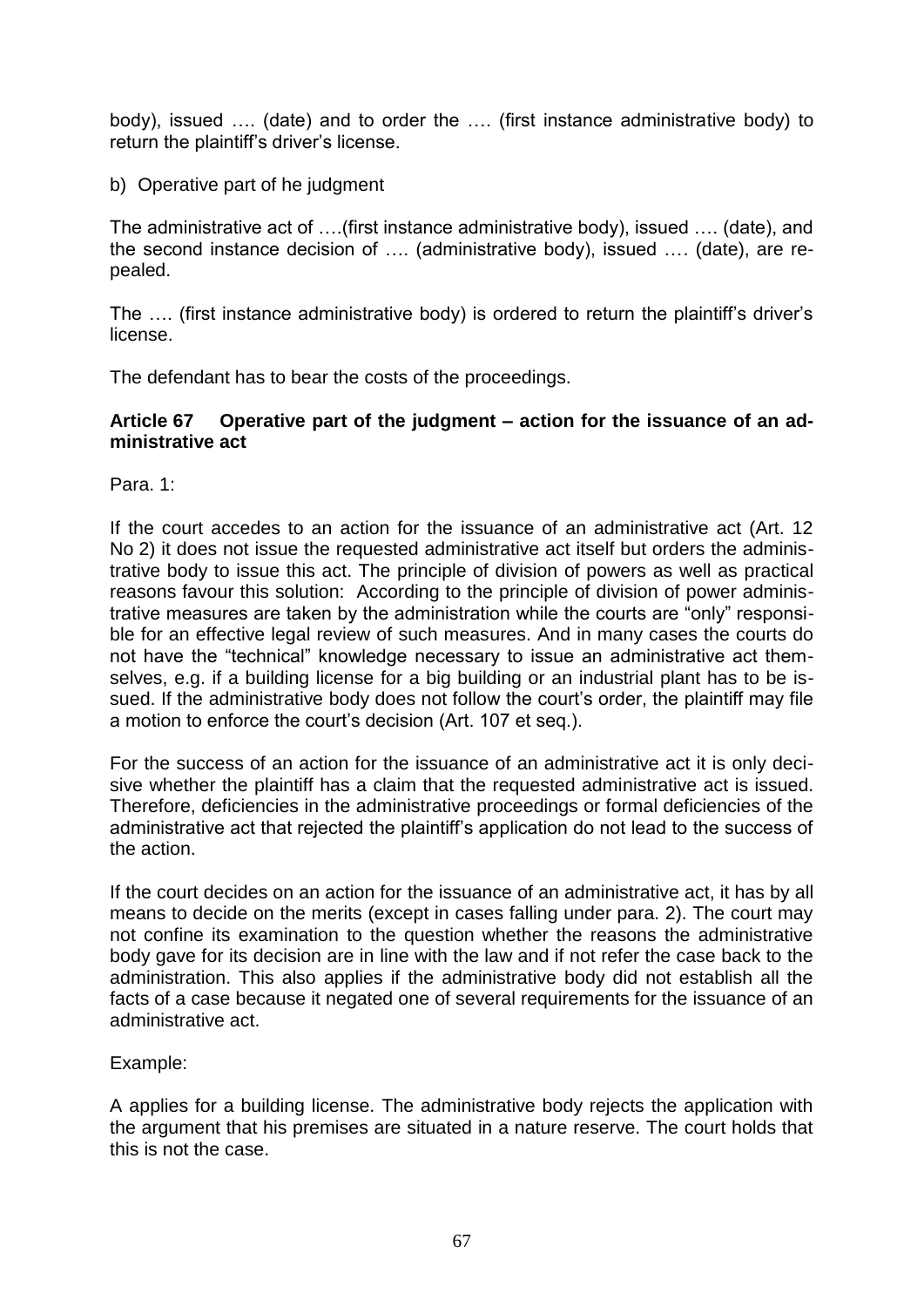In this case the court has to examine whether all other requirements for the issuance of the requested license are met. If the respective facts have not been established by the administrative body the court has to establish them itself and – if necessary – take evidence (e.g. site inspection).

Example for the plaintiff's petition and the operative part of the judgment (e.g. issuance of a building license, issuance of a residence permit for foreigners):

#### a) Petition

The plaintiff proposes to repeal the administrative act of …. (first instance administrative body), issued …. (date), and the second instance decision of …. (second instance administrative body), issued …. (date) and to order the …. (first instance administrative body) to issue a building license for the premises on A-street x in B-town on the basis of the plaintiff's application from …. (date).

b) Operative part of the judgment

The administrative act of …. (first instance administrative body), issued …. (date), and the second instance decision of …. (second instance administrative body), issued …. (date) are repealed. The …. (first instance administrative body) is ordered to issue a building license for the premises on A-street x in B-town on the basis of the plaintiff's application from …. (date).

The defendant has to bear the costs of the proceedings.

Para. 2:

Para. 2 is a further consequence of the principle of division of powers. It refers to the case that the rejection of the requested administrative act is unlawful because the administrative body has incorrectly exercised its discretion. Because of the principle of division of powers the court may not replace the discretionary decision of the administrative body by its own discretionary decision. Instead, the court has to refer the case back to the administrative body and has to order it to take a new discretionary decision with regard to the legal opinion of the court.

Example for the plaintiff's petition and the operative part of the judgment:

a) Petition

The plaintiff proposes to repeal the administrative act of …. (first instance administrative body), issued …. (date), and the second instance decision of …. (second instance administrative body), issued …. (date) and to order the …. (first instance administrative body) to take a new decision on the plaintiff's application from …. (date) with regard to the legal opinion of the court.

b) Operative part of the judgment

The administrative act of …. (first instance administrative body), issued …. (date), and the second instance decision of …. (second instance administrative body), is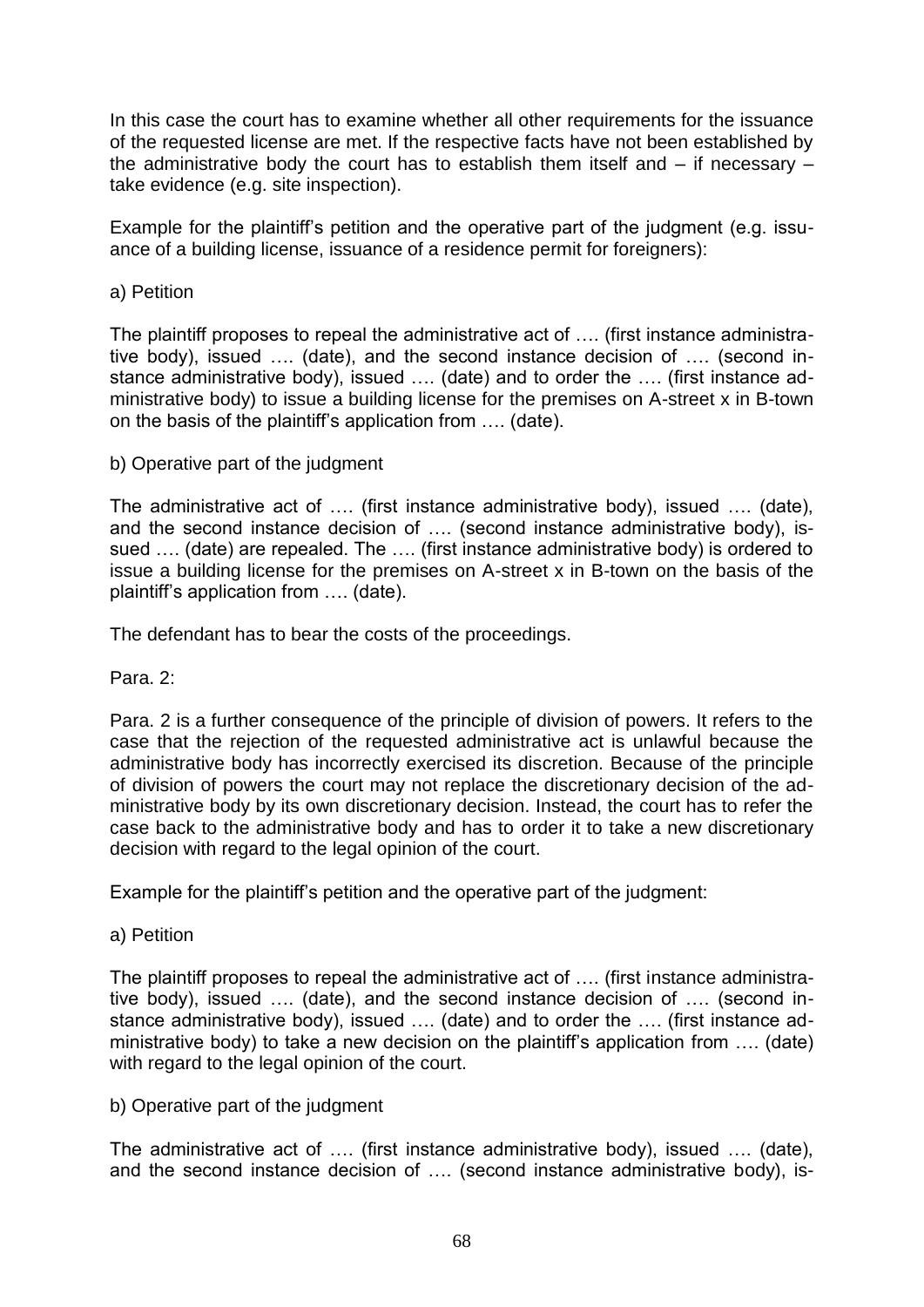sued …. (date) are repealed. The …. (first instance administrative body) is ordered to take a new decision on the plaintiff's application from …. (date) with regard to the legal opinion of the court.

The defendant has to bear the costs of the proceedings.

An exception only applies if the discretion of the administrative body is reduced to nil. This is the case if only one of the theoretically possible discretionary decisions would be legal and all other decisions illegal. In this case no discretion is left so that the court has to order the administrative body to issue the requested administrative act.

#### **Article 68 Operative part of the judgment – action on the declaration of the unlawfulness of a ceased administrative act**

Regarding the aim and the admissibility of the action on the declaration of the unlawfulness of an administrative act that has lost its legal consequences as well as regarding respective examples it is referred to the comments on Art. 12 No 3.

Example for the plaintiff's petition and the operative part of the judgment:

#### a) Petition

The plaintiff proposes to declare that the administrative act of …. (first instance administrative body), issued …. (date), and the second instance decision of …. (second instance administrative body), issued …. (date) are unlawful.

#### b) Operative part of the judgment

The administrative act of …. (first instance administrative body), issued …. (date), and the second instance decision of …. (second instance administrative body), issued …. (date) are declared unlawful.

The defendant has to bear the costs of the proceedings.

## **Article 69 Operative part of the judgment – action for performance**

Regarding the aim and the admissibility of the action it is referred to the comments on Art. 12 No 4.

The action is successful if a legal basis (e.g. a legal provision or an administrative contract) for the claim of the plaintiff exists and it the requirements as defined by the legal basis are met. If a claim is based on an administrative contract, the administrative body may also be the plaintiff and other parties may be the defendant (cp. comments on Art. 21).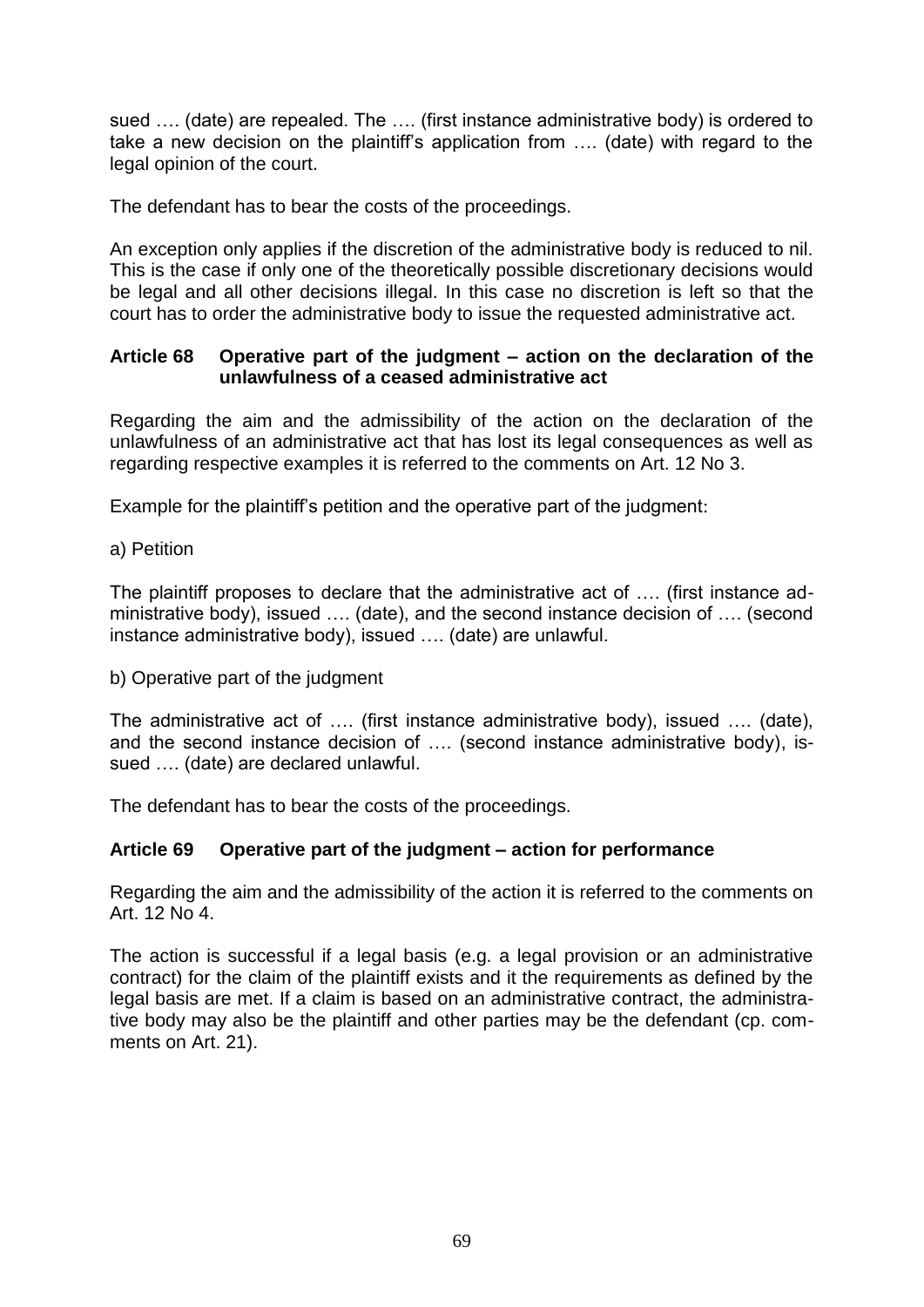Example for the plaintiff's petition and the operative part of the judgment:

a) Petition

The plaintiff proposes to repeal the decision on the complaint of …. (administrative body), issued …. (date) and to order the defendant to pay the plaintiff 4000,- HRK per month, beginning on 1 May 2008.

b) Operative part of the judgment

The decision on the complaint of …. (administrative body), issued …. (date) is repealed. The defendant is ordered to pay the plaintiff 4000,- HRK per month, beginning on 1 May 2008.

The defendant has to bear the costs of the proceedings.

#### **Article 70 Operative part of the judgment – declaratory action**

Regarding the aim and the admissibility of the action it is referred to the comments on Art. 12 No 5.

Examples for the plaintiff's petition and the operative part of the judgment:

a) Declaration of the existence/non-existence of a legal relationship (Art. 12 No 5 alt. 1)

Example: An innkeeper wants to put tables and chairs on the sidewalk in front of his café. He is of the opinion that the license for his café includes a respective right. The administration does not accept his position and tells him to apply for an extra license.

aa) Petition

The plaintiff proposes to repeal the decision on the complaint of …. (administrative body), issued …. (date) and to declare that his license to run a café in A-street x, Btown includes the right to put 10 tables and 40 chairs on the sidewalk in front of his café.

bb) Operative part of the judgment

The decision on the complaint of …. (administrative body), issued ….(date) is repealed. It is declared that the license of the plaintiff to run a café in A-street x, B-town includes the right to put 10 tables and 40 chairs on the sidewalk in front of his café.

The defendant has to bear the costs of the proceedings.

b) Declaration for the nullity of an administrative act/administrative contract (Art. 12 No 5 alt. 2)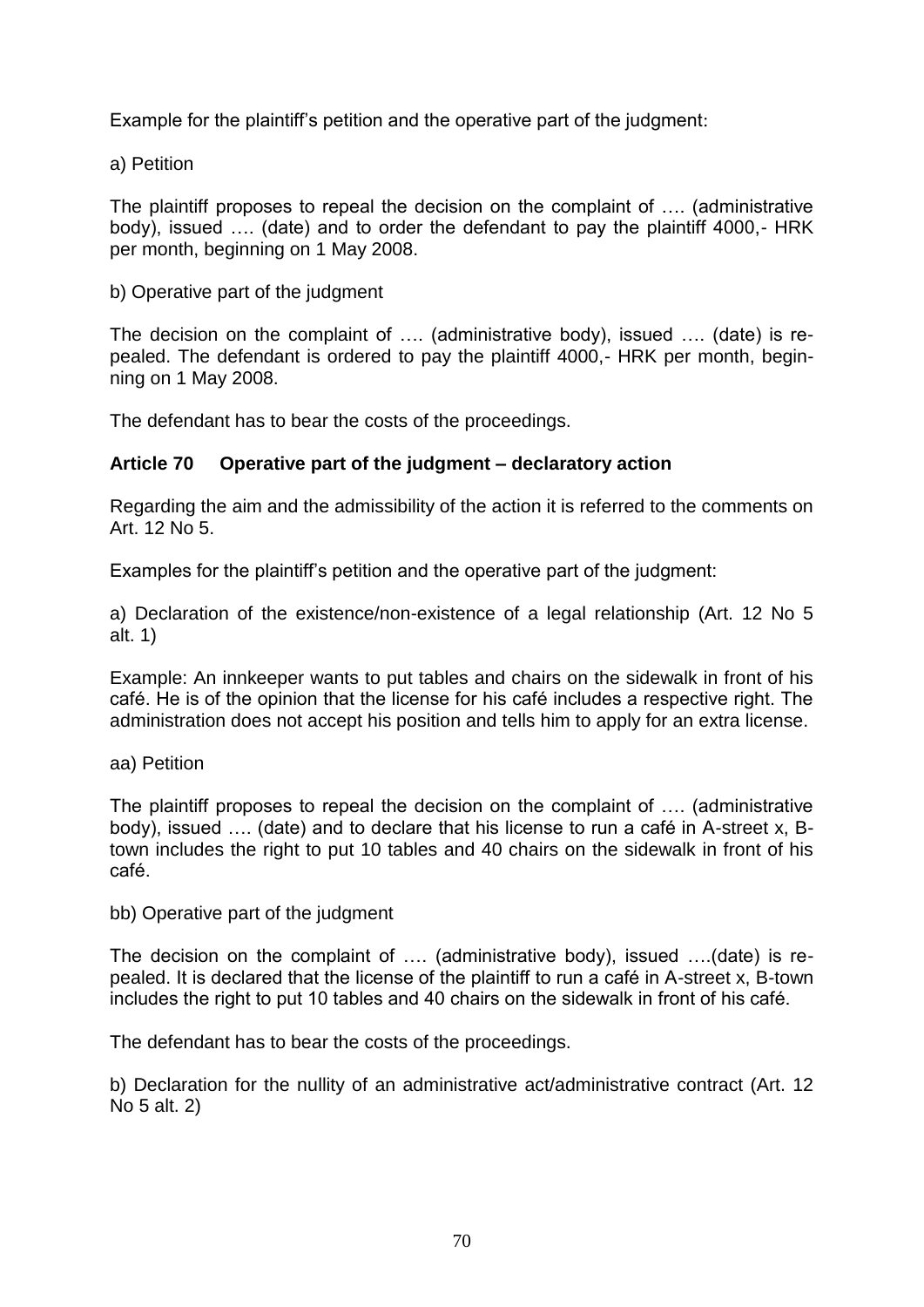aa) Petition

The plaintiff proposes to repeal the decision on the complaint of …. (administrative body), issued …. (date) and to declare the administrative act of …. (first instance administrative body), issued …. (date,) and the second instance decision of (second instance administrative body), issued …. (date), to be null and void.

#### bb) Operative part of the judgment

The decision on the complaint of …. (administrative body), issued ….(date) is repealed. The administrative act of …. (first instance administrative body), issued …. (date,) and the second instance decision of (second instance administrative body), issued …. (date), is declared to be null and void.

The defendant has to bear the costs of the proceedings.

#### **Article 71 Operative part of the judgment – complementary provisions**

Para. 1:

Para. 1 contains a special provision for actions for the issuance of an administrative act (Art. 67 para. 1). For reasons of procedural economy the court may restrict its decision to the question if the claimed right to payment of money exists as such, if only this question is disputed by the parties and leave the decision on the amount of the payment (e.g. pension or other social benefit) to the administrative body.

After a judgment issued under para. 1 has become final the administrative body has to issue an administrative act containing the decision on the amount of the payment. If the plaintiff is not content with this decision, he/she may challenge this decision by filing a new action for the issuance of an administrative act.

Para. 2:

Para. 2 stipulates that if the plaintiff wins an action that is aimed at the payment of money or at the issuance of an administrative act that is aimed at the payment of money, the defendant has to pay interest on the disputed amount. The obligation begins with the pendency of the claim (Art. 31 para. 4). The duty to pay interest can be seen as a generalized compensation for damages suffered through the unlawful behaviour of the defendant. Para. 2 does not exclude the claiming of further damages.

Para. 3:

Para. 2 applies mutatis mutandis if the repeal of an administrative act results in an obligation to pay or refund money.

## **Article 72 Control of discretion**

Because of the principle of division of powers the administrative court must not exercise discretion instead of the administrative body but may only examine whether the discretion has been exercised according to the law. This legal principle does not only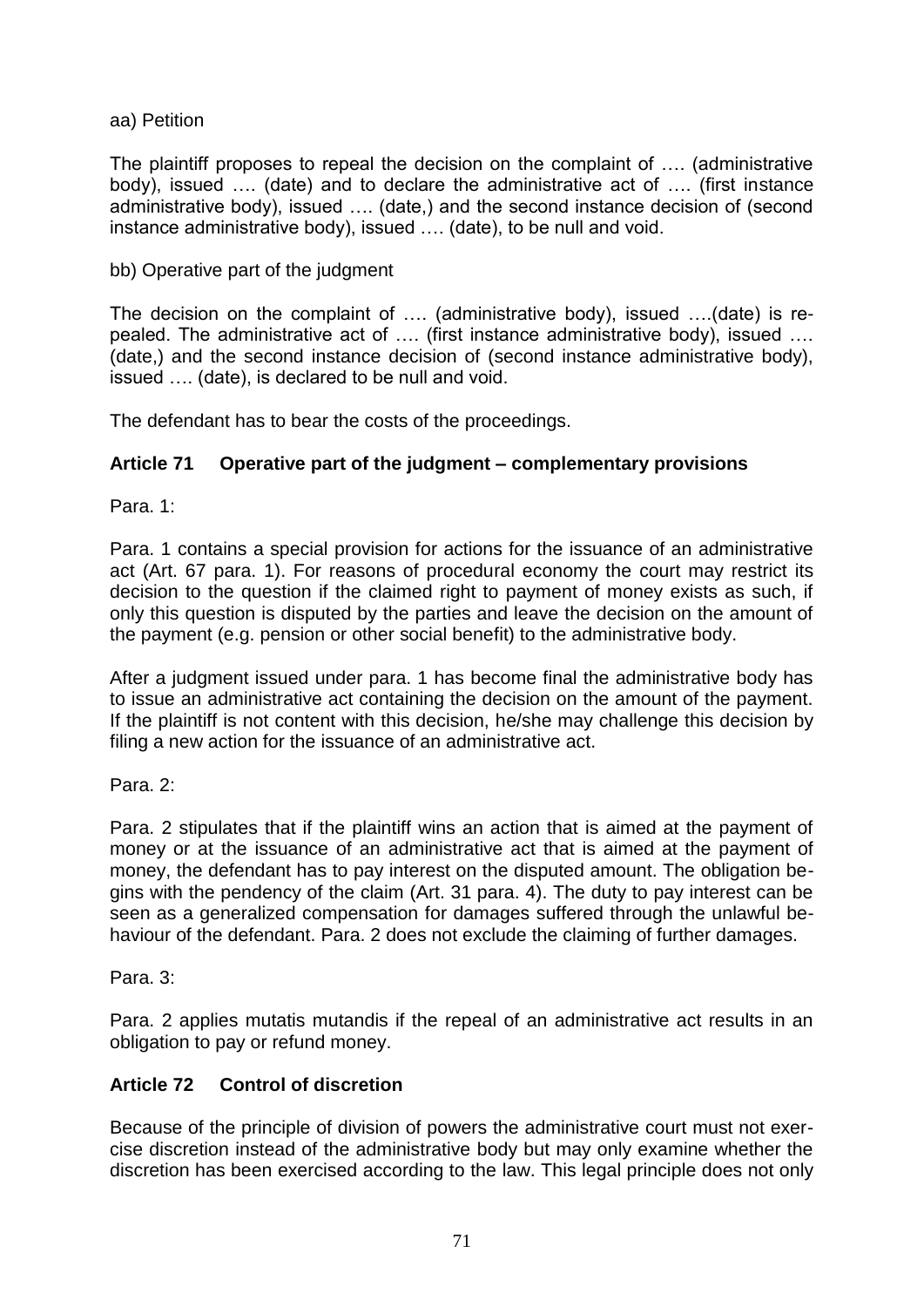apply to actions for the issuance of an administrative act (cp. Art. 67 para. 2), but to all cases in which an administrative body is empowered to exercise discretion.

If in the case of an action for the repeal of an administrative act (Art. 12 No 1) an administrative body has unlawfully exercised its discretion, the court has to repeal the administrative act. In this case the administrative body may issue a new administrative act if the legal requirements (especially deadlines) can still be met.

An exception applies, if the discretion is reduced to nil (cp. comments on Art. 67 para. 2), i.e. if among the several theoretically possible discretionary decisions only the one chosen by the administrative body is lawful. In this case the court has to reject the action.

For actions for the issuance of an administrative act (Art. 12 No 2) Art. 67 para. 2 applies.

For actions for the declaration of the unlawfulness of a ceased administrative act (Art. 12 No 3) the court has to examine whether the exercise of discretion was lawful. If this is not the case, the court has to declare that the challenged act was unlawful (compare comments on Art. 68).

For actions for performance (Art. 12 No 4) Art. 67 para 2 applies mutatis mutandis.

Sentence 1:

No 1 concerns the case that an administrative body did not exercise its discretion at all. This fault mostly happens, if the administrative body did not recognise that a decision is at its discretion.

No 2 concerns the violation of the statutory limits of discretion. Such limits can stem from the provision which authorises an administrative body to exercise discretion (example: to raise a fee between 100 and 300 HRK) or from general legal principles, especially constitutional law (e.g. fundamental rights or the principle of proportionality).

No. 3 refers to the ratio legis of the provision which authorises an administrative body to exercise discretion.

In order to decide whether discretion was exercised lawfully the court has to examine the statement of reasons of the challenged administrative act or other respective clues (e.g. written notes in the administrative files).

#### Sentence 2:

The ratio legis of this provision is to increase the efficiency of court proceedings: Without the provision, the court would have to repeal an administrative act if the reasoning for the exercise of discretion is insufficient. In this case the administrative body could take (action for the repeal of an administrative act) respectively would have to take (action for the issuance of an administrative act) a new decision which could be challenged before an administrative court anew. Sentence 2 enables the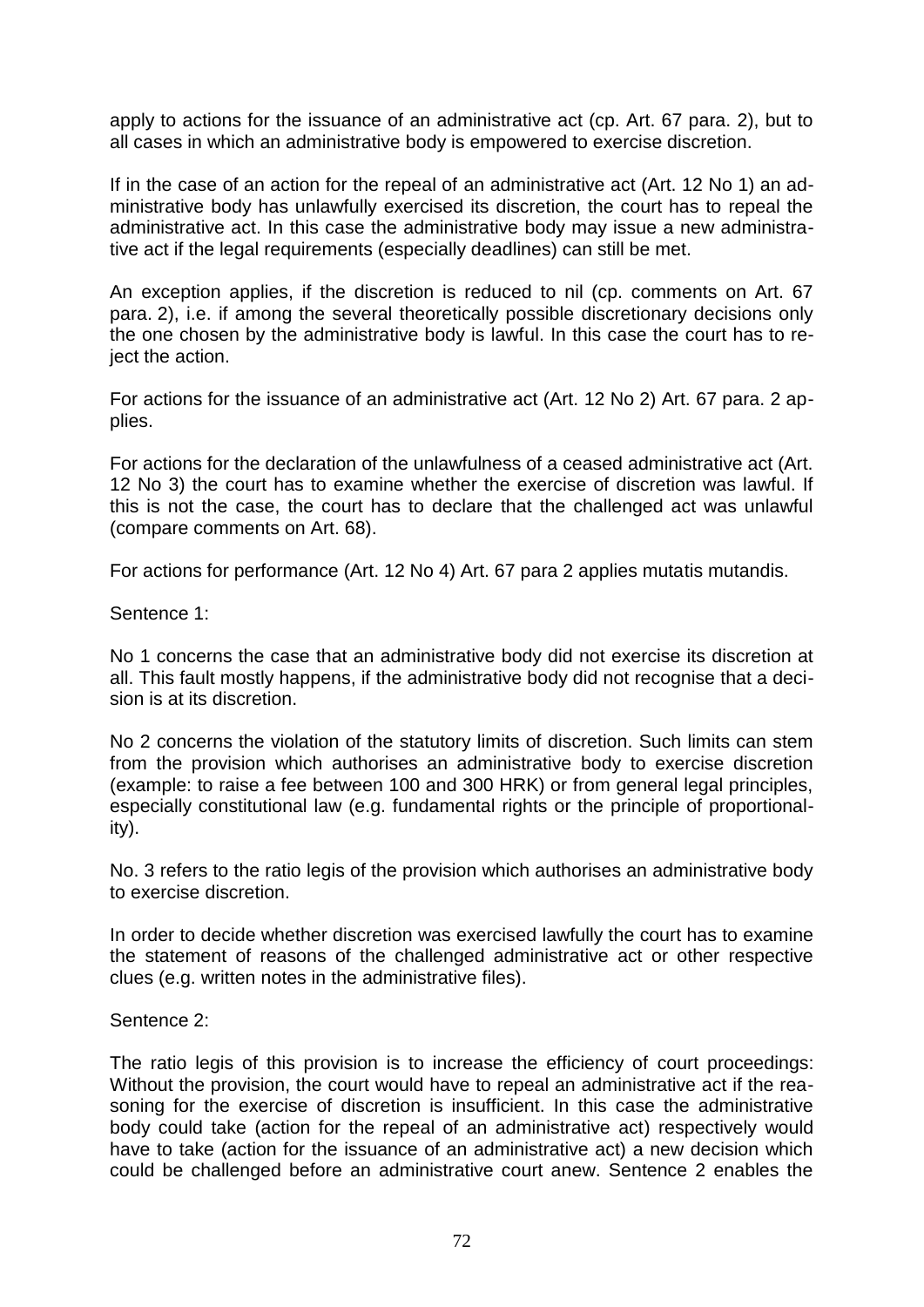administrative body to amend its reasoning in order to prevent repeated court proceedings. If the plaintiff recognizes that the new reasoning is sufficient he/she can – in order to prevent the rejection of the action and in order to prevent that he/she has to bear the costs of the proceedings (cp. Art. 95 para. 1) – withdraw the action and file a motion that the administrative body has to bear the costs (cp. Art. 97 para.1 sentence 2).

However, sentence 2 only applies if discretion has been exercised at all. The wording of the provision ("amend") allows the completion or exchange of parts of the reasoning for the exercise of discretion but not the exercise of discretion for the first time. In the latter case, sentence 1 No 1 applies.

## **Article 73 Violation of procedural rules**

The ratio legis of this provision is to increase the efficiency of court proceedings: According to Art. 66 para. 1 a disadvantageous (cp. comments on Art. 12 No 1 and Art. 66 para. 1) administrative act has to be repealed, if this act is unlawful and violates the rights of the plaintiff. An administrative act not only is unlawful if it violates material law but also if in the process of the issuance of such an act procedural provisions were violated. Respective procedural provisions are either codified in the Law on General Administrative Procedure or in other administrative laws.

Courts are not obliged to examine all legal issues of a case. If a court finds out that for one reason a challenged administrative act is unlawful, it may repeal this act without having to examine whether this act was also unlawful for other reasons. In principle, there are no objections against this efficient working method. However, because of this working method a court will in most cases repeal an administrative act because of a procedural deficiency without even examining whether it is in line with material law.

The repeal of an administrative act for the sole reason that procedural rules were violated does not really help the plaintiff. The res judicata effect (cp. Art. 75 para 1) of such a court decision does not extend to questions of material law, because the court did not decide on these questions. Therefore the administrative body could issue the same disadvantageous administrative act again. If the plaintiff is still of the opinion that this act violates material law, he would again have to file an action.

Therefore, Art. 73 stipulates that the violation of procedural rules alone shall not justify the repeal of an administrative act if it is obvious that the violation has not influenced the result of the decision. Because of this rule the court in these cases has to examine the question that the parties in most cases are only interested in – whether the challenged administrative act is in line with material law.

If Art. 73 applies, the court may impose a part or all costs of the proceedings on the administrative body (Art. 102). Concerning the ratio legis of this provision, it is referred to the comments on Art. 102.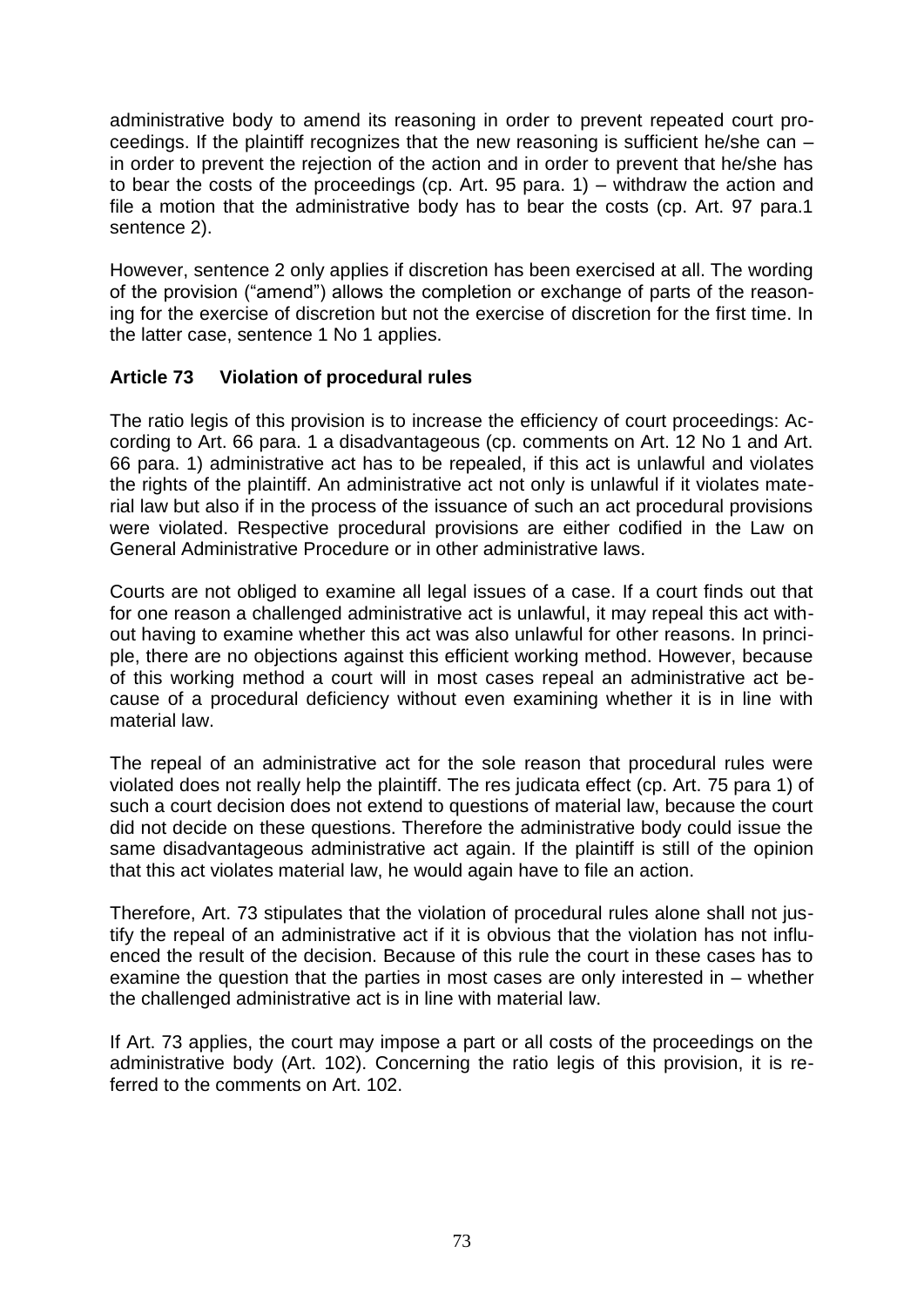## **Article 74 Operative part of the judgment – action for the control of the constitutionality and legality of general acts**

Regarding the aim and the admissibility of this action it is referred to the comments on Art. 19.

Para. 1:

As the declaration of a general act as null and void has erga omnes effect (Art. 75 para. 2), the respective judgment has to be published in order to secure widespread information about the voidness of the respective provisions.

### Para. 2:

The aim of this provision is to guarantee legal security in case that a general act is declared null and void by limiting the ex-tunc effect of such a declaration. Final judgments which are based on a general act that was declared null and void, remain unaffected by this declaration. Para. 2 excludes another legal review of respective judgments, be it via a motion to reopen the proceedings (cp. Art. 83) or in any other way.

However, respective decisions must not be enforced anymore, in so far the principle of the rule of law prevails.

Para 3:

The regulation applies to pending proceedings based on Art. 19. It aims at preventing severe disadvantages connected with the implementation of the general act before a decision on its constitutionality and legality has been taken by the Supreme Administrative Court.

Deviating from Art. 91 para. 1 No 1, Art. 74 para. 3 does not require a preliminary assessment of the success of the action by the court, since in many cases that would be too complex for preliminary proceedings. However, a temporary injunction may only be issued if this is indispensable to avoid grave and irreparable consequences. In order to decide whether this is the case the court has to weigh the advantages and disadvantages of the implementation of the general act.

## **Article 75 Res judicata effect**

Para. 1:

Para. 1 contains the principle that final judgments have binding effect only inter partes and their legal successors. The provision applies mutatis mutandis to rulings to the extent that these can have a material binding effect (e.g. rulings in provisional proceedings).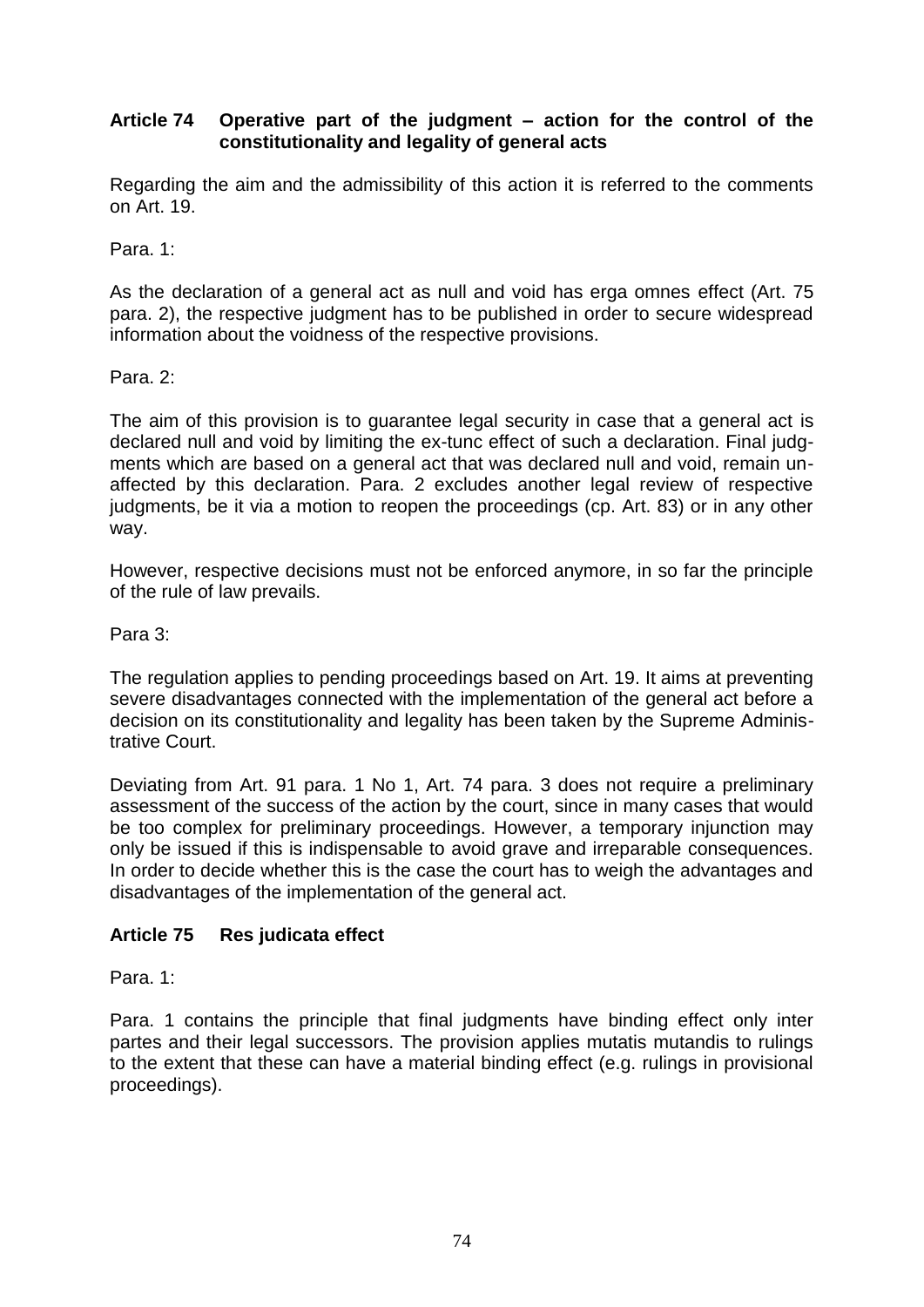## Para. 2:

Deviating from para. 1, para. 2 stipulates that decisions that declare a general act null and void have erga omnes effect. Decisions with which an action according to Art. 19 is dismissed or rejected, do not fall under para. 2. This is adequate because of the danger that not all factual and legal implications of the general act were considered on the basis of the individual case submitted to the Supreme Administrative Court. Therefore, para. 2 does not prevent administrative courts, particularly courts of first instance, to "indirectly" (cp. comments on Art. 19) control the respective general act.

## **Article 76 Rulings**

The Law on Administrative Court Procedure knows two types of decisions: judgments and rulings (Art.58). Concerning the distinction between the two it is referred to the comments on Art. 58. In principle, the same provisions apply for judgments and rulings (cp. Art 59 to 65). Art. 76 para. 1 contains exemptions regarding the statement of reasons.

Like Art. 63 para. 5, Art. 76 para. 2 allows the court to refer to the legal reasoning of a challenged ruling to the extent that it follows this legal reasoning.

# **Part 8 Legal remedies**

Basically there are two types of judicial review of court decisions by a higher court instance: appeal and revision. The main difference between the two types is that in appeal proceedings the higher court is entitled to a full review of facts and law, while the revision court is restricted to the review of legal questions and cannot establish facts itself. Under the new Law on Administrative Court Proceedings the second instance court, the Supreme Administrative Court of the Republic of Croatia (Art. 4 para. 1), is an appeal court. This concept has the following substantial advantages:

- It provides a higher degree of certainty that the final decision is based on correctly established facts since not only one but two court instances fulfil this task.

- It avoids the "ping-pong-effect" (cp. comments on Art. 12 para. 5) between the two court instances, i.e. the back referral of cases to the lower court with the possibility that the case comes back to the higher court again. This "ping-pong effect" would result if the higher court instance would be confined to the review of legal questions because it would have to refer the case back to the lower court if it holds that the lower court has not established relevant facts or that procedural rules were violated during the establishment of facts.

The avoidance of the ping-pong effect leads to a reduction in the duration as well as the costs of court proceedings which suits both citizens and administrative bodies.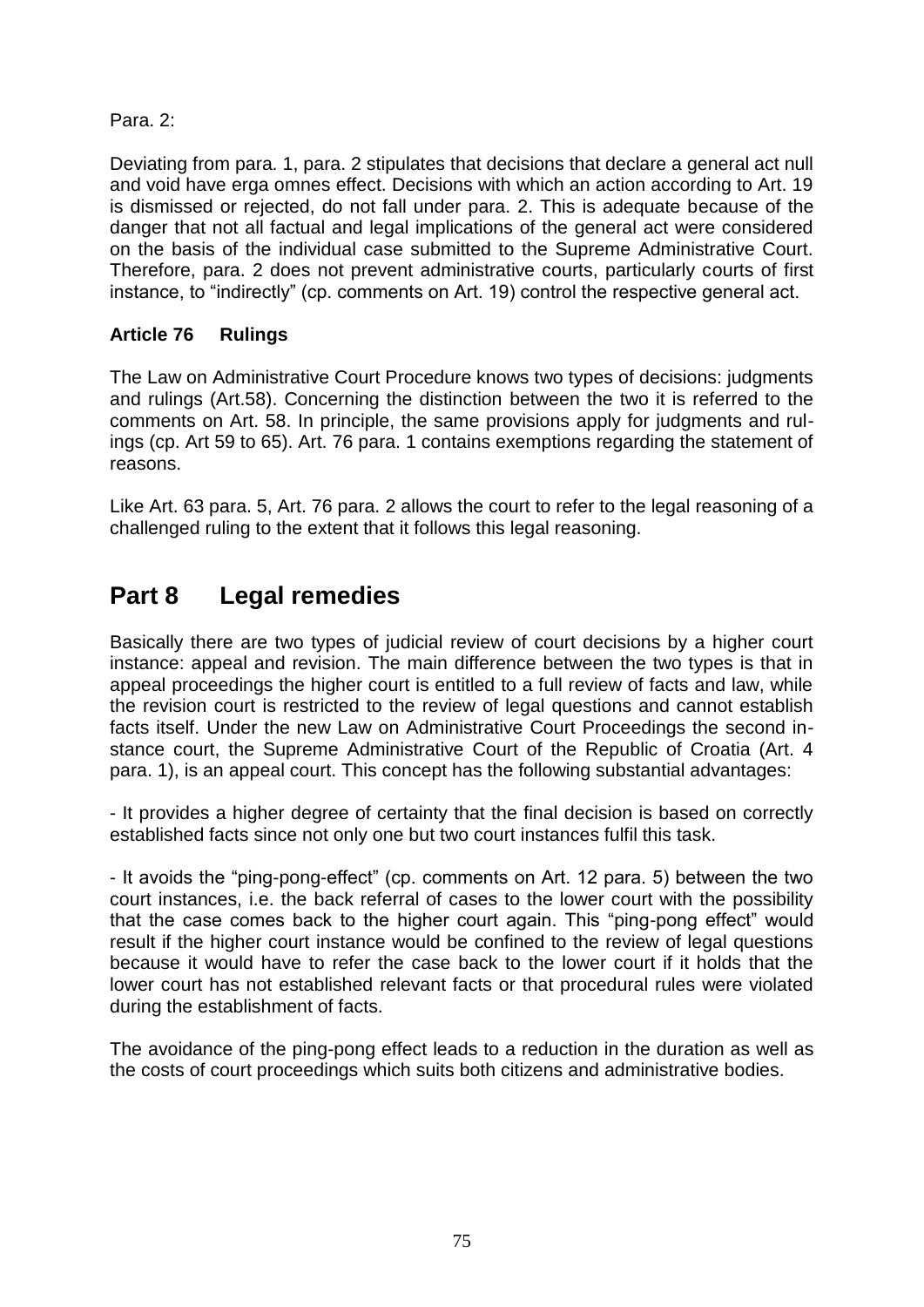# **Article 77 Right to appeal**

Para. 1:

Para. 1 grants the parties the right to appeal, but not without limitations. These limitations aim at the reduction of second instance proceedings in order to allow the Supreme Administrative Court to concentrate on cases that deserve a full review by a second court instance. Therefore an effective "filter" between court instances is needed, in order to eliminate cases of typically minor importance. This "filter" is provided by para. 1. The four reasons for admission stipulated in this provision allow the Supreme Administrative Court to reject cases by ruling that do not deserve a full second instance review.

On the other hand, the application of the reasons for admission should not be too restrictive, as otherwise the task of the Supreme Administrative Court – the unification and development of case law as well as the review of first instance decisions for the sake of individual justice – could not be sufficiently fulfilled. Therefore, the requirements for the admissibility of an appeal should be assumed to be met, if it cannot be established without substantial effort that they are not met.

In administrative court proceedings, appeals cannot be limited based on the value of the claim: Firstly, in administrative court proceedings the value of a claim often cannot be reliably determined because deviating from civil proceedings many administrative court proceedings are not aimed at the payment of money but at the determination of non-monetary rights and duties (e.g. citizenship, residence permit for foreigner, building license, license to run a business). And secondly, even if a claim is of relatively minor value, the decisions of administrative courts may nevertheless have an enormous impact for public administration and state finances because the case may have pilot function for thousands of similar cases, especially but not constrained to cases concerning tax or social matters. As administrative bodies are expected to observe final decisions issued by administrative courts in comparable cases as well, many decisions of administrative courts tend to have far broader impacts on public administration and state finances than could have been assumed when considering only the financial dimension of the individual case.

On the other hand, a limit based on the value of the case would not allow the Supreme Administrative Court to fulfil its task to unify and to develop case law, since a lot of important cases would not even reach this court.

No 1:

As a rule, serious doubts as to the lawfulness of a judgment exist if the result of the judgment of the court of first instance seems more likely to be unlawful than lawful. The respective decision is, however, no mathematical operation, so that the appeal should also be allowed based on No 1 if the success of the appeal seems to be open, especially if the case contains exceptional difficulties either concerning the facts of the case or the legal questions raised by it.

Serious doubts may not only result from an incorrect application of legal provisions but also from an incorrect establishment of facts. Incorrect "facts" cannot be the basis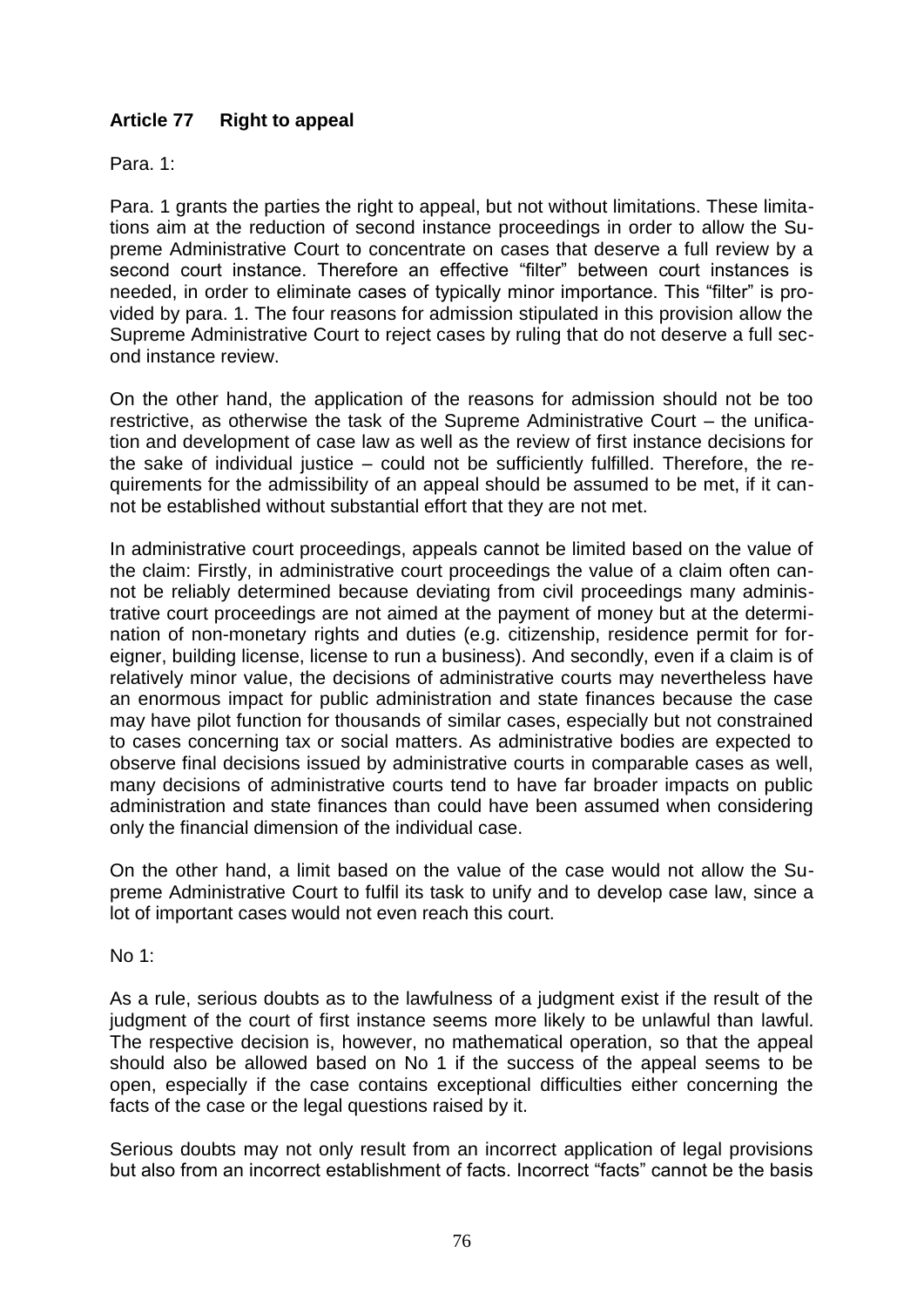of a lawful decision if these facts are relevant for the decision ("Da mihi factum, dabo tibi ius").

In order to decide the question whether serious doubts exist the Supreme Administrative Court does not have to examine the judgment as intensely as if it were deciding on the appeal itself, a summary examination is adequate and sufficient.

No 2:

No 2 aims at the unification and development of the case law by the Supreme Administrative Court. A case is of general importance

- if the legal questions concerning procedural or material law that are raised by the case are not only relevant for the individual case, but also for numerous other cases already pending or to be expected in the future, or

- if the decision on the case may have far-reaching consequences for the public, especially economic ones.

The concrete question at stake has to be relevant for the decision on the individual case. This is the case, if the Supreme Administrative Court cannot decide on the case without answering this question. Therefore, an appeal based on No 2 is not admissible if it aims at the solution of abstract legal problems or the removal of factual uncertainties.

As a rule, a case is not of general importance anymore, if established case law concerning the relevant legal questions has already been established. However, in such a case the Supreme Administrative court may admit the appeal if it considers to deviate from established case law.

 $No 3<sup>2</sup>$ 

No 3 also aims at the unification of case law. The provision applies if the judgment of the court of first instance is based on an abstract legal opinion that deviates from a decision or a legal opinion of the Supreme Administrative Court or the Constitutional Court. Legal opinion in the sense of No 3 is a decision taken at a session of a court department or the general assembly of judges. These decisions do not decide on a concrete case but on an abstract legal question.

The deviation has to be relevant for the decision on the individual case. This is the case, if the Supreme Administrative Court cannot decide on the appeal without having to deal with the deviation.

#### No 4:

The term "procedural deficiency" in No 4 applies only to respective deficiencies in first instance court proceedings but not to respective deficiencies in administrative proceedings. Only a violation of provisions relating to court procedure may cause a relevant deficiency, i.e. primarily the provisions of this law and other laws referred to (e.g. the Civil Procedure Act, the Law on General Administrative Procedure, the Execution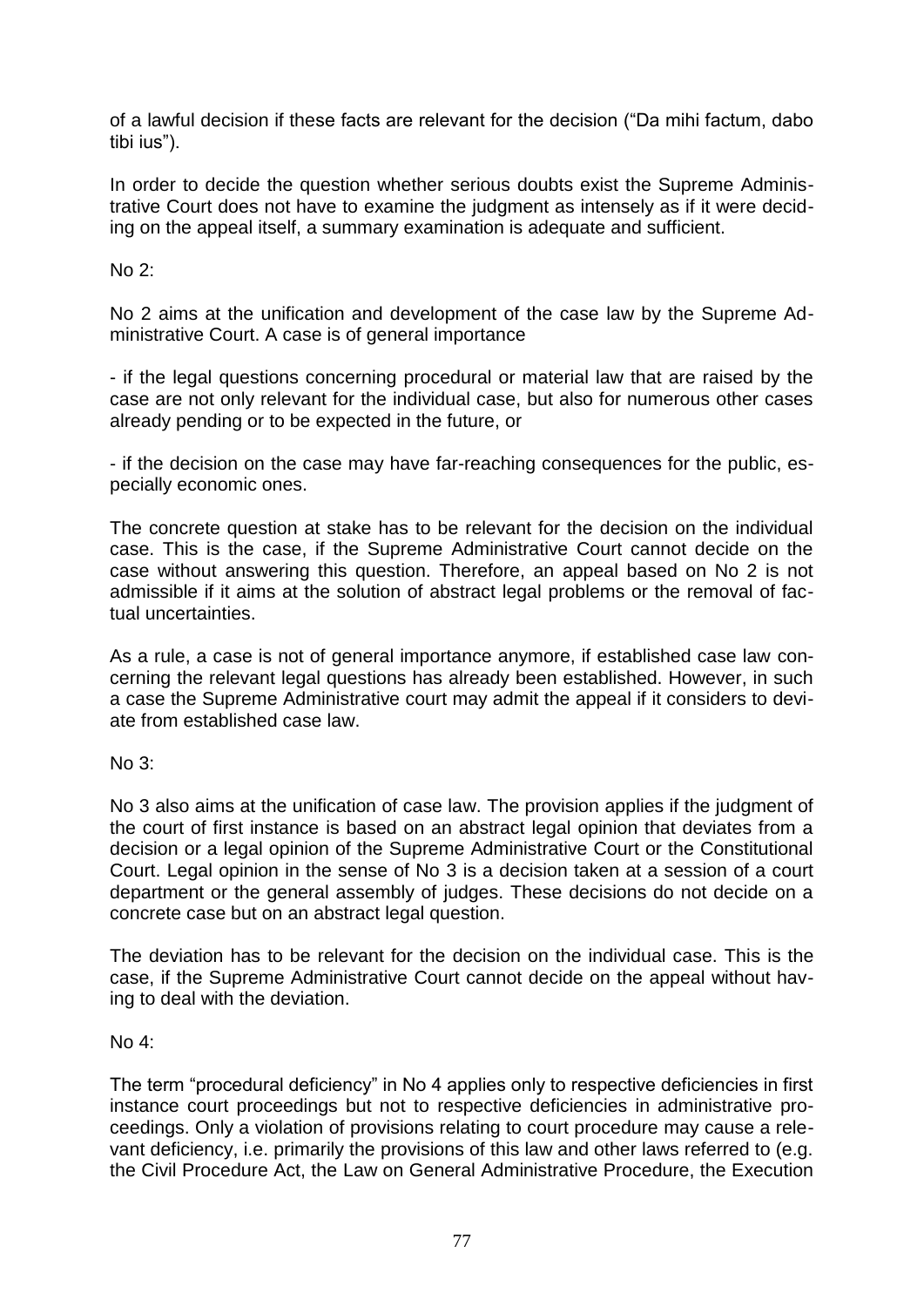Act), but also general procedural principles like e.g. the principle of fair trial (cp. comments on Art. 3 para. 1).

Other than procedural deficiencies, like violations of material law, are not relevant in this context.

Examples for relevant procedural deficiencies are:

- a judge who was excluded by law took part in the decision

- the right to be heard was not granted

- the decision was not based on a public oral hearing and the requirements of Art. 45 para. 2 or Art. 46 were not met

- the decision does not contain a statement of reasons

- a motion for the taking of evidence has been dismissed without or without legally sufficient reasons

No 4 only applies if the procedural deficiency may have influenced the decision of the court of first instance. This has to be assumed if such an influence seems possible, i.e. if doubts as to the possibility that the deficiency had an influence cannot be eliminated.

Para. 2 to 5:

If an appeal is lodged at the court of first instance (para. 2 sentence 1) the respective files have to be sent to the Supreme Administrative Court even in case the deadline for the filing of the appeal (para. 2 sentence 1) has not been kept. If the Supreme Administrative Court comes to the conclusion that the appeal is inadmissible for this or any other reason it has to dismiss the appeal by ruling (para. 4). Such other reasons may primarily be that none of the reasons of admission (para. 1 No 1 to 4) applies.

If one of the reasons of admission stated in para. 1 applies, a separate decision on the admissibility of the appeal is not required; this question has to be dealt with as part of the judgment on the appeal (cp. para. 5). However, the parties should be informed beforehand that the Supreme Administrative Court holds that the appeal is admissible and intends to decide on the merits. This information is demanded by the right to be heard (Art. 35 para. 1) and gives the parties the opportunity to complete their arguments regarding the merits of the case.

The intention of para. 3 is to provide the court with all information necessary to proceed with appeal proceedings as fast as possible. If these requirements are not met, the court may not dismiss the appeal as inadmissible.

With regard to judgments without oral hearing without consent of the party it has to be kept in mind that if the party lodges an appeal **and** applies for an oral hearing, the procedure is continued before the court of first instance (cp. Art. 46 para. 2 sentence 2).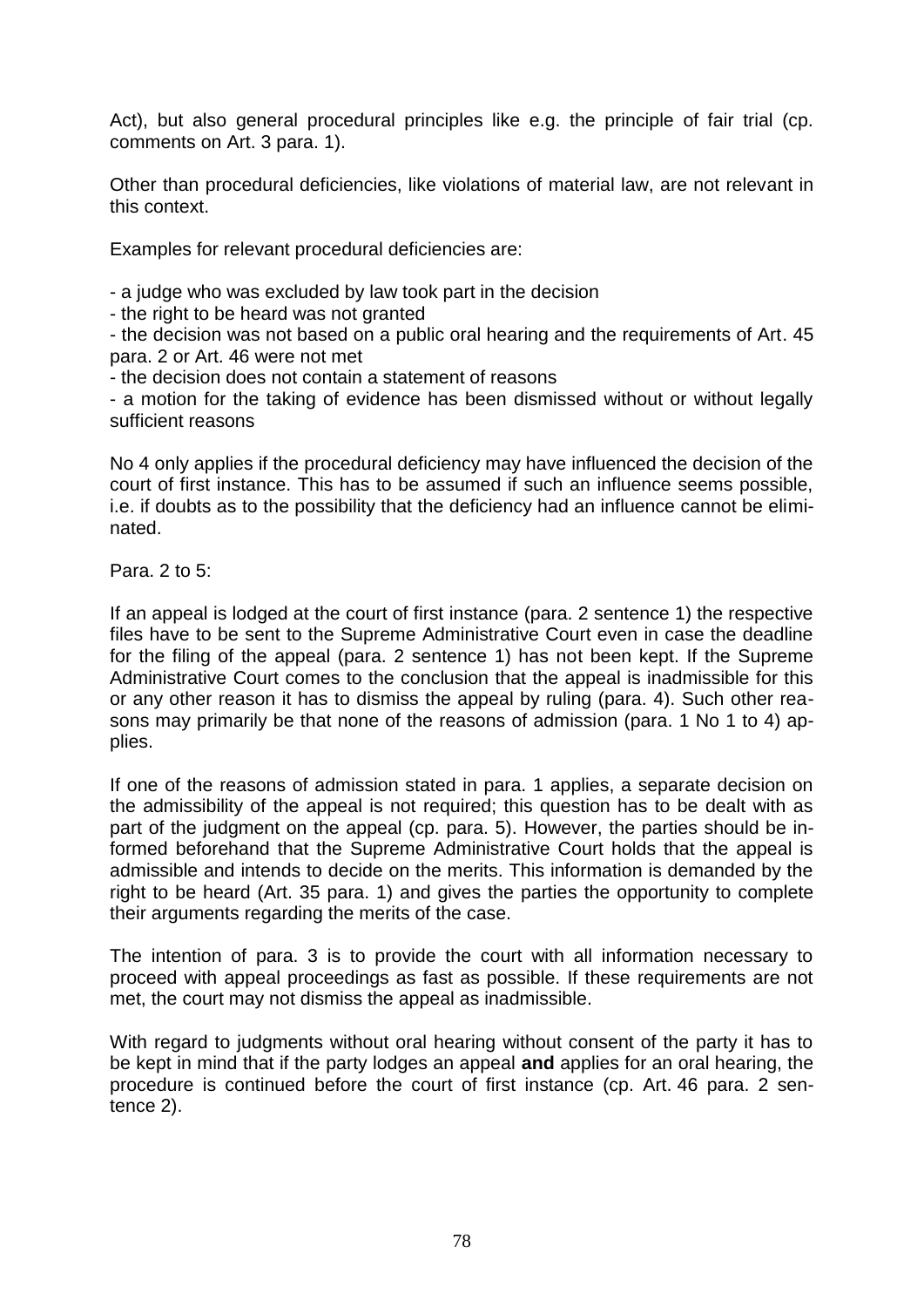# **Article 78 Complementary provisions**

Para. 1:

Unless stipulated otherwise in Art. 77 to 80, the provisions for first instance proceedings also apply to appeal proceedings.

Art. 46 is not applicable in appeal proceedings: If the appeal is inadmissible, the court decides without oral hearing by ruling (Art. 77 para. 4, Art. 45 para. 3), so that Art. 46 is not needed. If the appeal is admissible, it is hardly conceivable that a case that passed the "filter" provided by Art. 77 para. 1 meets the requirements set in Art. 46.

Para. 2:

The full scale review of first instance judgments corresponds to the role of the Supreme Administrative Court as an appeal instance.

Since an appeal court can also establish facts, the parties as a rule may also submit new facts and evidence which the Supreme Administrative Court has to consider within the limits set by Art. 80.

Para. 3:

For reasons of procedural efficiency and in order to prevent unduly prolonged proceedings the Supreme Administrative Court as an appeal instance shall as a rule decide the case itself. However, appeal cases which based on the legal opinion of the Supreme Administrative Court necessitate an extensive establishment of facts may be referred back to the court of first instance (sentence 1). In this case the court of first instance is bound by the legal opinion of the Supreme Administrative Court when establishing the lacking facts (sentence 2).

## **Article 79 Public oral hearing in appeal proceedings**

Para. 1:

As a rule, the Supreme Administrative Court may, but is not obliged to hold an oral hearing in appeal proceedings. This is in line with Art. 6 ECHR because – as a rule – this provision only demands an oral hearing in one court instance.

Para.2:

Para. 2 contains two exceptions from para. 1. These exceptions are necessary because of Art. 6 ECHR, which demands that if in second instance proceedings new facts or evidence are submitted or if new legal issue arise which are relevant for the decision of the case, an oral hearing has to be held.

No 1:

Regarding the submission of new facts and evidence that are relevant for the decision on the case it has to be distinguished between facts or evidence that came into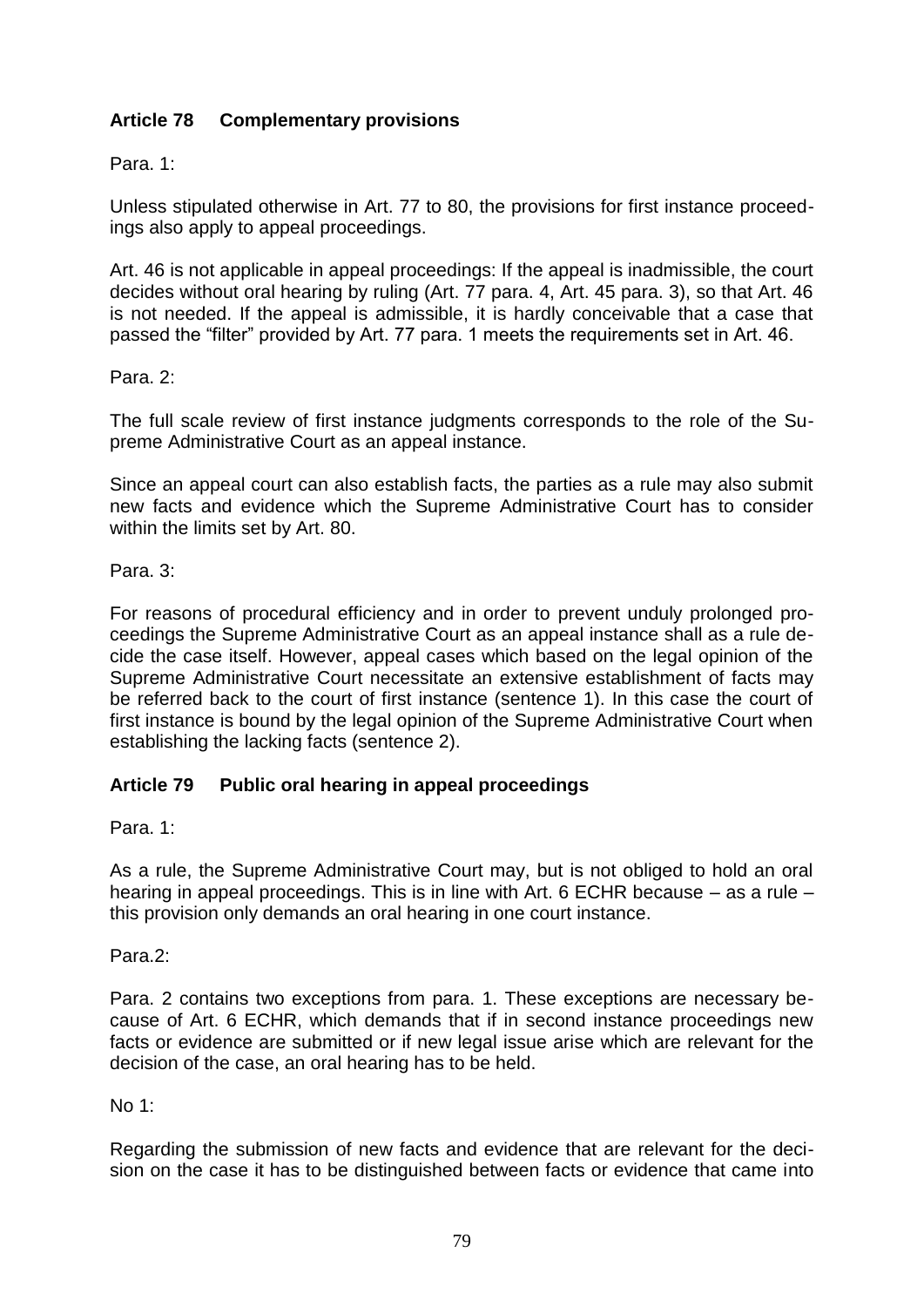existence **after** the decision of the court of first instance was issued, and such facts or evidence that already existed **before** the decision of the court of first instance was issued. In the first case, an oral hearing as a rule is required. Facts and evidence that came into existence after the first instance decision was issued, cannot be rejected according to Art. 80. Insofar the party has a reasonable excuse (Art. 80 para. 1 No 2) since it was impossible to submit these facts or evidence within the deadline set by the court of first instance. However Art. 43 also applies in second instance proceedings (cp. comments on Art. 80) so that these facts or evidence could be rejected under this provision. In the second case (facts and evidence already existed before the first instance decision) it has to be examined whether these facts or evidence have to be rejected under Art. 80. If this is not the case, an oral hearing is required.

No 2:

If new legal aspects arise an oral hearing is required if these aspects are relevant for the decision of the case. Such new legal aspects may be introduced by the parties or the Supreme Administrative Court itself. Art. 80 does not apply to legal issues.

If according to No 1 or 2 an oral hearing is required, the Supreme Administrative Court may nevertheless decide without hearing if the parties consent (Art. 79 para 2 sentence 2, Art. 45 para. 2).

# **Article 80 Exclusion of late pleadings in appeal proceedings**

Regarding the ratio legis of the exclusion of late pleadings it is referred to the comments on Art. 43.

In addition to Art. 80, Art. 43 also applies in appeal proceedings (Art. 78 para. 1). That means that the Supreme Administrative Court also may set the parties deadlines and reject late pleadings under this provision.

Para. 1:

Para. 1 concerns new facts and evidence which have not been submitted during first instance proceedings but are submitted for the first time in appeal proceedings. If the requirements under para. 1 sentence 1 are fulfilled the Supreme Administrative Court has to reject these new facts and evidence.

Para. 2:

Para. 2 concerns facts and evidence which were already submitted to the court of first instance and which were rejected by this court based on Art. 43. If this rejection was lawful, the Supreme Administrative Court also has to reject these facts and evidence. If the rejection by the court of first instance was unlawful, the respective facts and evidence have to be taken into consideration by the Supreme Administrative Court.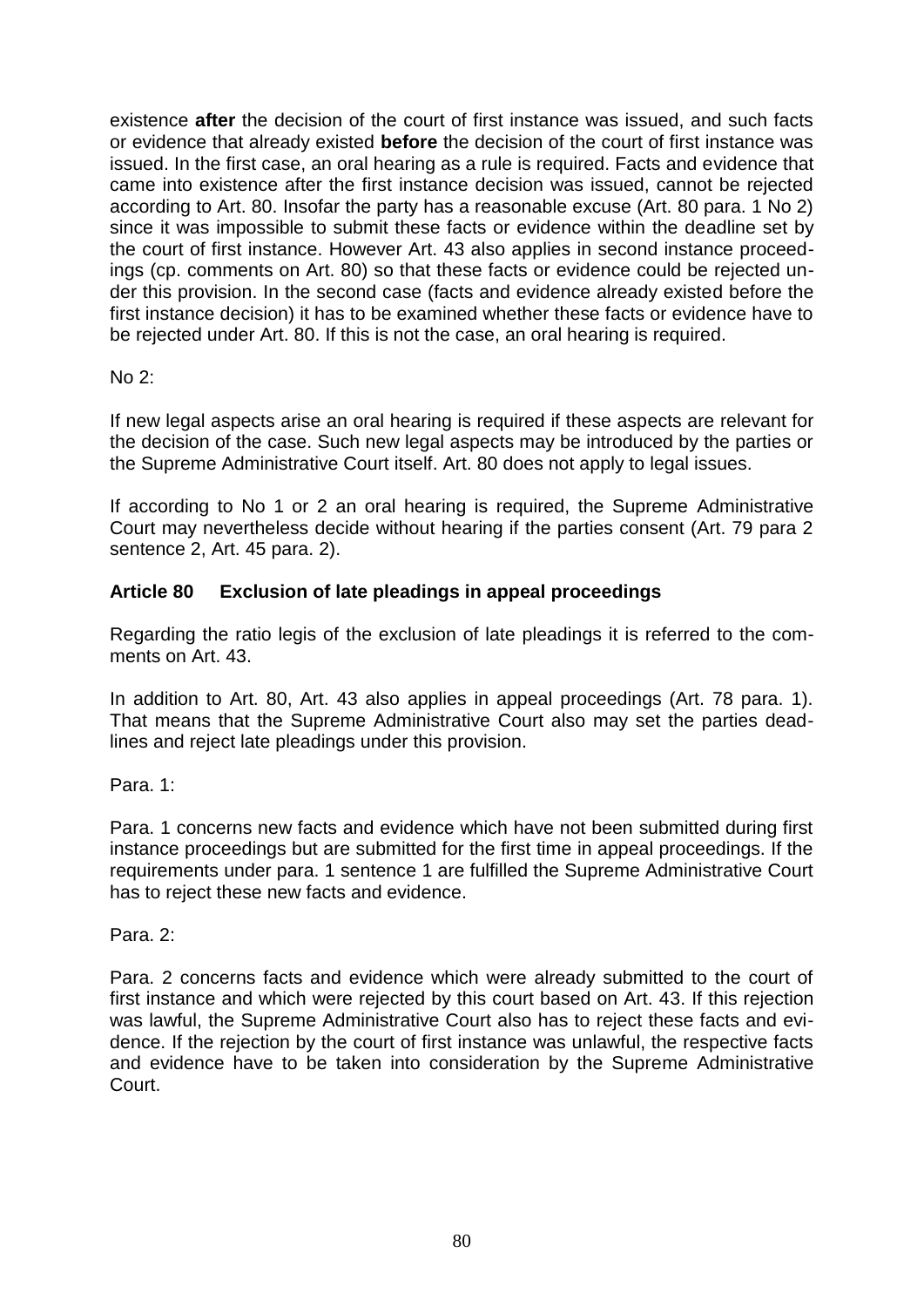# **Article 81 Complaint**

Unlike for appeals against judgments (cp. Art. 77 para. 1) there are no general reasons of admission to be fulfilled for complaints against rulings. Such general limitations are not adequate for complaint proceedings:

- Most complaint proceedings are less complicated than appeal proceedings because they often refer to only one legal question like e.g. a complaint against a ruling that denies the summons of a third party to join the proceedings (Art. 22), a complaint against a ruling that denies access to files (Art. 42) or a complaint against a ruling that imposes a fine (Art. 41 para. 2 No 2, Art 48 para. 1 sentence 2).

- Another main field for complaint proceedings are complaints against decisions in provisional proceedings (Art. 88 et seq.). In these proceedings the court already decides based on a summary examination of the case (Art. 89 para. 2, Art. 91 para 1 No 1). Besides, these proceedings have to be decided quickly.

In addition to that, the Law on Administrative Court Proceedings contains several provisions that exclude complaint proceedings altogether (e.g. Art. 5 para.2, Art. 22 para. 6, Art. 57 para. 1, Art. 81 para. 2).

Para. 1:

Only rulings of courts of first instance can be challenged with a complaint. Regarding the distinction between judgment and ruling it is referred to the comments on Art. 58. In many cases the admissibility of a complaint is excluded (e.g. Art. 5 para. 2 Art. 22 para. 6, Art. 57 para. 1, Art. 81 para. 2).

Rulings of the Supreme Administrative Court cannot be appealed at all.

Para 2:

Rulings on the course of proceedings such as rulings on measures to prepare the oral hearing, on an adjournment, on the taking of evidence, on the combination or separation of proceedings etc. are non-appealable for reasons of efficiency: Otherwise the parties could endlessly delay the proceedings by challenging every single procedural decision. The exclusion of complaint proceedings in these cases does not leave the party without legal protection; respective violations can be claimed in appeal proceedings (cp. Art. 77 para. 1 No 4)

Para. 3 and 4:

Para. 3 and 4 contain formal requirements for lodging a complaint (deadline, formal requirements of the statement of complaint etc.) which are very similar to the respective provision on the formalities for lodging an appeal (cp. Art. 77 para. 2).

The intention of para. 4 is to provide the court with all information necessary to proceed with the complaint as fast as possible. If these requirements are not met, the court may not dismiss the complaint as inadmissible.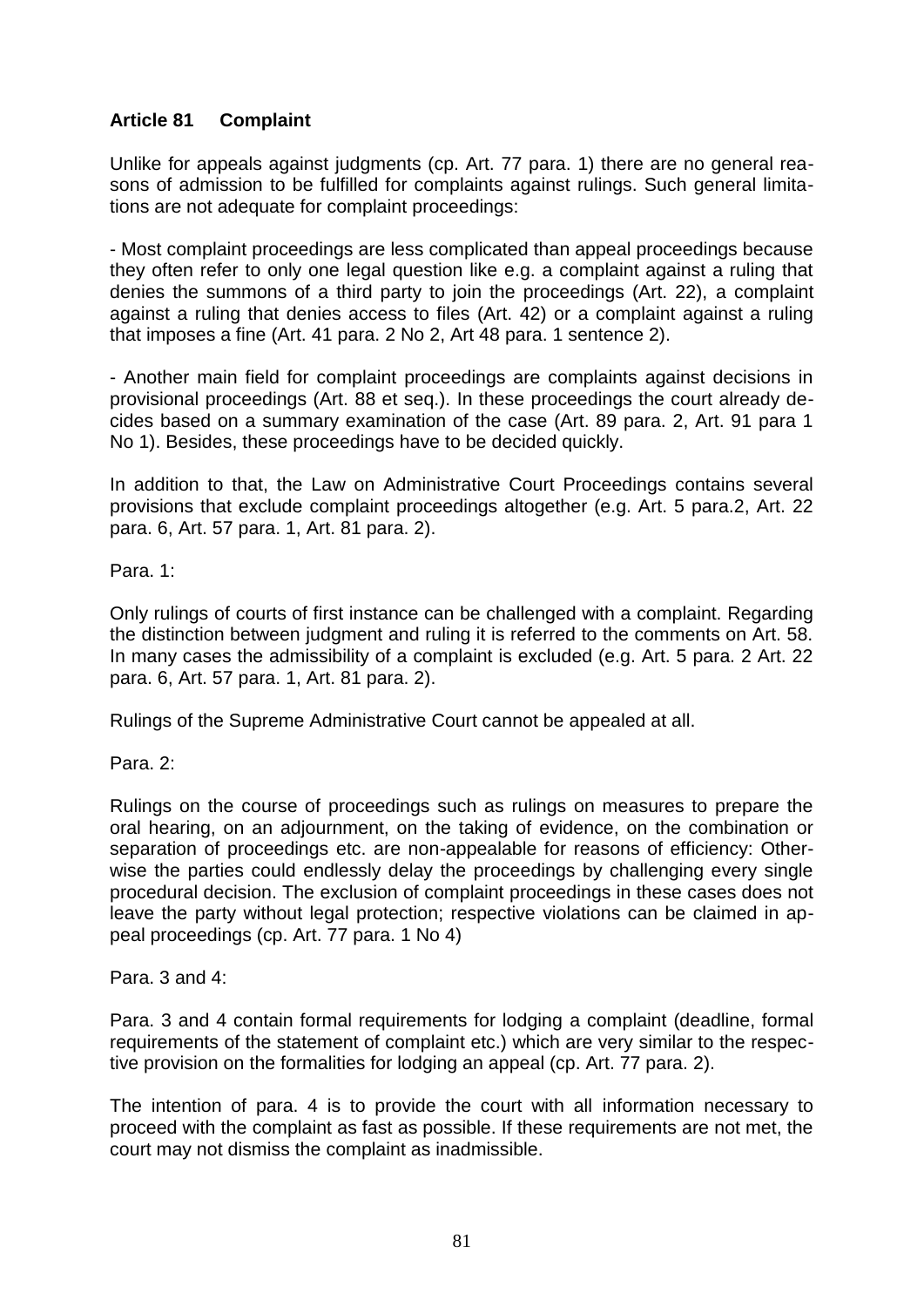## **Article 82 Suspending effect of complaints**

Para. 1:

Principally complaints do not have suspending effect except in cases falling under para. 2. Para. 1 enables the Supreme Administrative Court to order the suspending effect on a respective motion by the parties.

A motion under para. 1 is only admissible if the challenged ruling is enforceable. This requirement in many cases is not met because as a rule only final court decisions are enforceable (cp. Art. 108 No 1 and 2). In these cases a respective motion would be inadmissible.

However, a petition for ordering the suspending effect of a complaint may e.g. be of procedural relevance in provisional proceedings if the court of first instance has restored, ordered or declared the suspending effect of an objection or action against an administrative act according to Art. 89 para. 1 No 1 to 3. In such a case a party who has an interest in the immediate implementation of the challenged administrative act may file a motion under para. 1 with the aim to suspend this ruling. If the Supreme Administrative Court would accede to this motion and suspend the challenged ruling, the challenged administrative act could again be implemented.

The Supreme Administrative Court decides at its discretion. In its decision the Supreme Administrative Court should take into consideration the prospective outcome of the complaint as well as the factual consequences of the implementation of the challenged act respectively its non-implementation (cp. Art. 91 para. 1).

Para. 2:

The automatic suspending effect of a complaint against measures falling under para. 2 is justified because of the severe consequences of the implementation of these measures.

Para. 3:

Para. 3 contains an exemption to para. 2 and is necessary in order to guarantee the order at oral hearings as well as the immediate implementation of enforcement measures.

# **Part 9 Reopening of proceedings**

Art. 83 to 87 take over Art. 52 to 59 LAD to which only minor changes were applied.

Art. 54 LAD was not adopted. Regarding the number of judges deciding on a motion for reopening, Art. 5 para. 1 and 2 apply.

Art. 58 LAD was not adopted either because its content is already covered by Art. 87.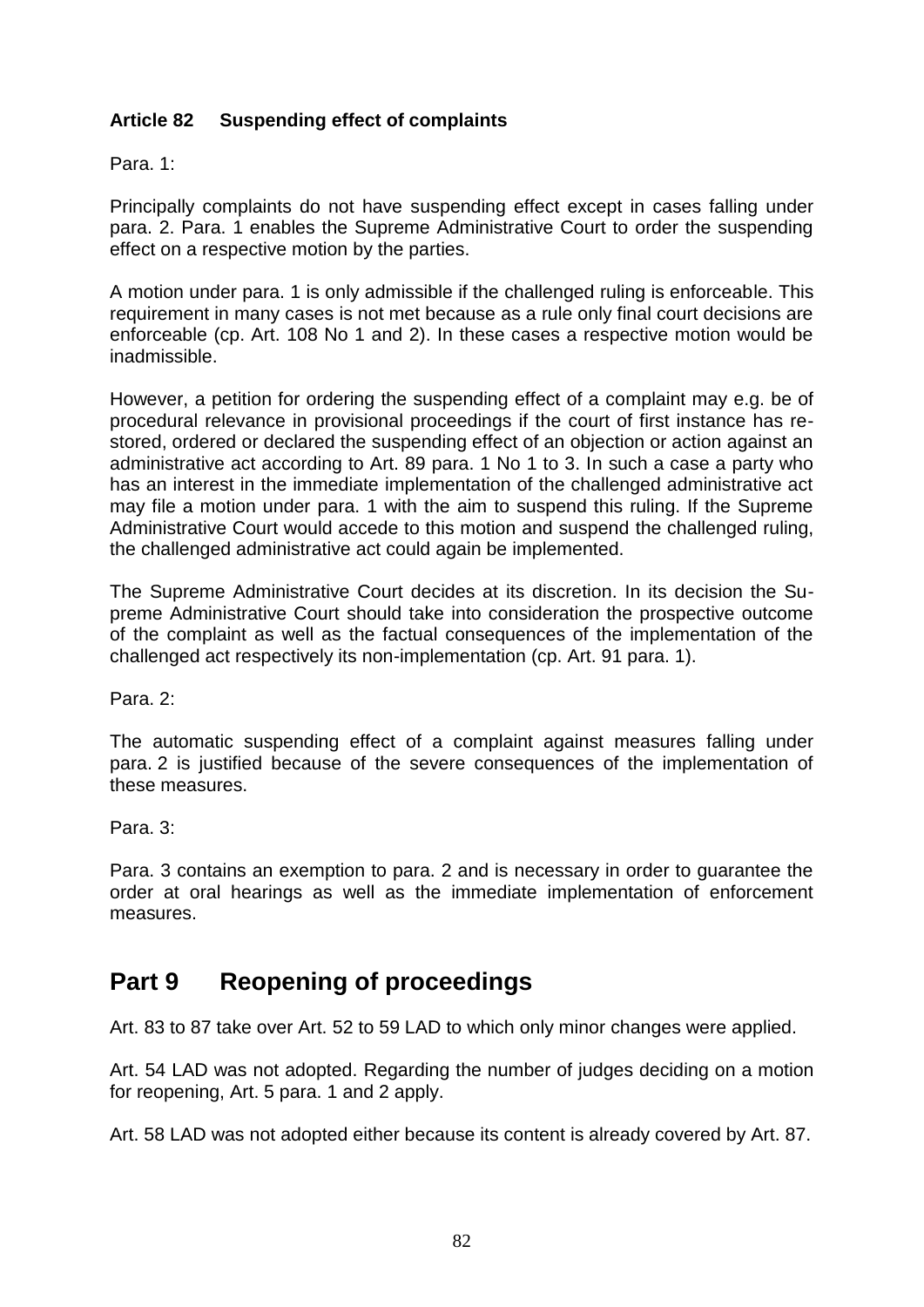## **Article 83 Reopening of proceedings**

Art. 83 para. 1 No 1 to 5 adopt Art. 52 No 1 to 5 LAD.

Art. 52 No 6 LAD was not adopted. According to Art. 16 LAD a third person whose rights or legal interests could be infringed by the repeal of an administrative act is a party in respective court proceedings. For the reasons explained in the comments on Art. 22, this solution does not match with a reformative system. The ratio legis of Art. 52 No 6 LAD is the protection of third persons who fall under Art. 16 LAD. Consequently, Art 52 No 6 was not adopted.

However, this does not mean that a person whose rights or legal interests are affected by a court decision and who was not summoned to court proceedings (Art. 22) is without legal remedy. A third person who has not been summoned to the proceedings has not become a party in these proceedings (Art. 21 No 3). Therefore, this person is not bound by the court's decision (Art. 75) and could institute separate court proceedings against the administrative act which infringes his/her rights or legal interests.

Art. 83 para.1 no 6 to 8 contain reasons for the reopening of proceedings that are not foreseen in Art. 52 LAD. No 6 and 7 correspond to Art. 421 para. 1 No 1 CPA, No 8 to Art. 421 para. 1 No 3 CPA.

#### **Article 84 Deadline for the filing of a motion for reopening**

Art. 84 corresponds to Art. 53 LAD.

#### **Article 85 Filing of a motion for reopening**

Art. 85 corresponds to Art. 55 LAD. Para. 1 was adopted to the new two tier structure (Art. 4 para. 1).

#### **Article 86 Decision on the motion for reopening**

Art. 86 corresponds to Art. 56 and 57 LAD. Art. 56 para. 1 LAD was not adopted; the principle of mandatory oral hearing (Art. 45 para. 1) also applies to motions for the reopening of proceedings. However, inadmissible motions may be decided by ruling (para. 1) and thus without oral hearing (Art. 45 para. 3).

The deadline for the other party to answer on the motion (para. 2) was prolonged in accordance with Art. 34 para. 2.

#### **Article 87 Complementary provisions**

Art. 87 corresponds to Art. 59 LAD.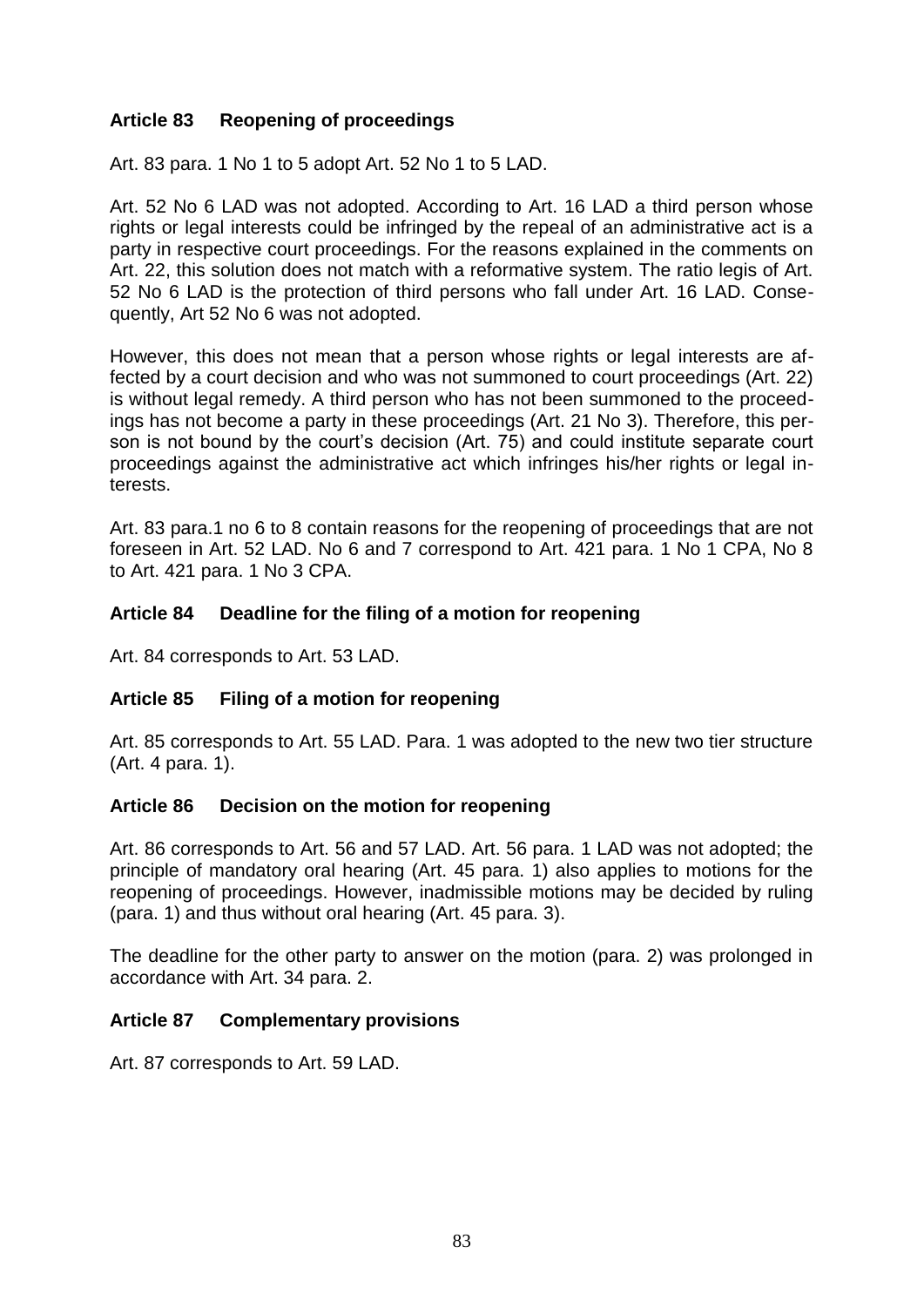# **Part 10 Provisional proceedings**

It is an indispensable requirement of effective legal protection to grant provisional court protection in order to provide an interim legal solution adequate to the legal interests of the parties until the decision of the case has become final. Such provisional decisions shall in particular avoid irreversible infringements of rights which otherwise may occur simply by the passage of time between the filing of the action and the respective final decision.

Effective provisional proceedings are also commanded by the acquis communautaire (see e.g. European Court of Justice, Case C-213/89, The Queen v. Secretary of State for Transport, ex parte Factortame and Others [1990] ECR I-2433).

Shaped after the German model, Art. 88 et seq. provide a well balanced system of provisions which cover all possible constellations and which take into account all private and public interests at stake.

Art. 88 et seq. distinguish two main types of provisional protection: the suspending effect of legal remedies against a disadvantageous administrative act (Art. 88 to 90) and temporary injunctions (Art. 91). Regarding the suspending effect of legal remedies against a disadvantageous administrative act, it has to be further distinguished whether only two parties (the addressee of the administrative act and an administrative body, cp. Art. 89) are involved in the proceedings or also third parties (cp. Art. 90). Art. 92 contains complementary provisions that apply for both types of provisional protection.

## **Article 88 Suspending effect**

Para. 1 foresees that as a rule every objection against a disadvantageous administrative act and every action for the repeal of such an act have suspending effect. Disadvantageous is any administrative act that imposes a duty on somebody, e.g. the payment of a fee, the confiscation of an object or the tearing down of an illegally erected building.

Art. 115 para. 1 LGAP provides suspending effect only until the decision on an objection has been served, however with a reservation clause in favour of deviating regulations in other laws. It is doubtful, whether Art. 115 para. 1 LGAP alone would meet the requirements of effective legal protection as laid down in Art. 13 ECHR (see e.g. European Court of Human Rights, 5 February 2002, Conka against Belgium – 51564/99 –); especially if the objection procedure is followed by court proceedings, because there would be a gap between the decision on the objection and the filing of an action for the repeal of the administrative act. Para. 1 avoids this gap by extending the suspending effect beyond the service of the decision on the objection until the expiration of the deadlines for filing an action. If an action is filed, this action has suspending effect until the decision of the administrative court becomes final. This applies respectively if no objection procedure is admissible, i.e. if an action can be filed directly against an administrative act.

Moreover, this solution has compelling advantages concerning procedural effectiveness. Without the solution in Art. 88, the plaintiff would have to institute provisional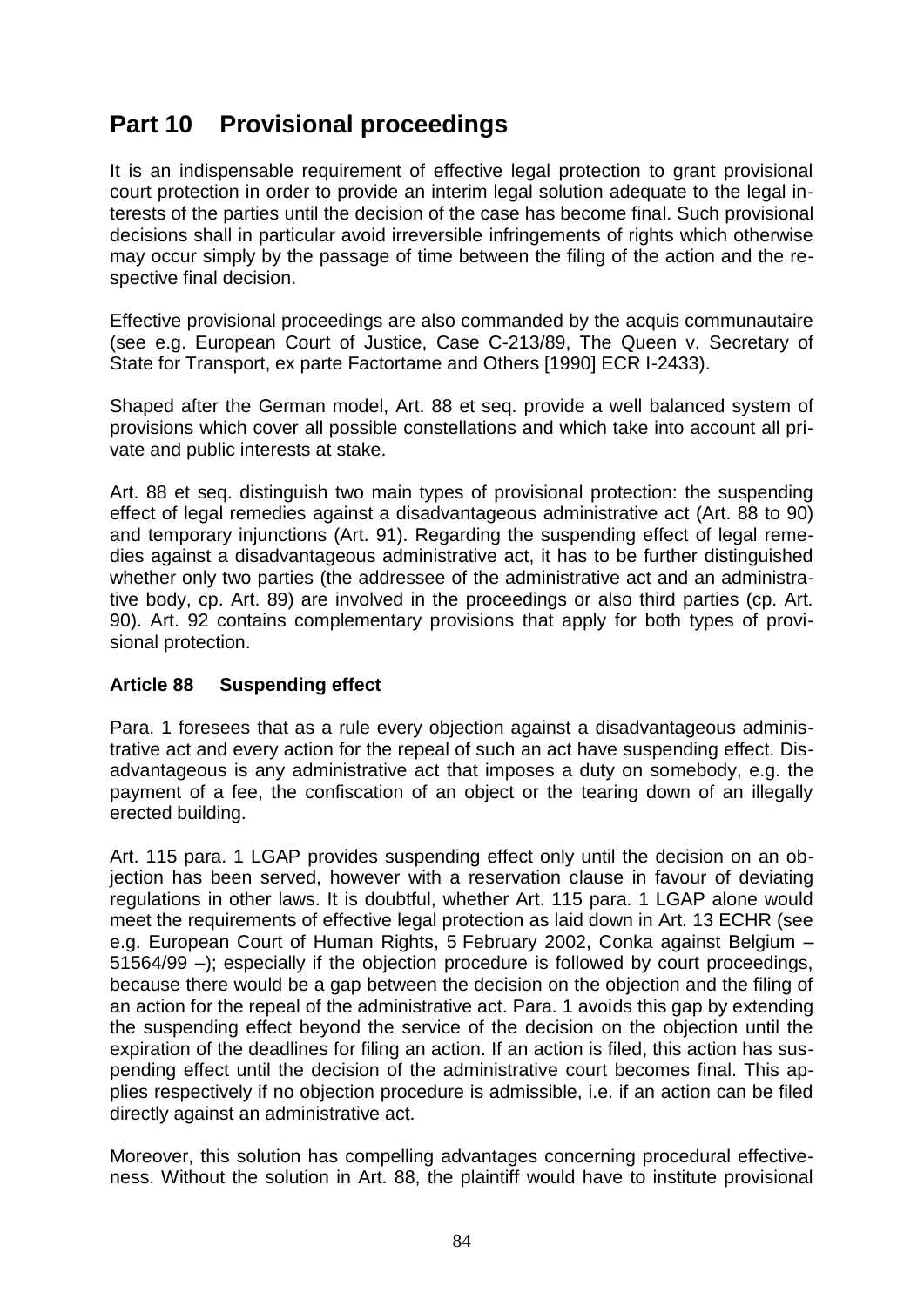proceedings in order to be granted suspending effect for the whole duration of the main proceedings. This would arguably result in a wave of additional proceedings which would hinder administrative courts to decide on main proceedings in due time. As a consequence, the already existing backlog could increase further instead of being reduced.

The solution provided by Art. 88 et seq. does not lead to an ineffective administration:

a) If special fields of material law necessitate the immediate implementation of certain administrative acts, Art. 115 para. 1 LGAP and Art. 88 para. 2 No 3 allow to exclude the automatic suspending effect of a legal remedy by special law. Art. 88 para. 2 No 2 already contains such a special provision for the payment of public revenues (taxes, fees, custom duties, costs, social security contributions or other comparable financial obligations), in order to protect public finances. However, in these cases the principle of effective legal protection demands that the plaintiff may file a petition for the ordering of suspending effect (cp. Art. 89 para. 1 No 2).

b) If the suspending effect is not excluded by law, the administrative body may revoke the suspending effect of legal remedies in cases where the immediate implementation of a disadvantageous administrative act is required (Art. 115 para. 2 LGAP and Art. 88 para. 2 No 1). In these cases the principle of effective legal protection demands that the plaintiff can file a petition for the restoration of the suspending effect (cp. Art. 89 para. 1 No 1).

The above suggested solution is not contradictory to Art. 115 para. 1 LGAP because this provision – like Art. 88 para. 2 No 3 – already contains an opening clause for other laws. Besides, the rules of lex specialis and lex posterior would also apply in favour of the LACP-solution. Nevertheless it may be considered for the sake of legal clarity to amend Art. 115 para. 1 LGAP by prolonging the suspending effect until the administrative act becomes final.

In case that the suspending effect should not be extended beyond the service of the decision on the objection it would at least be necessary to provide effective legal protection through provisional proceedings. In this case Art. 88 et seq. could be formulated as attached in annex 1. However, the expert group clearly regards this alternative as a second choice for the following reasons:

- The alternative provisions provide citizens with a weaker legal protection, because these provisions contain a gap between the moment the decision on the objection is served and the filing of an action for the repeal of the administrative act.

- The expert group expects that the alternative provisions could lead to an increased number of provisional proceedings that could hinder or slow down the reduction of the existing backlog of cases.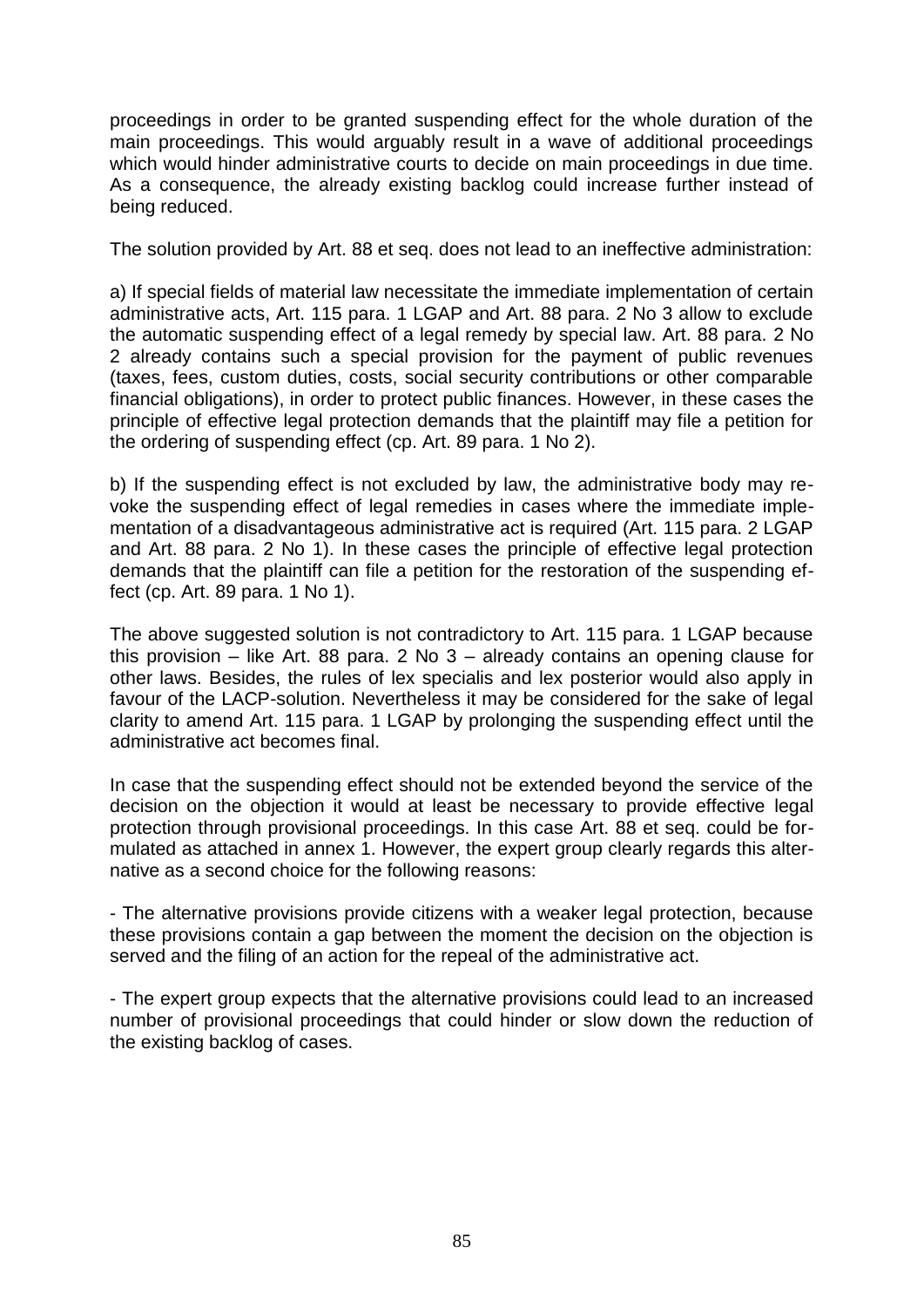## **Article 89 Restoration, ordering and declaration of the suspending effect**

Para. 1:

In compliance with the principle of effective legal protection (cp. comments on Art. 88) Art. 89 provides legal protection for the addressee of a disadvantageous (cp. comments on Art. 88) administrative act. The addressee of such an act may seek

- the restoration of the suspending effect of an objection or an action for the repeal of an administrative act, if this effect was revoked by an administrative body (Art. 115 para. 2 LGAP, Art. 88 para. 2 No 1),

- the ordering of the suspending effect of an objection or an action for the repeal of an administrative act, if this effect is excluded by law (Art. 115 LGAP, Art. 88 para. 2 No 2 and 3),

- the declaration that an objection or an action for the repeal of an administrative act have suspending effect, if an administrative body wrongly denies this effect.

Beneficial administrative acts are not comprised by Art. 89 para. 1. Beneficial is an administrative act that constitutes a right like e.g. the right to receive a pension or the right to erect a building.

Para. 2:

Para. 2 provides guidelines for the court's decision. In its decision the court has to weigh all affected private and public interests. The result of a summary examination of the legality of the challenged act and the consequences of its implementation play the main role for the court's decision.

- It is not in the public interest to implement unlawful administrative acts. Therefore as a rule a petition will be successful if the summary examination of the legality of the administrative act leads to the result that to a high degree of probability the act will be repealed by the decision on the objection or the action.

- On the other hand there is a strong public interest to implement legal administrative acts. Thus, reasons for dismissing the petition are more likely to prevail the less the objection or action will probably be successful. However, the consequences of executing the act have to be considered in all cases, especially if these consequences are not reversible or if basic rights are affected. In some cases this may lead to the result that the suspending effect has to be granted even if the administrative act is more likely to be considered as lawful.

- If a summary examination does not allow a decision whether the challenged act is legal or not (e.g. because of complicated legal questions or because of an unclear factual situation) the consequences of the implementation of the challenged act gain even more weight. The following rule of thumb applies: The graver the consequences of the implementation of the challenged act, the heavier the interest to suspend the implementation of the challenged act weighs.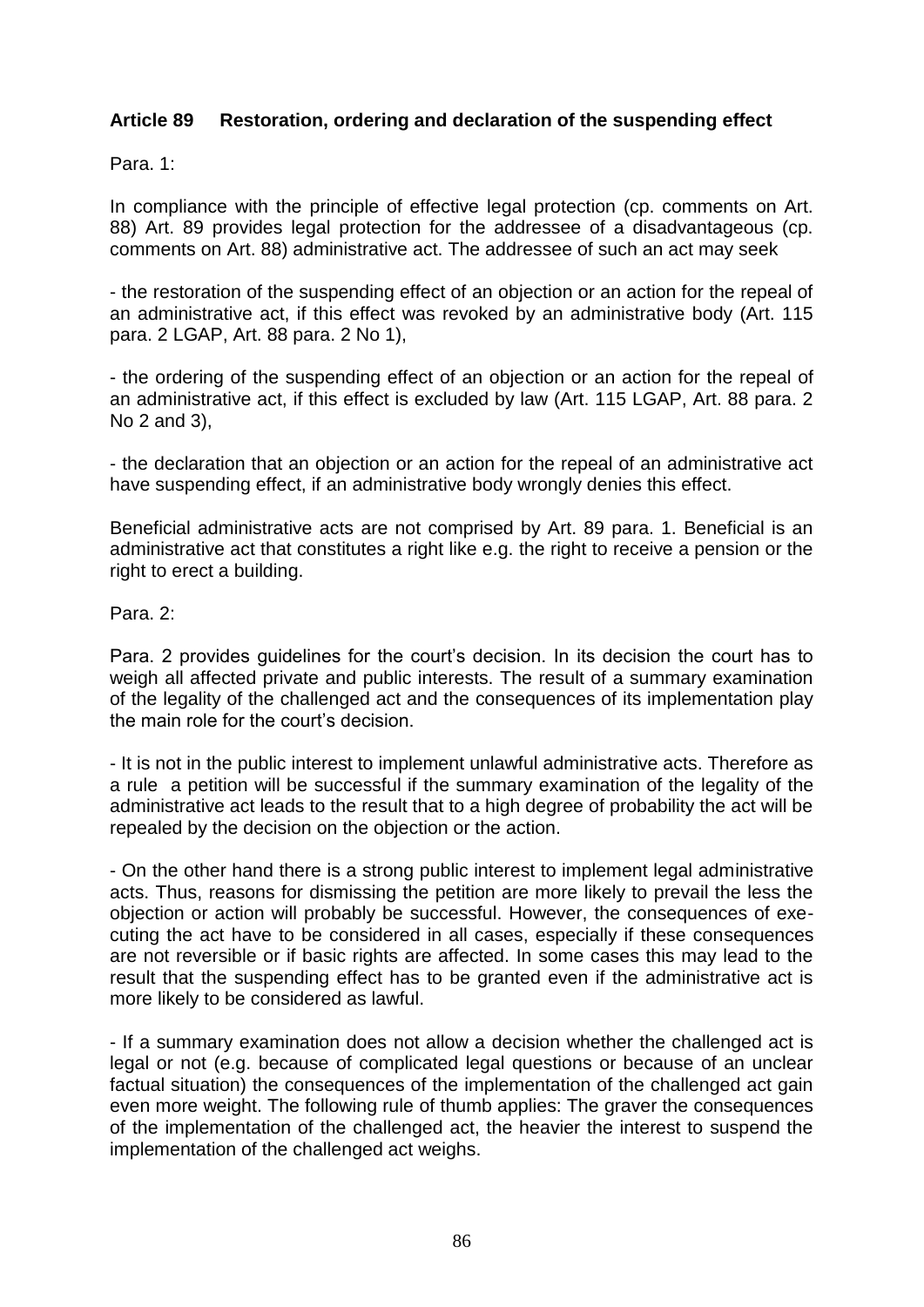Decisions in provisional proceedings have to be taken within a few weeks, often even within a few days or hours. Under these circumstances, a thorough examination of the case is often not possible. Therefore, para. 2 enables the courts to decide provisional proceedings based on a summary examination of the case. That means that the court does not have to take a definite decision on complicated legal questions and also does not have to establish the facts with the same scrutiny as in main proceedings. Regarding these issues, no strict rules apply. Depending on the individual circumstances of the case, the court has to assess how urgent a decision has to be taken and which measures can be taken before the decision has to be issued. However, very often time does not allow for the taking of evidence.

Para. 3:

Para. 3 enables the court to combine the decision under para. 2 with complementary orders. Such orders may be necessary to meet the requirements of the principle of proportionality.

Para. 4:

Para. 4 concerns cases in which the petitioner has a justified interest in the immediate provisional reversal of the implementation of the administrative act, e.g. the return of a confiscated object. The decision has to be based on the weighing of the affected interests mentioned in para. 2.

## **Article 90 Administrative acts affecting third persons**

Art. 90 protects the interests of third persons who are affected by an administrative act that is not directed at them but at somebody else and the interests of the addressee of an administrative act if that act is challenged by a third person.

Para. 1:

Para. 1 No 1 refers to the case that the objection or action by a third person (e.g. the neighbour affected by a building permission) has by law suspending effect. In this case the court, upon a respective petition of the holder of the permission, may revoke the suspending effect.

Para. 1 No 2 refers to the opposite case that the objection or action of the third person does not have suspending effect. In this case the court, upon a petition by the third person, can order/restore the suspending effect.

Para<sub>2</sub>.

Para. 2 covers the case that e.g. the owner of an industrial plant is ordered to reduce its emissions and that his/her objection or action against this act has suspending effect. In this case third persons (e.g. the neighbour of the plant) can seek the revocation of the suspending effect.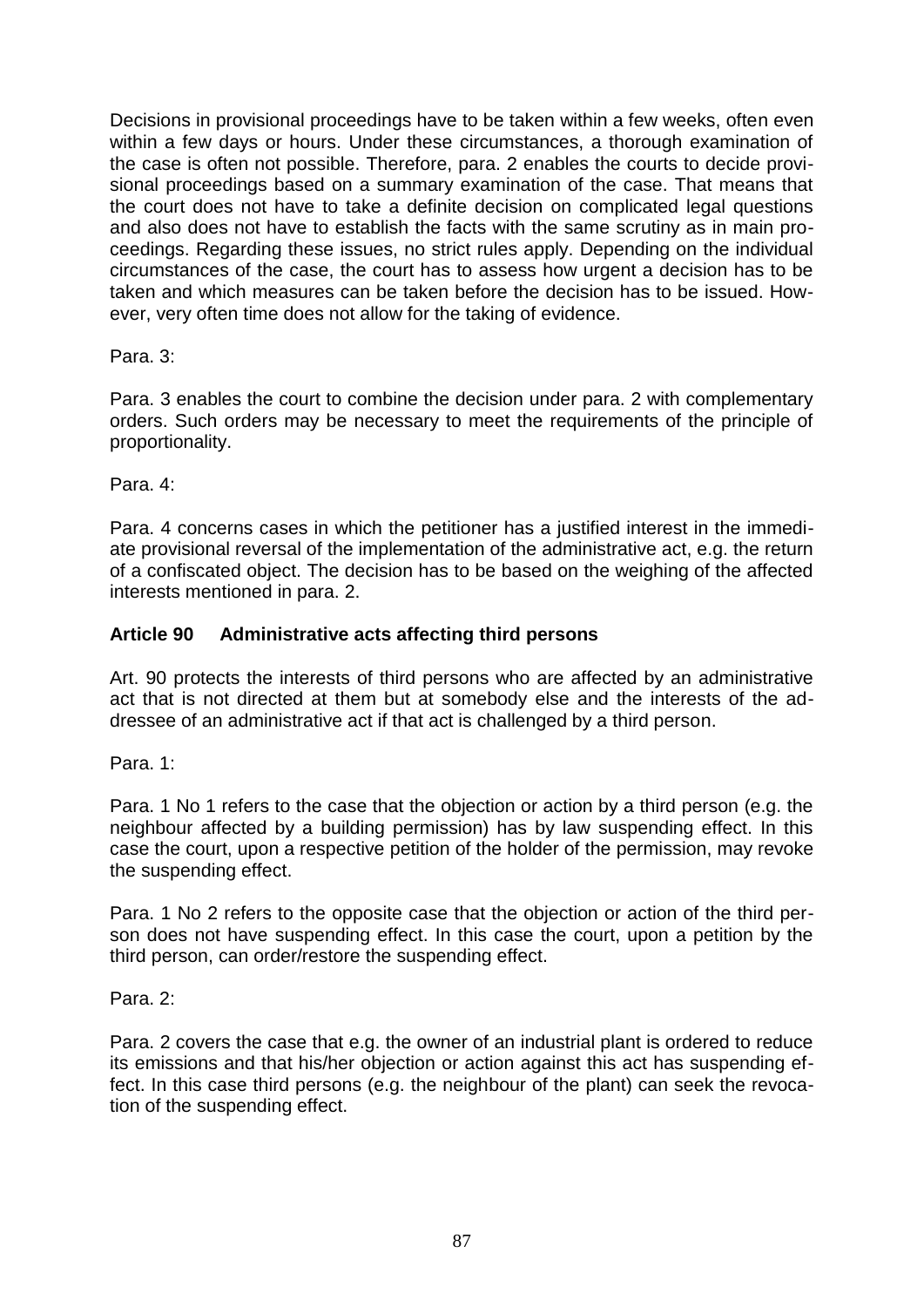## **Article 91 Temporary injunctions**

Art. 89 and 90 apply if the plaintiff defends him/herself against disadvantageous consequences stemming from an administrative act whereas Art. 91 applies if the plaintiff wants an administrative body to act in his favour, e.g. to issue an administrative act which confers a right upon him/her, the return of a confiscated object or the factual payment of money. Provisional protection in this kind of cases is also required by the acquis communautaire (e.g. the European Court of Justice, Case C-465/93, Atlanta Fruchthandelsgesellschaft).

The petition can only be successful, if both requirements stated in para. 1 are met, i.e. if the court concludes that the raised claim is likely to be justified and if an injunction is indispensable to avoid grave and irreparable consequences.

As a rule, an injunction shall only provisionally secure the plaintiff's rights, but not finally grant his claim. An exception applies, if the granting of the claim (or a part of it) is the only way to avoid grave and irreparable consequences (e.g. social aid dedicated to safeguard the minimum costs of living expenses).

## **Article 92 Complementary provisions**

Para. 1:

Para. 1 regulates within whose jurisdiction provisional proceedings fall. As a rule, provisional proceedings have to be decided by the administrative courts of first instance. The Supreme Administrative Court is competent to decide on provisional proceedings if

- the respective subject matter falls into its jurisdiction as first instance court (Art. 8 para. 2),

- appeal proceedings are pending.

Para. 2:

Provisional proceedings as a rule are decided based on the facts submitted by the parties and based on the files of the involved administrative body (cp. comments on Art. 89). Further investigations, especially the taking of evidence, is only required if the court is convinced of their necessity to decide the case properly. In cases in which the petitioner is unable to submit and substantiate all facts for his petition because the necessary information is not at his disposal, the court shall raise the information necessary to decide on the petition ex officio.

Para. 3:

Provisional proceedings are decided by ruling. As a consequence, an oral hearing is not mandatory (Art. 45 para. 3). However, this provision does not forbid an oral hearing if the circumstances of the individual case should necessitate one.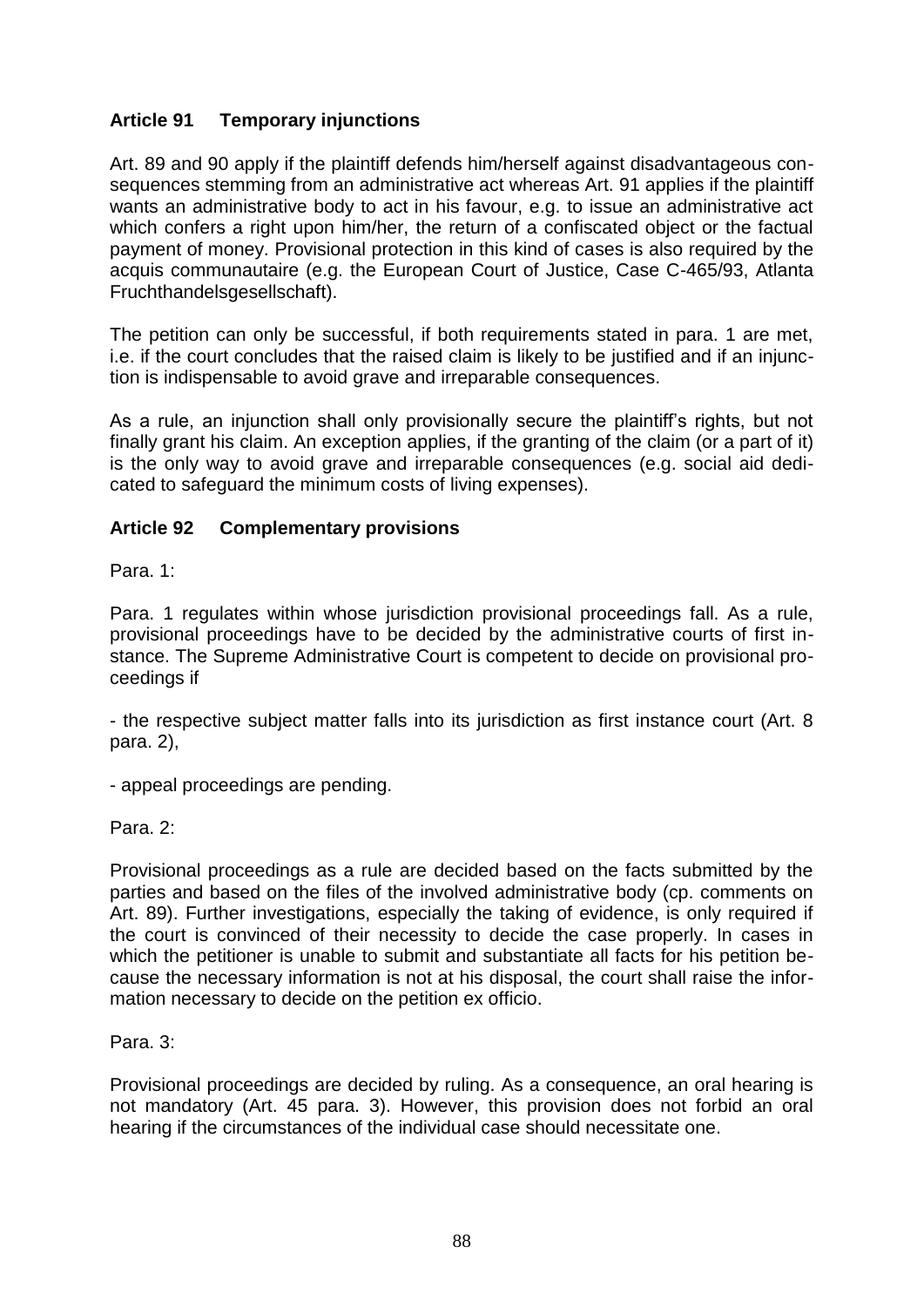If the other members of the chamber are not present and if a decision has to be taken without further delay, the presiding judge may decide alone. This provision stipulates an exception to Art. 5 para. 2. According to this provision, a single judge can only decide a case if the chamber has assigned this case to him. If the requirements set in Art. 92 para. 3 are met, the presiding judge may decide alone without such an assignment.

# **Part 11 Costs of proceedings**

Art. 61 LAD stipulates that – regardless of the outcome of the proceedings – each party has to bear its own costs. By contrast, in civil court proceedings as a rule the losing party has to bear the costs. It is elusive for which reasons this principle should not also apply in administrative court proceedings. It is unfair if citizens have to bear the costs of proceedings even if the challenged administrative measure was unlawful and infringed their rights.

In addition to that, in some cases Art. 61 LAD unduly restricts access to court. This relates to all cases in which the costs for court proceedings, especially lawyer's fees, are so high that in comparison with what can be gained in court it does not seem to be worthwhile to institute court proceedings.

Because of these reasons, Art. 93 et seq. in principle follow Art. 151 et seq. CPA. However, there is one important exception: According to Art. 164 CPA judges not only have to decide on the merits of a case but also on the costs. In order to relieve judges of this often time consuming, but not very difficult task, the cost decision is split in two decisions: The decision on the apportionment of costs (basic cost decision), which is taken by judges, and the decision on the determination of costs which is taken by a court advisor or court officer. For more details please refer to the comments on Art. 93 and 105.

# **Article 93 Decision on the apportionment of costs**

Deviating from Art. 164 CPA, the court only decides who has to bear the costs (apportionment of costs or basic cost decision), but not which costs have to be reimbursed or on the amount of these costs. The latter issues are decided in an extra ruling (cp. Art 105 – determination of costs). The distinction between basic cost decision and the decision on the determination of costs allows to assign the latter decision to a court advisor or a cost officer. These issues are not so complicated that they have to be decided by a judge. Thus, the provision allows a more efficient deployment of judges.

# **Article 94 Legal remedy against decisions on the apportionment of costs**

The purpose of this provision is to relieve the Supreme Administrative Court. This court shall not have to decide on appeals that only challenge the decision on the apportionment of costs.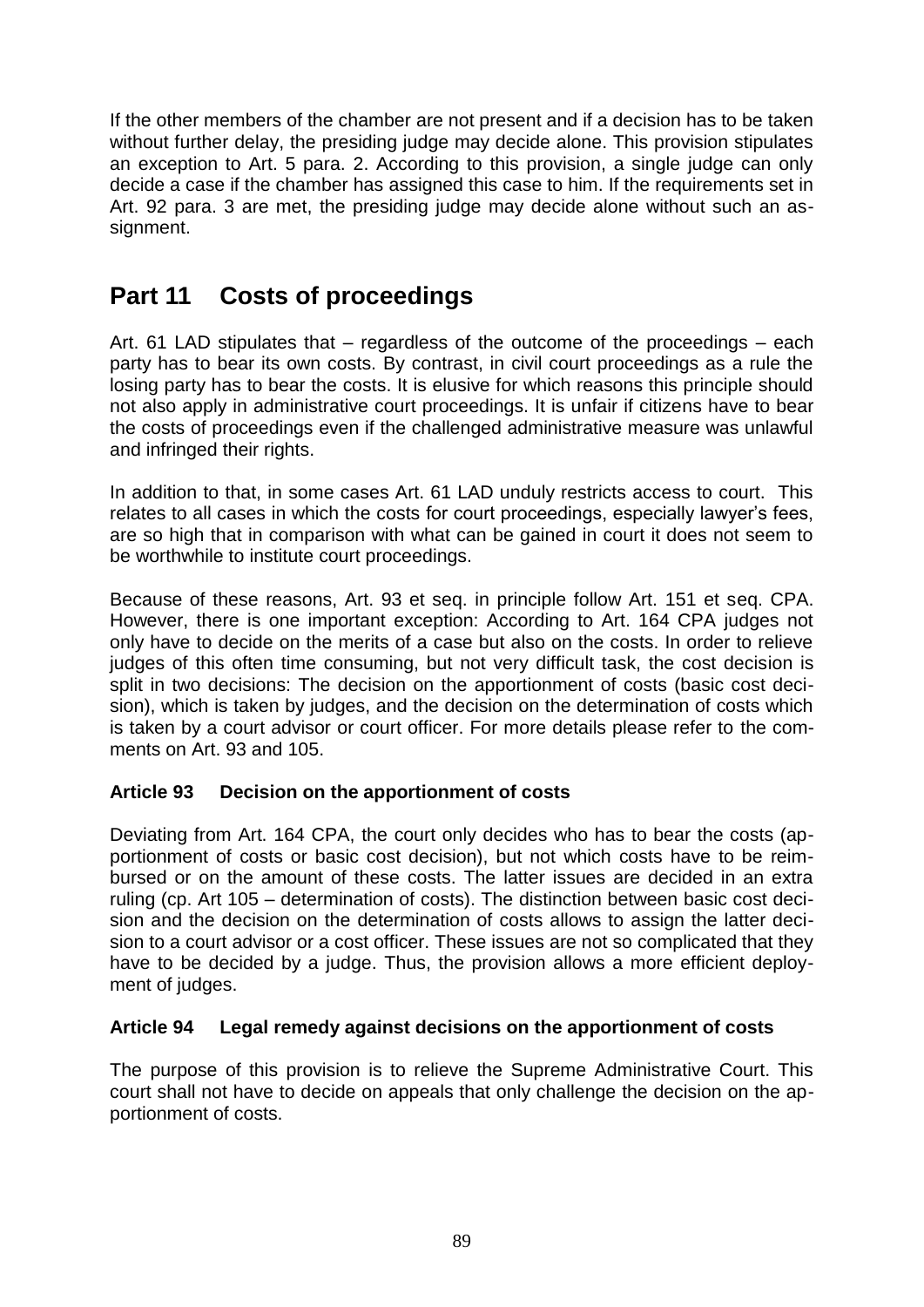# **Article 95 Principles**

Para. 1:

Para. 1 follows the principle "the winner takes it all". Like in civil proceedings (Art. 154 para. 1 CPA), the winning party shall get its costs reimbursed from the losing party.

Para. 2:

If an action is only partially successful, the court can decide whether to split the costs proportionally or whether each party has to bear its own costs. In the latter case, the court fees are split evenly.

Para. 3:

If a party only succeeds to a proportionally insignificant extent, the court can decide that this party has to bear the entire costs.

Para. 4:

Para. 4 states an exception to para. 1 to 3. Social as well as practical reasons speak for this solution:

- Plaintiffs in proceedings on social matters usually are meriting special protection because of their social status. Therefore, in these cases, administrative bodies should bear their own costs, even if they won the proceedings.

- Para. 4 does not only apply to proceedings on social matters but also to proceedings on other matters: The provision helps to reduce the workload of the courts, since it decreases the number of cases in which reimbursable costs have to be determined (cp. Art. 105). For administrative bodies the costs arising from legal proceedings are in most cases negligible. Since – as a rule – administrative bodies have the necessary knowledge to conduct legal proceedings in administrative matters that fall within their competence, they do not need representation by a lawyer. Therefore, as a rule, administrative bodies could only claim travel expenses and costs for postage and telecommunication.

Costs incurred to the administrative courts (e.g. costs for taking evidence) do not fall under Art. 95 para. 4

#### **Article 96 Third parties**

Para. 1:

Third parties can be summoned to proceedings against their will. For this reason, they shall only bear costs if they engage themselves actively in the proceedings. The term "petition" does not include procedural motions, but only petitions in the sense of Art. 33 para. 2 No 1, i.e. a petition concerning the merits of the case.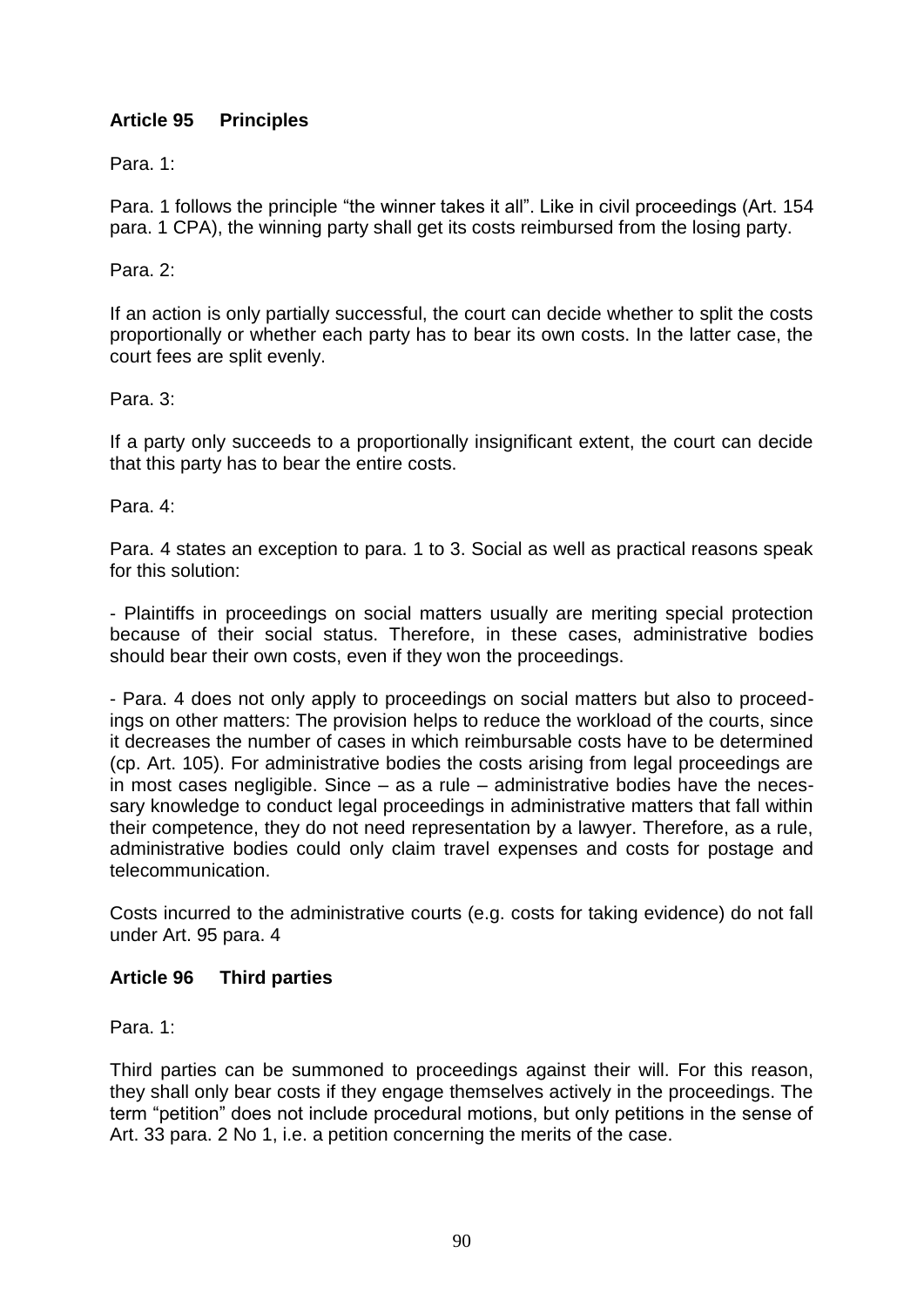## Para. 2:

In order to decide whether it is equitable to impose costs of a third party on the losing party, the court has to weigh all circumstances of the case.

If a third party has filed a petition or a legal remedy it runs the risk to bear at least a part of the costs of the winning party (cp. para. 1). To compensate this risk, it is  $-$  as a rule – equitable to impose the costs of the third party on the losing party, if the former has success with its petition.

However, this does not necessarily mean that the third party would always have to bear its own costs, if it did not lodge a petition: If e.g. an administrative act that is beneficial for the third party (e.g. building permit) is challenged, it is in most cases equitable to impose the costs of the third party for defending the administrative act on the losing plaintiff, because the third party has no choice whether it is summoned to the proceedings (mandatory summons, Art. 22 para. 2). The same applies, if the plaintiff strives for an administrative act that is to the detriment of the third party (e.g. order to tear down a building owned by the third party).

The variety of possible cases (cp. the examples given above) necessitates a flexible solution that allows the judge to take all the circumstances of the case into account. Therefore, the vague (but flexible) term "equitable" is used.

### **Article 97 Withdrawal, acknowledgement and court settlement**

Para. 1 :

In most cases, a petition, an action or a legal remedy is withdrawn because the challenged administrative measure or court decision is lawful. In these cases, the plaintiff/the person who filed the legal remedy has to bear the costs (sentence 1). However, there are also exceptions, e.g. if the action is withdrawn because of a change in the applicable law. If in such a case the challenged administrative measure was unlawful and violated the plaintiff's rights or legal interests, the defendant should bear the costs. Sentence 2 gives the court the possibility to react according to the circumstances of the individual case.

Comparable to Art. 96 para. 2, the variety of possible cases necessitates a flexible solution that allows the judge to take all circumstances of the case into account. Therefore, the vague (but flexible) term "equitable" is used.

Para. 2:

In most cases an acknowledgement is declared because the challenged administrative action was unlawful. In these cases, the defendant has to bear the costs (sentence 1). However, the following examples show that exceptions from the rule are necessary (sentence 2):

- Sometimes an acknowledgement is declared although the challenged administrative action fully complied with the law. This can be the case, if the applicable law changed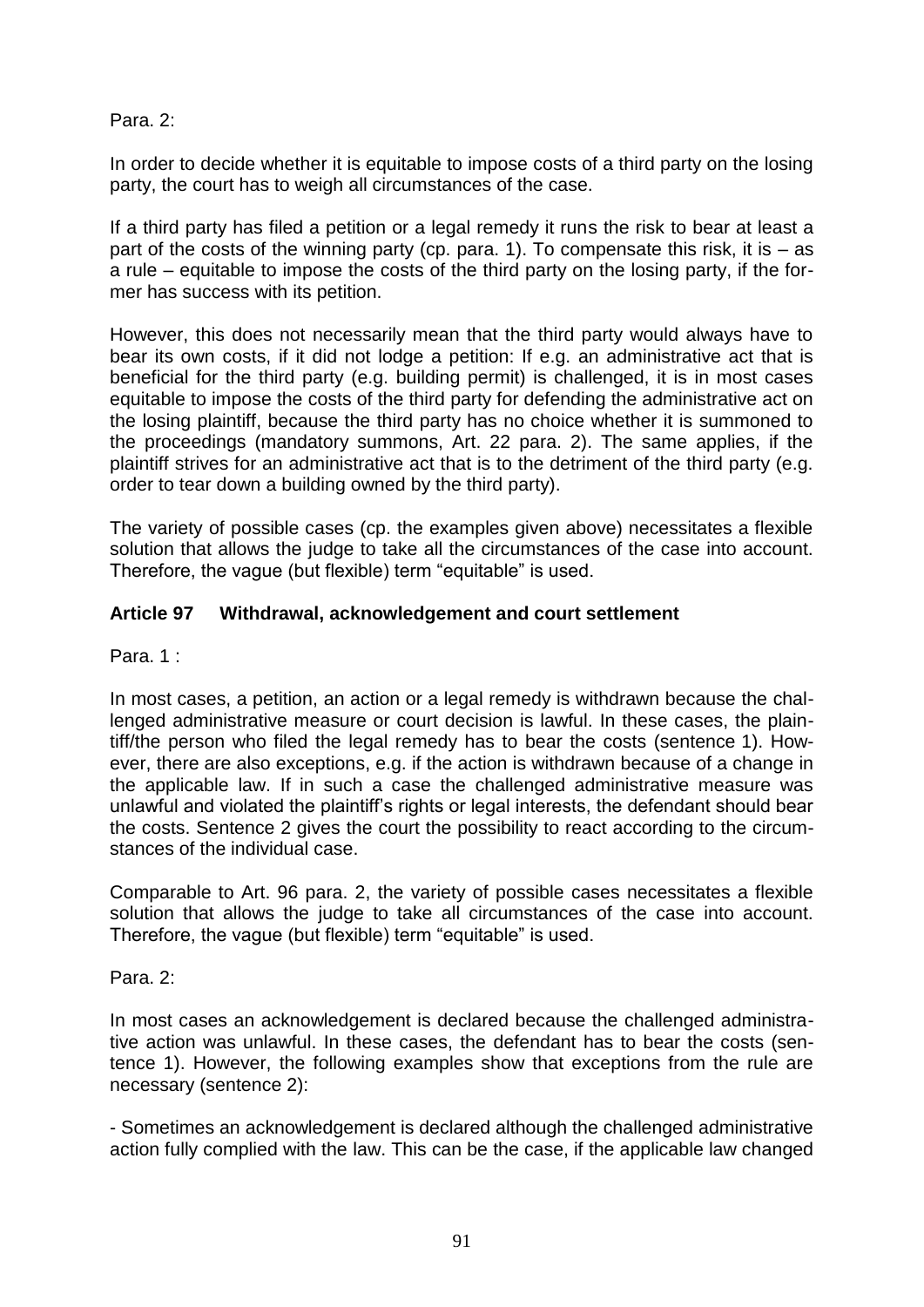during the court proceedings or if facts came into existence during the proceedings for the first time (new facts). In these cases the plaintiff should bear the costs.

- In many proceedings, facts that already existed before the proceedings began (old facts) are established for the first time. This in many cases indicates that the defendant did not fulfil his obligation to thoroughly investigate all facts. If this is the case, the defendant should bear the costs. However, there are also cases in which the defendant could not establish facts for reasons that come from the sphere of the plaintiff, especially if he did not meet his obligation to fully cooperate (e.g. failure to authorize his doctors to deliver a report on his health status). Under these circumstances, the plaintiff should bear the costs.

The aforementioned examples show that Art. 52 and 97 para. 2 allow administrative bodies to avoid the reimbursement of costs, if they react to changing circumstances by declaring an acknowledgement. If e.g. during the proceedings new facts came into existence for the first time that support the plaintiff's claim and if the administrative body does not react on this new situation the administrative body would lose the law suit with the consequence that it would have to bear the costs (Art. 95 para. 1). If the administrative body declares an acknowledgement, the court can impose the costs on the plaintiff.

Para. 3:

Compare Art. 159 para. 1 CPA.

# **Article 98 Administrative inaction**

The provision privileges the plaintiff regarding the cost risk in cases that an action against administrative inaction is filed. According to Art. 16 para. 2, the court may suspend the court proceedings and set a deadline within which the administrative body has to issue a decision if it is justified that the administrative body has not taken a decision within the deadlines stipulated by the Law on General Administrative Procedure. If such a justified reason does not exist, the administrative body has to bear the costs even if the plaintiff's action is rejected.

## **Article 99 Reopening of proceedings and reinstatement**

Para. 1:

Para. 1 allows the court to allocate the costs of a successful action to reopen proceedings to the person or legal entity which is responsible for the cause that justified the reopening. In some cases these causes fall into the sphere of the court, e.g. if a judge took part in the decision who was disqualified by law (cp. Art 83 No 6). In this case the costs for the proceedings can be allocated to the Republic of Croatia.

Para. 2:

Para. 2 allocates the costs caused by an application for restoration of the status quo ante to the party that applied for restoration, irrespective of its fault. The provision is only of practical relevance if the application caused additional costs.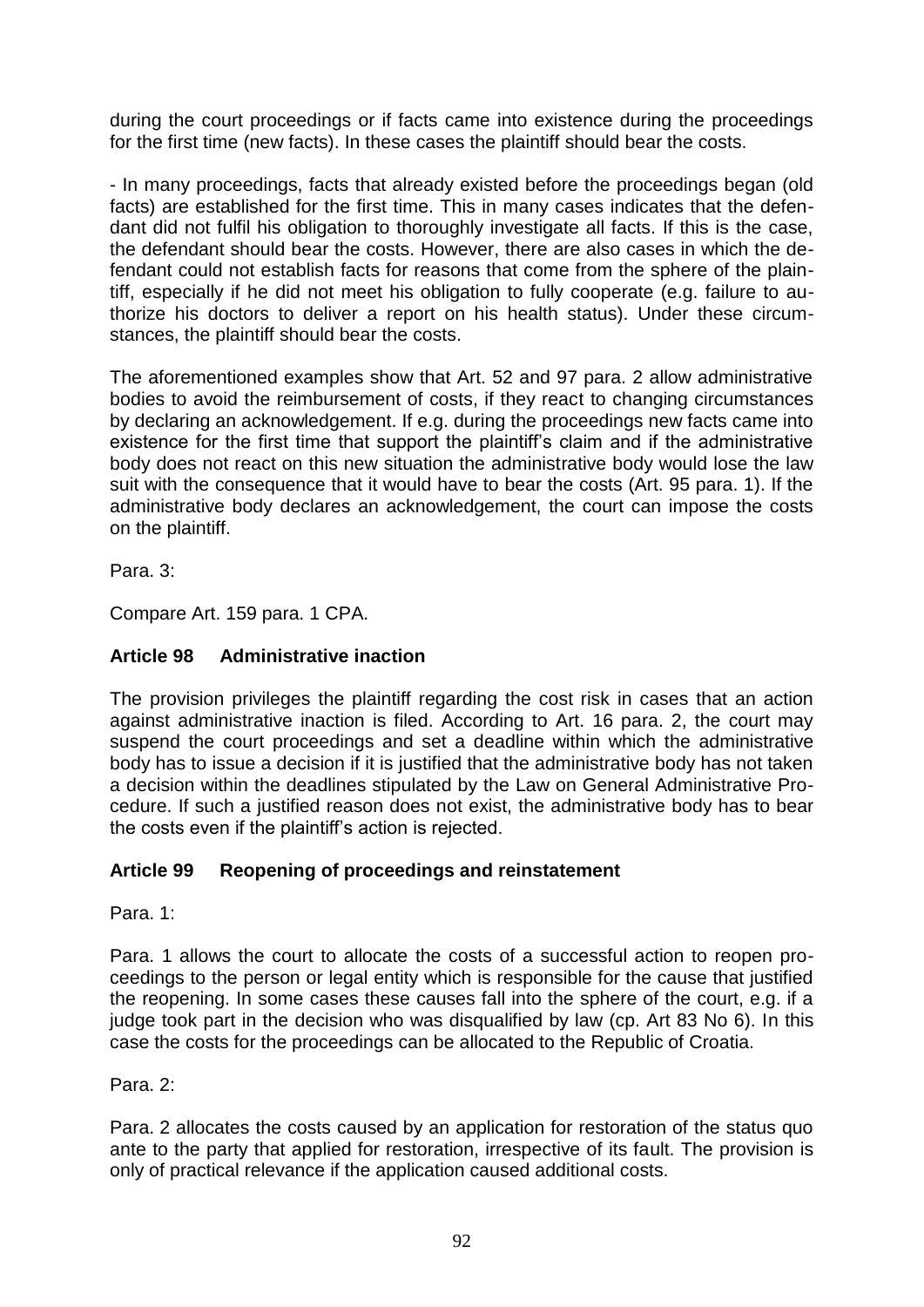## **Article 100 Failure to take evidence in administrative proceedings**

Administrative bodies have to investigate all facts ex officio (Art. 7 LGAP). If an administrative body does not comply with this obligation, the court has to establish the facts itself. If an administrative body does not conduct obviously necessary inquiries, the court may impose the costs for the taking of evidence (e.g. costs for an expert opinion) on the administrative body, even if – based on the new evidence – its decision is confirmed by the court.

The question whether an administrative body failed to conduct obviously necessary inquiries has to be decided based on the legal opinion of the administrative body: If a provision stipulates two requirements to obtain a right and an administrative body with reasonable arguments negates requirement a and therefore does not conduct further inquiries concerning requirement b, Art. 100 does not apply. If, however, the administrative body affirms requirement a, but does not conduct obviously necessary inquiries on requirement b, the court may impose costs for taking evidence on the administrative body.

Art. 100 aims at ensuring that administrative bodies meet their obligation to investigate all necessary facts by preventing that they take financial advantages of a failure to meet this obligation. The provision thus helps to shorten court proceedings: If the administrative bodies establish all necessary facts themselves, further inquiries by the court are not needed.

#### **Article 101 Costs based on fault**

Art. 156 para. 1 CPA stipulates that costs that are based on fault of a party have to be borne by this party. According to Art. 156 para. 2 CPA the court may decide that the legal representative or the agent of the party has to pay the costs of the opposing party which were caused by his fault. Art. 156 para. 3 CPA is not adopted. Insofar, Art. 93 and 105 apply.

#### **Article 102 Violation of procedural rules in administrative proceedings**

According to Art. 73 an action is rejected although the administrative body has violated procedural rules which are intended to protect the rights of citizens ("protection of material rights through procedural standards"), e.g. the right to be heard before an administrative decision (Art. 27 para. 1 LGAP). For the ratio legis of this provision please refer to the comments on Art. 73. However, the violation of procedural rules has to have consequences. Otherwise administrative bodies might be inclined to disregard procedural provisions. Therefore, Art. 102 allows the court to impose a part or all costs of the proceedings on the administrative body that violated procedural rules.

#### **Article 103 Distribution of costs between several parties**

Art. 103 provides a rule for the distribution of costs if several plaintiffs (or defendants or third parties) have to bear the costs of proceedings together. The rule not only applies to co-litigants (Art. 161 CPA) but also to other constellations in which several parties share the same procedural position.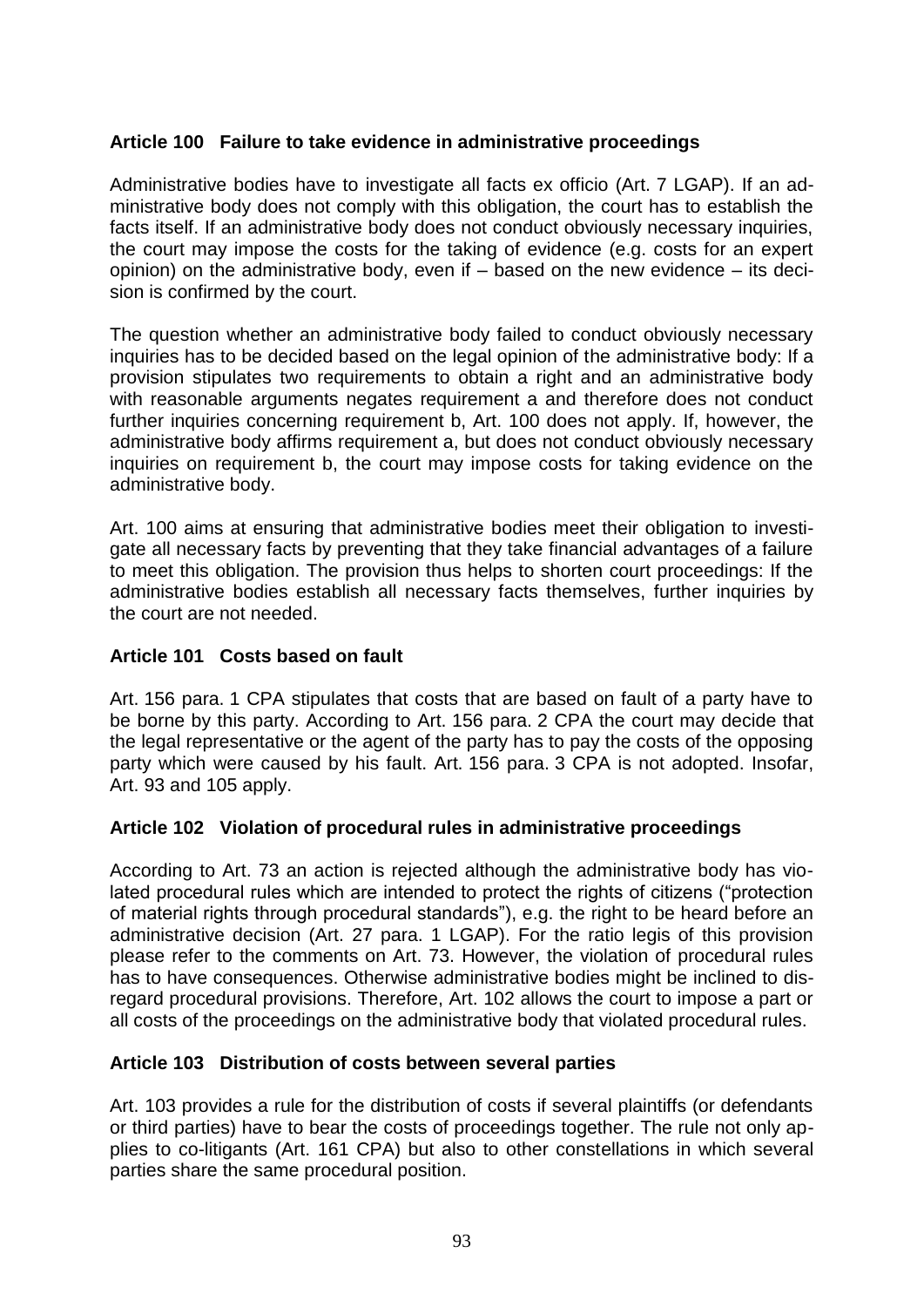### **Article 104 Reimbursable costs**

Para. 1:

Art. 104 para. 1 No 1 to 4 specifies the most important types of reimbursable costs. Art. 104 para. 1 No 5 is comparable to Art. 155 para. 1 CPA. The question which further costs (e.g. costs for taking evidence) are necessary may be decided based on the case law covering Art. 155 para. 1 CPA.

Para<sub>2</sub>.

Cp. Art. 155 para.2 CPA.

Para. 3:

Whether the representation by a lawyer is necessary has to be decided from the point of view of a reasonable person. Primarily, the education and the knowledge of the party are decisive. If a party has no legal expertise the representation – as a rule – is necessary.

#### **Article 105 Determination of reimbursable costs**

Para. 1:

The decision on the determination of costs has the purpose to implement the decision on the apportionment of costs (= basic cost decision) and to create an enforceable title (Art. 108 No 5). Regarding the distinction between basic cost decision and the decision on the determination of costs as well as the reason for this distinction please refer to the comments on Art. 93.

In order to relieve the Supreme Administrative Court, the determination of costs is concentrated at the first instance courts, which determines the costs for the first and the second instance proceedings after the proceedings as a whole have ended. Only if the Supreme Administrative Court decides as a first instance court (Art. 8 para. 2), the costs are determined by a court advisor or cost officer of this court.

Unlike under CPA, the determination of costs itself is not performed by judges. It is not necessary that judges perform this time consuming task. These questions can as well be decided by court advisors or – preferably – by cost officers. A cost officer is a civil servant who does not have a law degree but received a special training in cost matters. The provision allows an efficient organisation of the determination of costs, e.g. that one or more cost officers decide the respective requests under the supervision of a court advisor who decides difficult cases himself.

#### **It is assumed that respectively trained civil servants do not yet exist. In order to allow a more efficient deployment of court advisors, the training of cost officers should begin before the new LAD enters into force.**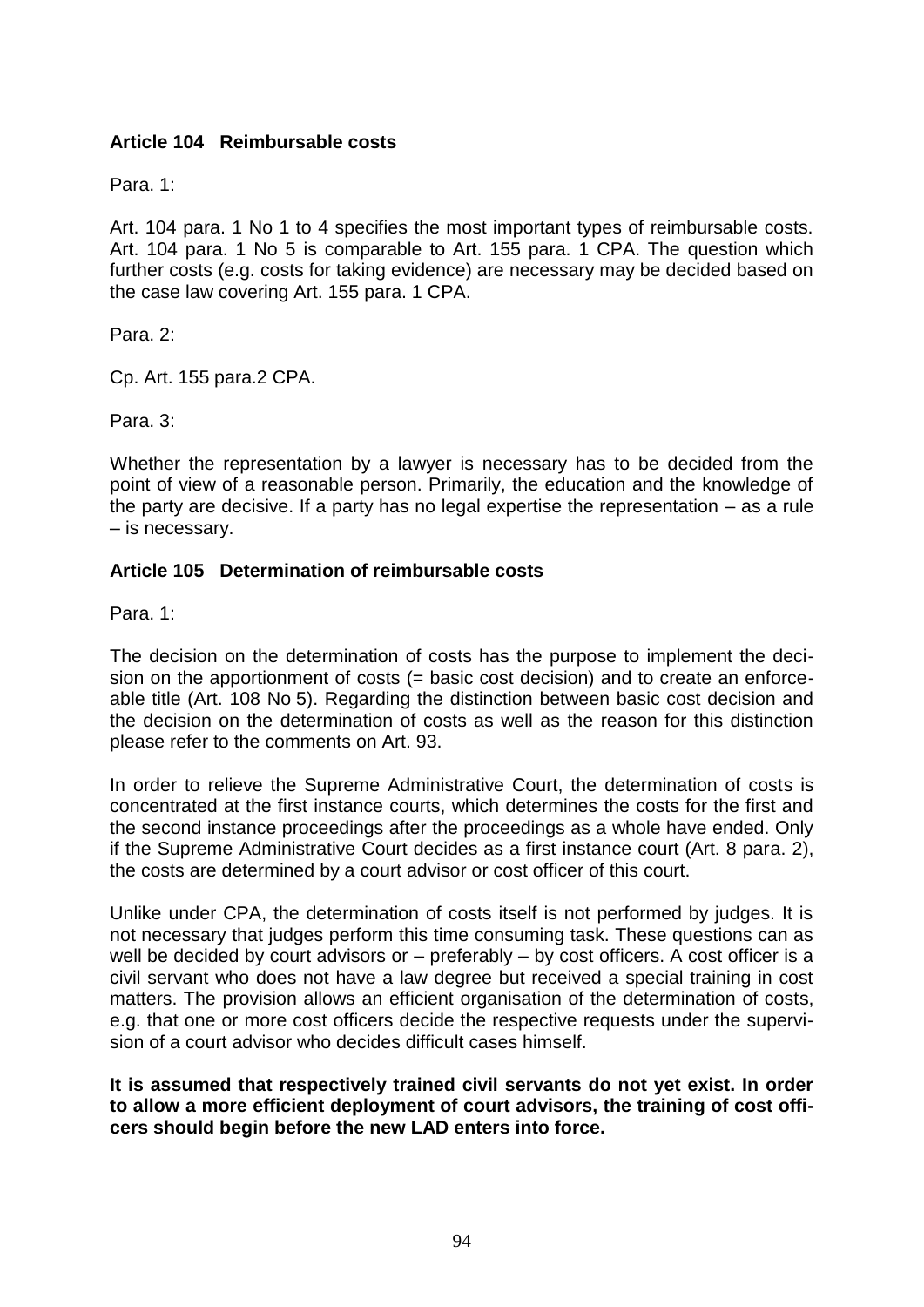The determination of costs only takes place after the decision that concludes the proceedings and contains the decision on the apportionment of costs (e.g. Art. 51 para. 3, Art. Art. 93 para. 1) has become final. A deadline for the filing of the request for determination is not necessary: The material claim for the reimbursement of costs is limited by the general rules on the statute of limitations. A deadline for the filing of a petition for the determination which is shorter than the statute of limitations would have the adverse effect that the material claim would still exist, but could not be claimed in proceedings according to Art. 105. However, the claimant could still pursue his claim with a "normal" action, on which the chamber or a single judge would have to decide. This would contradict the ratio legis of Art. 105 to relieve judges from deciding on the determination of costs.

### Para. 2:

The obligation to pay interest is an efficient means to encourage debtors to fulfil their obligations as soon as possible and  $-$  indirectly  $-$  also to speed up the work of the courts. If parties, especially administrative bodies, have to pay interest because of the slow work of the courts, this will lead to complaints that hopefully will lead to a quicker processing of applications on the determination of costs.

Art. 105 para. 2 gives the first instance courts 60 days to decide on applications for the determination of costs, regardless whether the decision of the court advisor/cost officer (para. 1) is appealed (Art. 106 para. 1) or not. If an application can not be processed in this time, the debtor (in most cases administrative bodies, cp. Art. 95 para. 4) has to pay interest.

#### **Article 106 Complaint against rulings on the determination of reimbursable costs**

Decisions by the court advisor or cost officer can be appealed to a chamber of the first instance court. A further appeal is not allowed. The purpose of this provision is to relieve the Supreme Administrative Court. This court shall not have to decide on complaints that challenge the decision on the determination of reimbursable costs.

# **Part 12 Enforcement**

The effective enforcement of judgments and other titles is a crucial element of the realisation of the rule of law and of effective legal protection. It is also comprised by Art. 6 ECHR and belongs to the requirements of the acquis communautaire (European Court of Human Rights, 19 March 1997, Hornsby against Greece: "execution of a judgment given by any court must therefore be regarded as an integral part of the trial for the purposes of article 6 of the European Convention on Human Rights, it being understood that the right of access to a court would be illusory if a Contracting State's domestic legal system allowed a final, binding judicial decision to remain inoperative to the detriment of one party".). Likewise the enforcement is fundamental to realise the principle of separation of powers.

Therefore the enforceability of administrative court titles which appears to have not been common in the Croatian legal order until now has to be regulated. Moreover,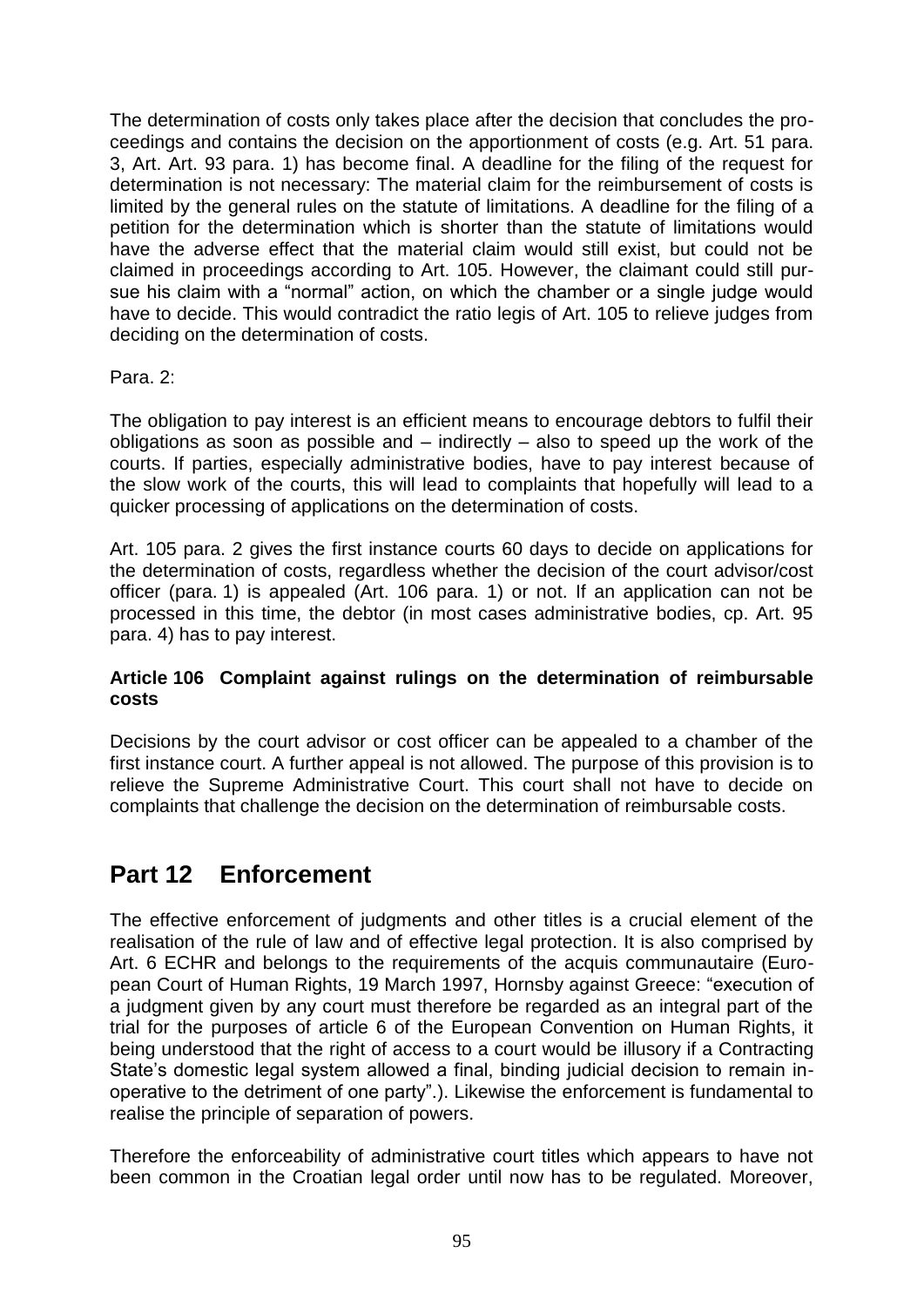the enforceability will be definitely of greater importance because the new law enables the administrative courts not only to repeal administrative acts but also to impose obligations on administrative bodies. This will consequently lead to the situation that administrative bodies can be defendants in enforcement cases if they do not comply with a respective court decision.

In a well functioning legal system the necessity of taking enforcement measures against administrative bodies is a rare exception. It should be taken for granted that as a rule administrative bodies comply with court decisions or other titles with respect to their obligation to follow the constitutional principle of the rule of law. Nevertheless, provisions for an efficient enforcement against administrative bodies are necessary in case an administrative body should not fulfil its obligation to respect judgments or other enforceable titles.

Art. 107 et seq. distinguish whether a title has to be enforced in favour or against administrative bodies. For the enforcement in favour of administrative bodies, the respective provisions of the Law on General Administrative Procedure apply (Art. 109), unless the enforcement debtor is also an administrative body. In this case only the regulations of Art. 110 et seq. apply.

For the enforcement against administrative bodies Art. 110 et seq. provide a bundle of means applicable according to the circumstances of the individual case, in particular fines against the administrative body or its head (Art. 111), the issuing of an administrative act by the court itself (Art. 112), the appointment of a commissioner (Art. 113) and additional means of enforcement for monetary obligations (Art. 110 para. 2).

## **Article 107 General Provisions**

Para<sub>2</sub>.

It seems to be reasonable that the administrative court of first instance, which has dealt with the matter, is responsible for the enforcement of the title, which in most cases will be a final judgment. The court of first instance is in a better position to deal with motions for enforcement because it is familiar with the case and in closer relation to the actual and local situation. In cases where the Supreme Administrative Court has acted as a first instance court (Art. 8 para. 2), it shall also be competent as enforcement-court.

Para. 3:

Decisions in enforcement matters are taken by ruling. A complaint against such a ruling does not have automatically suspending effect (Art. 82 para. 3).

Enforcement is not initiated ex officio but only on a motion of the party who is the holder of a title (enforcement creditor).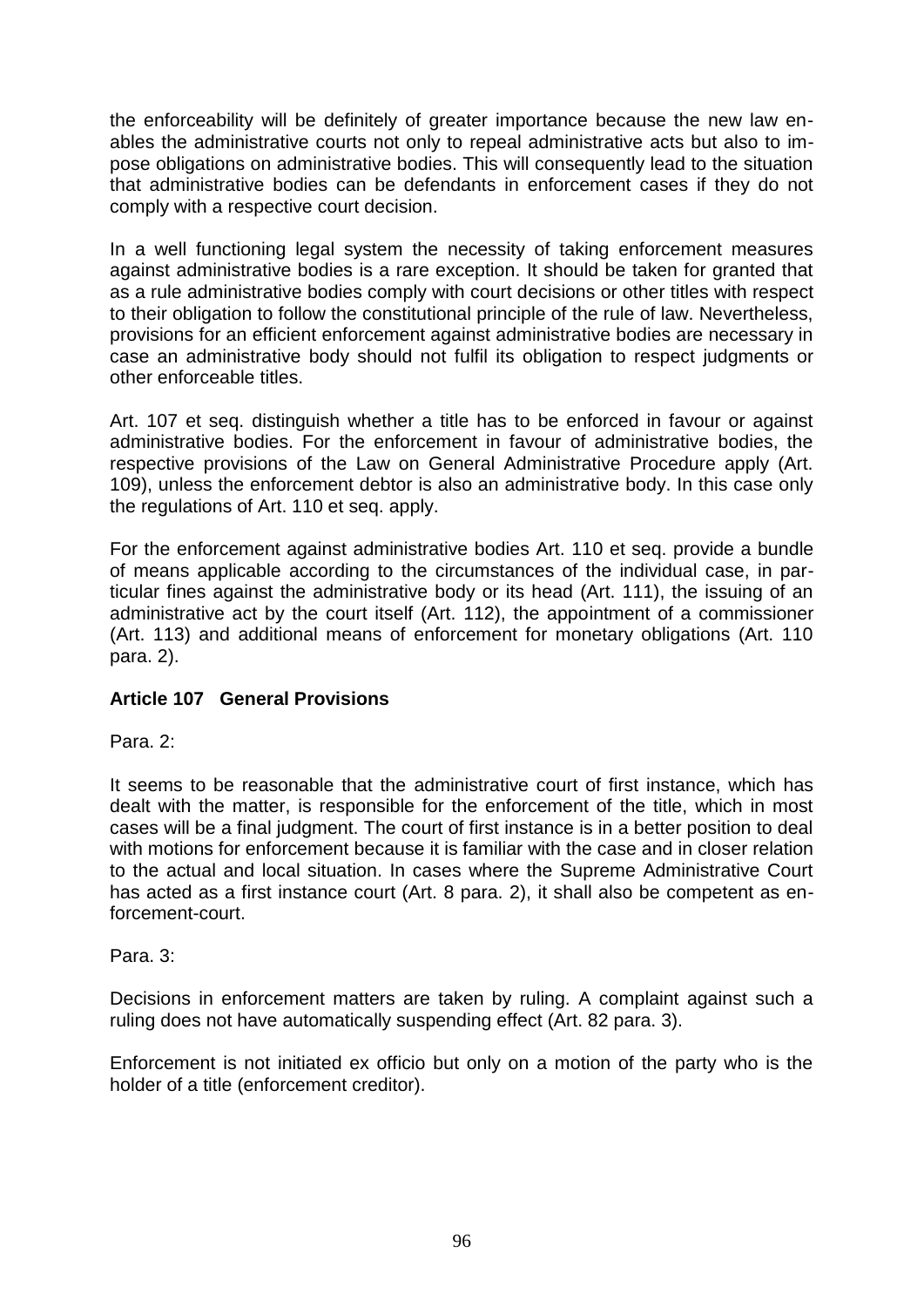## Para. 4:

Concerning the means of enforcement the court is not bound by the motion of the enforcement creditor but chooses the applicable means of enforcement at its discretion. Guidelines for the decision are the effectiveness of the means on the one hand and the principle of proportionality on the other. This means that among several suitable means of enforcement the court has to choose the least onerous for the enforcement debtor.

## **Article 108 Enforceable titles**

Art. 108 contains an enumeration of enforceable titles. No 1 comprises judgments and such rulings that are not mentioned expressively under No 2 and 5. No 6 contains an opening clause for other titles if another law provides that they are enforceable.

Decisions under No 1, 2 and 5 can only be enforced after these decisions have become final.

A judgment which orders an administrative body to issue an administrative act that grants the plaintiff a payment or that orders the delivery of a certain object is the basis for the issuance of the respective act as well as for the enforcement of the obligation (e.g. payment, delivery) stemming from this act.

Examples:

a) By judgment the court orders an administrative body to issue an administrative act that grants the plaintiff a monthly pension to the amount of 4000,- HRK.

If the administrative body does not issue a respective administrative act nor pay the monthly pension, based on the judgment the plaintiff may file a motion of enforcement for the issuance of a respective administrative act as well as for the monthly payment.

If the administrative body issues the respective administrative act but does not pay the monthly pension the plaintiff based on the judgment may file a motion for the enforcement of the monthly payment.

b) By judgement the court orders the Croatian Institute for Health Insurance to issue an administrative act to grant the plaintiff a wheelchair.

Like case a)

c) By judgment the court orders an administrative body to issue an administrative act that grants the plaintiff a monthly pension and to determine the amount of the pension in the administrative act (cp. Art. 71 para. 1).

If the administrative body does not issue a respective administrative act, the plaintiff based on the judgment may file a motion of enforcement for the issuance of a respective administrative act. After the amount has been determined in the administra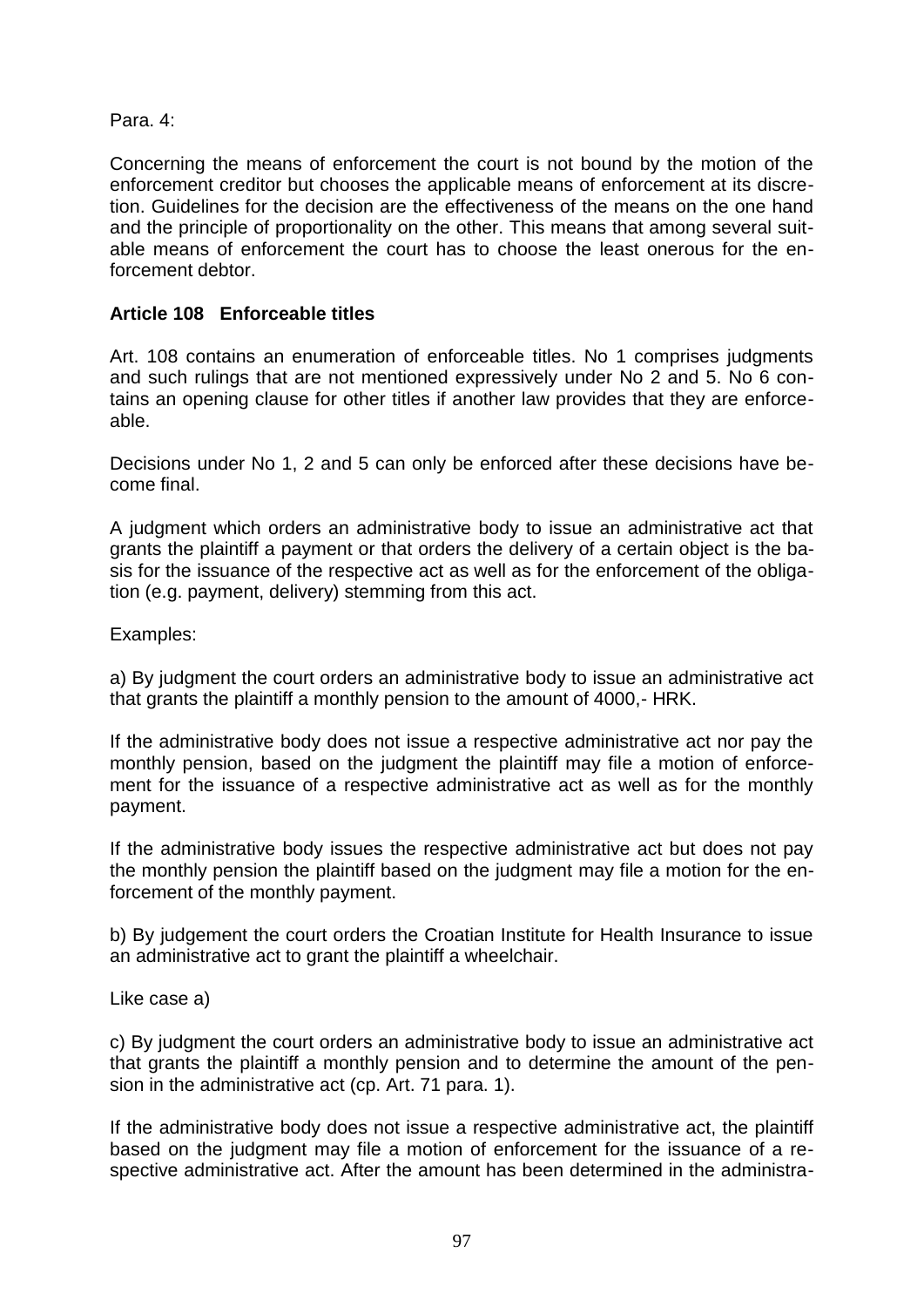tive act (whether voluntarily or by enforcement), the plaintiff based on the judgment could also file a motion of enforcement for the monthly payment should the administrative body refuse to pay.

#### **Article 109 Enforcement against individuals, legal entities and other entities entitled to sue**

Art. 109 concerns cases in which a petition for enforcement of a title has been filed by an administrative body against an individual etc. The petition aims at forcing the debtor to comply with a decision of an administrative court which imposes an obligation (e.g. an obligation resulting from an administrative contract) or another title (e.g. a court settlement).

As a rule, the enforcement against individuals and entities follows the provisions of part 9 of the Law on General Administrative Procedure. In these cases it is adequate that the court basically has to apply the same rules as an administrative body when enforcing its own decisions.

In this context it has to be carefully distinguished between the enforcement of court titles enumerated in Art. 108 and the enforcement of disadvantageous administrative acts. If such administrative acts are not challenged before the administrative court by an action for repeal it is self-evident that the administrative body itself is competent for its enforcement according to part 9 of the Law on General Administrative Procedure. However, even if such administrative acts have been challenged before an administrative court by an action for repeal and have been approved by the court as lawful, they keep the character of administrative acts which have to be enforced by the administrative body. In these cases the court has no jurisdiction for enforcement, so that a respective petition by an administrative body would have to be dismissed as inadmissible. In practice, the enforcement of administrative acts by administrative bodies will be far more numerous than the enforcement of enforceable titles against individuals etc.

As far as the enforcement of court titles is concerned the regulations of part 9 of the Law on General Administrative Procedure apply mutatis mutandis, i.e only to the extent that their content is compatible with the principles of administrative court proceedings as laid down in the Law on Administrative Court Procedure. Insofar it has to be considered that certain provisions of part 9 of the Law on General Administrative Procedure are fitting solely within the frame of the administrative procedure, e.g. Art 143 LGAP. Primarily applicable are the provisions on the means of enforcement (Art. 147, 149 LGAP et seq.), especially Art. 147 LGAP which concerns the enforcement of monetary obligations. In these cases the jurisdiction of the administrative court as enforcement court as such remains unaffected, although the administrative court will address the civil judiciary for enforcement measures.

## **Article 110 Enforcement against administrative bodies**

Para. 1 and 2:

Art. 110 distinguishes between the enforcement of non-monetary and monetary obligations.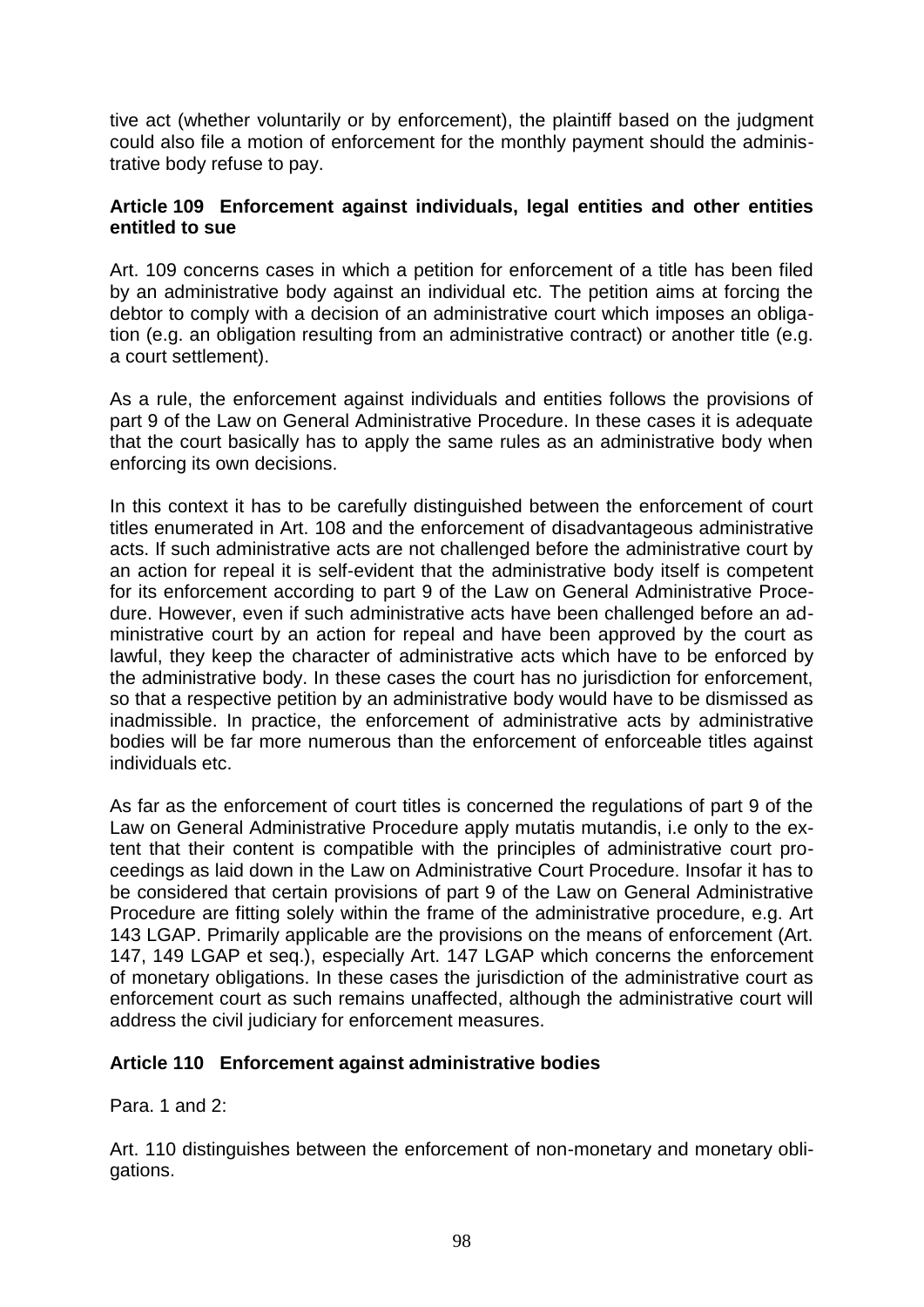For the enforcement of non-monetary obligations the following means of enforcement apply: penalty fines against the administrative body or its head (Art. 111), the issuing of the claimed administrative act by the court itself (Art. 112), appointment of a commissioner (Art. 113).

For the enforcement of monetary obligations Art. 111 and 113 apply likewise; in addition to that the administrative court may charge the enforcement authorities of the civil judiciary with the enforcement (Art. 110 para. 2). These authorities proceed according to the Enforcement Act. In most of these cases, the administrative courts will need the help of a bailiff.

The obligation to pay penalty fines (Art.111) is a monetary obligation in the sense of Art. 110 Para. 2 as well.

If an administrative body does not respect a court decision this constitutes a severe violation of the constitutional principle of division of powers. Such violations do not set a good example for citizens and could damage their trust in the rule of law. Therefore, enforcement cases against administrative bodies have to be given priority to other enforcement cases in order to restore the trust of the public in the rule of law.

Para. 3:

The enforcement against an administrative body may only begin after this body was notified of the enforcement. The notification shall give the administrative body the opportunity to comply with the respective title and thus to prevent enforcing procedures. It depends on the administrative body's reaction if enforcement means have to be applied by the administrative court and if the administrative body has to bear additional costs resulting from the enforcement provoked by its unlawful way of proceeding.

The enforcement creditor has to be informed about the notification and its content as well.

Para. 4:

As the administrative body knows its obligation resulting from the respective title it is adequate not to require a prior notification for the enforcement of mandatory injunctions (Art. 91) or in other urgent cases, e.g. if a further postponement of the fulfilment of the obligation would cause severe disadvantages to the enforcement creditor.

## **Article 111 Penalty fines**

The court has the choice whether to impose the fine on the administrative body, its head or on both. As a rule, the first penalty fines should be imposed on the administrative body only.

The term "head" in this context has a functional meaning: It also refers to the head's deputy in case the head of the administrative body is absent.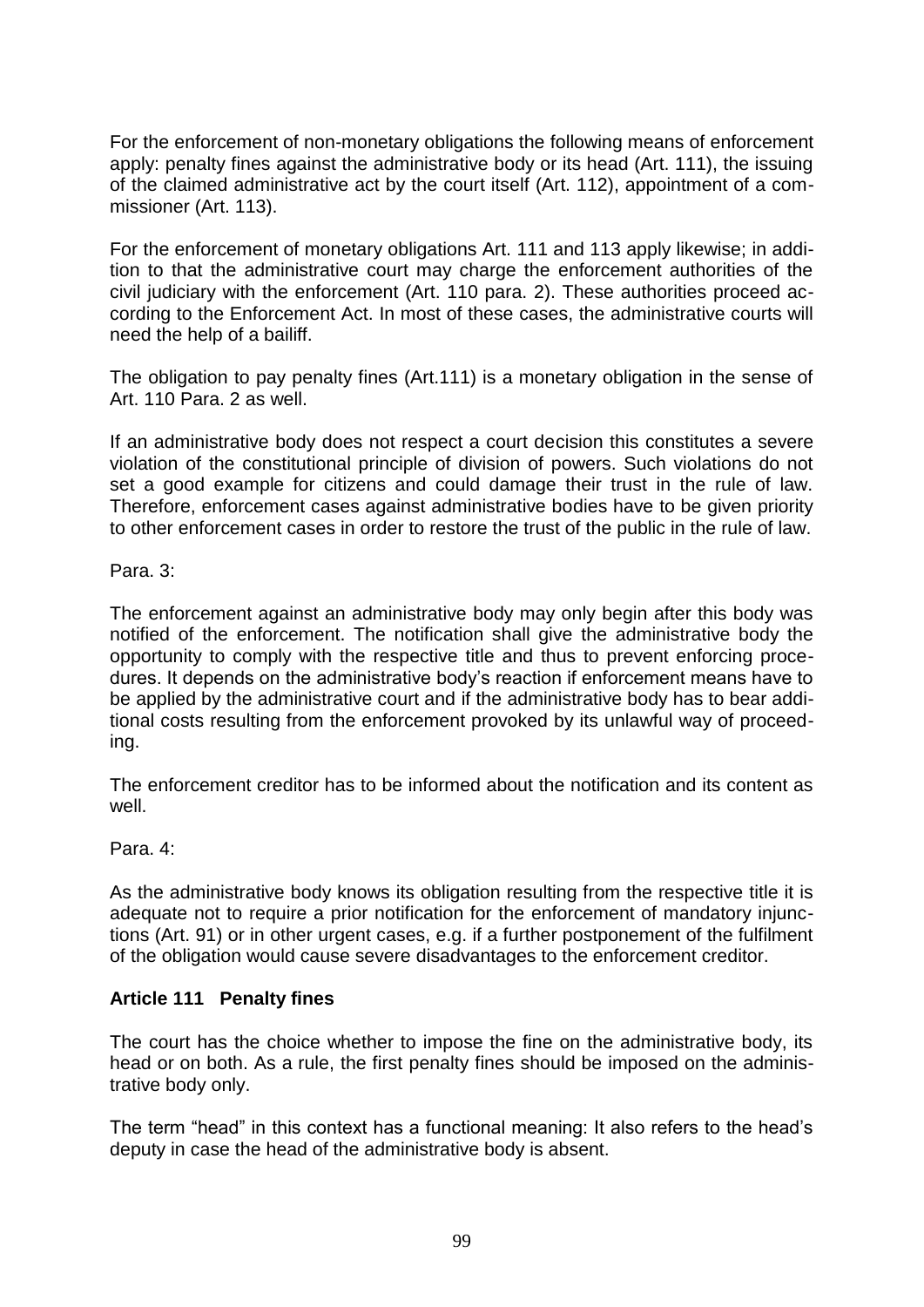The amount of the fine should be adjusted to the circumstances of the case, particularly with regard to the importance of the matter at stake, the conduct of the administrative body in the past and an assessment of the necessary impact of the penalty.

## **Article 112 Issuance of administrative acts by the court**

Art. 12 No 2 gives the plaintiff the possibility to sue an administrative body for the issuance of an administrative act. Because of the principle of division of powers administrative courts in their judgments do not issue the respective administrative act themselves, if such an action is successful, but order the responsible administrative body to issue the respective administrative act. Only if the administrative body does not comply with this judgment and the enforcement creditor  $(=$  the former plaintiff) institutes enforcement proceedings (Art. 107 para. 3) are administrative courts allowed to issue an administrative act themselves. This limitation of the principle of division of powers is justified, as the administrative body had the opportunity to comply with the judgment before, but failed to do so and insofar violated this principle itself.

Art. 112 only applies for suitable cases:

Art. 112 must not be applied if the administrative act is based on a discretionary decision of an administrative body. The principle of division of powers does not allow the court to exercise discretion instead of the administrative body (cp. Art. 67 para. 2). However, if the discretion is limited to the extent that only one of several possible decisions would be lawful (reduction of discretion to zero, cp. comments to Art. 67 para. 2), Art. 112 applies as well.

Art. 112 should not be applied in complex cases, in which the issuing of the administrative act requires special knowledge of technical preconditions and/or has to be combined with respective modifying clauses (e.g. building license for an industrial plant).

On the other hand, many cases from social security law, tax law or cases concerning the granting of a status (e.g. citizenship, asylum, residence permit for foreigners) are suitable for the issuance of a claimed administrative act by the court.

## **Article 113 Commissioner**

Para. 1:

The nomination of a commissioner is a severe intervention in the powers of an administrative body and should be the last remedy to enforce a title if all other measures have not been successful or – because of the previous conduct of the administrative body – do not promise to be effective.

Para. 2:

The court has discretion in selecting the person of a commissioner. It is of high importance that the person selected has the necessary professional knowledge and personal authority and that he is able to perform this task in addition to his normal duties.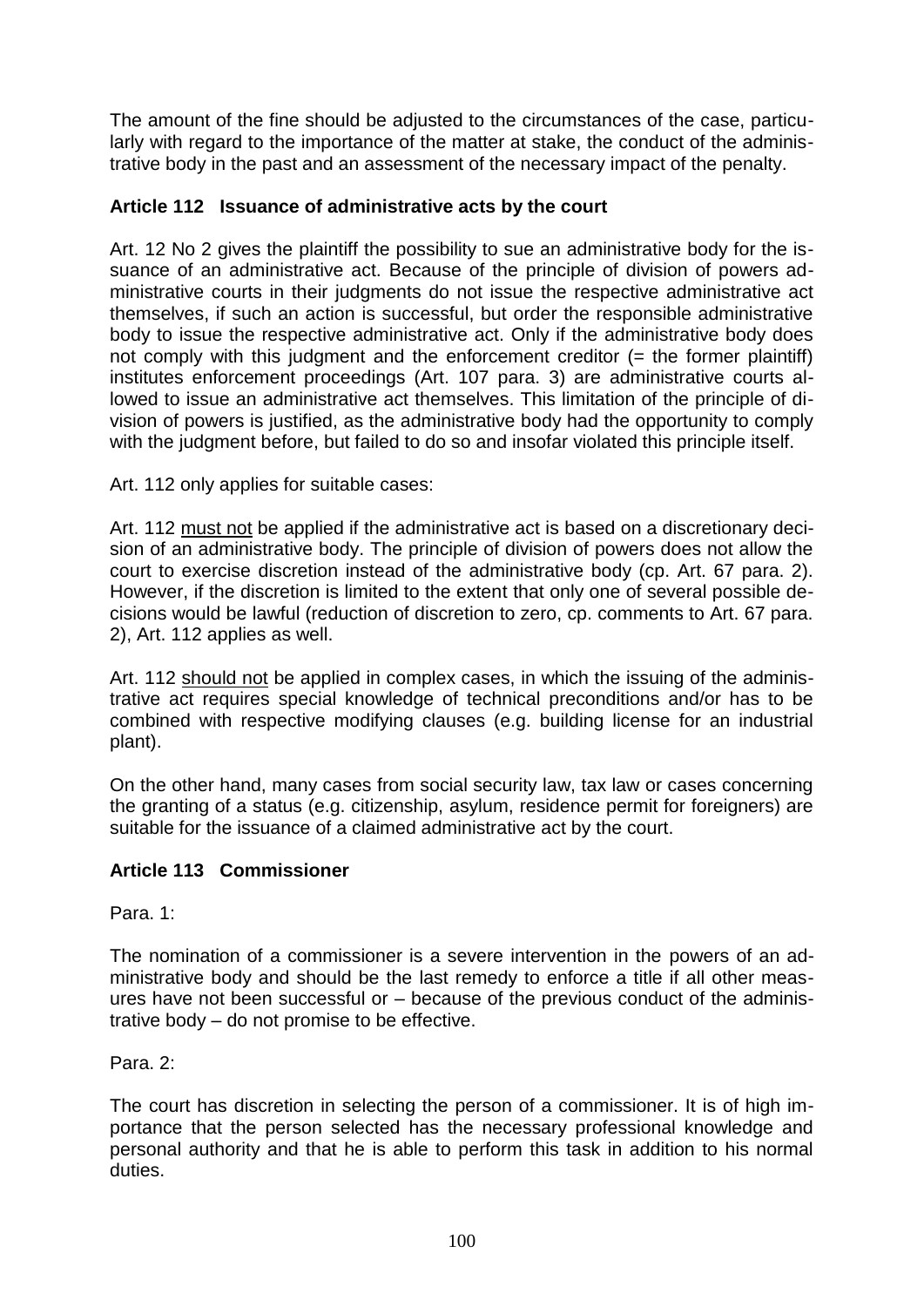# Para. 3:

From the moment of the nomination of a commissioner the representatives of the administrative body lose their competence in the particular case. This does not mean that the administrative body as such loses its competence in relation to the enforcement creditor. The commissioner only takes over the internal power to act for the administrative body. He decides which measures have to be taken to comply with the enforceable title. The content of these measures depend on the nature of the obligation to be fulfilled. It is at the organisational discretion of the commissioner how these measures are prepared within the administrative body. He also decides by himself whether and to what extent his presence in the administrative body is adequate.

### Para. 4:

The tasks of a commissioner are very demanding. Also, these tasks have to be accomplished in addition to his/her normal workload. Therefore, the commissioner has to receive an appropriate remuneration for his work.

### Para. 5:

It is adequate that the administrative body has to bear the costs of the commissioner and of the measures taken by him because its own conduct as enforcement debtor has caused the court to choose this means of enforcement.

# **Part 13 Complementary provision**

## **Article 114 Reference to the Civil Procedure Act**

The Law on Administrative Court Procedure creates a separate code of procedural rules, even if it contains some explicit references to the Law on General Administrative Procedure and the Civil Procedure Act. In addition to that, the provisions of the Civil Procedure Act apply subsidiarily if this law does not contain specific provisions and if the CPA-provisions comply with basic principles of administrative court procedure.

As for a subsidiary application of provisions from the Civil Procedure Act it has to be examined in every individual case if the Law on Administrative Court Procedure contains sufficient regulations or if there is the need for complementary rules to solve the procedural questions raised in that case. In a second step it has to be examined that the chosen provisions of the Civil Procedure Act are in line with basic principles of administrative court procedure, in particular the inquisitorial principle (Art. 36), i.e. the task of the administrative court to establish the facts of a case ex officio.

# **Part 14 Transitional and concluding provisions**

Art. 115 et seq. contain provisions that regulate the transition form the old Law on Administrative Disputes to the new Law on Administrative Court Proceedings.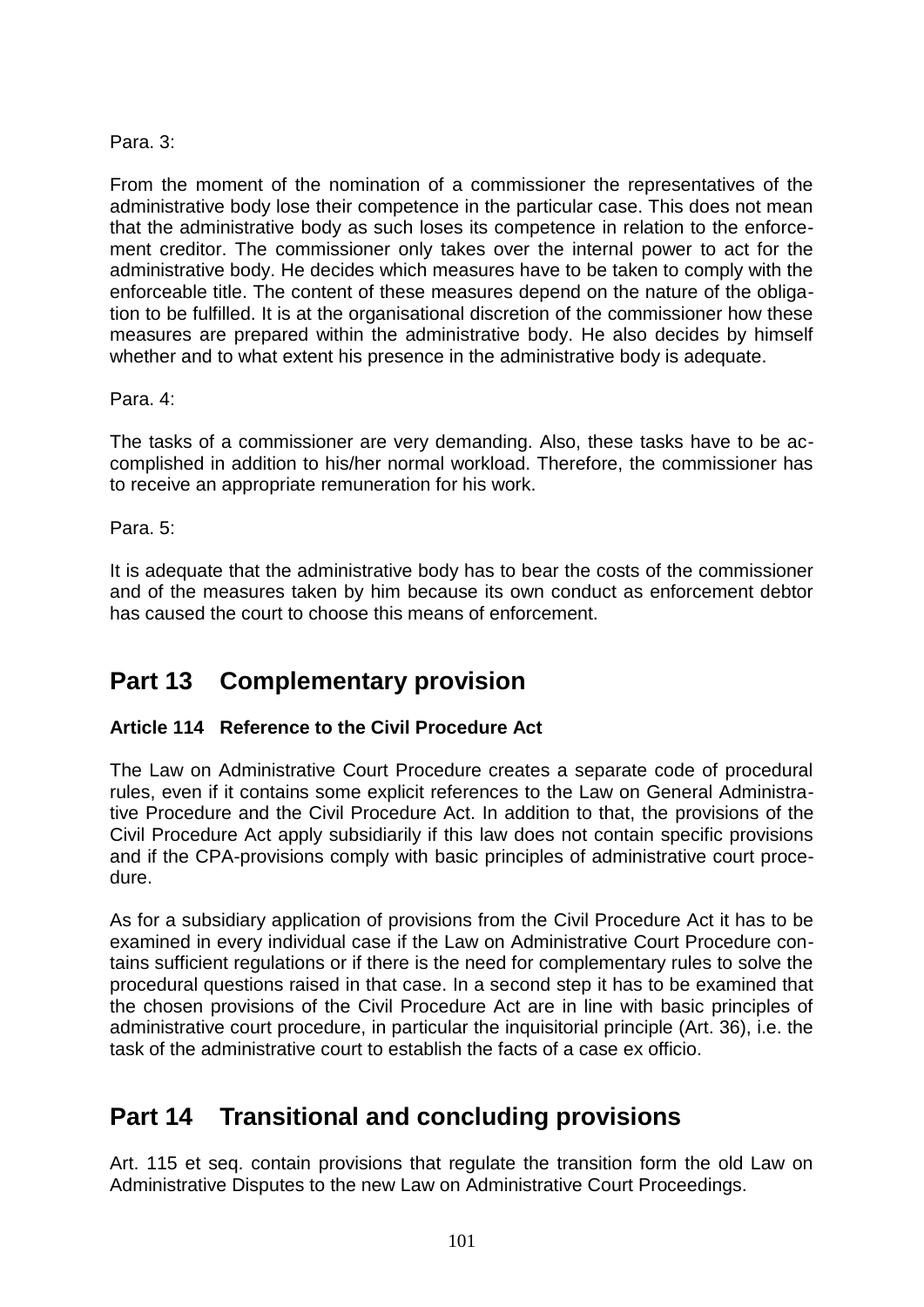Art. 115 et seq. several times refer to the day/moment "this law enters into force" (Art 115 para. 1 to 5, 116 para. 1, 117, 119 para. 1). This term indicates the day/moment, the law has completely entered into force, thus the day/moment indicated in Art. 120 para. 2 and **not** the one indicated in Art. 120 para. 1.

## **Article 115 Supreme Administrative Court of the Republic of Croatia**

Para. 1 stipulates that the present Administrative Court shall become the Supreme Administrative Court In the opinion of the expert team there is no alternative to this solution: The present Administrative Court is the only institution that has the staff with the necessary knowledge and experience to head the new enlarged administrative jurisdiction.

Para. 2 to 5 regulate that in principle the judges, court advisors, civil servants and employees currently working at the Administrative Court will continue to work at the Supreme Administrative Court.

In medium term, the number of judges and court advisors at the Supreme Administrative Court will probably have to be reduced to around 20 to 25. However, in the short term a higher number of judges is needed in order to reduce the still substantive backlog of cases remaining at the Supreme Administrative Court. It is therefore strongly recommended that all judges employed at the Administrative Court will stay at the Supreme Administrative Court. The necessary reduction of judges at this court should be accomplished through retirement: From 2012 to 2016 altogether 11 judges currently working at the Administrative Court will retire, among them 8 in 2013.

Most of the court advisors currently employed at the Administrative Court will meet the requirements to be appointed as judge at an administrative court of first instance. It is therefore strongly recommended to recruit about 20 to 25 of the court advisors currently employed at the Administrative Court as judge at a court of first instance. Compared with other candidates these persons have the advantage that they are not only experts in administrative law but are also familiar with the work routines at a court. The remaining court advisors should stay at the Supreme Administrative Court.

With the reduction of the number of court advisors and – to a lesser extent – the number of judges working at the Supreme Administrative Court, less supporting staff in the court's registry, the typing office etc. are needed. However, similar positions will have to be staffed at the new first instance court in Zagreb. Therefore, some civil servants should be transferred to this court and some employees offered new positions at this court. To protect the current status of these persons, they should keep all acquired rights from their current employment relationship, especially their current salary.

## **Art. 116 Establishment of administrative courts of first instance**

Art. 116 contains organisational provisions concerning the setting up of the four new administrative courts of first instance in Osijek, Rijeka, Split and Zagreb. The new courts have to be fully operational **before** the new Law on Administrative Court Proceedings enters into force (para. 1 sentence 1). In order to reach this aim in time it is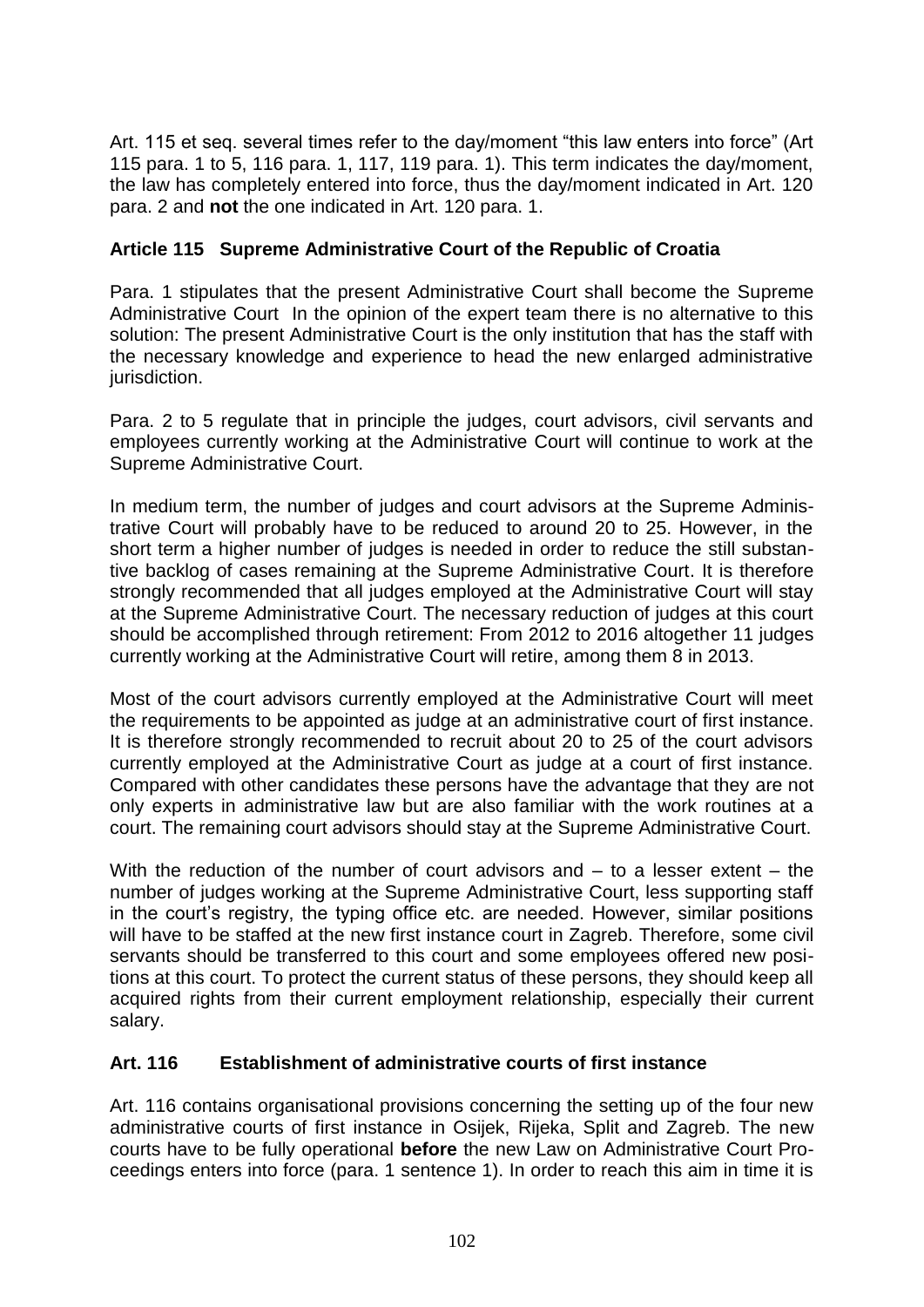foreseen that for each of these courts a commissioner is appointed who is responsible for the setting up of his/her court (para. 1 sentence 2, para. 2). The new law will probably enter into force in the first half of 2011 (cp. Art. 120).

### **Art. 117 Delegation of judges to the Administrative Court of the Republic of Croatia**

It has to be guaranteed that at least some judges at the new courts of first instance have gained some work experience in the administrative jurisdiction **before** they start to work as judge at one of the new courts. Art. 117 gives the Ministry of Justice and the National Judicial Council the opportunity to appoint judges to each of the new courts before these courts begin to function. These judges then will be transferred to the Administrative Court for the period until the new law enters into force in order to gain some practical experience and in order to help reduce the existing backlog at the Administrative Court.

#### **Art. 118 Proceedings on a request for the protection of constitutionally guaranteed human rights and fundamental liberties**

Art. 66 et seq. LAD foresee the request for the protection of constitutionally guaranteed human rights and fundamental liberties (Art. 66 LAD) as a separate type of action. These provisions were not taken over into the new system of actions (cp. Art. 12). However, several administrative laws stipulate that certain measures can be challenged with such a request (e.g. Art. 103 para.1 of the Constitutional Law on the Constitutional Court of the Republic of Croatia). In order to guarantee judicial protection in cases where the respective measures are not comprised by the term "administrative matter" (Art. 2 para. 2) and in order to clarify which provisions are applicable, Art. 118 stipulates that instead of Art. 66 et seq. LAD the provisions of the new Law on Administrative court Proceedings apply.

## **Art. 119 Pending cases**

As a rule it takes at least two to five months before a new lawsuit in main proceedings can be decided by the court: The lawsuit has to be served upon the other parties (Art. 34 para. 1 LACP), the defendant has to answer the lawsuit and to send the files of the administrative proceedings (Art. 34 para. 2 LACP) and the case has to be prepared (Art. 39 LACP) for the oral hearing (Art. 45 para. 1 LACP). In order to use the first months after the start of the new court structure efficiently and in order to reduce the still substantial backlog at the Administrative Court, the 8000 most recently filed cases pending at the Administrative Court at the time the new Law on Administrative Court Procedure enters into force, are transferred to the four new administrative courts of first instance. 8000 cases correspond to the workload for the four new courts for about half a year. More cases should not be transferred to the new courts of first instance in order to prevent a backlog at these courts and in order to enable these courts to solve new incoming cases in due time.

The transferred cases are decided on the basis of the new Law on Administrative Court Proceedings, while the cases that remain at the Supreme Administrative Court will be decided based on the old Law on Administrative Disputes.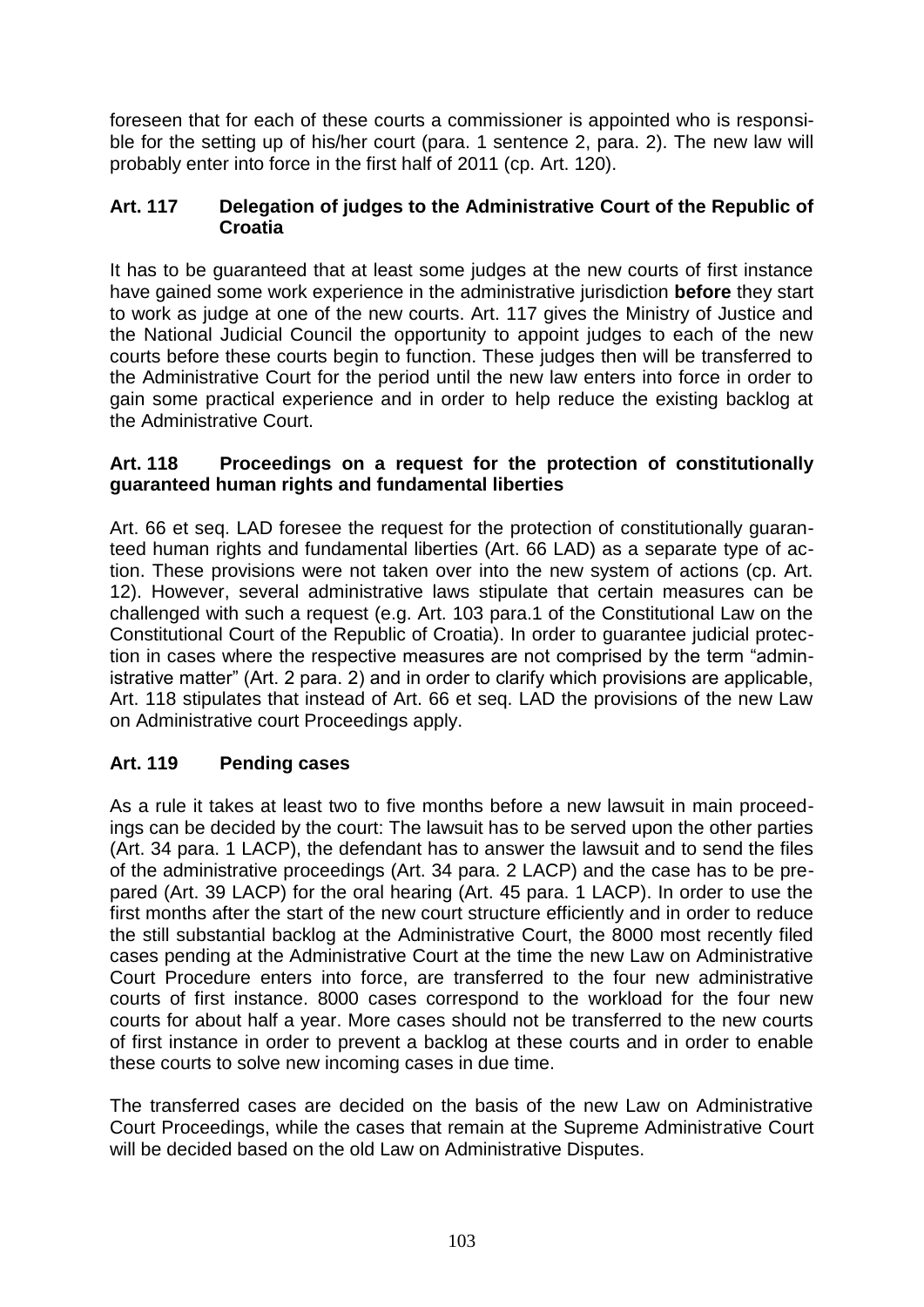# **Art. 120 Entering into force**

Para. 1:

Art. 115 para. 1 LGAP stipulates that as a rule an objection against an administrative act has suspending effect, unless this effect is excluded by law. And under Art. 115 para. 2 LGAP an administrative body may exclude the suspending effect if certain requirements are met. The ZUP does not provide provisions for provisional proceedings that provide citizens with a legal remedy for seeking an interim solution that in particular prevents irreversible violations of rights and legal interests for the time period until the court decision in the main proceedings has become final. However, the acquis communautaire demands respective regulations. In order to close this gap, Art. 88 to 91 and Art. 92 para. 2 to 4 shall enter into force ahead of the rest of the new Law on Administrative Court Proceedings on the same day the new Law on General Administrative Procedure enters into force.

Para. 2:

The transition from the present one instance structure to the foreseen two instance structure necessitates a sufficient transitional period. This period is mainly needed for the setting up of new administrative courts of first instance and the training of judges and court advisors as well as the training of court officers. In order to properly prepare the transition a transitional period of 18 months is necessary

Dependent on when the Sabor will pass the Law on Administrative Court Procedure, it can be reasonably expected that this law will enter into force between January and June 2011.

## **Art. 121 Expiration of the Law on Administrative Disputes**

Art. 121 regulates the expiration of the Law on Administrative Disputes.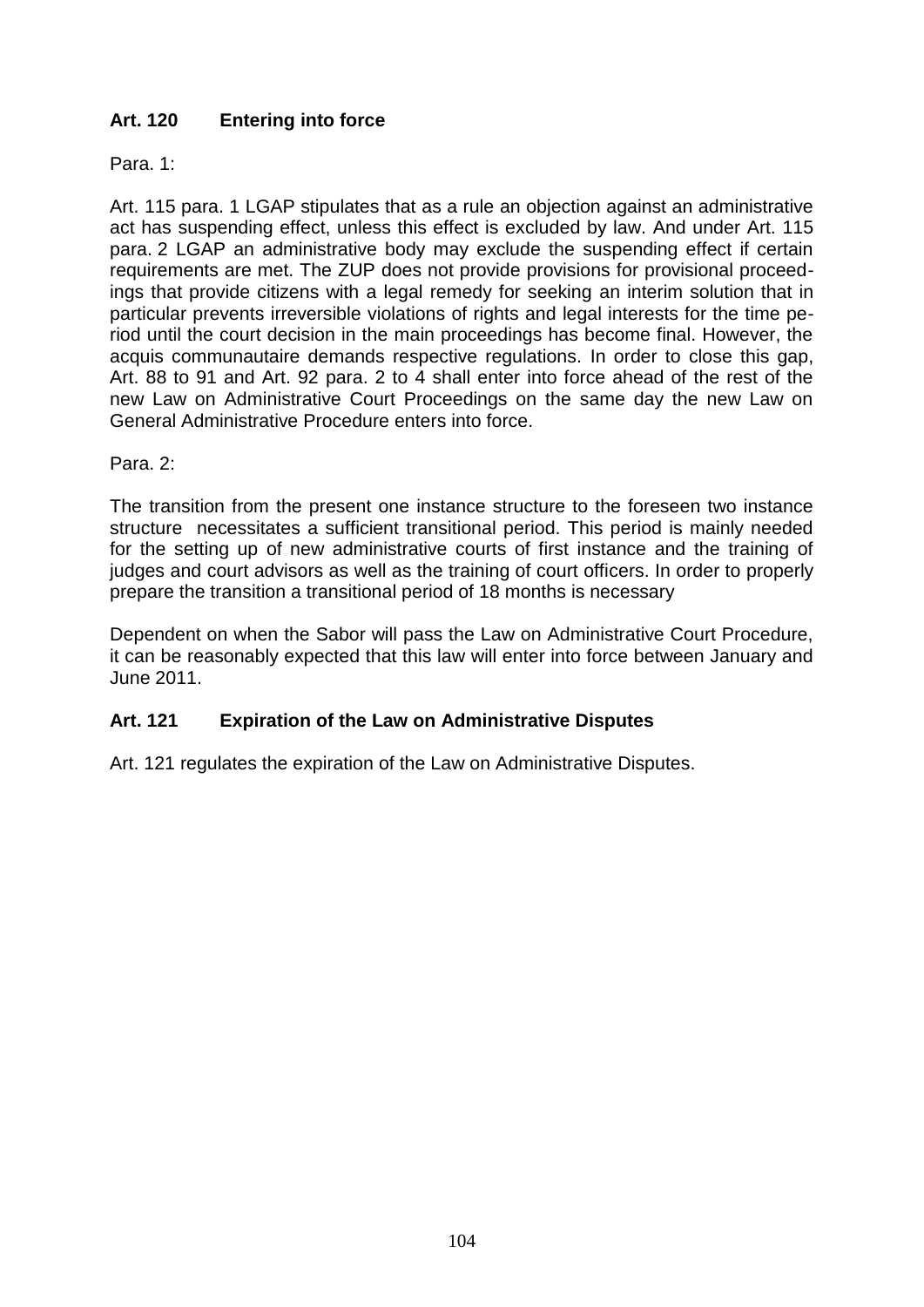## **Annex 1**

## **Alternative provisions on provisional proceedings**

Note:

Because of the reasons stated in the comments on Art. 88, the expert group clearly considers the alternative provisions as second choice.

### **Article 89 Suspending effect**

Not needed

#### **Article 89 Ordering, restoration, prolongation and declaration of the suspending effect**

(1) On a petition by the addressee of a disadvantageous administrative act the court may completely or partially

1. order that an objection against such an act shall have suspending effect, if this effect is excluded by law (Art. 115 para. 1 LGAP),

2. restore the suspending effect of an objection against such an act if this effect was revoked by an administrative body (Art. 115 para. 2 LGAP),

3. prolong the suspending effect, until the respective act has become final,

4. if an action for the repeal of such an act is pending, order its suspending effect until the act has become final,

5. declare that an objection against such an act has suspending effect if an administrative body wrongly denies it.

(2) For its decision under para. 1 No 1 to 4 the court shall weigh the public and private interests in the immediate effectiveness of the challenged administrative act against the private interests in its suspension, taking into consideration the result of a summary examination of the legality of the challenged administrative act as well as the consequences of its implementation.

(3) If the court accedes to the petition, it may at the same time order a party to provide security or to meet any other condition. The court may also grant the suspending effect for a certain period of time.

(4) If the court accedes to the petition and the administrative act has already been implemented, the court on a respective petition of the plaintiff may order provisional measures how and to what extent to reverse the implementation, provided that this is possible and proportional.